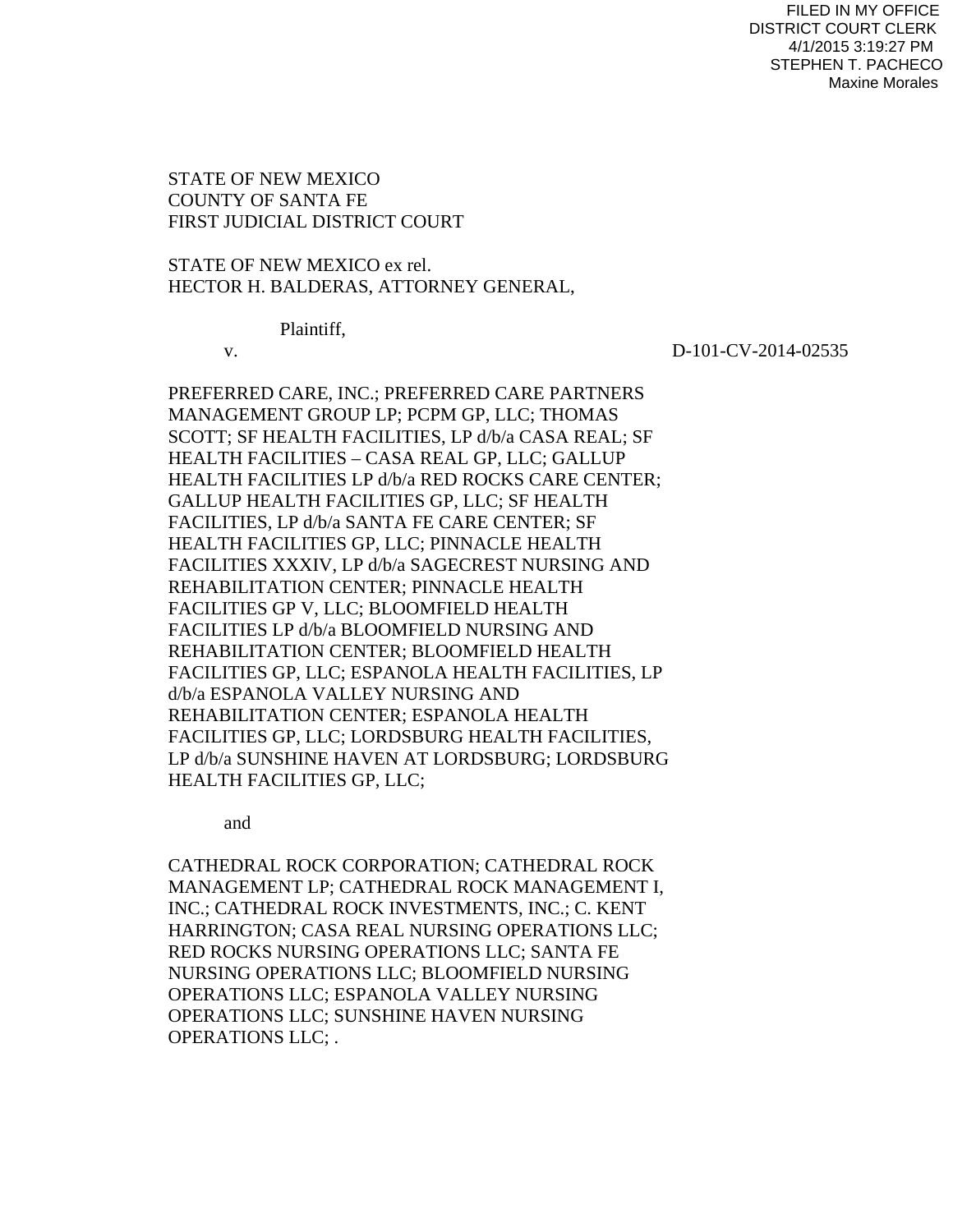Defendants.

#### **FIRST AMENDED COMPLAINT**

 The State of New Mexico ("the State"), by the Honorable Hector H. Balderas, Attorney General of the State of New Mexico, files this First Amended Complaint to recover damages and civil penalties arising from false and fraudulent statements, records, and claims submitted and caused to be submitted to the State by Defendants in violation of the New Mexico Fraud Against Taxpayers Act, §§ 44-9-1 to 44-9-14 NMSA 1978 ("FATA"), the New Mexico Medicaid Fraud Act, §§ 30-44-1 to 30-44-8 NMSA 1978 ("MFA"), and New Mexico common law, and to recover civil penalties and obtain injunctive and equitable relief arising from false or misleading statements made by Defendants to New Mexico consumers and unconscionable trade practices by Defendants in violation of the New Mexico Unfair Practices Act, §§ 57-12-1 to 57-12-26 NMSA 1978 ("UPA"). The State alleges as follows:

#### **I. INTRODUCTION**

1. Cathedral Rock Corporation, by and through its subsidiaries (collectively, "Cathedral Rock"), managed and operated ten skilled nursing facilities throughout New Mexico between approximately April 2007 and November 2012. During those years, Cathedral Rock Corporation was the subject of False Claims Act litigation and a federal Department of Justice investigation into Cathedral Rock's Missouri operations, which culminated in criminal felony plea bargains, a civil settlement, and the sale of Cathedral Rock's Missouri nursing homes to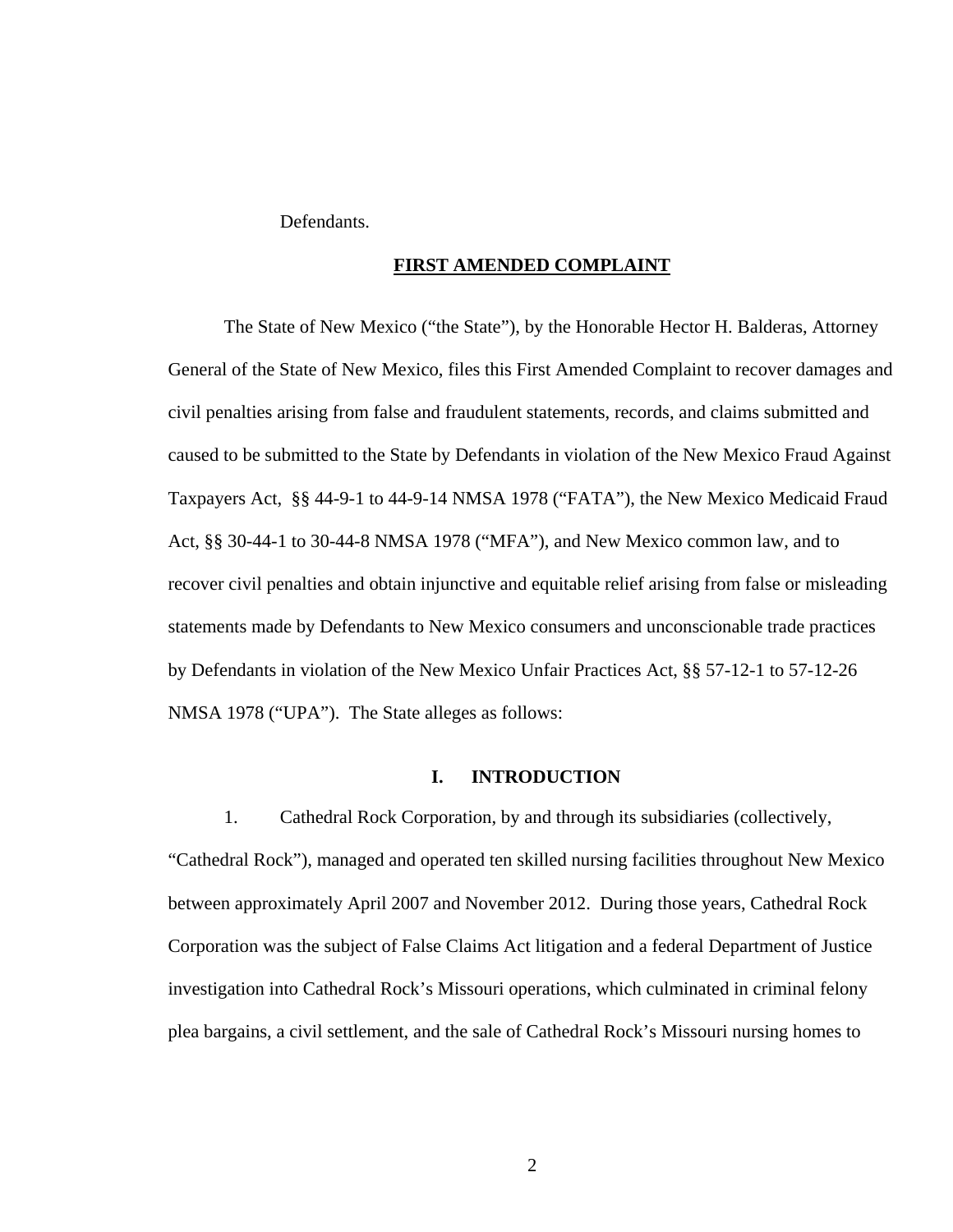another operator. Cathedral Rock sold its New Mexico nursing homes to Preferred Care, Inc. and its subsidiaries (collectively, "Preferred") in or around November 2012.

2. Today, Preferred manages and operates eleven nursing homes in New Mexico. These include Defendants Casa Real (Santa Fe, NM), Red Rocks Care Center (Gallup, NM), Santa Fe Care Center (Santa Fe, NM), Sagecrest Nursing and Rehabilitation Center (Las Cruces, NM), Bloomfield Nursing and Rehabilitation Center (Bloomfield, NM), Espanola Valley Nursing and Rehabilitation Center (Espanola, NM), and Sunshine Haven at Lordsburg (Lordsburg, NM), (collectively, "Defendant Nursing Facilities").

3. Since 2008, the Defendant Nursing Facilities have generated revenue in excess of \$236 million from more than one million patient days – the sum of each day each resident stayed at the Defendant Nursing Facilities. By far, the largest purchasers of this nursing home care were the state and federal governments, paying for 78.8% of the total patient days through Medicare and Medicaid. The ability to generate this revenue hinged upon the Defendant Nursing Facilities' participation in the Medicare and Medicaid programs which, in turn, was contingent upon their promises to operate their facilities in compliance with federal and state law and regulations.

4. In addition to government funds, the Defendant Nursing Facilities derived substantial income from private payors – residents, their families, or their insurers. These consumers paid substantial amounts – ranging from around \$115 to \$250 daily – for each resident's nursing home care.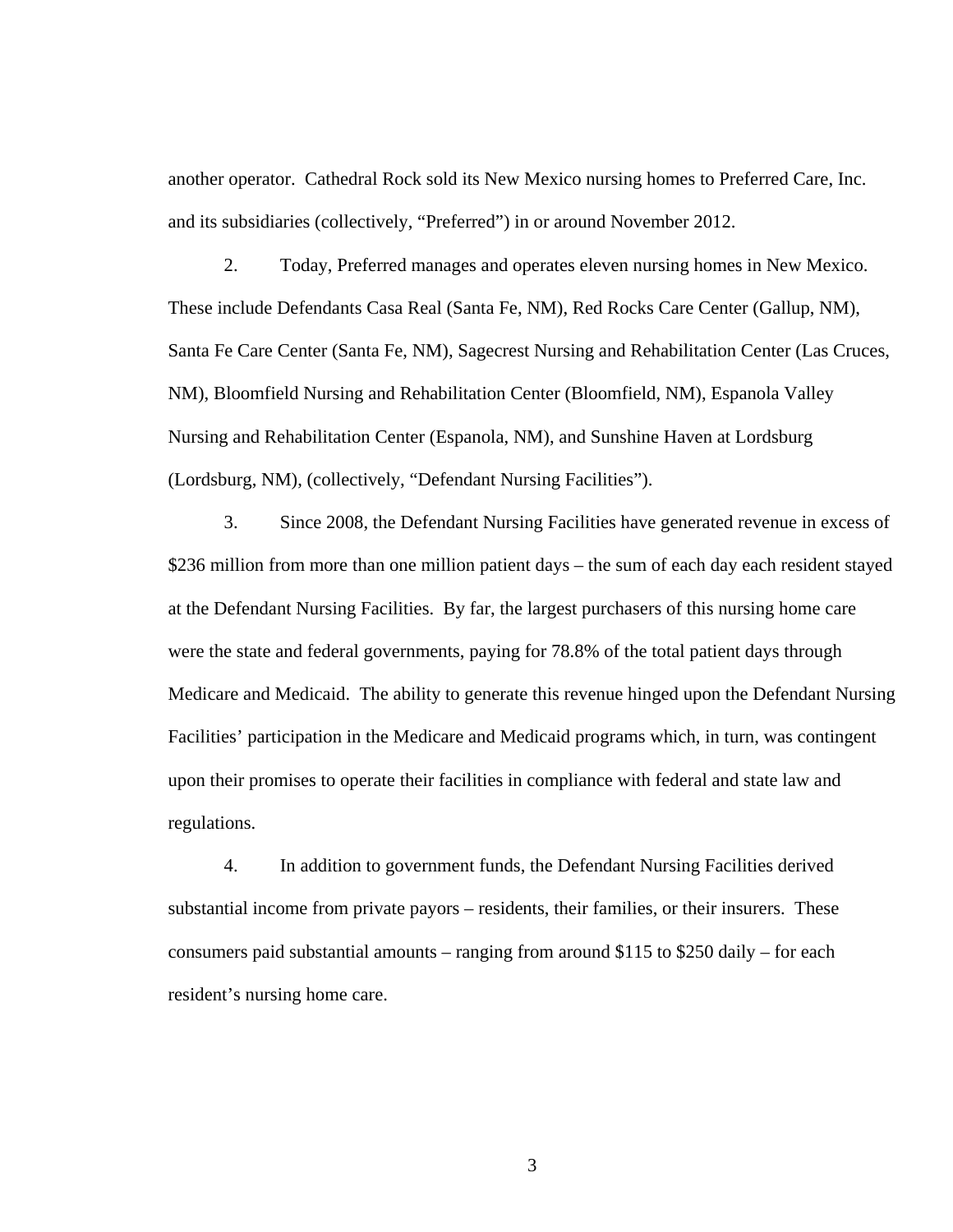5. This case arises from Defendants' scheme to generate outsized revenues at the expense of the physical well-being of vulnerable nursing home residents through false representations to the State's Medicaid program and consumers about the level and quality of services they provided from July 1, 2007 to the present (the "Relevant Period").

6. Persons admitted to a nursing facility have limitations caused by physical deterioration, cognitive decline, the onset or exacerbation of an acute or chronic illness or condition, or other related factors. They need nursing care, medical treatment, and rehabilitation to maintain functional status, increase functional status, or live safely from day to day. Many such residents are elderly, disabled, confined to their beds or unable to rise from a bed or chair independently, and unable to groom, feed, toilet, or clean themselves. Consequently, many nursing home residents rely upon nursing home staff for not only skilled nursing care and treatment, but also essential primary care (herein "Basic Care") including:

- (a) toileting assistance,
- (b) incontinence care and changing of wet and soiled clothing and linen,
- (c) assistance transferring to and from bed and wheelchair,
- (d) assistance with dressing and personal hygiene,
- (e) assistance with bathing,
- (f) assistance with turning and repositioning residents in bed or chair,
- (g) feeding assistance, and
- (h) exercises/passive range of motion ("ROM") exercises.
- 7. Basic Care is primarily delivered by Certified Nursing Aides or "CNAs."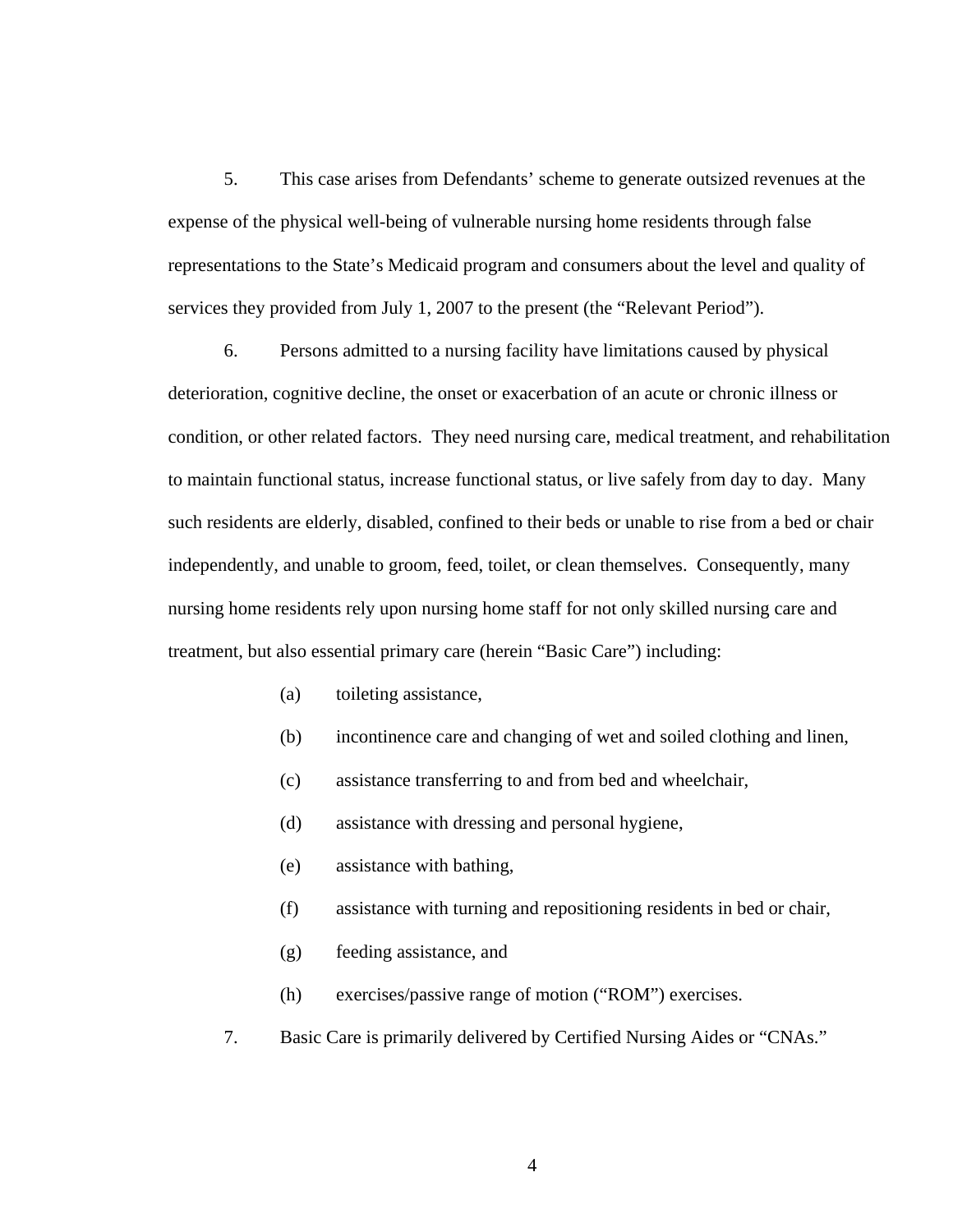8. While the amount of Basic Care assistance needed may vary from resident to resident, and even from day to day for residents, Basic Care is included in the per diem cost of residency in the nursing home and billed at a fixed per diem rate.

9. Defendants limited the number of CNA staff on duty at the Defendant Nursing Facilities and rendered the facilities incapable of delivering the Basic Care that residents needed. While the intent may have been to control costs, the effect on resident care was dramatic. With the limited budgets for CNA staffing, the supply of CNA hours fell far short of the demand for care by the resident population.

10. The profound difference between the amount of services that Defendants promised and claimed to provide and the amount of services that the Defendant Nursing Facilities could have provided is at the heart of this case. During the Relevant Period the Facilities completed, certified, and submitted to the state and federal governments individualized date-specific assessments – known as a Minimum Data Set or "MDS" – of the Basic Care required by and provided to every resident. Using these MDS resident assessments and a widely-accepted industrial engineering simulation, the Office of the Attorney General ("OAG") was able to determine the minimum CNA time required to care for these residents. Using the Defendant Nursing Facilities' self-reported staffing data, the OAG then calculated the total CNA hours available in the Defendant Nursing Facilities to provide this care. In sum, the OAG determined (a) the care that Defendants certified was required and certified they provided in every resident assessment and the total labor time required to provide such care; (b) the maximum amount of care that could possibly be provided to these residents, given the available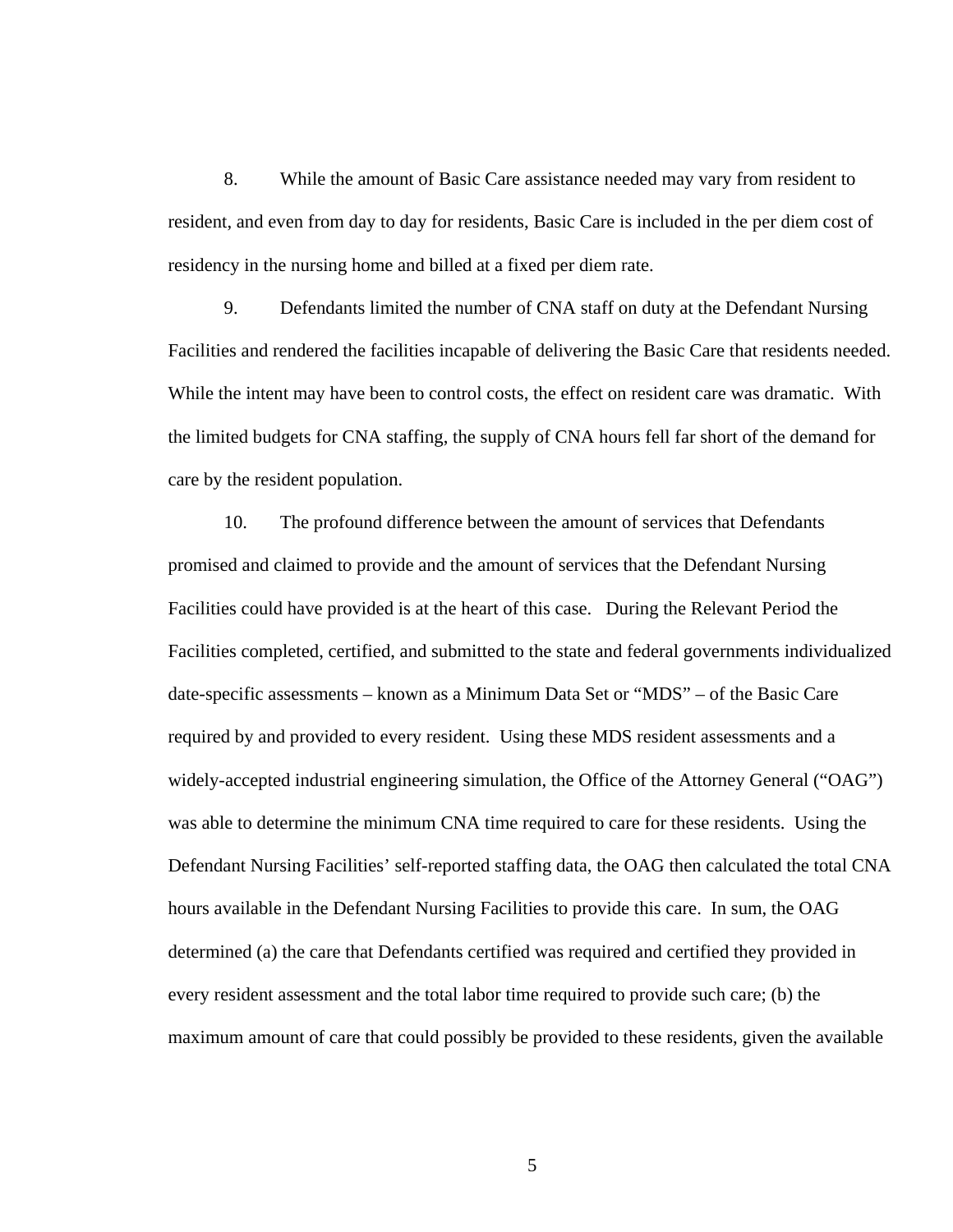CNA time; and (c) the amount of care that was omitted. The OAG found that during the Relevant Period, significant percentages of Basic Care have been omitted at the Defendant Nursing Facilities.

11. Interviews with residents' families and former employees, review of complaints received by the OAG, and analysis of survey results reported by the New Mexico Department of Health ("DOH") all confirm the chronic understaffing of the Defendant Nursing Facilities and their failure to provide the Basic Care services that they were paid to provide.

12. More specifically, CNA understaffing led to a pattern and practice of failing to provide Basic Care Services across the Defendant Nursing Facilities and throughout the Relevant Period. For example, the Defendant Nursing Facilities:

- (a) Failed to regularly provide toileting, incontinence care, and basic hygiene care, leaving dependent residents in dirty diapers, dirty clothes, and dirty beds for hours at a time.
- (b) Failed to timely respond to call lights rung by residents. Residents were left to soil themselves while waiting for assistance; others fell while attempting to walk to the bathroom unaided.
- (c) Failed to re-position bed-bound and immobile residents; many residents remained in the same position for hours at a time, which can and sometimes did result in painful, infection-prone pressure sores.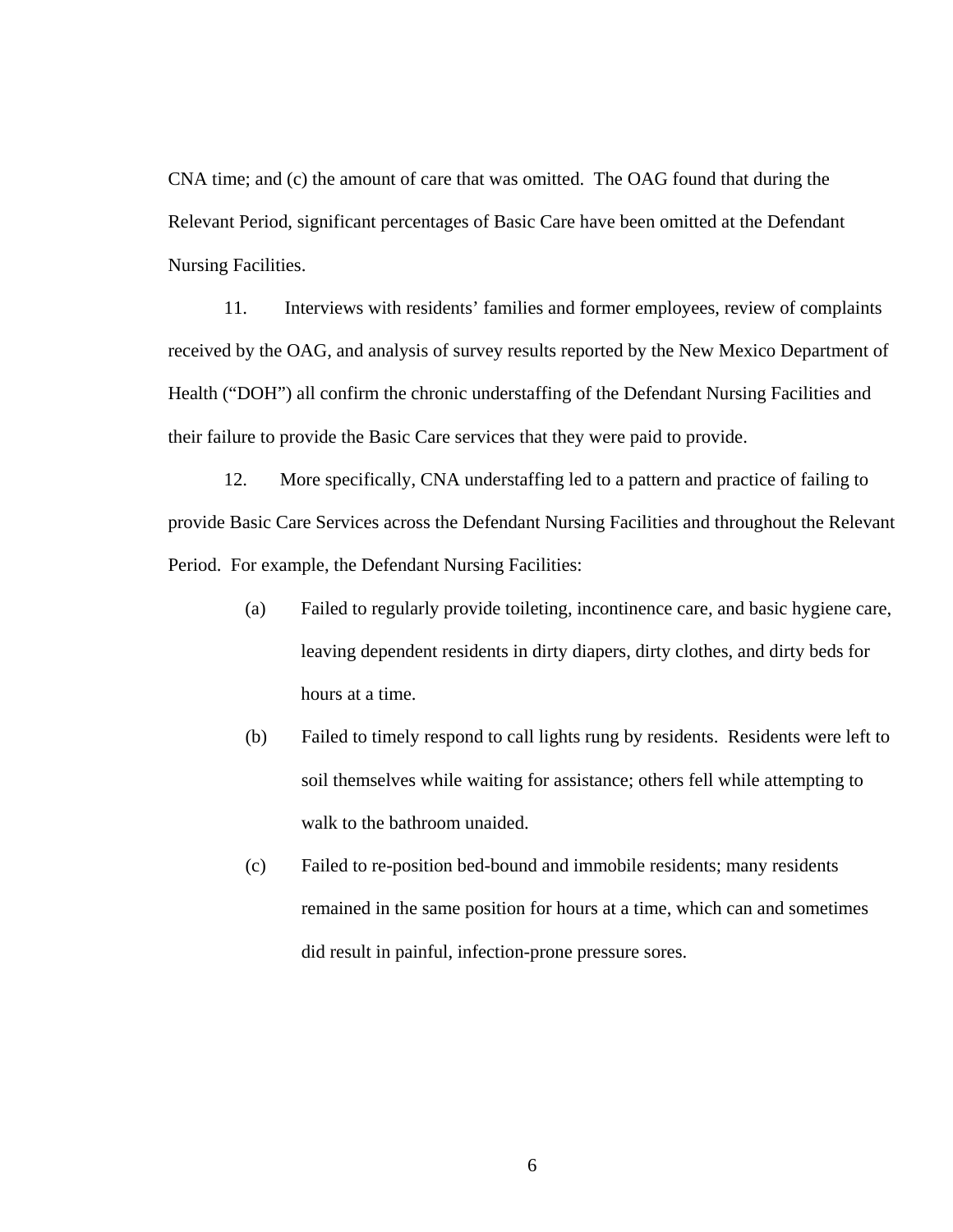- (d) Failed to undertake ROM exercises moving their joints and limbs, and assisting vulnerable residents who could walk or exercise. Without this assistance, residents lost mobility, rendering them even less independent.
- (e) Failed to wash and bathe dependent residents.
- (f) Failed to get dependent residents up, dressed, and out of bed.
- (g) Failed to assist dependent residents with meals. Without help, some residents were unable to eat or drink in the time allotted, and some of them suffered weight loss and dehydration.

13. These tell-tale signs confirm that the Defendant Nursing Facilities did not provide the Basic Care that was required and paid for, and highlight the very human toll of understaffing. Defendants' staffing practices saved them the cost of labor, but cost residents their dignity and comfort, and jeopardized their safety. Residents and their families and former employees confirmed that because CNAs were not available: residents at the Defendant Nursing Facilities were left for long periods in their own urine and waste; were not cleaned, repositioned, or moved, resulting in infections, pressure sores, and loss of mobility; were deprived of food and water; and suffered falls. The failure to provide this care not only violated the law and the promises made by Defendants, it also degraded residents and increased their risk of serious negative health consequences.<sup>1</sup>

 $\frac{1}{1}$ <sup>1</sup> Factors affecting the degree and nature of injury suffered by residents exposed to routine understaffing and core care omissions include: (a) the precise nature of the resident's dependency and length of exposure to care deprivation, (b) whether the resident received a proportionate or disproportionate share of the limited care, (c) whether certain types of Basic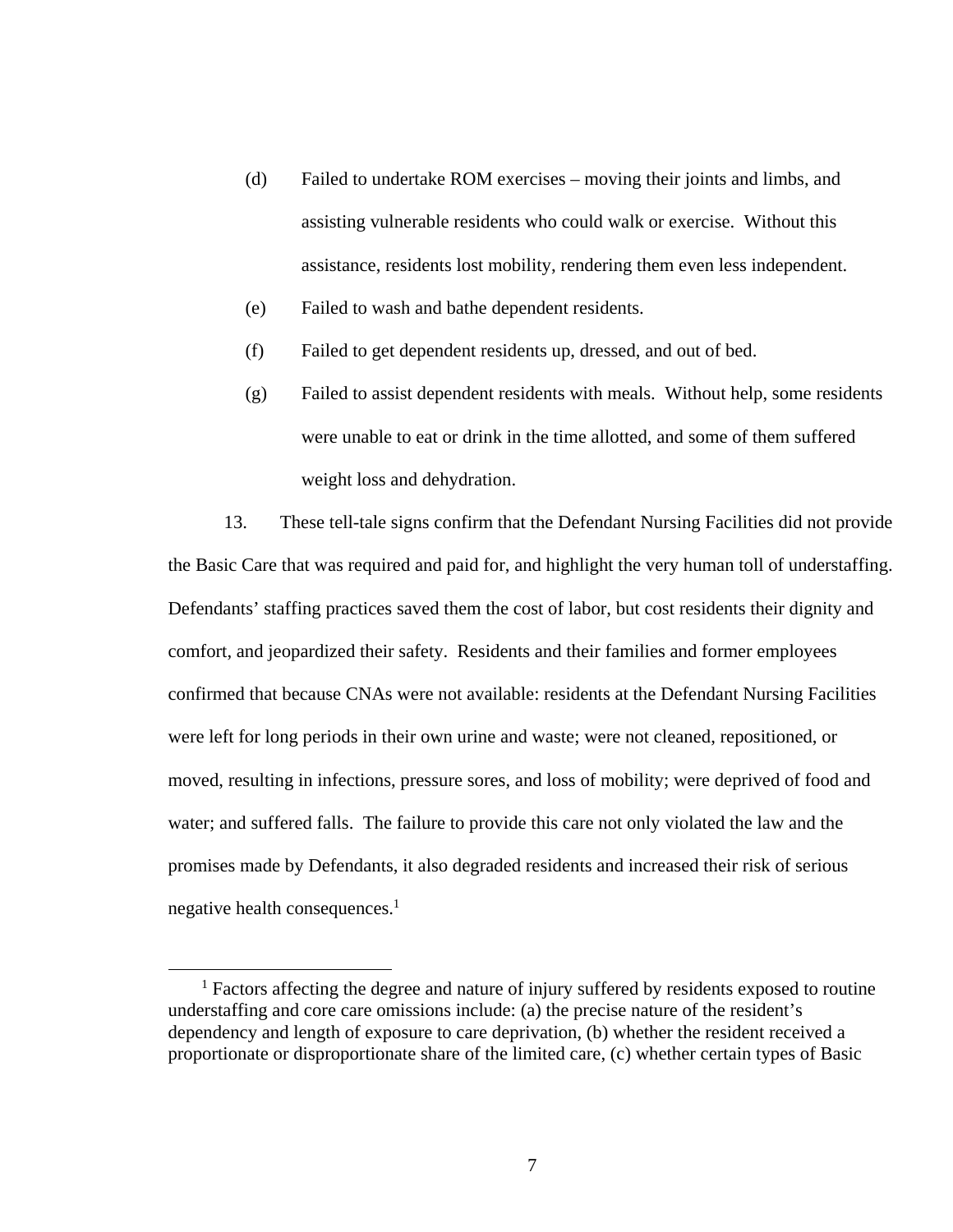14. In the course of their participation in Medicaid, the Defendant Nursing Facilities falsely certified their compliance with state and federal regulations that required them to provide the care needed by their resident populations. They submitted MDS assessments for their residents that falsely certified the level of care that was being provided and would be provided. And they billed for services that were not provided or were fundamentally worthless. Accordingly, the Defendant Nursing Facilities submitted thousands of false claims for Medicaid payments to the State.

15. The Defendant Nursing Facilities also engaged in deceptive and unconscionable conduct by charging private pay residents per diem rates without delivering the care that was promised or that was proportionate to the charges paid.

### **II. PARTIES, JURISDICTION, AND VENUE**

16. Plaintiff Hector H. Balderas is the duly elected Attorney General of the State of New Mexico. The Attorney General has the statutory authority to enforce laws for the protection of the public. The Attorney General can act on behalf of the State in all actions when, in his judgment, the interests of the State require action. § 8-5-2(B) NMSA 1978.

17. Preferred Care, Inc. is a Delaware corporation, with headquarters at 5420 West Plano Parkway, Plano, Texas 75093. Preferred Care, Inc. indirectly owns and operates skilled nursing facilities throughout the State of New Mexico and does business in New Mexico through

 $\overline{a}$ 

Care were routinely omitted for individual residents, (d) the individual resident's physiological capacity to withstand care deprivation, and (e) the extent to which the resident's diagnosis and chronic disease process mask omissions of care.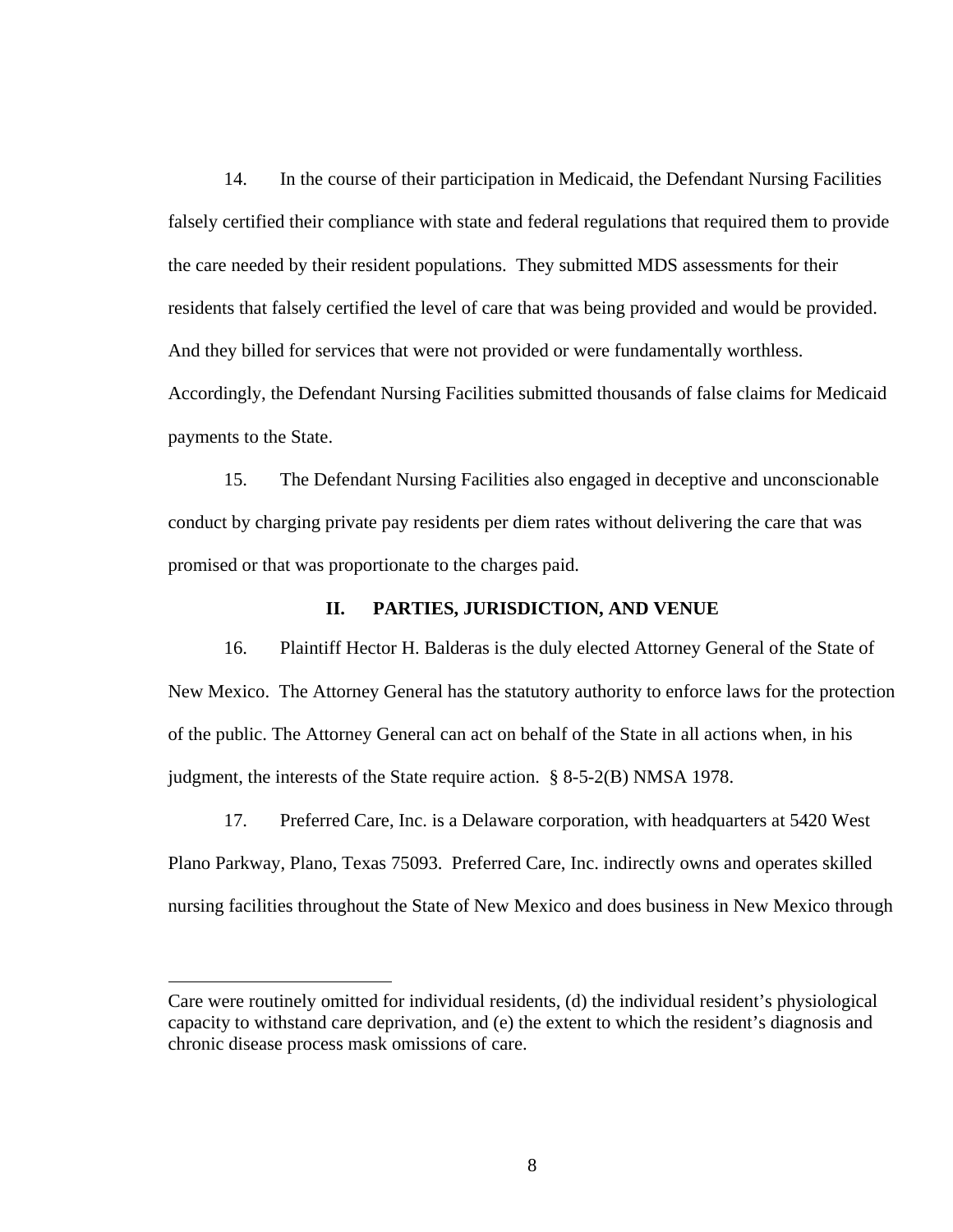the actions of its agents, employees, staff, and others at its skilled nursing facilities in New Mexico. The residents of these skilled nursing facilities are New Mexico residents. At all times relevant, Preferred Care, Inc. has engaged in trade or commerce in New Mexico within the meaning of the UPA.

18. Defendant Preferred Care Partners Management Group, LP is a Texas limited partnership, with headquarters at 5420 West Plano Parkway, Plano, Texas 75093. Preferred Care Partners Management Group, LP exercises operational and managerial control over the skilled nursing facilities described in paragraphs 26, 29, 32, 35, 37, 40, and 43 of this Complaint, which are located throughout the State of New Mexico. Preferred Care Partners Management Group, LP does business in New Mexico through the actions of its agents, employees, staff, and others at its skilled nursing facilities in New Mexico. The residents of each of these skilled nursing facilities are New Mexico residents. At all times relevant, Preferred Care Partners Management Group, LP has engaged in trade or commerce in New Mexico within the meaning of the UPA.

19. Defendant PCPM GP, LLC is a Texas limited liability corporation with headquarters at 5420 West Plano Parkway, Plano, Texas 75093. PCPM GP, LLC is the general partner of Preferred Care Partners Management Group, LP, which indirectly owns and operates skilled nursing facilities throughout the State of New Mexico and does business in New Mexico through the actions of its agents, employees, staff, and others at its skilled nursing facilities in New Mexico. The residents of these skilled nursing facilities are New Mexico residents. At all times relevant, PCPM GP, LLC has engaged in trade or commerce in New Mexico within the meaning of the UPA.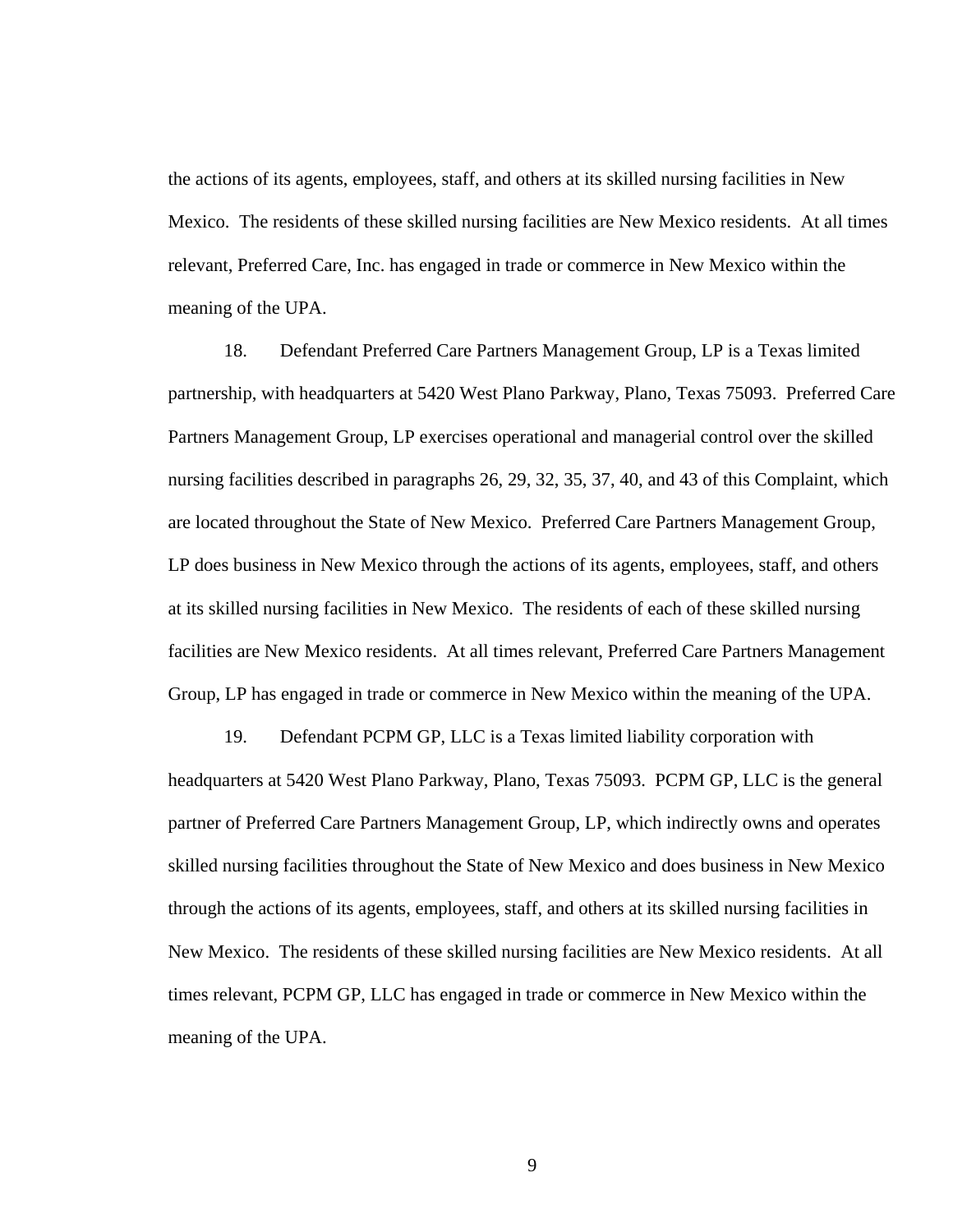20. Defendant Thomas Scott is an individual who resides in Texas. Thomas Scott is a limited partner of SF Health Facilities-Casa Real, LP, Espanola Health Facilities, LP, Gallup Health Facilities, LP, SF Health Facilities, LP, Lordsburg Health Facilities, LP, and Pinnacle Health Facilities XXXIV, LP. On information and belief, Scott also acts as a manager of the limited liability companies that act as general partners in each of these Defendant partnerships, giving him the right and the ability to exercise operational control over these entities.

21. Defendant Cathedral Rock Corporation is a Texas corporation with headquarters at 306 West 7th Street, Ste. 415, Fort Worth, Texas 76102. Cathedral Rock Corporation indirectly owned and operated the skilled nursing facilities described in paragraphs 28, 31, 34, 39, 42, and 45 of this Complaint, in the State of New Mexico, from the beginning of the Relevant Period to in or around November 2012, and did business in New Mexico through the actions of its agents, employees, staff, and others at its skilled nursing facilities in New Mexico. The residents of these skilled nursing facilities were New Mexico residents. At all times relevant, Cathedral Rock Corporation engaged in trade or commerce in New Mexico within the meaning of the UPA.

22. Defendant Cathedral Rock Management LP is a Texas limited partnership with headquarters at 306 West 7th Street, Ste. 415, Fort Worth, TX 76102. It managed the nursing facilities directly or indirectly held by Cathedral Rock Corporation and did business in New Mexico through the actions of its agents, employees, staff, and others at its skilled nursing facilities in New Mexico. The residents of these skilled nursing facilities are New Mexico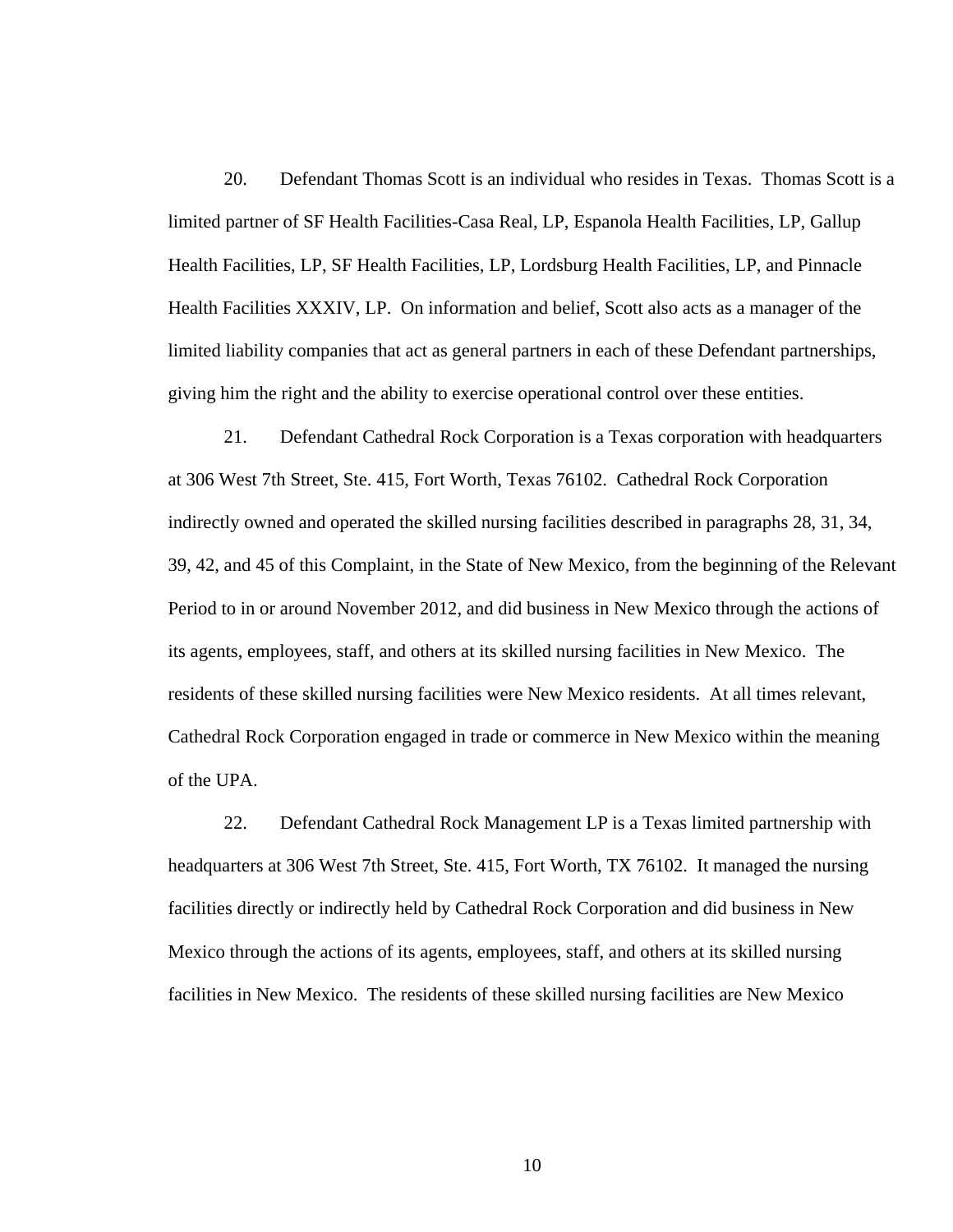residents. At all times relevant, Cathedral Rock Management LP has engaged in trade or commerce in New Mexico within the meaning of the UPA.

23. Defendant Cathedral Rock Investments, Inc. is a Delaware corporation with headquarters at 306 West 7th Street, Ste. 415, Fort Worth, TX 76102. It is the limited partner of Cathedral Rock Management LP. Cathedral Rock Corporation owns 100% of Cathedral Rock Investments, Inc.

24. Defendant Cathedral Rock Management I, Inc. is a Delaware corporation with headquarters at 306 West 7th Street, Ste. 415, Fort Worth, TX 76102. It is the general partner of Cathedral Rock Management LP. Cathedral Rock Corporation owns 100% of Cathedral Rock Management I, Inc.

25. Defendant C. Kent Harrington is an individual who resides in Texas. He is and/or has been, during the Relevant Period, an officer and direct or indirect majority owner of the Cathedral Rock Corporation, Cathedral Rock Management LP, Cathedral Rock Management I, Inc., and Cathedral Rock Investments, Inc. (collectively, "the Cathedral Rock Defendants").

26. Defendant SF Health Facilities–Casa Real, LP is a Texas limited partnership, with headquarters at 5420 West Plano Parkway, Plano, Texas 75093. SF Health Facilities–Casa Real, LP has owned and operated a skilled nursing facility located at 1650 Galisteo Street, Santa Fe, New Mexico 87505 known as Casa Real, with the New Mexico Medicaid provider number<sup>2</sup> 73354872, from in or around November 2012 through the present. The residents of Casa Real

 <sup>2</sup>  $^2$  A unique Medicaid provider number is assigned to each skilled nursing facility that is approved to participate in the Medicaid program.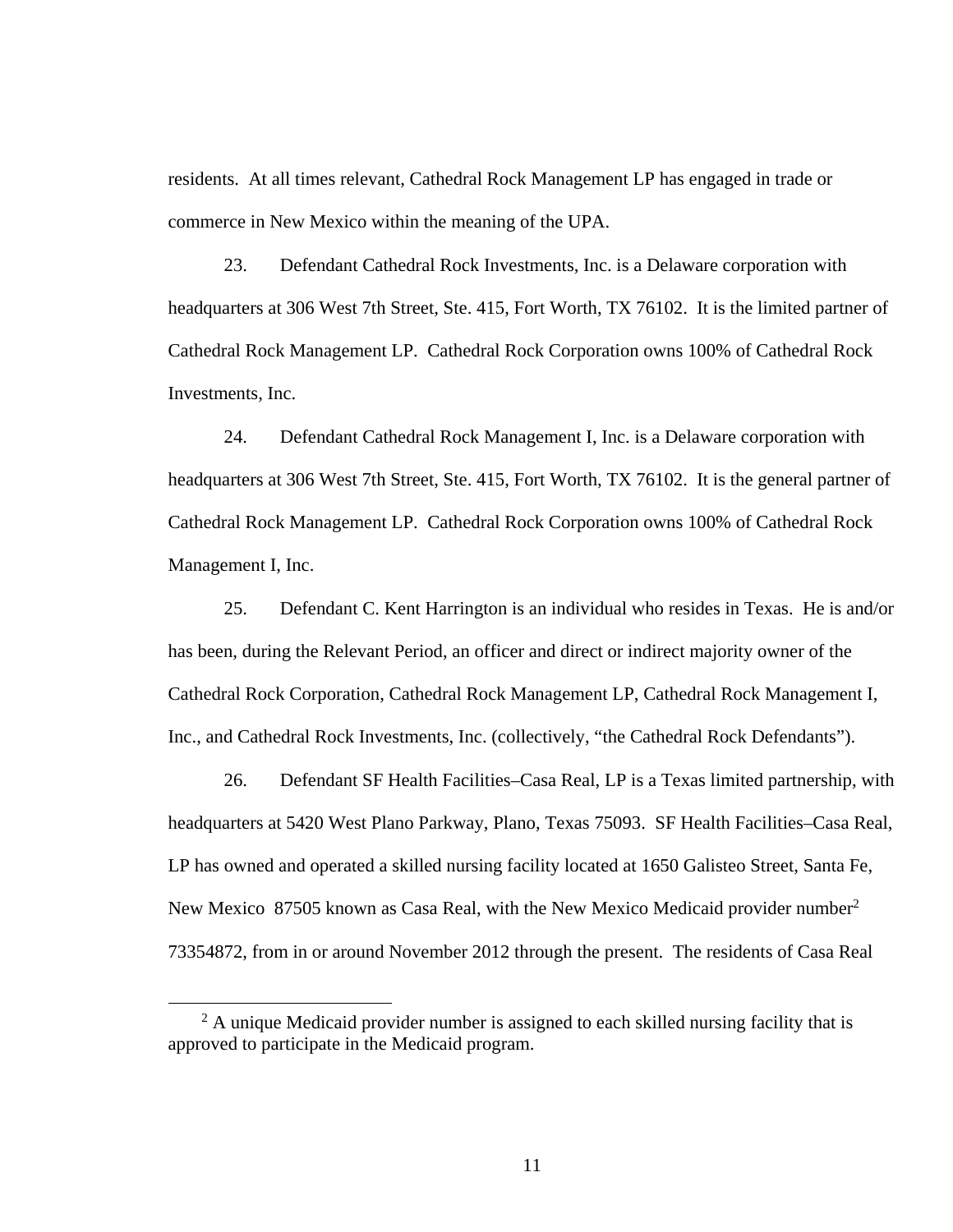are New Mexico residents. At all times relevant, SF Health Facilities–Casa Real, LP has engaged in trade or commerce in New Mexico within the meaning of the UPA.

27. Defendant SF Health Facilities – Casa Real GP, LLC is a Texas limited liability company, with headquarters at 5500 West Plano Parkway, Ste. 210, Plano, Texas 75093. SF Health Facilities – Casa Real GP, LLC is the general partner of SF Health Facilities–Casa Real, LP.

28. Defendant Casa Real Nursing Operations LLC is a Delaware limited liability company, with headquarters at 306 West 7th Street, Fort Worth, Texas 76102. Casa Real Nursing Operations LLC owned and operated a skilled nursing facility located at 1650 Galisteo Street, Santa Fe, New Mexico 87505 known as Casa Real, with the New Mexico Medicaid provider number 68500238, from at least the beginning of the Relevant Period to in or around November 2012. The residents of Casa Real were New Mexico residents. At all times relevant, Casa Real Nursing Operations LLC engaged in trade or commerce in New Mexico within the meaning of the UPA.

29. Defendant Gallup Health Facilities, L.P. is a Texas limited partnership, with headquarters at 5420 West Plano Parkway, Plano, Texas 75093. Gallup Health Facilities, L.P. has owned and operated a skilled nursing facility located at 3720 Church Rock Road, Gallup, New Mexico 87301 known as Red Rocks Care Center, with the New Mexico Medicaid provider number 58939725, from in or around November 2012 through the present. The residents of Red Rocks Care Center are New Mexico residents. At all times relevant, Gallup Health Facilities, L.P. has engaged in trade or commerce in New Mexico within the meaning of the UPA.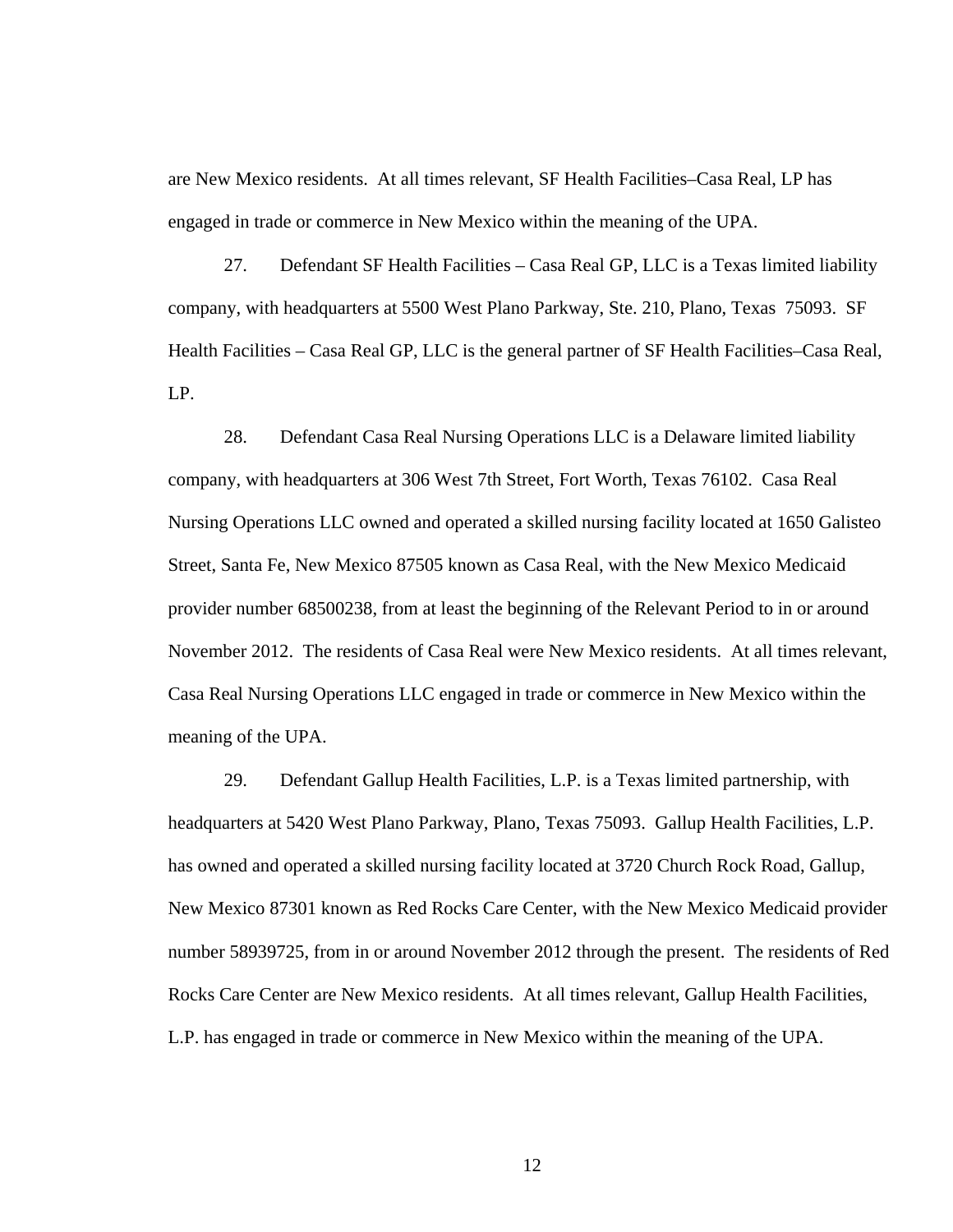30. Defendant Gallup Health Facilities GP, LLC is a Texas limited liability company, with headquarters at 5500 West Plano Parkway, Ste. 210, Plano, Texas 75093. Gallup Health Facilities GP, LLC is the general partner of Gallup Health Facilities, L.P.

31. Defendant Red Rocks Nursing Operations LLC is a Delaware limited liability company, with headquarters at 306 West 7th Street, Fort Worth, Texas 76102. Red Rocks Nursing Operations LLC owned and operated a skilled nursing facility located at 3720 Church Rock Road, Gallup, New Mexico 87301 known as Red Rocks Care Center, with the New Mexico Medicaid provider number 96902256, from at least the beginning of the Relevant Period to in or around November 2012. The residents of Red Rocks Care Center were New Mexico residents. At all times relevant, Red Rocks Nursing Operations LLC engaged in trade or commerce in New Mexico within the meaning of the UPA.

32. Defendant SF Health Facilities, L.P. is a Texas limited partnership, with headquarters at 5420 West Plano Parkway, Plano, Texas 75093. SF Health Facilities, L.P. has owned and operated a skilled nursing facility located at 635 Harkle Road, Santa Fe, New Mexico 87505 known as Santa Fe Care Center, with the New Mexico Medicaid provider number 22757279, from in or around November 2012 through the present. The residents of Santa Fe Care Center are New Mexico residents. At all times relevant, SF Health Facilities, L.P. has engaged in trade or commerce in New Mexico within the meaning of the UPA.

33. Defendant SF Health Facilities GP, LLC is a Texas limited liability company, with headquarters at 5500 West Plano Parkway, Ste. 210, Plano, Texas 75093. SF Health Facilities GP, LLC is the general partner of SF Health Facilities, L.P.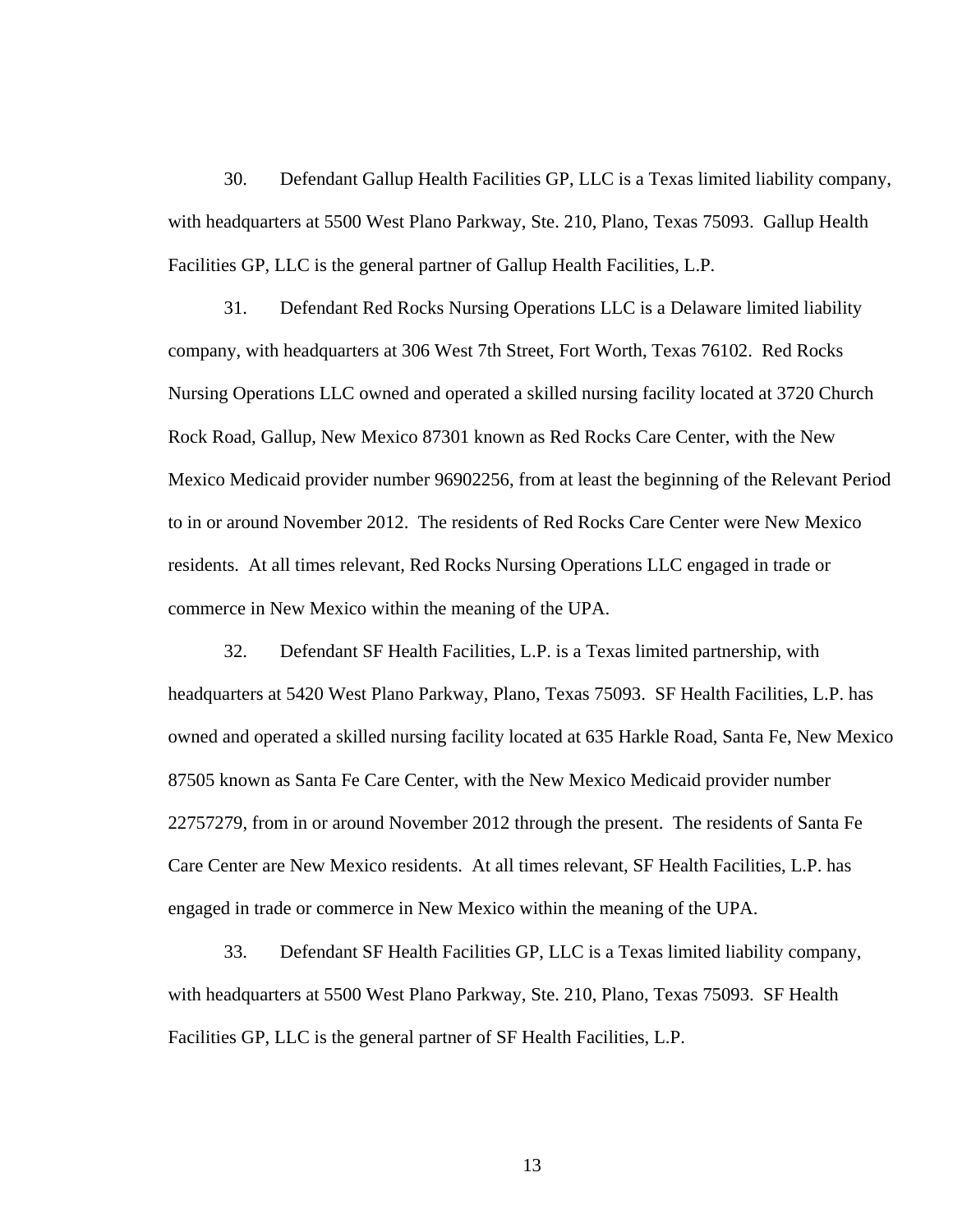34. Defendant Santa Fe Nursing Operations LLC is a Delaware limited liability company with headquarters at 306 West 7th Street, Fort Worth, Texas 76102. Santa Fe Nursing Operations LLC owned and operated a skilled nursing facility known as Santa Fe Care Center, with the New Mexico Medicaid provider number 96786825, from at least the beginning of the Relevant Period to in or around November 2012. The residents of Santa Fe Care Center were New Mexico residents. At all times relevant, Santa Fe Nursing Operations LLC engaged in trade or commerce in New Mexico within the meaning of the UPA.

35. Defendant Pinnacle Health Facilities XXXIV, L.P. is a Texas limited partnership, with headquarters at 5420 West Plano Parkway, Plano, Texas 75093. Pinnacle Health Facilities XXXIV, L.P. has owned and operated a skilled nursing facility located at 2029 Sagecrest Court, Las Cruces, New Mexico 88011 known as Sagecrest Nursing and Rehabilitation Center, with the New Mexico Medicaid provider number 99527561, from on or around July 11, 2011 through the present. The residents of Sagecrest Nursing and Rehabilitation Center are New Mexico residents. At all times relevant, Pinnacle Health Facilities XXXIV, L.P. has engaged in trade or commerce in New Mexico within the meaning of the UPA.

36. Defendant Pinnacle Health Facilities GP V, LLC is a Texas limited liability company, with headquarters at 5420 West Plano Parkway, Plano, Texas 75093. Pinnacle Health Facilities GP V, LLC is the general partner of Pinnacle Health Facilities XXXIV, L.P.

37. Defendant Bloomfield Health Facilities L.P. is a Texas limited partnership, with headquarters at 5420 West Plano Parkway, Ste. 210, Plano, Texas 75093. Bloomfield Health Facilities L.P. has owned and operated a skilled nursing facility located at 803 Hacienda Lane,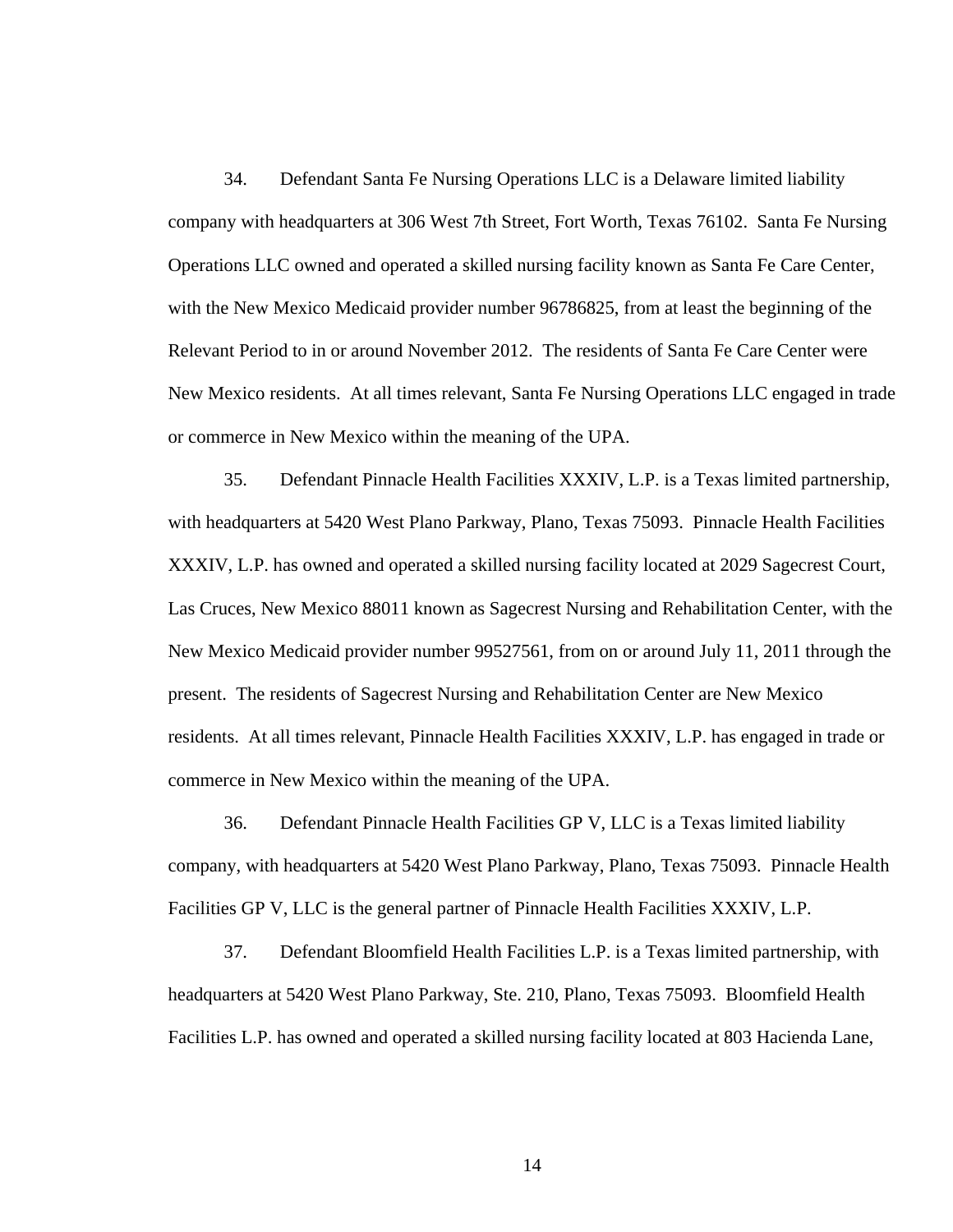Bloomfield, New Mexico 87413 known as Bloomfield Nursing and Rehabilitation Center, with the New Mexico Medicaid provider number 27003221, from in or around November 2012 through the present. The residents of Bloomfield Nursing and Rehabilitation Center are New Mexico residents. At all times relevant, Bloomfield Health Facilities L.P. has engaged in trade or commerce in New Mexico within the meaning of the UPA.

38. Defendant Bloomfield Health Facilities GP, LLC is a Texas limited liability company, with headquarters at 5500 West Plano Parkway, Ste. 210, Plano, Texas 75093. Bloomfield Health Facilities GP, LLC is the general partner of Bloomfield Health Facilities L.P.

39. Defendant Bloomfield Nursing Operations LLC is a Delaware limited liability company, with headquarters at 306 West 7th Street, Fort Worth, Texas 76102. Bloomfield Nursing Operations LLC owned and operated a skilled nursing facility located at 803 Hacienda Lane, Bloomfield, New Mexico 87413 known as Bloomfield Nursing and Rehabilitation Center, with the New Mexico Medicaid provider number 34279024, from at least the beginning of the Relevant Period to in or around November 2012. The residents of Bloomfield Nursing and Rehabilitation Center were New Mexico residents. At all times relevant, Bloomfield Nursing Operations LLC engaged in trade or commerce in New Mexico within the meaning of the UPA.

40. Defendant Espanola Health Facilities, L.P. is a Texas limited partnership, with headquarters at 5420 West Plano Parkway, Plano, Texas 75093. Espanola Health Facilities, L.P. has owned and operated a skilled nursing facility located at 720 Hacienda Street, Espanola, New Mexico 87532 known as Espanola Valley Nursing and Rehabilitation Center, with the New Mexico Medicaid provider number 24280020, from in or around November 2012 through the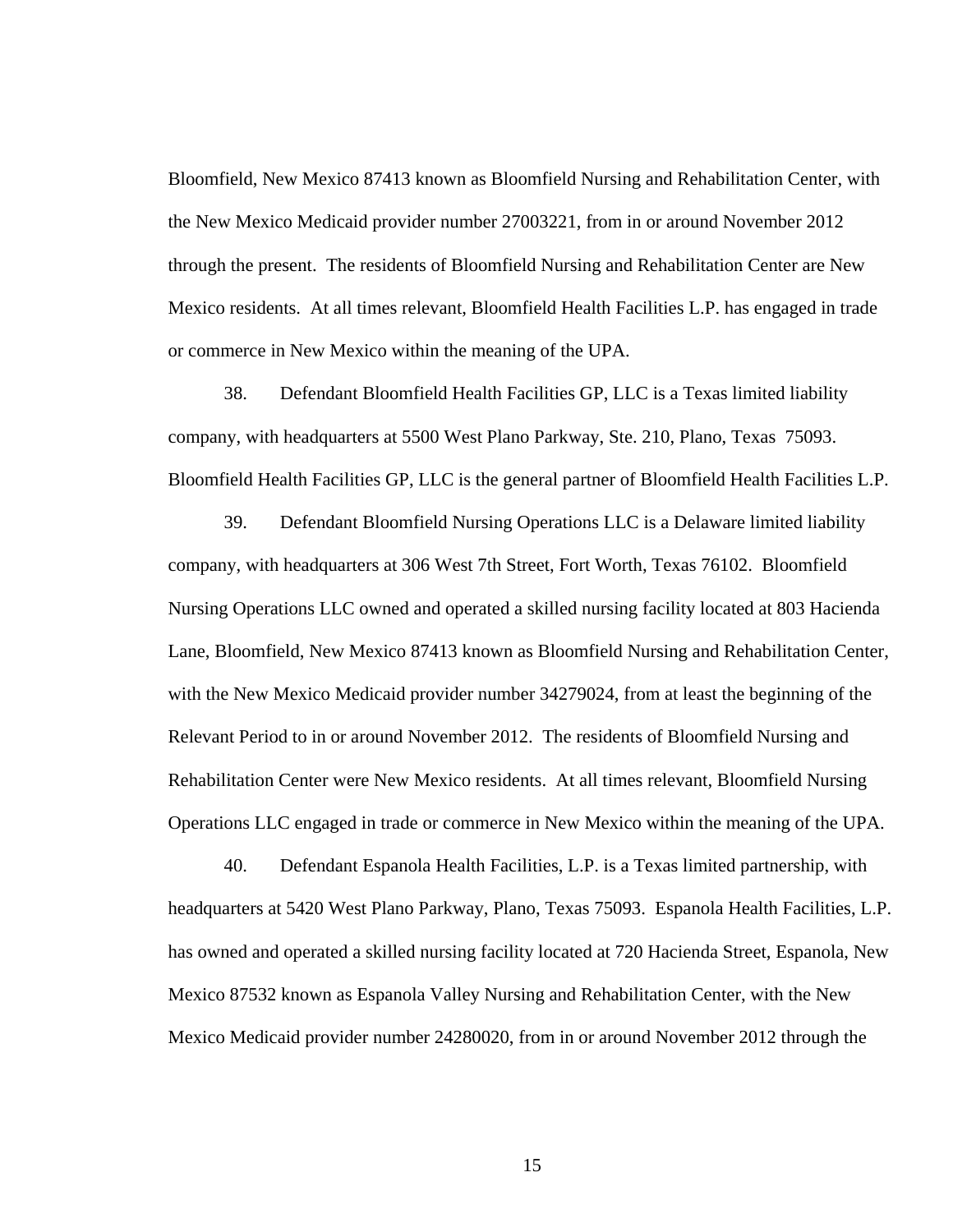present. The residents of Espanola Valley Nursing and Rehabilitation Center are New Mexico residents. At all times relevant, Espanola Health Facilities, L.P. has engaged in trade or commerce in New Mexico within the meaning of the UPA.

41. Defendant Espanola Health Facilities GP, LLC is a Texas limited liability company, with headquarters at 5500 West Plano Parkway, Ste. 210, Plano, Texas 75093. Espanola Health Facilities GP, LLC is the general partner of Espanola Health Facilities, L.P.

42. Defendant Espanola Valley Nursing Operations LLC is a Delaware limited liability company, with headquarters at 306 West 7th Street, Fort Worth, Texas 76102. Espanola Valley Nursing Operations, LLC owned and operated a skilled nursing facility located at 720 Hacienda Street, Espanola, NM, 87532 known as Espanola Valley Nursing and Rehabilitation Center, with the New Mexico Medicaid provider number 03381536, from at least the beginning of the Relevant Period to in or around November 2012. The residents of Espanola Valley Nursing and Rehabilitation Center were New Mexico residents. At all times relevant, Espanola Valley Nursing Operations, LLC engaged in trade or commerce in New Mexico within the meaning of the UPA.

43. Defendant Lordsburg Health Facilities, L.P. is a Texas limited partnership, with headquarters at 5420 West Plano Parkway, Plano, Texas 75093. Lordsburg Health Facilities, L.P. has owned and operated a skilled nursing facility located at 603 Hadeco, Lordsburg, NM 88045 known as Sunshine Haven at Lordsburg, with the New Mexico Medicaid provider number 61553727, from in or around November 2012 through the present. The residents of Sunshine Haven at Lordsburg are New Mexico residents. At all times relevant, Lordsburg Health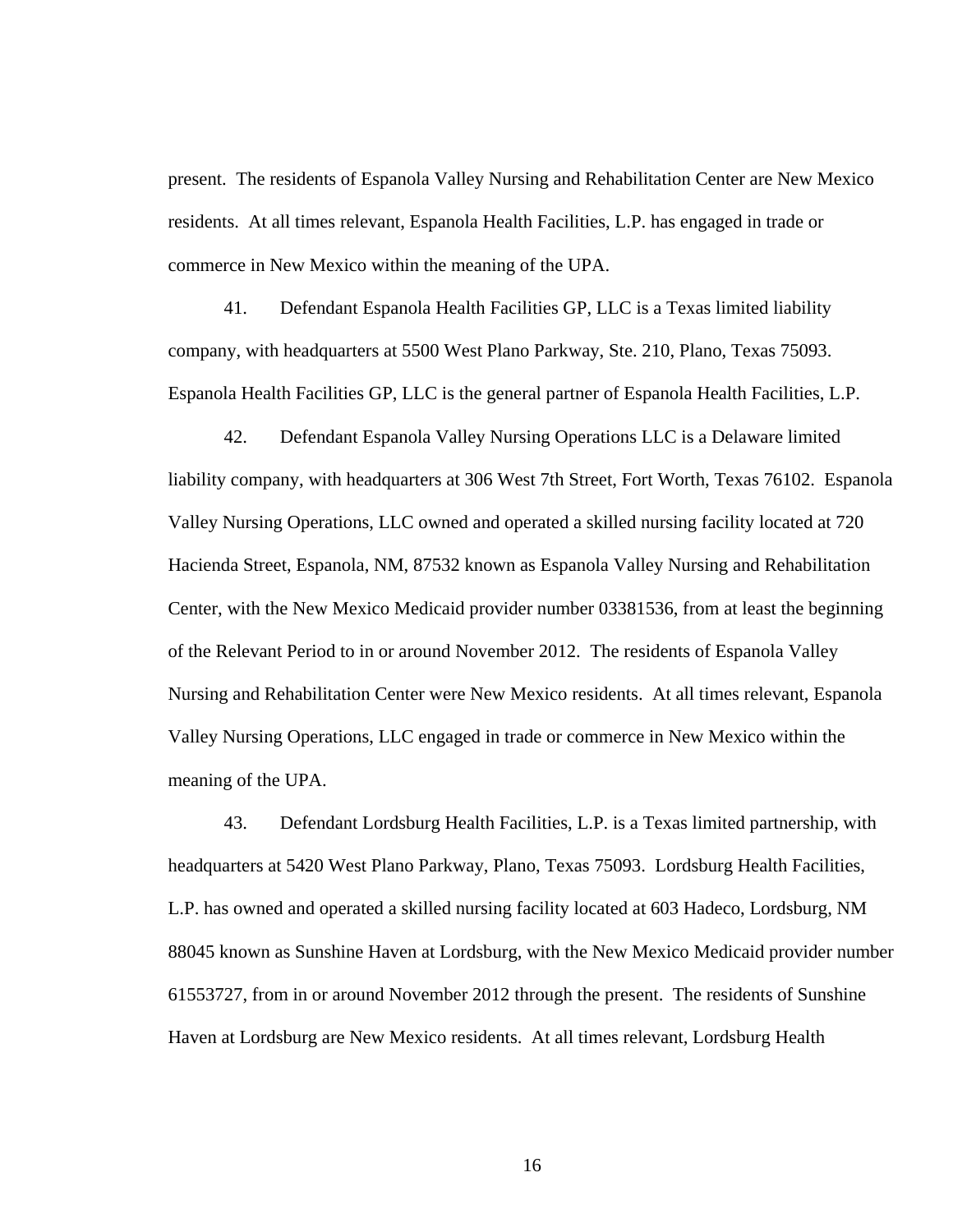Facilities, L.P. has engaged in trade or commerce in New Mexico within the meaning of the UPA.

44. Defendant Lordsburg Health Facilities GP, LLC is a Texas limited liability company, with headquarters at 5500 West Plano Parkway, Ste. 210, Plano, Texas 75093. Lordsburg Health Facilities GP, LLC is the general partner of Lordsburg Health Facilities, L.P.

45. Defendant Sunshine Haven Nursing Operations LLC is a Delaware limited liability company, with headquarters at 306 West 7th Street, Fort Worth, Texas 76102. Sunshine Haven Operations LLC owned and operated a skilled nursing facility located at 603 Hadeco, Lordsburg, New Mexico 88045 known as Sunshine Haven at Lordsburg, with the New Mexico Medicaid provider number 15978575, from at least the beginning of the Relevant Period to in or around November 2012. The residents of Sunshine Haven at Lordsburg were New Mexico residents. At all times relevant, Sunshine Haven Nursing Operations LLC engaged in trade or commerce in New Mexico within the meaning of the UPA.

46. Hereinafter, the skilled nursing facilities known as Casa Real, Red Rocks Care Center, Santa Fe Care Center, Sagecrest Nursing and Rehabilitation Center, Bloomfield Nursing and Rehabilitation Center, Espanola Valley Nursing and Rehabilitation Center, and Sunshine Haven at Lordsburg will be referred to collectively as the "Defendant Nursing Facilities."

47. As a court of general jurisdiction, this Court has jurisdiction over this matter and the parties.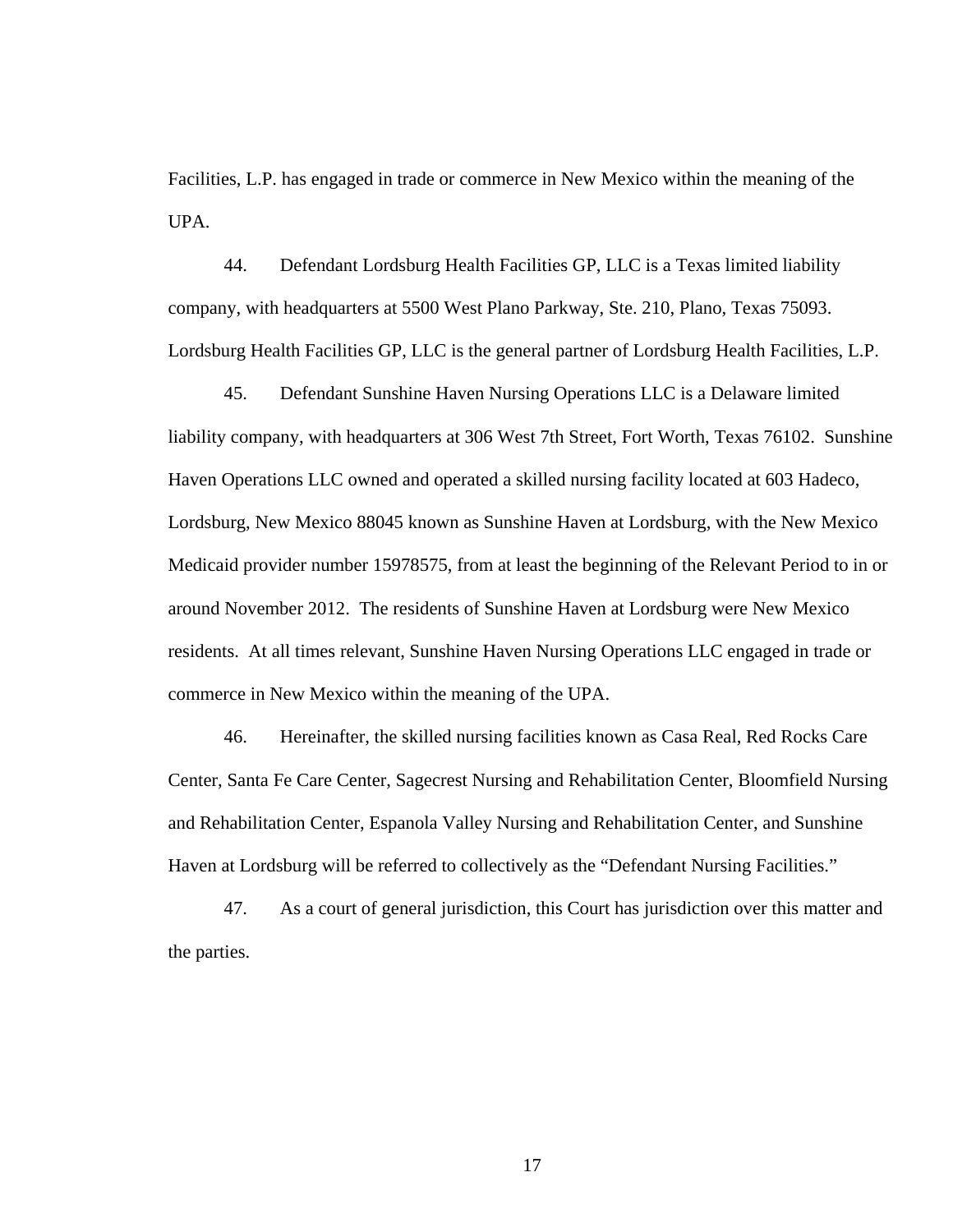48. For purposes of the general venue statute in New Mexico, the OAG resides in Santa Fe County. Venue in this judicial district is therefore proper pursuant to Section 38-3-1(A) NMSA 1978.

## **III. SUMMARY OF THE ALLEGATIONS**

49. Defendants entered the business of caring for elderly, frail, and disabled persons voluntarily. They are for-profit companies that, upon information and belief, sought to participate in the Medicare and Medicaid programs because the federal and state governments are the biggest purchasers of nursing home services and most reliable payors of nursing home bills.

50. The Defendants voluntarily chose to participate in the New Mexico Medicaid program. Participation in the program, and payment for services provided to Medicaid recipients, is conditioned upon compliance with federal and state laws and regulations, which require that the Defendant Nursing Facilities provide, and have sufficient nursing staff to provide, the services necessary to meet the needs of each resident, as defined by their individualized assessments and required care plans.

51. Defendants made statements to residents and their families that deceived, may have deceived, or would tend to deceive or mislead residents and their families about the level of care available in the Defendant Nursing Facilities. These misleading statements were reinforced by regular billing statements that deceived, may have deceived, or would tend to deceive or mislead residents and their families about the level of care that was being delivered at the Defendant Nursing Facilities.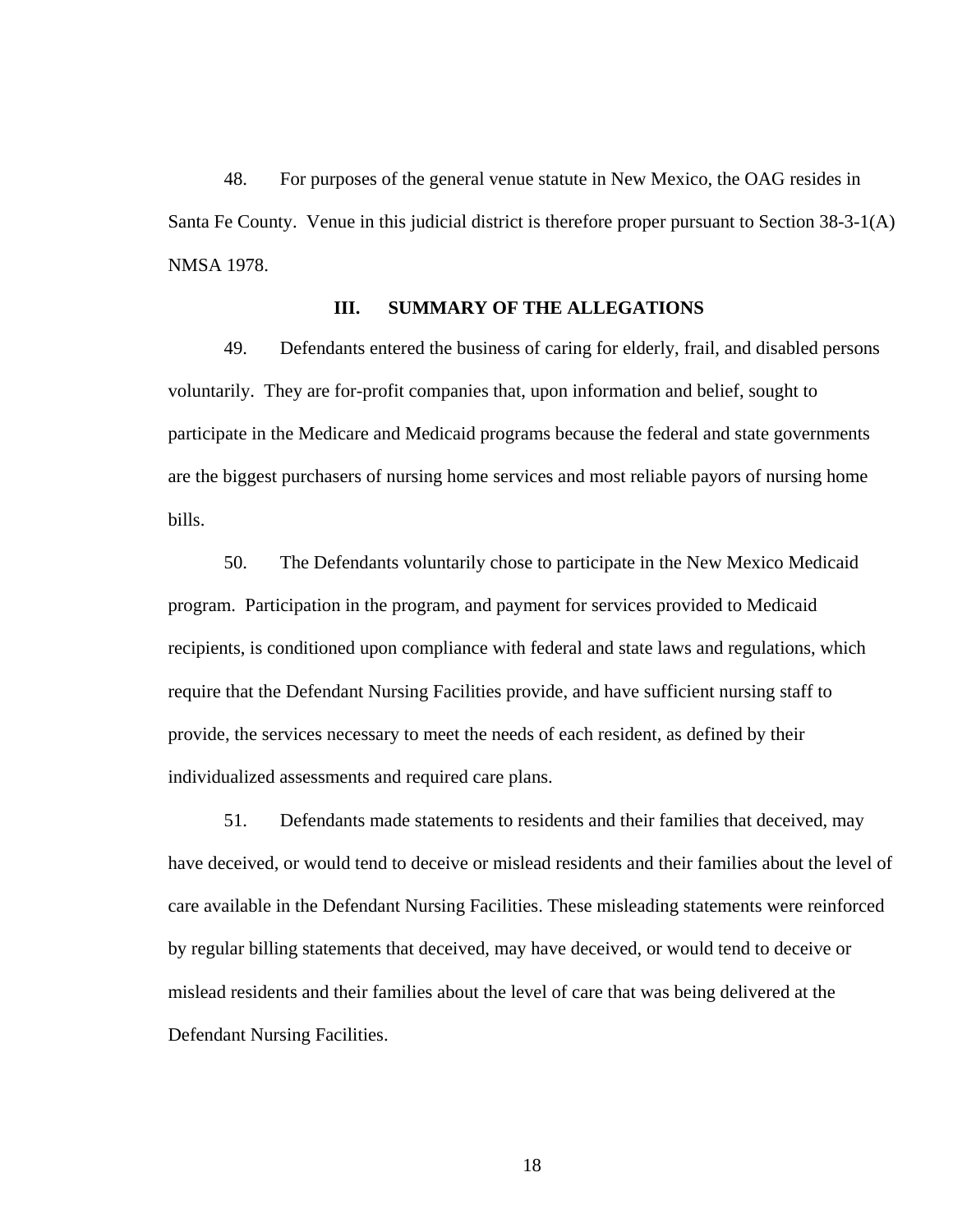- **A. Ascertaining the Gap Between the Basic Care Needed and Required and the Basic Care Delivered** 
	- **1. Quantifying the Cumulative Work Load at Each Defendant Nursing Facility**

52. The Defendant Nursing Facilities were required to complete an individualized, date-specific Minimum Data Set or "MDS" assessment for every resident, evaluating the resident's functional capabilities to perform activities of daily life ("ADLs"), upon admission to the facility and again each quarter, or whenever a significant change in the resident's health or capabilities was observed. From the MDS, two pieces of information can be derived: the resident's level of dependence in each ADL and the level of assistance or Basic Care provided for each ADL. For illustrative purposes, an exemplar of *Section G* of the MDS is set forth

below: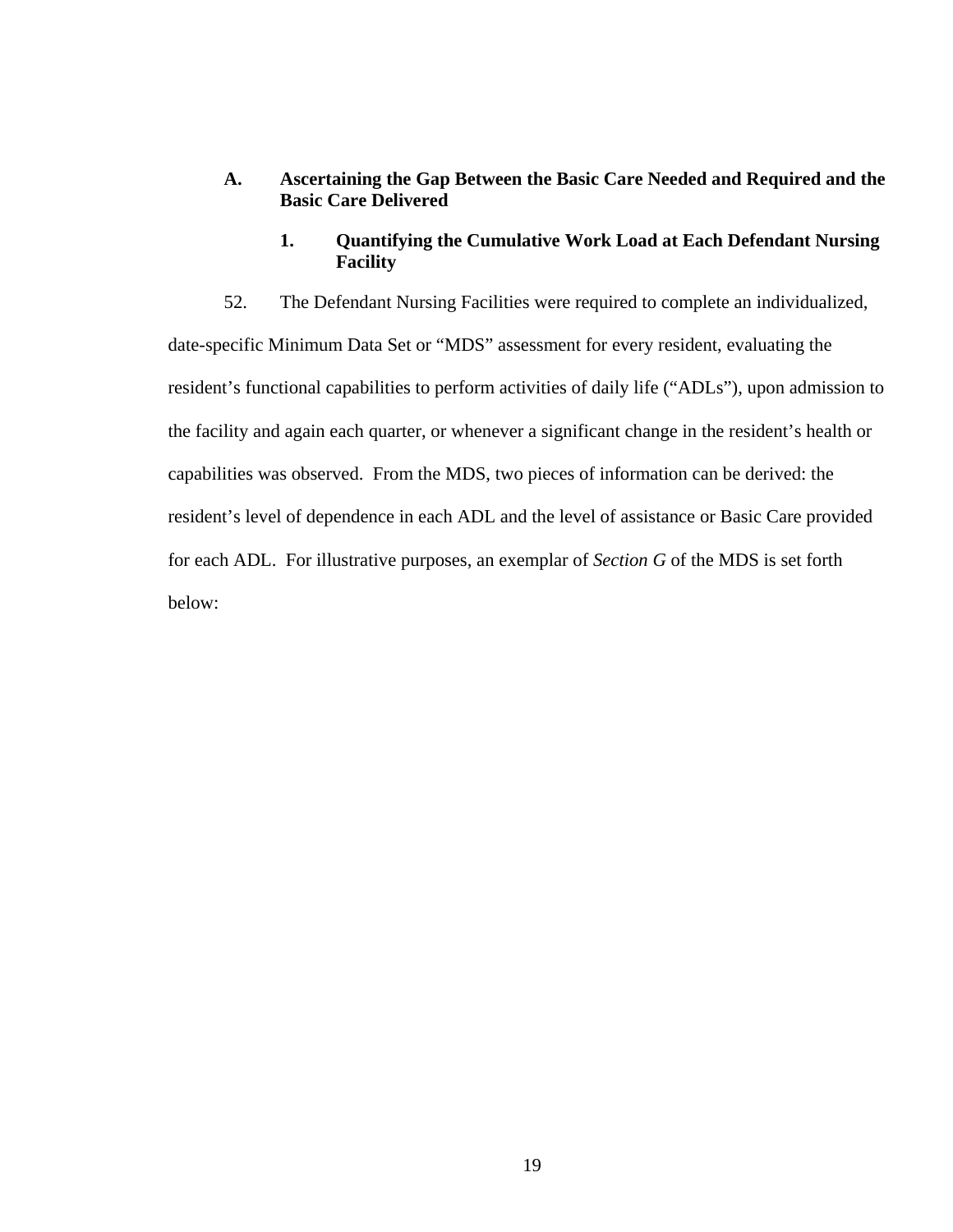| <b>Functional Status</b><br><b>Section G</b>                                                                                                                                                                                                                                                                                                                                                                                                                                                                                                                   |                                                                                                                                                                                                              |                                    |  |
|----------------------------------------------------------------------------------------------------------------------------------------------------------------------------------------------------------------------------------------------------------------------------------------------------------------------------------------------------------------------------------------------------------------------------------------------------------------------------------------------------------------------------------------------------------------|--------------------------------------------------------------------------------------------------------------------------------------------------------------------------------------------------------------|------------------------------------|--|
| Coding:<br><b>Activity Occurred 3 or More Times</b><br>0. Independent - no help or staff oversight at any time<br>1. Supervision - oversight, encouragement or cueing<br>2. Limited assistance - resident highly involved in activity; staff provide guided maneuvering<br>of limbs or other non-weight-bearing assistance<br>3. Extensive assistance - resident involved in activity, staff provide weight-bearing support<br>4. Total dependence - full staff performance every time during entire 7-day period<br><b>Activity Occurred 2 or Fewer Times</b> | Coding:<br>0. No setup or physical help from staff<br>1. Setup help only<br>2. One person physical assist<br>3. Two+ persons physical assist<br>8. ADL activity itself did not occur during<br>entire period |                                    |  |
| 7. Activity occurred only once or twice - activity did occur but only once or twice<br>8. Activity did not occur - activity (or any part of the ADL) was not performed by resident or<br>staff at all over the entire 7-day period                                                                                                                                                                                                                                                                                                                             | 1.<br><b>Self-Performance</b><br>Enter Codes in Boxes                                                                                                                                                        | $\overline{2}$ .<br><b>Support</b> |  |
| A. Bed mobility - how resident moves to and from lying position, turns side to side, and<br>positions body while in bed or alternate sleep furniture                                                                                                                                                                                                                                                                                                                                                                                                           | 3                                                                                                                                                                                                            | 3                                  |  |
| B. Transfer - how resident moves between surfaces including to or from: bed, chair, wheelchair,<br>standing position (excludes to/from bath/toilet)                                                                                                                                                                                                                                                                                                                                                                                                            | 3                                                                                                                                                                                                            | 3                                  |  |
| C. Walk in room - how resident walks between locations in his/her room                                                                                                                                                                                                                                                                                                                                                                                                                                                                                         | 8                                                                                                                                                                                                            | 8                                  |  |
| D. Walk in corridor - how resident walks in corridor on unit                                                                                                                                                                                                                                                                                                                                                                                                                                                                                                   | 8                                                                                                                                                                                                            | 8                                  |  |
| E. Locomotion on unit - how resident moves between locations in his/her room and adjacent<br>corridor on same floor. If in wheelchair, self-sufficiency once in chair                                                                                                                                                                                                                                                                                                                                                                                          | 8                                                                                                                                                                                                            | 8                                  |  |
| F. Locomotion off unit - how resident moves to and returns from off-unit locations (e.g., areas<br>set aside for dining, activities or treatments). If facility has only one floor, how resident<br>moves to and from distant areas on the floor. If in wheelchair, self-sufficiency once in chair                                                                                                                                                                                                                                                             | 8                                                                                                                                                                                                            | 8                                  |  |
| G. Dressing - how resident puts on, fastens and takes off all items of clothing, including<br>donning/removing a prosthesis or TED hose. Dressing includes putting on and changing<br>pajamas and housedresses                                                                                                                                                                                                                                                                                                                                                 | $\overline{\mathbf{3}}$                                                                                                                                                                                      | $\overline{2}$                     |  |
| H. Eating - how resident eats and drinks, regardless of skill. Do not include eating/drinking<br>during medication pass. Includes intake of nourishment by other means (e.g., tube feeding,<br>total parenteral nutrition, IV fluids administered for nutrition or hydration)                                                                                                                                                                                                                                                                                  | $\mathbf{1}$                                                                                                                                                                                                 | $\overline{2}$                     |  |
| I. Toilet use - how resident uses the toilet room, commode, bedpan, or urinal; transfers on/off<br>toilet; cleanses self after elimination; changes pad; manages ostomy or catheter; and adjusts<br>clothes. Do not include emptying of bedpan, urinal, bedside commode, catheter bag or<br>ostomy bag                                                                                                                                                                                                                                                         | $\overline{3}$                                                                                                                                                                                               | 3                                  |  |
| J. Personal hygiene - how resident maintains personal hygiene, including combing hair,<br>brushing teeth, shaving, applying makeup, washing/drying face and hands (excludes baths<br>and showers)                                                                                                                                                                                                                                                                                                                                                              | $\overline{2}$                                                                                                                                                                                               | $\overline{2}$                     |  |
| G0120. Bathing                                                                                                                                                                                                                                                                                                                                                                                                                                                                                                                                                 |                                                                                                                                                                                                              |                                    |  |
| How resident takes full-body bath/shower, sponge bath, and transfers in/out of tub/shower (excludes washing of back and hair). Code for most<br>dependent in self-performance and support                                                                                                                                                                                                                                                                                                                                                                      |                                                                                                                                                                                                              |                                    |  |
| A. Self-performance<br><b>Enter Code</b><br>0. Independent - no help provided<br>3<br>1. Supervision - oversight help only<br>2. Physical help limited to transfer only<br>3. Physical help in part of bathing activity<br>4. Total dependence<br>8. Activity itself did not occur during the entire period                                                                                                                                                                                                                                                    |                                                                                                                                                                                                              |                                    |  |
| <b>Enter Code</b><br><b>B.</b> Support provided<br>3<br>(Bathing support codes are as defined in item G0110 column 2, ADL Support Provided, above)                                                                                                                                                                                                                                                                                                                                                                                                             |                                                                                                                                                                                                              |                                    |  |

*Exemplar: MDS 3.0 Section G*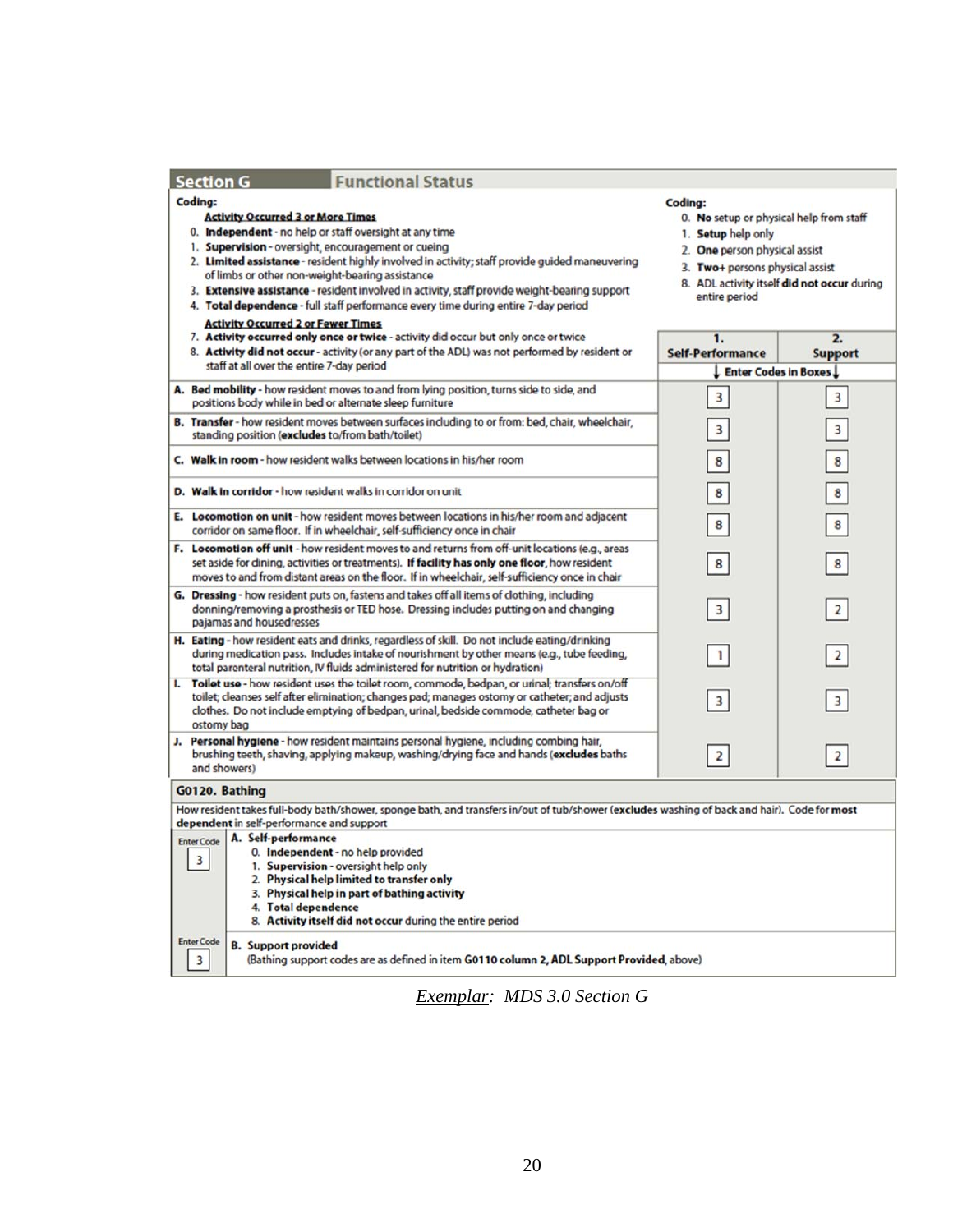53. The Defendant Nursing Facilities were required to accurately assess and code each resident's level of dependency in Column 1 of the MDS. Column 2 captures the level of assistance and support the facility claimed was provided to each resident for each ADL. As the key in the upper right hand corner of the MDS form lays out, a resident's dependence and need for assistance ranges from "0" (the resident is independent and needs no staff assistance to perform the ADL) to "3" (the resident has minimal ability to perform the ADL and the nursing home provides two staff to assist him with it). A "2" in the second column indicates that the nursing home provides one staff person to assist with the particular ADL. An "8" is the MDS equivalent to "non-applicable"—the resident did not engage in that activity during the relevant time period. Thus, the *Section G* MDS exemplar above indicates the resident required (and was provided) the assistance of two nursing home staff members to reposition himself in his bed (Bed Mobility), to get in and out of bed (Transfer), and to use a toilet or bedpan (Toilet Use), and the assistance of one staff member for dressing, eating, and personal hygiene.

54. The Defendant Nursing Facilities certified the accuracy of the data within each MDS submitted for each of their residents.

55. The OAG obtained from the Centers for Medicare and Medicaid Services ("CMS") ADL data for every resident in the Defendant Nursing Facilities on the last day of each quarter for the period of 2008 to 2014.<sup>3</sup> Using the Defendant Nursing Facilities' certified-asaccurate MDSs, CMS captured all Basic Care coded in *Section G* as required by and provided to

 <sup>3</sup> <sup>3</sup> Whenever in this pleading the timeframe of 2008 to 2014 is used, such timeframe includes January 1, 2008 to December 31, 2014.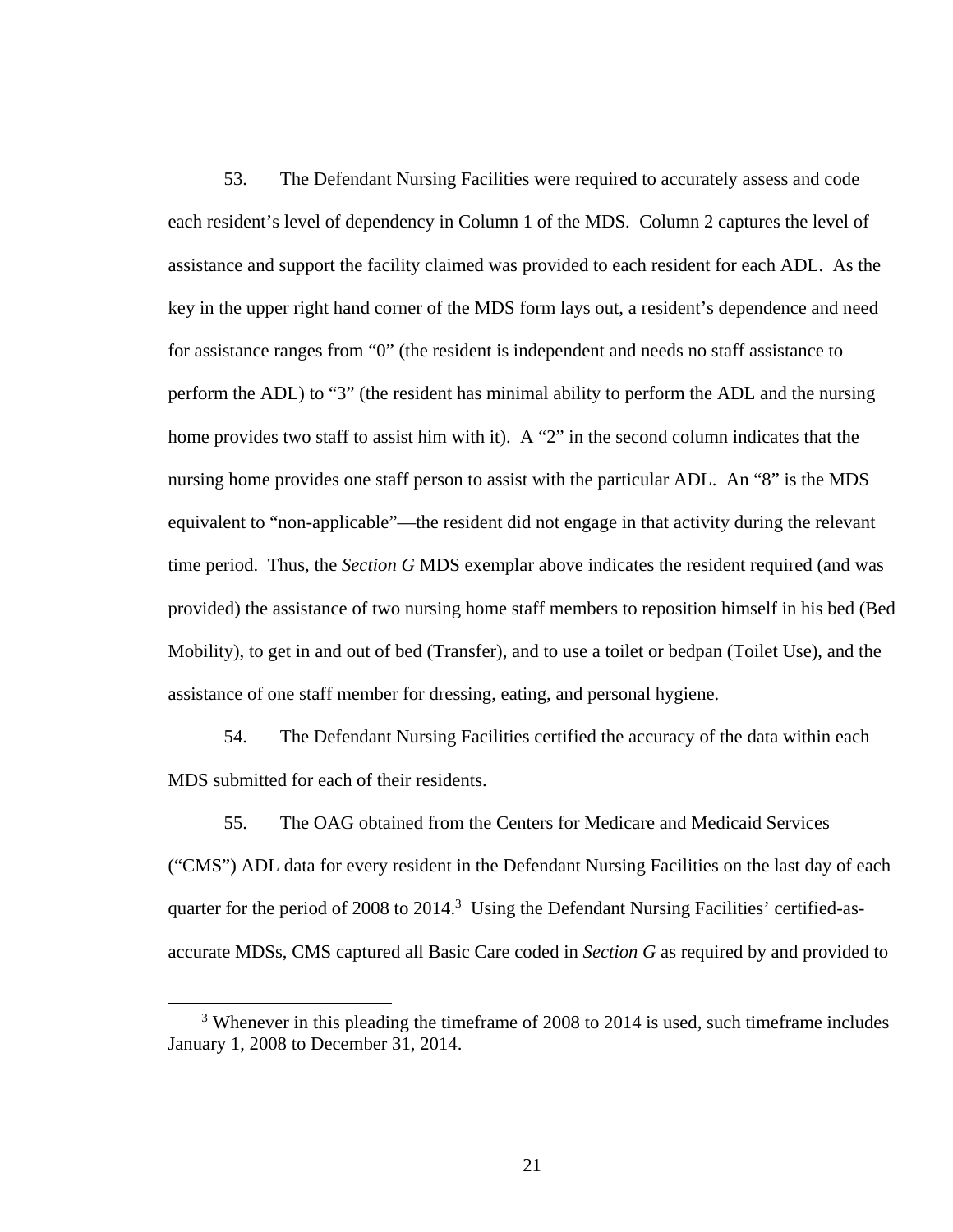each resident, determined which residents required distinct combinations of this care, and classified each resident into one of seven recognized workload categories. Through extensive research, CMS has found that the Basic Care needs of virtually every nursing home resident and the corresponding labor burden imposed on staff can be classified into one of the following workload categories determined by the below combinations of Basic Care required:

|                                      | <b>WORKLOAD</b><br><b>DESCRIPTION</b> | <b>BASIC CARE REQUIRED</b>                                        |                                           |                                    |                         |                           |  |
|--------------------------------------|---------------------------------------|-------------------------------------------------------------------|-------------------------------------------|------------------------------------|-------------------------|---------------------------|--|
| <b>RESIDENT</b><br><b>CATEGORIES</b> |                                       | <b>Incontinence</b><br><b>Care/Toileting</b><br><b>Assistance</b> | <b>Repositioning</b><br><b>Assistance</b> | <b>Eating</b><br><b>Assistance</b> | AM/PM<br><b>Hygiene</b> | <b>Exercise</b><br>or ROM |  |
| 1                                    | Light                                 | N <sub>O</sub>                                                    | N <sub>O</sub>                            | N <sub>O</sub>                     | <b>NO</b>               | <b>YES</b>                |  |
| $\overline{2}$                       | Light                                 | N <sub>O</sub>                                                    | N <sub>O</sub>                            | N <sub>O</sub>                     | <b>YES</b>              | <b>YES</b>                |  |
| 3                                    | Moderate                              | N <sub>O</sub>                                                    | N <sub>O</sub>                            | <b>YES</b>                         | <b>YES</b>              | <b>YES</b>                |  |
| $\overline{4}$                       | Heavy                                 | <b>YES</b>                                                        | <b>YES</b>                                | N <sub>O</sub>                     | <b>YES</b>              | <b>YES</b>                |  |
| 5                                    | Heaviest                              | <b>YES</b>                                                        | <b>YES</b>                                | <b>YES</b>                         | <b>YES</b>              | <b>YES</b>                |  |
| 6                                    | Moderate                              | <b>YES</b>                                                        | N <sub>O</sub>                            | N <sub>O</sub>                     | N <sub>O</sub>          | <b>YES</b>                |  |
| 7                                    | Heavy<br>(Bedbound)                   | <b>YES</b>                                                        | <b>YES</b>                                | <b>YES</b>                         | <b>YES</b>              | <b>YES</b>                |  |

*Seven Workload Categories* 

56. By way of illustration, a Category 5 resident needs a combination of all 5 Basic

Care services identified, and, therefore, is a heavy care resident.  $4\text{ A}$  Category 1 resident, on the other hand, requires only range of motion assistance, and therefore is light care. As a

consequence, the labor resources required to meet the Basic Care needs of a Category 5 resident

 $\overline{4}$ <sup>4</sup> It takes less time to care for a Category 7 (bedbound) resident than a Category 5 resident because of the differences in toileting and transfer assistance provided them. A bedbound resident typically does not get out of bed and merely has a diaper change. It is faster for staff to change a diaper than to take a resident to the restroom or help him with a bedpan.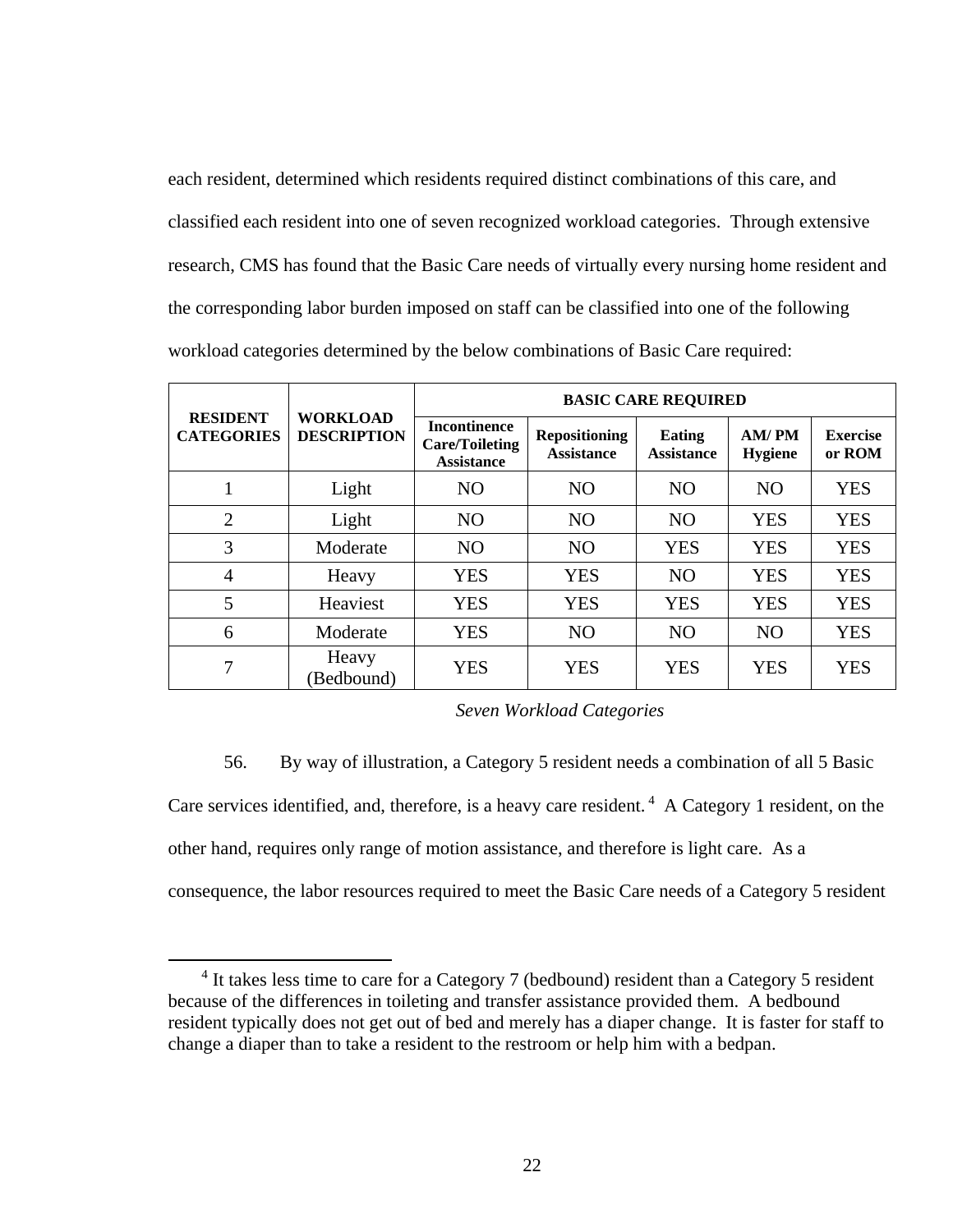are significantly greater than the resources required to meet the needs of a Category 1 resident. On the facility level, as the proportion of more dependent residents in a nursing home goes up, so does the workload and the number of staff required.

57. For example, the table below summarizes the resident category data that the OAG obtained from CMS for Casa Real on the last day of each quarter from December 31, 2012 to June 30, 2013:

| <b>RESIDENT CATEGORY DATA FOR CASA REAL</b> |                          |                            |                          |                            |                             |                            |
|---------------------------------------------|--------------------------|----------------------------|--------------------------|----------------------------|-----------------------------|----------------------------|
|                                             | 12/31/12 Capture Date    |                            | $3/31/13$ Capture Date   |                            | 6/30/13 Capture Date        |                            |
| <b>RESIDENT</b><br><b>CATEGORIES</b>        | # of<br><b>Residents</b> | $%$ of<br><b>Residents</b> | # of<br><b>Residents</b> | $%$ of<br><b>Residents</b> | $\#$ of<br><b>Residents</b> | $%$ of<br><b>Residents</b> |
| $1$ (Light)                                 |                          | 0.73%                      | $\theta$                 | 0%                         | $\theta$                    | 0%                         |
| $2$ (Light)                                 | 0                        | $0\%$                      | $\theta$                 | $0\%$                      | $\theta$                    | 0%                         |
| 3 (Moderate)                                | 0                        | 0%                         | $\theta$                 | 0%                         | $\theta$                    | 0%                         |
| 4 (Heavy)                                   | 0                        | 0%                         | $\theta$                 | 0%                         | 1                           | 0.78%                      |
| 5 (Heaviest)                                | 97                       | 70.83%                     | 75                       | 66.37%                     | 92                          | 71.32%                     |
| 6 (Moderate)                                | $\theta$                 | 0%                         | $\theta$                 | 0%                         | $\theta$                    | 0%                         |
| 7 (Heavy)                                   | 39                       | 28.47%                     | 38                       | 33.63%                     | 36                          | 27.92%                     |

This table reveals that over 99% of the residents at Casa Real were distributed in the three heaviest workload categories (4, 5, and 7) during the listed quarters. A review of all the workload data compiled by CMS for each of these facilities from 2008 to 2014 reveals that the Defendant Nursing Facilities consistently had extremely high concentrations of heavy care residents (categories 4, 5, and 7). These heavy care residents require at least twice (and sometimes three times) as much care time as light care residents.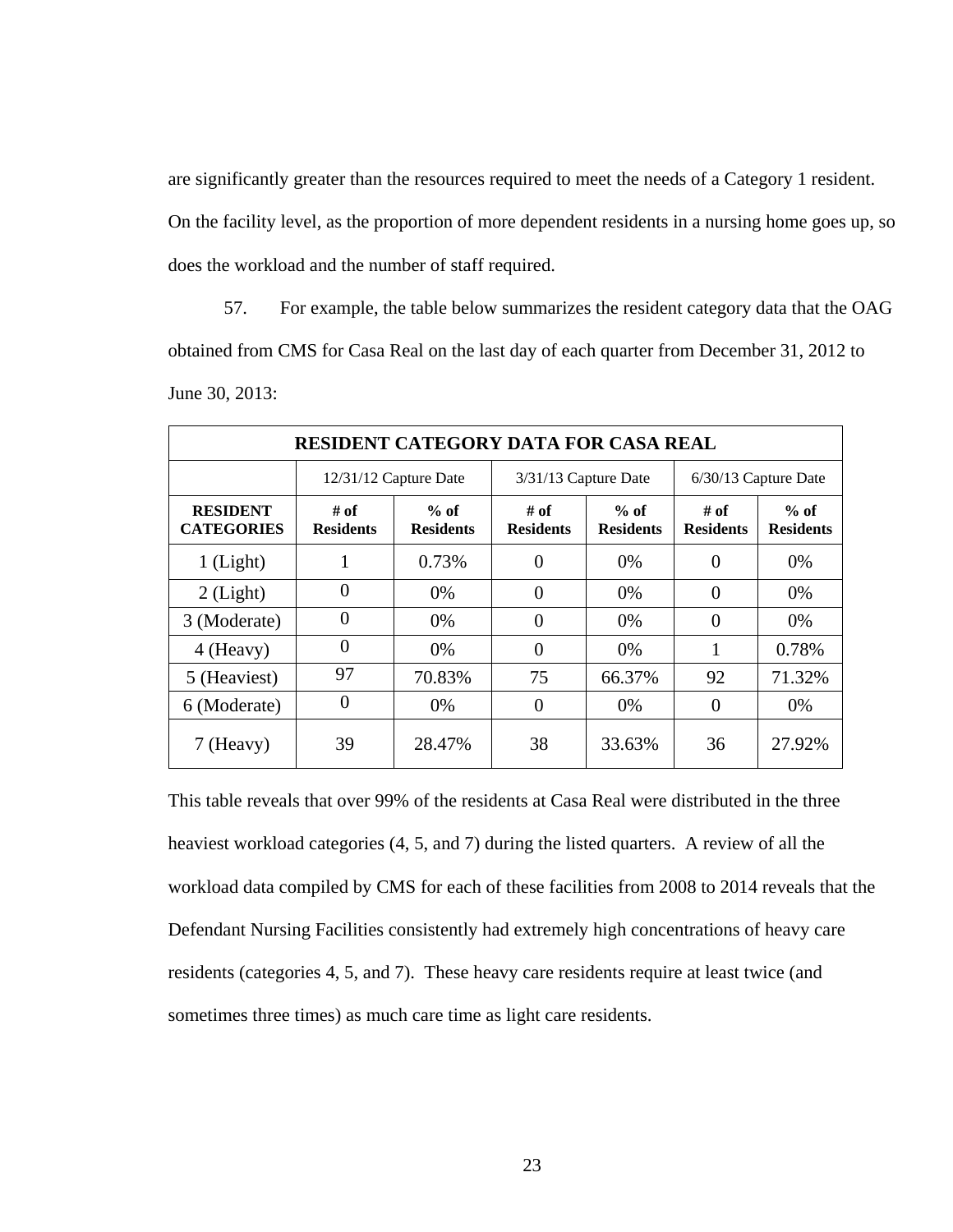58. Each of the Basic Care services that make up the resident workload categories has been extensively observed and stopwatch-timed by scientists to determine the minimum, mode, and maximum times required to perform them. For example, scientists have determined based on thousands of observations of stopwatch-timed Basic Care services in nursing homes, that the simple act of turning and repositioning a resident requires a minimum of 2 minutes, a maximum of 5 minutes, and most often (the mode) 3.5 minutes to complete. However, in order to improve productivity and efficiency, the activity of turning is often combined with incontinence care (the changing of diapers, wet clothing, and linens). For those residents who are unable to control their bladders or bowel function, researchers have determined that the time required to perform the combined tasks of incontinence assistance and turning is a minimum of 3 minutes, a maximum of 8 minutes, and most often (the mode) 5.5 minutes to complete.<sup>5</sup> For residents who are able to use a toilet with assistance, researchers have established that the combined activity of toileting and repositioning requires a minimum of 5 minutes, a maximum of 10 minutes, and most often (the mode) 7.5 minutes to complete.

59. Utilizing these scientifically-established labor times and the minimum frequency each Basic Care service is required daily, the Defendant Nursing Facilities' resident category data can be converted on a quarterly basis into a workload score for each nursing home. The workload score is obtained by multiplying the total number of Basic Care services needed by

 <sup>5</sup> *See* Marvin Feuerberg, Centers for Medicare and Medicaid Services and Health Care Financing Administration, Phase I Report to Congress: Appropriateness of Minimum Nurse Staffing Ratios in Nursing Homes, 14-10 (2000); and Phase II, Vol. 1, Table 3.5 at pp. 3-55 and 3-56 (2001).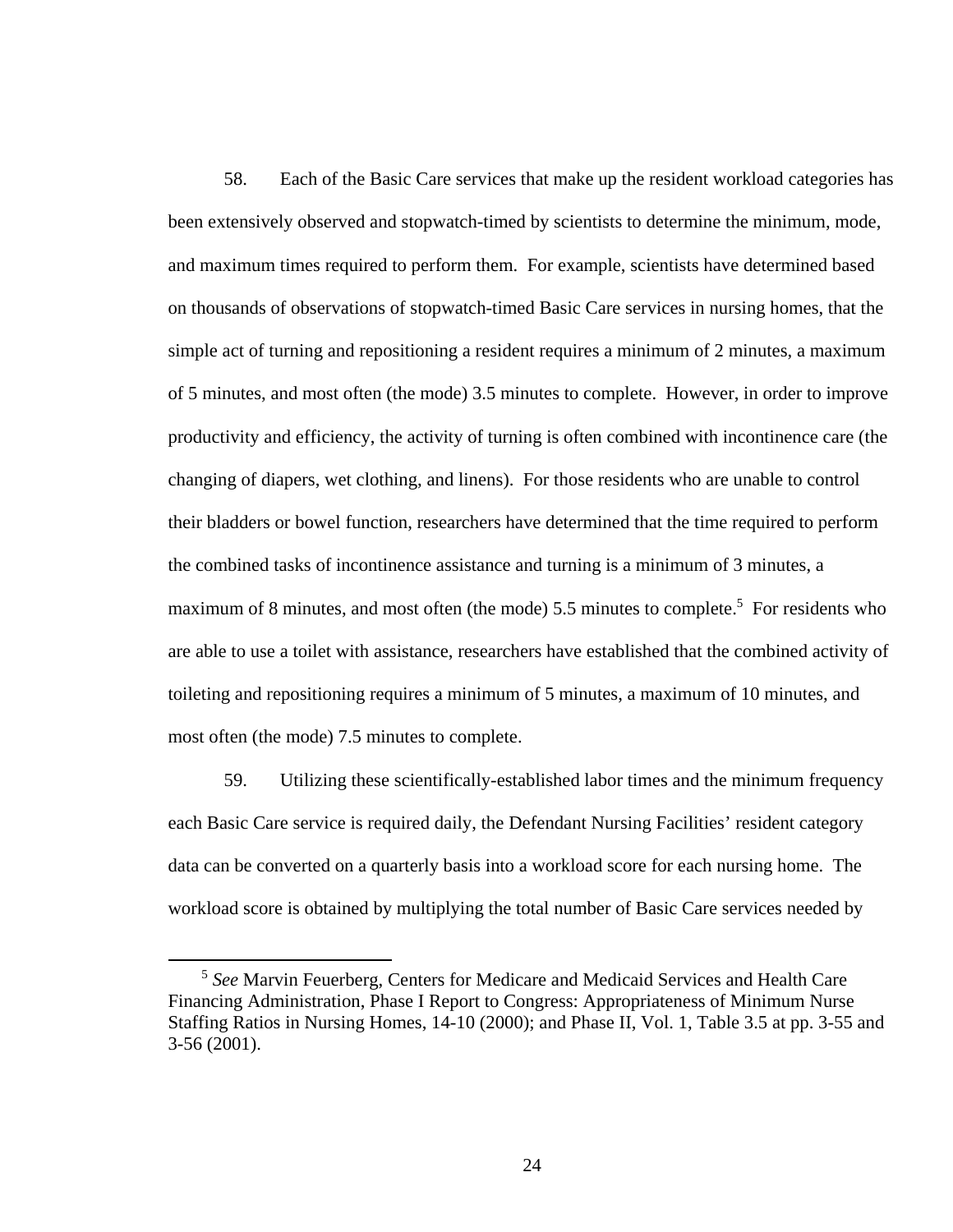every resident (within every category) in a nursing home by the average time required to perform such services and then dividing by the facility census.<sup>6</sup> This simple equation provides a blunt measurement of the average workload in each facility, but industrial engineering has long recognized that this formula significantly underestimates the total labor time actually required, because it does not take into account: (1) the variation in time required to complete each item, (2) staff travel time between residents and tasks, (3) time-bounded services that must be completed within a specific period of time and that cause congestion or "bottle-necking," (4) staff productivity rates – staff simply are not 100% efficient, (5) unexpected events that interrupt workflow, and (6) staff breaks. For this reason, the use of a more sophisticated industrial engineering tool—computer simulation—is required to precisely calculate the total amount of labor required to provide the Basic Care claimed in residents' MDSs.

60. Additionally, certain residents in a nursing home require two staff members to assist with their *Section G* core care. Obviously, two-person assists require more staff and labor resources, because instead of one staff member providing Basic Care, two staff members must both be available to simultaneously deliver the required Basic Care. Consequently, as the number of residents who require 2-person assists increases, the labor burden and the amount of labor time required also increase.

61. The OAG obtained from CMS data reflecting, on a quarterly basis from 2008 to 2014 for each facility population, the number and percentage of residents who the Defendant

 <sup>6</sup> Dividing by the census allows for a comparison of the workload in different nursing homes, irrespective of their census levels.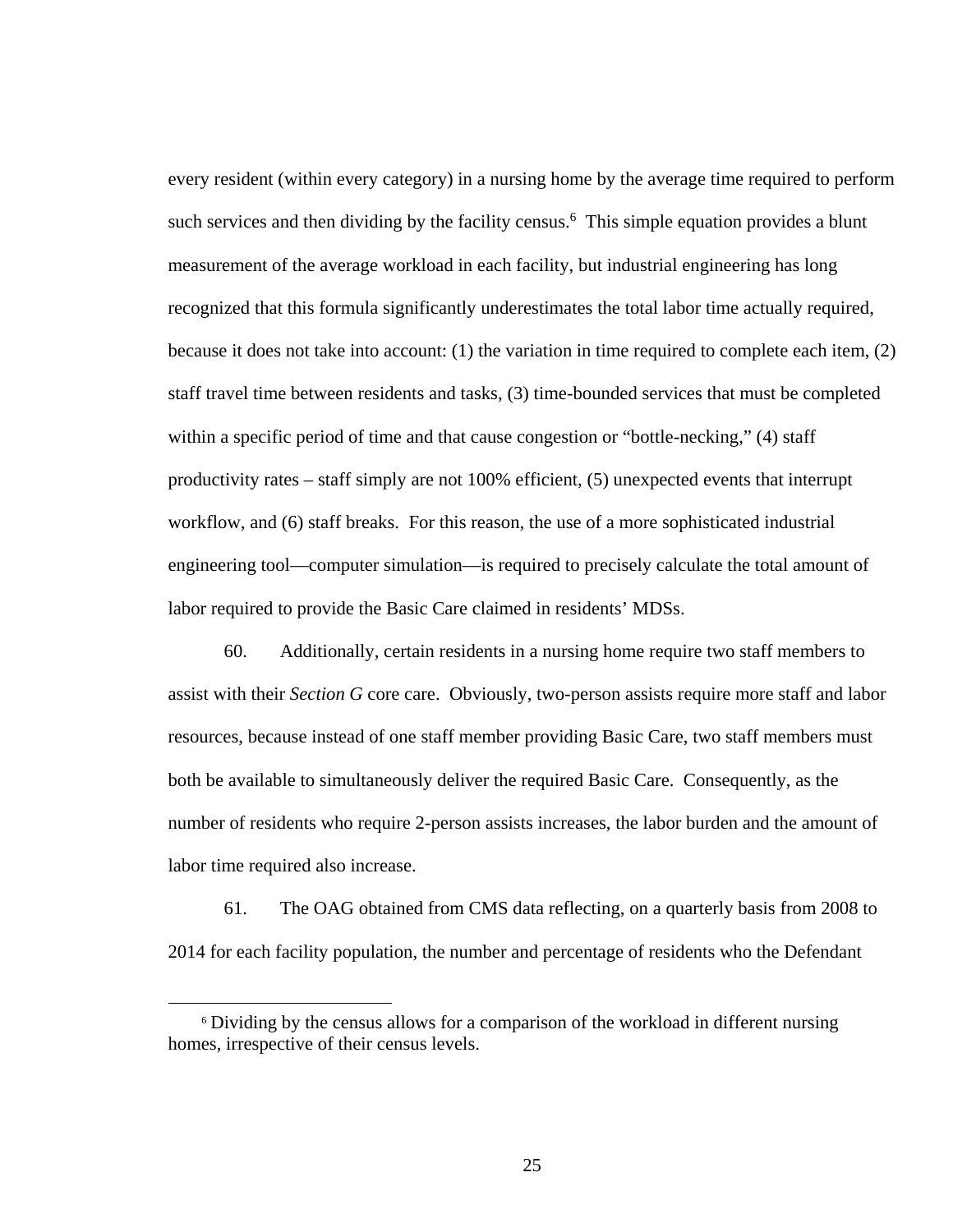Nursing Facilities claimed were provided two-person assists for each of the following Basic Care services: (a) toileting/incontinence care, (b) repositioning, (c) transferring, (d) personal hygiene, and (e) bathing/showering.

62. Taken together, the workload category and 2-person assist data derived from the Defendant Nursing Facilities' MDSs provided the OAG with an objective basis for calculating the work demands placed on the Defendant Nursing Facilities' CNAs.

## **2. Quantifying the Amount of Labor Time Available for Basic Care**

63. As a condition of Medicaid participation, the Defendant Nursing Facilities compile and calculate the total number of staff hours worked, including hours worked by CNAs, during the 2-week pay period preceding the commencement of the facility's annual certification survey or follow-up recertification survey.<sup>7</sup>

64. The OAG used the staffing data reported by the Defendant Nursing Facilities to calculate the CNA labor supply, or number of CNA hours, available to each resident on a daily basis ("per patient day" or "PPD"). <sup>8</sup> The OAG also used the Defendant Nursing Facilities' reported staffing data to determine the *maximum* amount of labor time available for providing these Basic Care services.

 $\overline{7}$  $\frac{7}{1}$  The annual certification survey is an inspection conducted by the New Mexico Department of Health ("DOH").

<sup>&</sup>lt;sup>8</sup> HPPD or PPD stands for "hours per patient day," and it measures the number of staff hours available for residents in a nursing home. Thus, a 2.2 CNA PPD means that, on average, staffing was sufficient to provide each resident with 2.2 hours of CNA attention during a 24-hour period.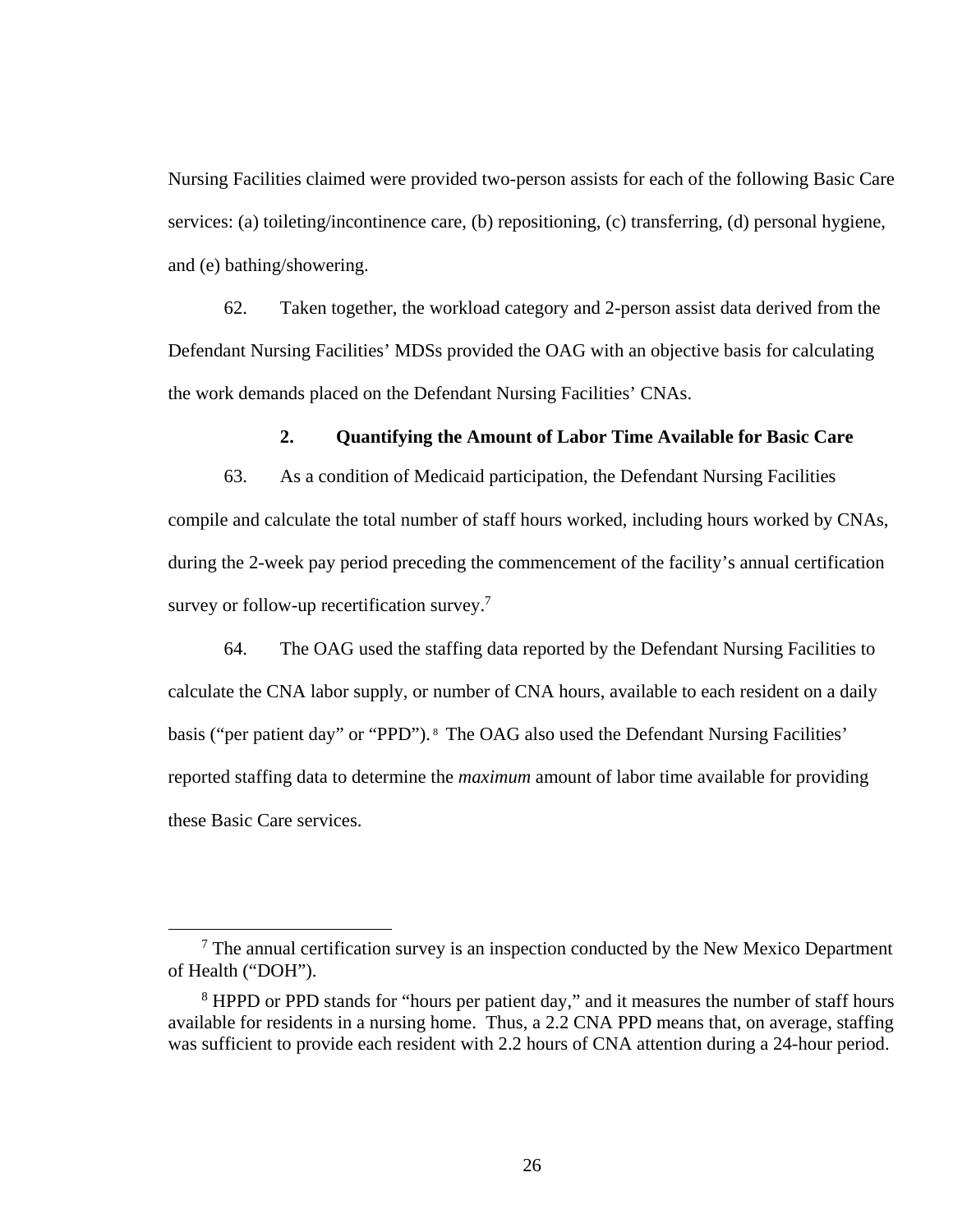### **3. Quantifying the Omissions of Care**

65. The OAG compared the demand in the Defendant Nursing Facilities for Basic Care services to the supply of CNA hours available to provide that Basic Care. Quite basically, if residents require 250 hours of care each day, but a nursing facility only has enough CNAs to provide 125 hours of care, it will be unable to provide the care required. It is not physically or mathematically possible to provide 250 hours of care with 125 hours of staff time. Using a widely-accepted industrial engineering simulation that models the delivery of Basic Care services based on a facility's workload and CNA labor supply, the OAG was able to determine: (a) the quantity and percent of *Section G* Basic Care services that were physically and mathematically possible in each subject facility, (b) the total amount of labor time (resources) required to deliver the Basic Care that residents required and the Defendant Nursing Facilities claimed to provide, and (c) the quantity and percent of Basic Care services that were physically and mathematically impossible. The simulation platform that computed the above metrics is widely used by leading healthcare institutions, hospitals, and emergency rooms across the United States to quantify the care services that can and cannot be delivered by a defined number of staff.

66. The results of the simulation analysis of the Defendant Nursing Facilities (discussed in more detail below in Section IV) reveal a significant disparity between the CNA staffing hours required to provide the Basic Care services claimed by Defendants in the MDSs of residents and the actual staffing hours available.

67. The percentages of omitted *Section G* Basic Care set forth below demonstrate the gap between staffing capacity, which is dictated by the staffing levels Defendants set, and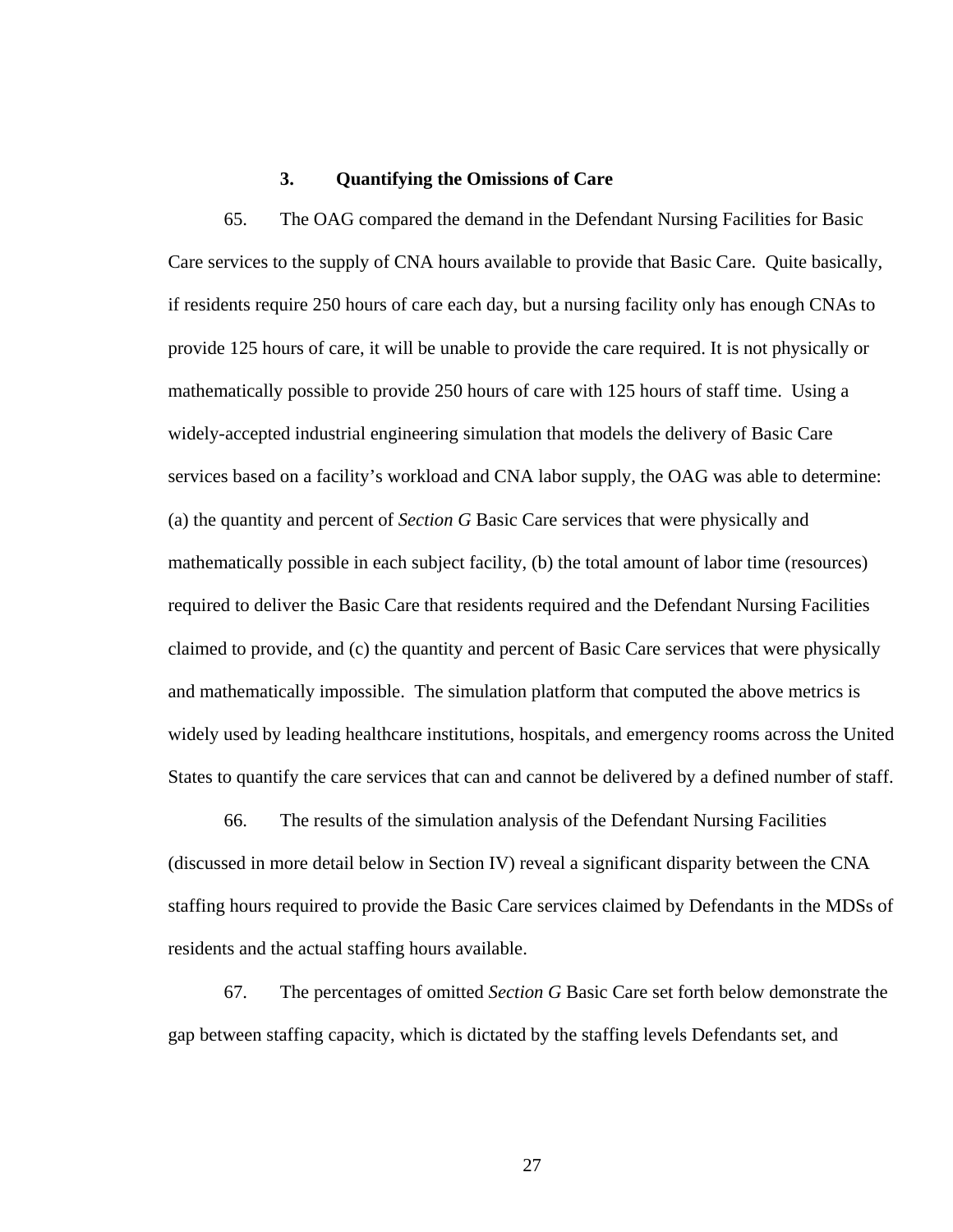resident workload in each Defendant Nursing Facility. The needs of residents for Basic Care routinely overwhelmed the limited staff at their facilities, making it physically and mathematically impossible for the Defendant Nursing Facilities to provide the Basic Care that was promised, required, and paid for by the State and consumers. The inability of the CNA staff to provide this Basic Care – and the need to increase staffing levels – were or should have been plainly evident to Defendants.

## **4. Eyewitness Confirmation of Basic Care Omissions**

68. The pervasive understaffing and resulting omissions of care that the OAG has quantified are confirmed by the experiences of residents and former employees of the Defendant Nursing Facilities. Their eyewitness accounts include numerous observations and complaints of residents being left in their own waste for long periods, residents not receiving adequate baths or assistance with personal hygiene, residents waiting 20-30 minutes for responses to call-lights when they sought assistance, residents falling when they attempted to go to the bathroom on their own because no help was available, and residents not being able to get sufficient food or liquids because no one was available to help them.

69. State inspectors from the New Mexico Department of Health ("DOH") also found instances of omitted care. That any such deficiencies were noted by the inspectors is telling for four reasons. First, the inspectors' visits capture a snapshot of a moment in time, and not the year-round, round-the-clock conditions in these nursing facilities. Second, inspections are infrequent in number and limited in scope, usually relying on small samples of resident observations. Inspectors review a wide array of nursing home operations and therefore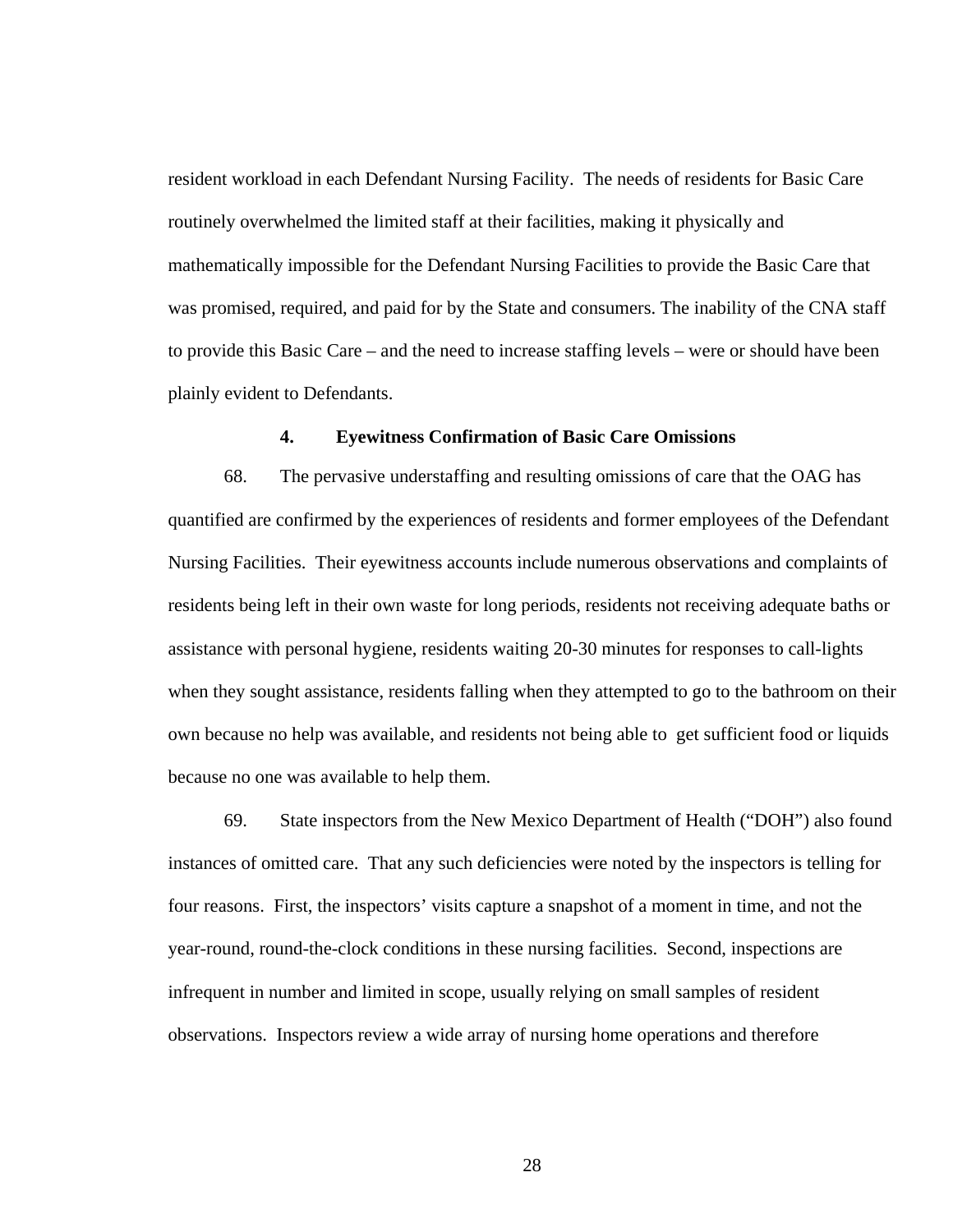generally do not have sufficient time to extensively observe the delivery of ADL care. Third, evidence suggests that the Defendant Nursing Facilities were aware of planned inspections and increased staffing in anticipation of them, enabling them to appear adequately staffed. In addition to calling in CNAs who were not scheduled to work, management and administrative staff helped with Basic Care when state inspectors were on-site. Fourth, pervasive omissions of Basic Care may not be obvious to state inspectors and even family members if they are only able to make short or sporadic visits.<sup>9</sup>

## **B. Defendants Improperly Billed for Care that Was Not Provided**

70. By reason of their own data regarding staffing and resident needs, complaints made by residents and residents' family members, complaints made by their own employees, and state inspections, Defendants knew that their staffing practices compromised the delivery of Basic Care services. Despite this knowledge, Defendants failed to staff sufficiently to meet the needs of residents in the Defendant Nursing Facilities. At the same time, Defendants continued to submit (or caused to be submitted) claims to the State for Basic Care services they failed to provide. These false claims were supported by false certifications in MDS forms.

 $\overline{9}$ <sup>9</sup> The limitations of the survey process and the likelihood that surveys significantly understate care issues at nursing homes are well known and well documented. A study done by the United States Government Accountability Office ("GAO") in 2008 described widespread, nationwide patterns of state surveys failing to identify deficiencies; 70% of state surveys missed one or more deficiencies. The most frequently missed type of deficiency identified was poor quality of care, including things like failing to ensure proper nutrition and hydration and failing to prevent pressure sores. A 2009 study by the GAO identified several causes for this high level of deficiency understatement including the high number of survey tasks that surveyors were expected to complete, surveyors' inexperience with the survey methodology, and surveyor workforce shortages.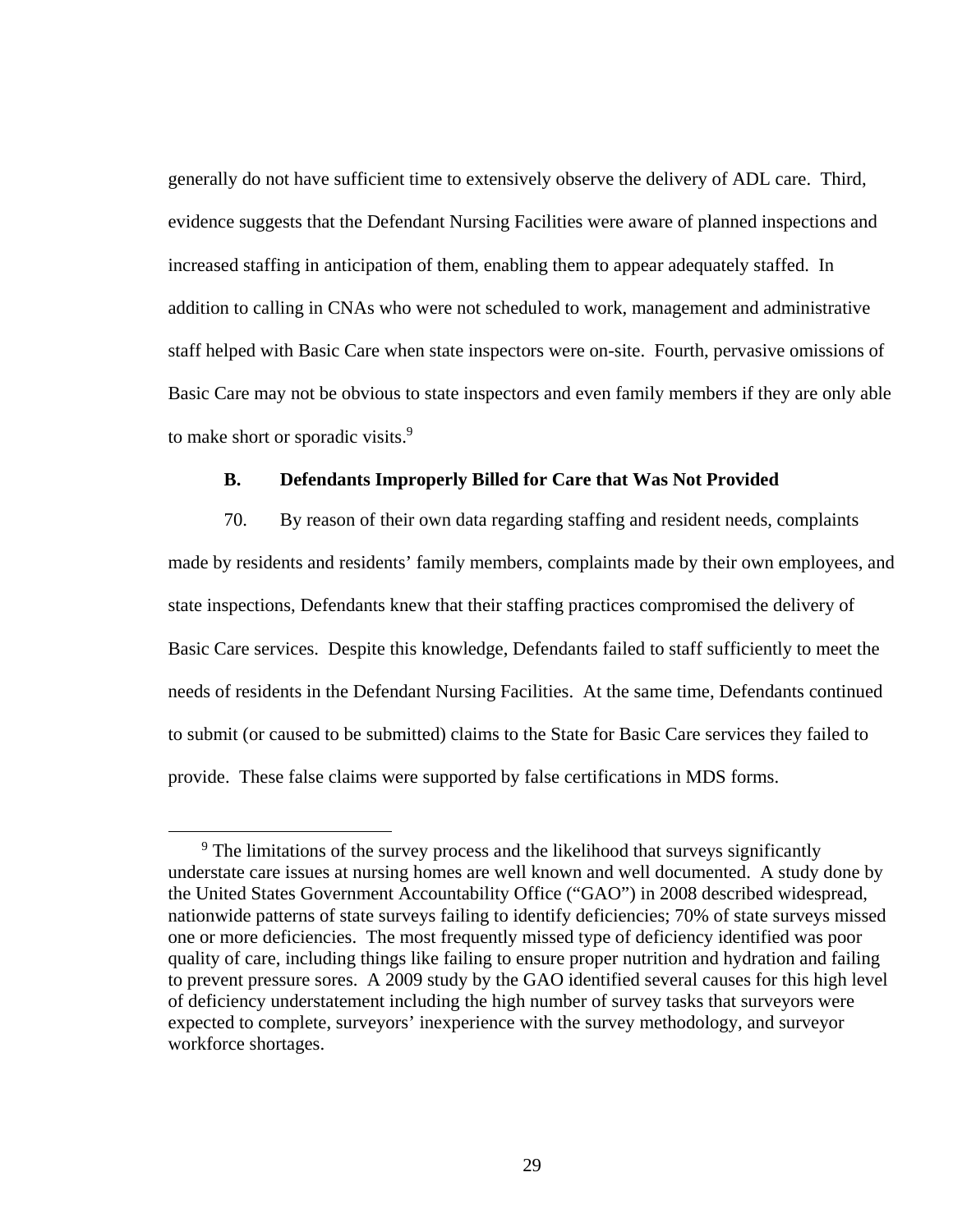71. The New Mexico Medicaid program paid for the care provided at the Defendant Nursing Facilities. As a result of the Defendant Nursing Facilities' pattern and practice of failing to provide Basic Care in its facilities, the State paid Defendants for care that: (a) was not provided; (b) did not comply with applicable laws and regulations; (c) did not promote the maintenance or enhancement of the quality of life of the residents at the Defendant Nursing Facilities; (d) was of a quality that failed to meet professionally recognized standards of health care; and (e) was so deficient as to be worthless. Compliance with federal and state staffing requirements is material to the New Mexico Medicaid program's decision whether to pay for these services, and the Defendant Nursing Facilities' services fell so far short of what was required and billed, that the New Mexico Medicaid program would not have paid for it had it known of the extent of Defendants' understaffing and omissions of care.

72. The Defendant Nursing Facilities similarly misled private pay residents, their families, and their insurers. As a result of Defendants' pattern and practice of failing to provide Basic Care in its facilities, New Mexico consumers paid Defendants for services that fell short of the assurances made to attract patients to the facilities and, on information and belief, the representations made in the care plans and bills shared with consumers.

## **IV. OMISSIONS OF BASIC CARE AT SPECIFIC FACILITIES CAUSED BY UNDERSTAFFING**

73. Based on its review of staffing and workload data, interviews with former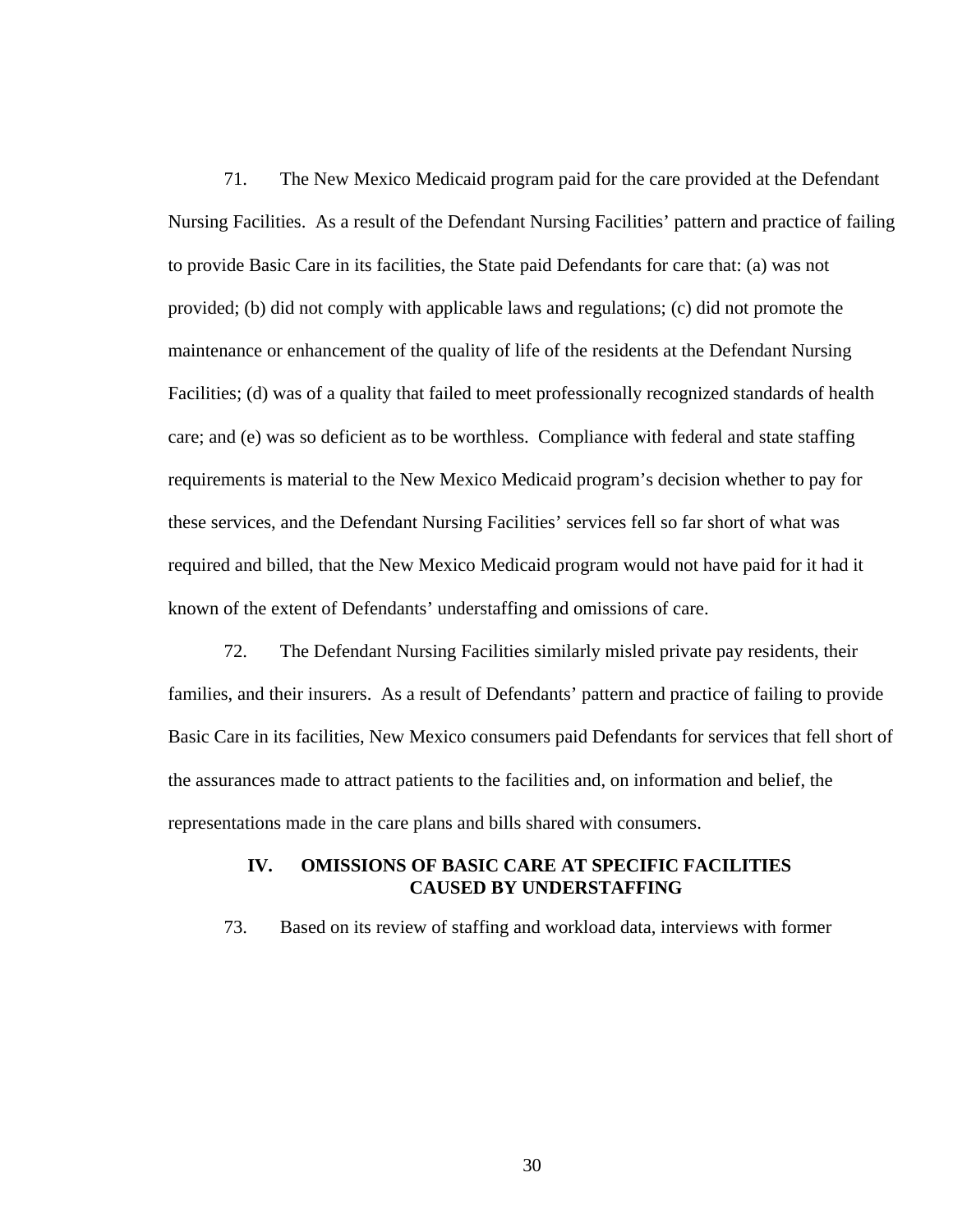employees, residents, and resident families, complaints received by the OAG, and deficiencies<sup>10</sup> found by DOH, the OAG collected the following evidence of understaffing and omissions of care at the Defendant Nursing Facilities.

## **A. Omissions of Basic Care at Casa Real**

74. The simulation analysis for Casa Real reveals that significant percentages of

Basic Care required by residents and claimed to have been provided to them could not have been provided. For example:

| Year &<br>Quarter      | <b>TOTAL</b><br><b>PERCENT</b><br>of Category<br>4, 5, 8, 7<br><b>Residents</b><br>in Facility | <b>WORKLOAD</b><br><b>SCORE:</b><br>based on<br><b>MDS Section G</b><br><b>CLAIMED</b><br><b>STAFF</b><br><b>SUPPORT</b> | 2 PERSON<br><b>ASSIST</b><br><b>AVERAGE</b><br>(Repositioning,<br>Transferring,<br>Toileting) | <b>CNA PPD</b><br>(during<br>Quarter $)^{11}$ | <b>OMITTED</b><br><b>PERCENT</b><br><b>Section G</b><br><b>CLAIMED</b><br><b>STAFF</b><br><b>SUPPORT</b><br><b>TIME</b><br>(No 2 Person<br>Assist) | <b>OMITTED</b><br><b>PERCENT</b><br><b>Section G</b><br><b>CLAIMED</b><br><b>STAFF</b><br><b>SUPPORT</b><br><b>TIME</b><br>(With 2<br><b>Person</b><br>Assist) |
|------------------------|------------------------------------------------------------------------------------------------|--------------------------------------------------------------------------------------------------------------------------|-----------------------------------------------------------------------------------------------|-----------------------------------------------|----------------------------------------------------------------------------------------------------------------------------------------------------|----------------------------------------------------------------------------------------------------------------------------------------------------------------|
| 2009<br>Q <sub>4</sub> | 84.5%                                                                                          | 139.64                                                                                                                   | 21.99                                                                                         | 2.02                                          | 34.7                                                                                                                                               | 43.2                                                                                                                                                           |
| 2012<br>Q <sub>2</sub> | 100%                                                                                           | 148.82                                                                                                                   | 14.90                                                                                         | 2.28                                          | 29.7                                                                                                                                               | 35.8                                                                                                                                                           |
| 2012<br>Q <sub>4</sub> | 99.26%                                                                                         | 148.15                                                                                                                   | 10.40                                                                                         | 1.94                                          | 40.4                                                                                                                                               | 44.5                                                                                                                                                           |
| 2013<br>Q <sub>1</sub> | 100%                                                                                           | 147.34                                                                                                                   | 11.78                                                                                         | 2.00                                          | 38.0                                                                                                                                               | 42.7                                                                                                                                                           |
| 2013<br>Q <sub>2</sub> | 100%                                                                                           | 148.93                                                                                                                   | 18.49                                                                                         | 1.96                                          | 39.9                                                                                                                                               | 47.0                                                                                                                                                           |

 $10$  A "deficiency" is a citation that a nursing home receives from its state licensing agency – in New Mexico, DOH – for failing to meet certain standards and regulatory requirements under federal and state law, including the regulatory requirements of the Medicare and Medicaid programs.

 $11$  Beginning in the fourth quarter of 2012, the CNA PPDs included in the above table were based on Defendants' records. Prior to the fourth quarter of 2012, the CNA PPDs included in the above table were those reported by Defendants to CMS in Form CMS-671.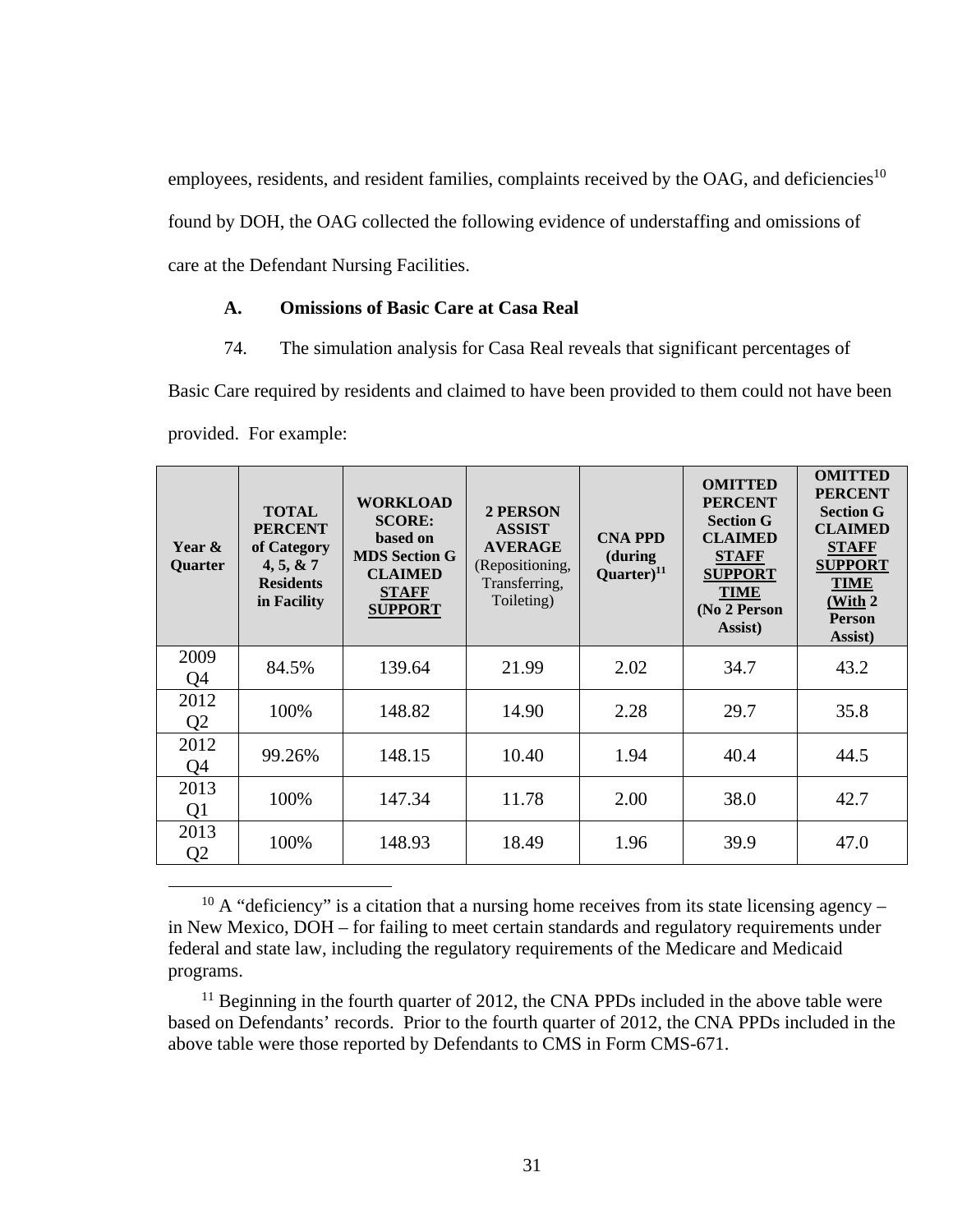| 2013<br>Q <sub>3</sub> | 100%   | 147.74 | 19.61 | 1.88 | 42.5 | 49.9 |
|------------------------|--------|--------|-------|------|------|------|
| 2013<br>Q4             | 98.33% | 147.22 | 17.44 | 1.89 | 41.9 | 48.5 |
| 2014<br>Q1             | 98.30% | 148.63 | 25.95 | 1.79 | 46.3 | 55.8 |
| 2014<br>Q <sub>2</sub> | 98.16% | 147.18 | 25.13 | 1.99 | 38.1 | 47.7 |
| 2014<br>Q <sub>3</sub> | 98.03% | 147.37 | 26.72 | 1.97 | 39.0 | 49.2 |
| 2014<br>Q4             | 96.28% | 144.56 | 25.50 | 1.96 | 38.5 | 48.2 |

*Industrial Engineering-Derived Basic Care Omissions* 

75. This analysis is supported by omissions of care described by witnesses who

observed resident care firsthand at Casa Real.

76. Confidential Witness #1 is the son-in-law of a woman who resided at Casa Real from December 2007 to May 2010.

- 77. According to Confidential Witness #1:
	- (a) He and his wife visited her mother at different times during the day and her diaper was always dirty. His wife would take her mother to the bathroom and clean her. His wife would also change the bed linens, which often were soiled. His mother-in-law developed urinary tract infections while at the home.
	- (b) His mother-in-law developed pressure sores on her hip, back, and elbows during her last six months at the facility.
	- (c) He heard people calling out for help in the facility and no one answered them.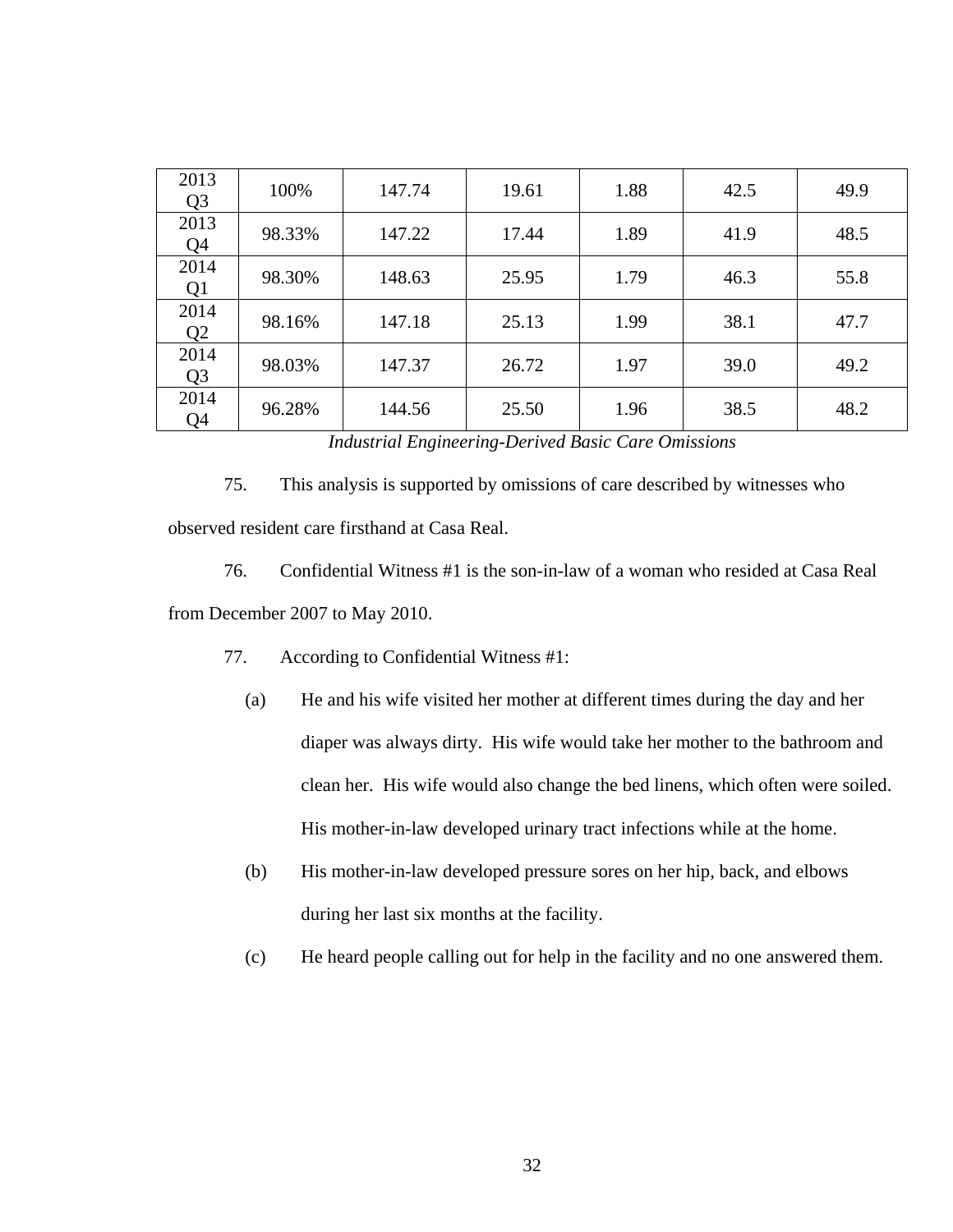- (d) His mother-in-law needed to have her food cut-up and required assistance in eating. Although this need was documented in her care plan, the care was not provided. His mother-in-law lost weight while at the facility.
- (e) When he and his wife visited, his mother-in-law was dirty and unkempt. On one occasion, he and his wife visited in the morning and his mother-in-law had eggs on her face and clothes; when they returned to the facility in the evening, she was still in that condition. Confidential Witness #1's wife washed her mother's face and brushed her hair and teeth when she visited, as it otherwise was not done.

78. Confidential Witness #2 is the daughter of a resident who resided at Casa Real from April to June 2014. According to Confidential Witness #2:

- (a) Her father walked with assistance into the facility in April 2014, after being hospitalized after a stroke, for rehabilitation. The plan was to increase his functional mobility and ability and for him to return home. Although her father could walk with supervision for short distances on admission to Casa Real, he required at least the assistance of one person for all Basic Care.
- (b) She visited her father at least five times weekly and her sister usually visited once a week. During the first week at Casa Real, when the family visited, their father appeared relatively clean and fed and he offered no complaints. However, after the initial week at Casa Real, on every visit, she would find her father lying flat in bed and smelling bad, like he needed a bath, often with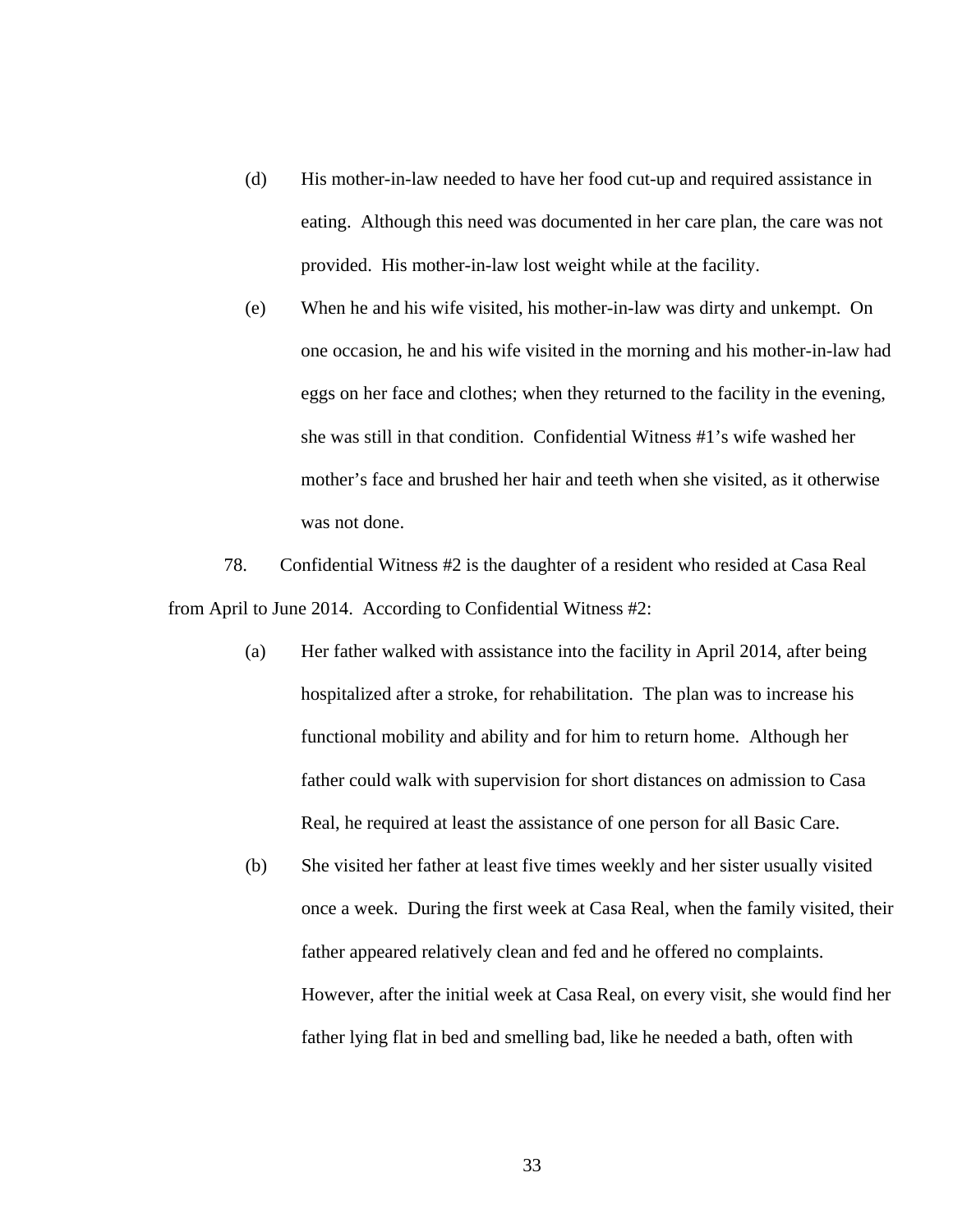complaints that he was hungry. She asked the nursing staff why her father had not been cleaned up and was told they were understaffed and had not gotten to him. When this happened again the next day, she could not stand seeing her father that way, so she got supplies and gave her father a bath herself and cleaned up his bed. She shaved him and made sure his teeth were brushed. Then she spoon fed him his dinner and by that time, the nursing staff was coming in with his evening medications.

- (c) It became a pattern that she would come in every day just after she left work around 5:00 p.m. Her father was dirty and definitely had been left unattended for a long period of time by the time she arrived.
- (d) She noticed that her father's roommate, a hospice patient, also had a daughter who came in every evening and bathed, groomed, and fed her father every time she visited. The roommate's daughter told her that unless hospice was in, her father would not be bathed, changed, or groomed. She took on these tasks every night.
- (e) Because Confidential Witness #2 had not had an experience with having a loved one in long-term care, she assumed that, after the first week, it was up to the family to provide basic care needs as the facility was so obviously understaffed. She could not stand to see her father neglected, so providing his Basic Care became her life – stopping in before work to be sure he was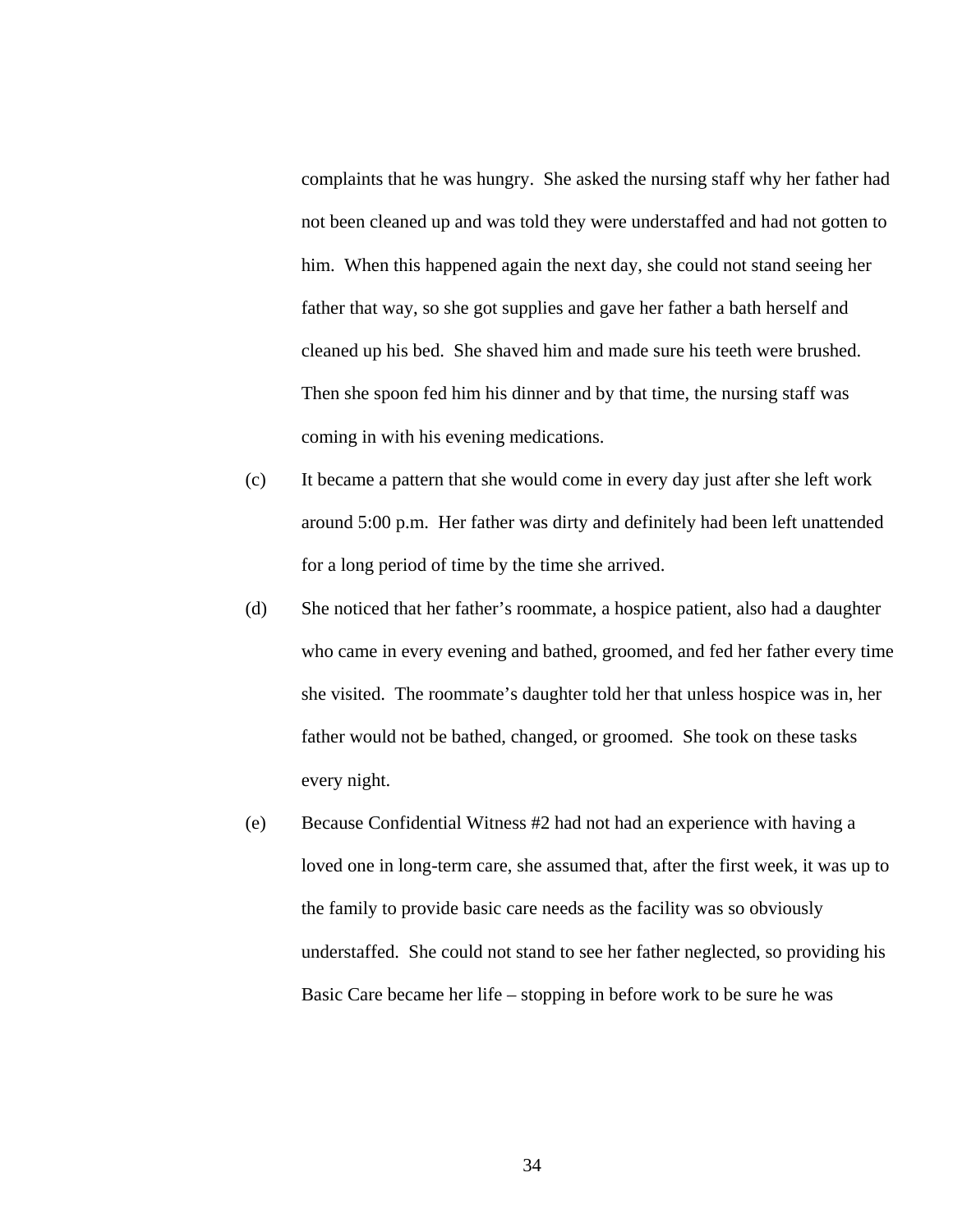changed and ate breakfast and then coming back in at least five times a week in the evening.

- (f) On the days she could not come in, her father was not cleaned up, shaved, given oral care, or fed. She clipped his nails, shaved him and brushed his teeth, and encouraged him to eat, spoon-feeding him to be sure he got some nutrients, in addition to bathing, changing, dressing, and providing ice water for her father regularly.
- (g) She became fearful of missing visitation with her father, knowing that the understaffing at Casa Real would mean her father would not be cared for. She placed his toothbrush in a certain position and checked it for placement and wetness every time she was there, hoping that she would see signs that it had been used. It never was moved or wet unless she used it on her father.
- (h) Her father fell multiple times, suffering lacerations and abrasions, when nobody answered the call light and he tried to get up on his own to go to the bathroom. The facility only called her once to report a fall with injuries, but her father told her about other falls and so did the roommate and his daughter, who witnessed them at times.
- (i) Her father declined physically and mentally at Casa Real. He had therapy on some days, but the nursing staff never routinely exercised him. He began speaking less and less and lost weight as the daughter could not be there to assist during the day and supervise his eating.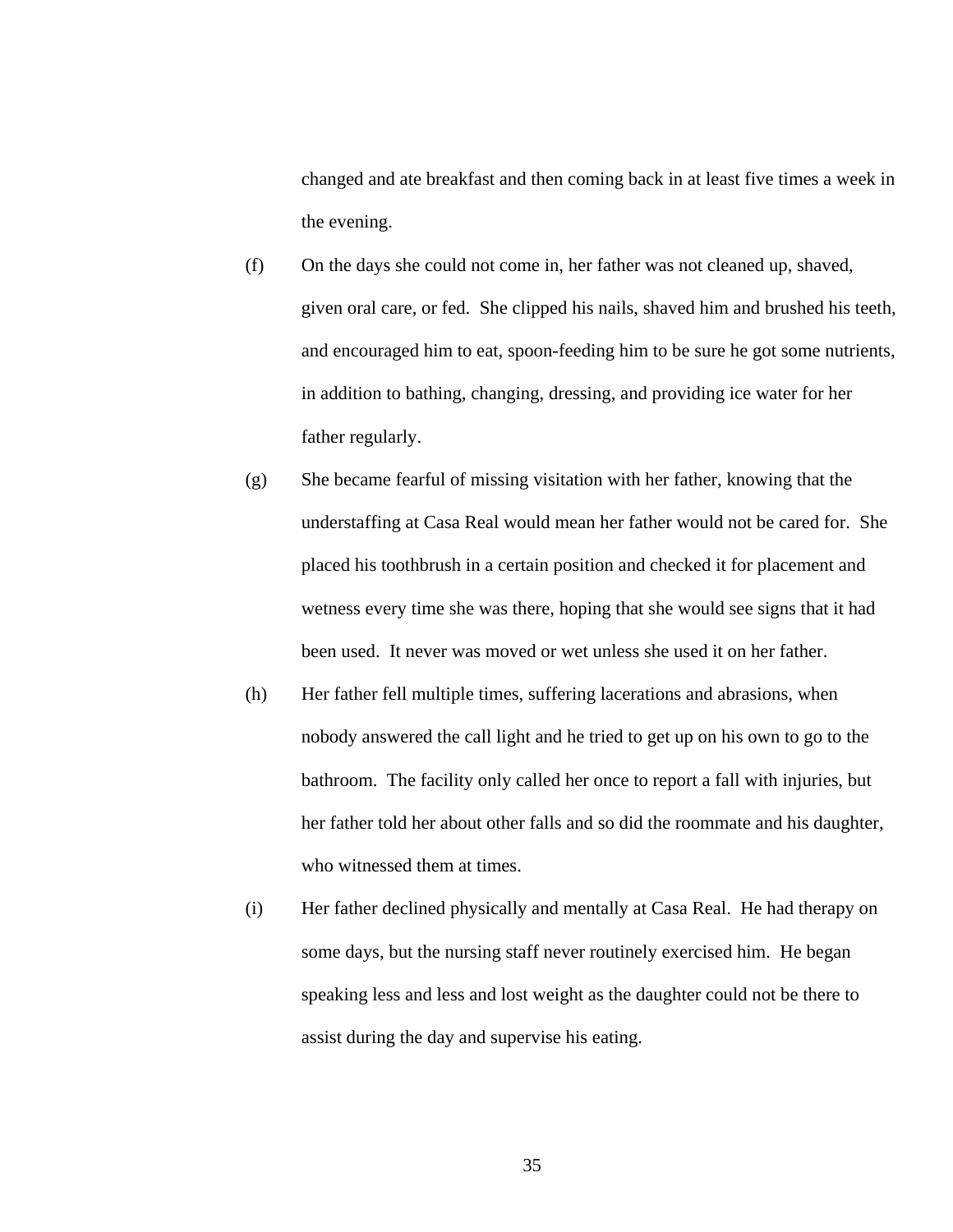- (j) By the time of discharge in June 2014, her father was no longer able to walk. Her father was very stiff and contracted after being left in bed or in a wheelchair for two months at Casa Real. He had lost at least 23 pounds in 8 weeks. He was in constant pain and feared falling. The serious decline in his condition caused him to be hospitalized shortly after his discharge.
- (k) Her father is now at a rehabilitation center in Albuquerque where the nursing staff actually do bathe, groom, shave, dress, toilet, feed, and encourage her father every day. He is slowly improving as a result of their care.

79. Confidential Witness #3 is the surviving spouse of a man who resided at both the Casa Real and Santa Fe Care Center facilities between August and December 2011. Her husband was partially paralyzed by a stroke and needed help with all aspects of ADLs. She witnessed constant understaffing problems that prevented the staff from attending to residents' basic needs.

- 80. According to Confidential Witness #3:
	- (a) Her husband was totally reliant on the CNAs for help with food and liquids. A day or two after his admission, Confidential Witness #3 arrived at the facility and found him sitting in his room with a tray in front of him and no one to help him eat. He was covered in Cream of Wheat and eggs because he apparently had attempted to feed himself. Based on her observation of this lack of sufficient care, and her observation that the facility did not have sufficient staffing, she did not believe the nursing home was capable of keeping him fed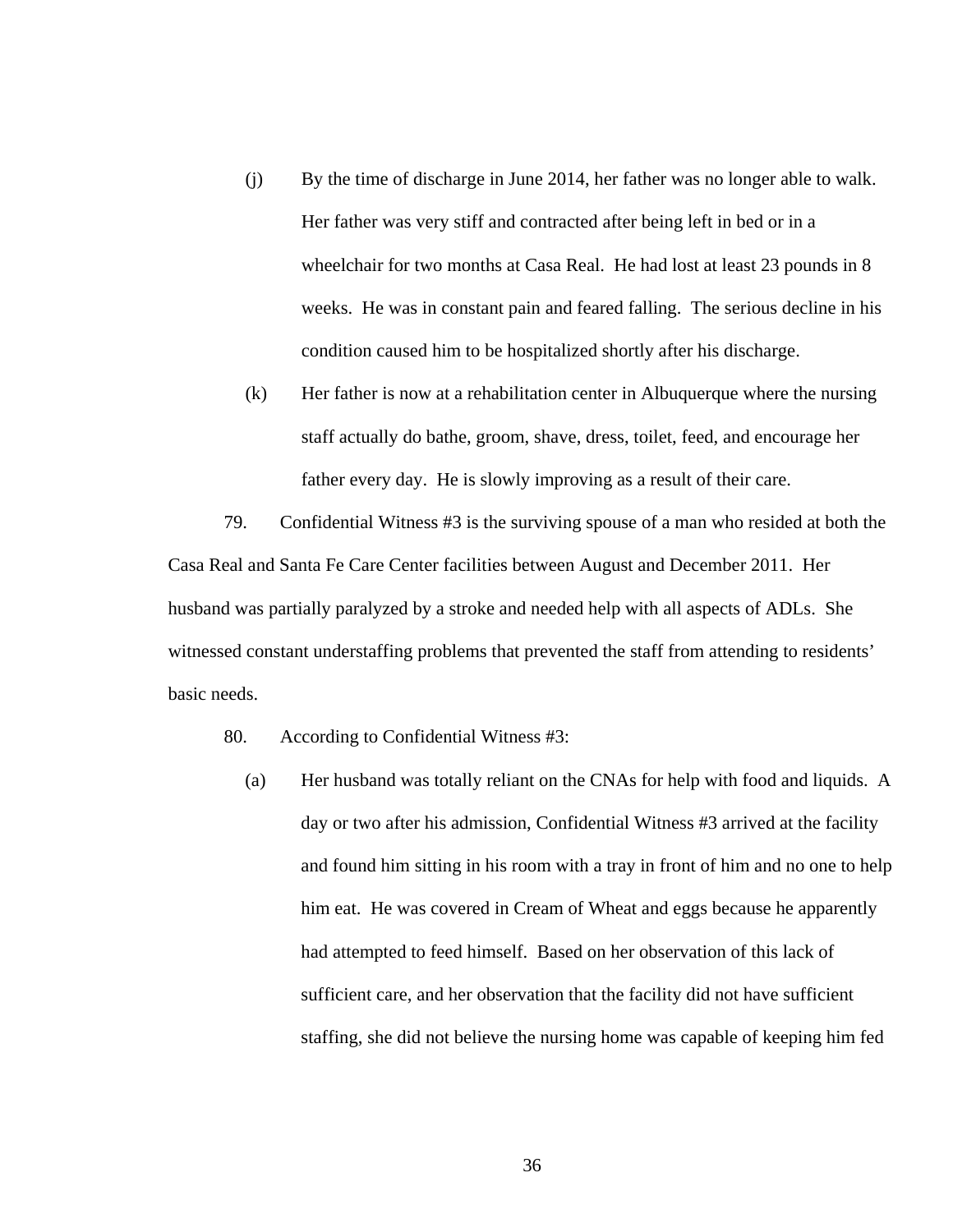and hydrated. Therefore, she came in daily in the mornings and evenings to help feed him herself and do other basic tasks for him.

(b) He lost a lot of weight during the course of his stay and suffered from dehydration. Casa Real staff left drinks for him on his tray, but he could not handle these on his own either, and staff did not provide enough help for him to drink the beverages. He became so dehydrated at one point that he required hospitalization.

81. Confidential Witness #31 is the mother of a man who lived at Casa Real between early January and early March 2013. Her son had suffered a stroke at a young age. After spending approximately two months in acute care hospital settings, he was sent to Casa Real for skilled nursing and rehabilitation. From the day he arrived, it was clear that the facility did not have enough staff to meet resident needs, including his. As a result, Confidential Witness #31 removed her son from the facility in March 2013 and elected to care for him at home, even though he initially required round-the-clock supervision and help.

- 82. According to Confidential Witness #31:
	- (a) On the day her son was transferred from the hospital to Casa Real, there was no staff available to help him settle in. He was left in a wheelchair in the hallway for one and a half hours; when he was finally provided with a room, there was no staff available to help him get into the bed or to get him a meal. He had not had lunch or dinner that day. The family ended up having to leave the facility to go in search of food for him.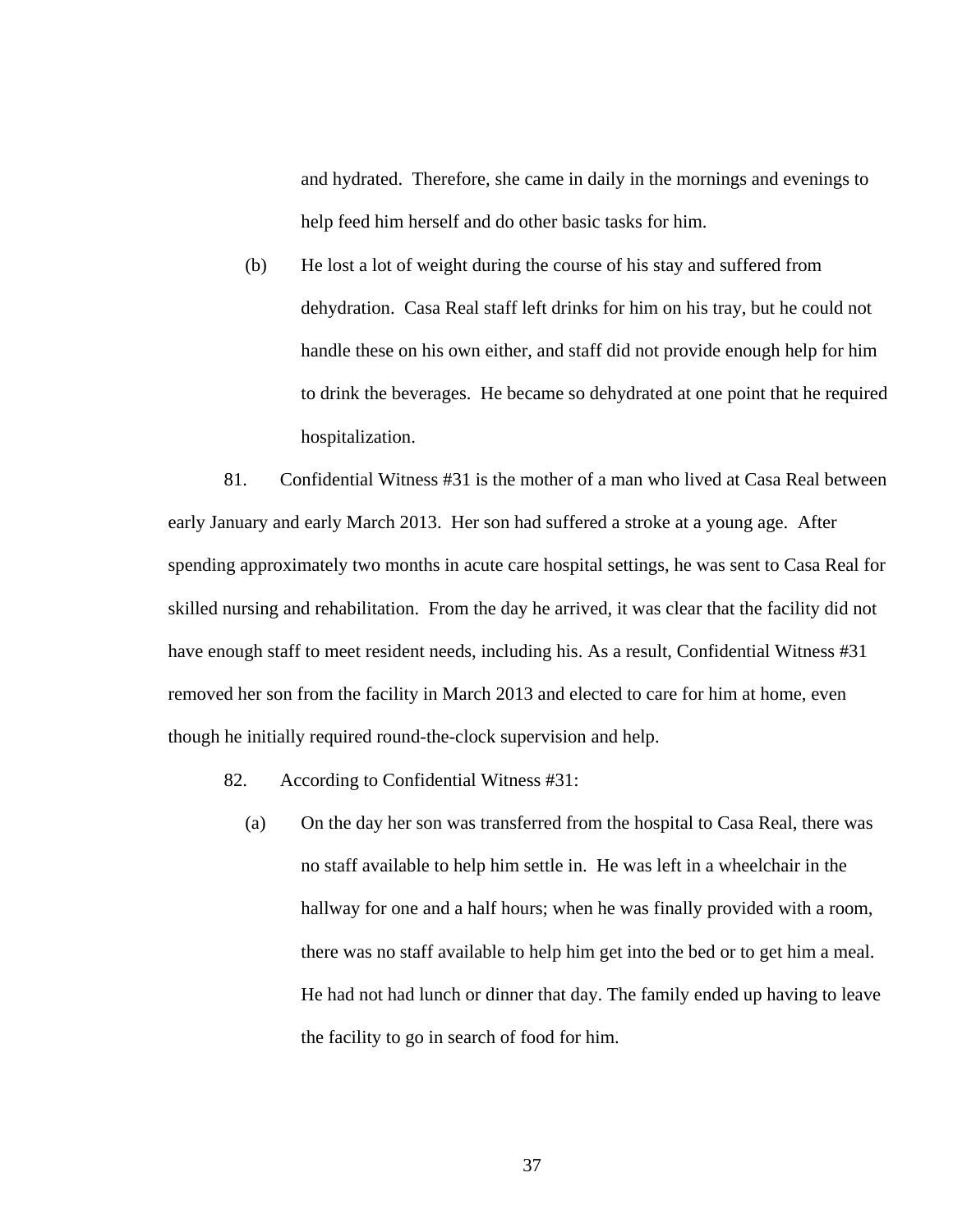- (b) When Confidential Witness #31 rang the call-bell for help, she would wait typically 5 to 15 minutes for a response, after calling for help 3-4 times.
- (c) Her son was continent but wore adult diapers while at the facility. Confidential Witness #31 recalls her son ringing his call-bell so that a CNA could help him to the bathroom and then soiling himself while waiting for a response. The family was able to assist him to get to the bathroom during their visits, but the staff did not assist him with this when the family was not present.
- (d) The staff was unable to see to her son's grooming needs, so Confidential Witness #31 assisted him daily in brushing his teeth, combing his hair, and shaving. She relied upon the CNAs to help him shower, but they did not do so frequently enough to keep him clean. He often smelled. She frequently requested that the staff have him showered and ready before she took him to a doctor's appointment, but they did not.
- (e) Although her son was supposed to be receiving physical therapy to help him regain the ability to walk with a cane after his stroke, Casa Real did not provide it. Instead, her son was heavily medicated and sat quietly in his wheelchair or slept for most of the day.
- (f) Her son fell twice early during his stay at Casa Real: once while attempting to get out of his wheelchair and once when attempting to move from his chair to the bed.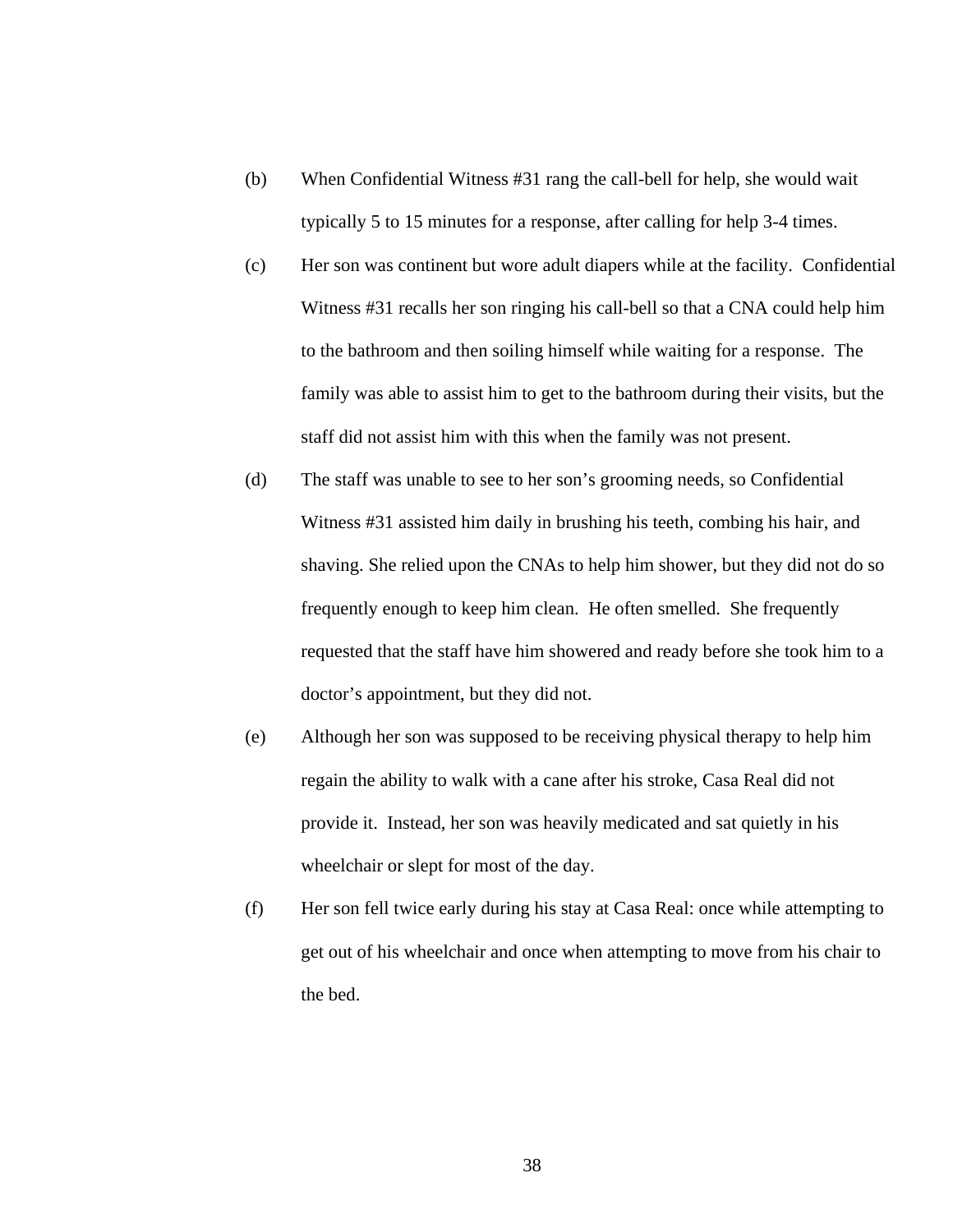83. Confidential Witness #4, a former CNA at Casa Real in 2007-2008, witnessed understaffing and serious omissions of care. She typically worked a daytime shift, from 7 a.m. to 7 p.m., but she often stayed as late as 10:30 p.m. because the facility was short-staffed. Over the course of her shift, she was responsible for taking vital signs, getting residents out of bed and ready for the day, making their beds, doing rounds, and taking residents to breakfast and lunch. She also showered 5-6 residents each shift, taking around 30-35 minutes each, so that this task alone took up roughly three hours of her shift.

- 84. According to Confidential Witness #4:
	- (a) CNAs were supposed to respond to call lights within five minutes, but residents usually waited 20-25 minutes for a response. Residents would get upset while waiting because they often were requesting help to get to a bathroom.
	- (b) Residents were supposed to be repositioned every two hours, but she regularly found residents who had not been repositioned for several hours. One female resident had a Stage IV pressure sore<sup>12</sup> on her tailbone that was so bad it required a wound vacuum.<sup>13</sup> The sore developed at Casa Real, and was caused, in this CNA's opinion, by the resident not being repositioned

 $12$  A Stage IV pressure sore is one that has advanced to the point where tissue loss exposes bone, tendon, or muscle.

<sup>&</sup>lt;sup>13</sup> A wound vacuum is used to constantly pull drainage from the wound and encourage blood supply to the area to help new tissue grow.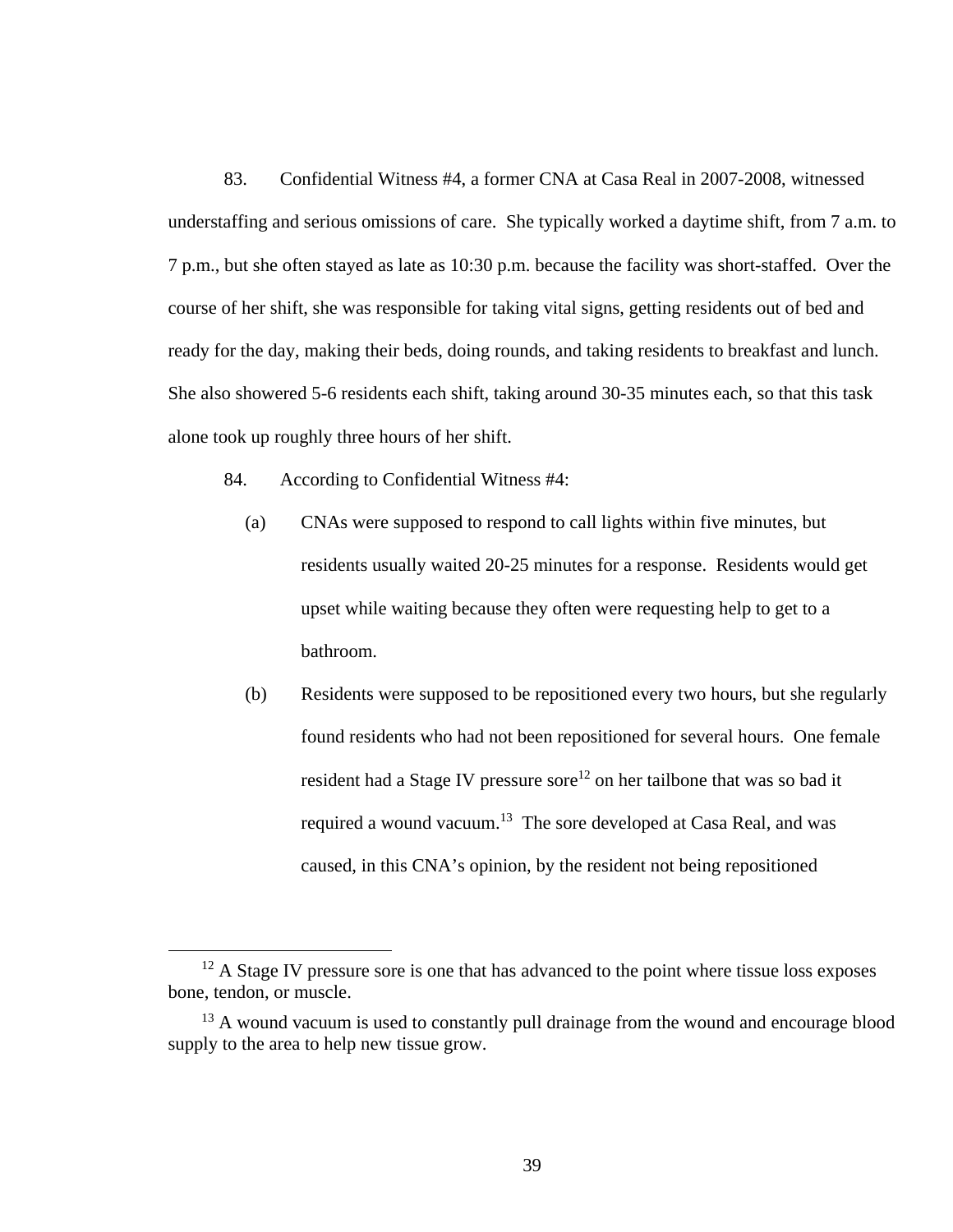frequently enough. The resident herself was aware that she was receiving inadequate care; she complained to Confidential Witness #4 that she was not being repositioned often enough.

(c) Incontinent residents were supposed to be changed every hour, but Confidential Witness #4 regularly found residents who had not been changed for several hours. For example, she recalled one incident when she discovered a resident had soiled himself badly – the urine had soaked through his clothing, and he had a ring of urine in his bed. On another occasion, she went to change a resident and found that under his new, clean pair of briefs, there was a completely soiled second pair of briefs. When she reported this to the charge nurse, the charge nurse explained that CNAs were too busy to do more.

85. Confidential Witness #5 was a registered nurse at Casa Real from 2005 to 2012. She typically worked the 3 p.m. to 11 p.m. shift on a unit with 22 residents and only one CNA. The CNA was responsible for repositioning residents, feeding residents, performing range of motion exercises, dressing and bathing residents, and providing incontinence care, but much of this care was omitted. Confidential Witness #5 emphasized that most of the CNAs she supervised were good workers and it was amazing what they were able to accomplish under the circumstances.

- 86. According to Confidential Witness #5:
	- (a) CNAs did not have time to reposition residents. They tried and wanted to, but there was not enough time.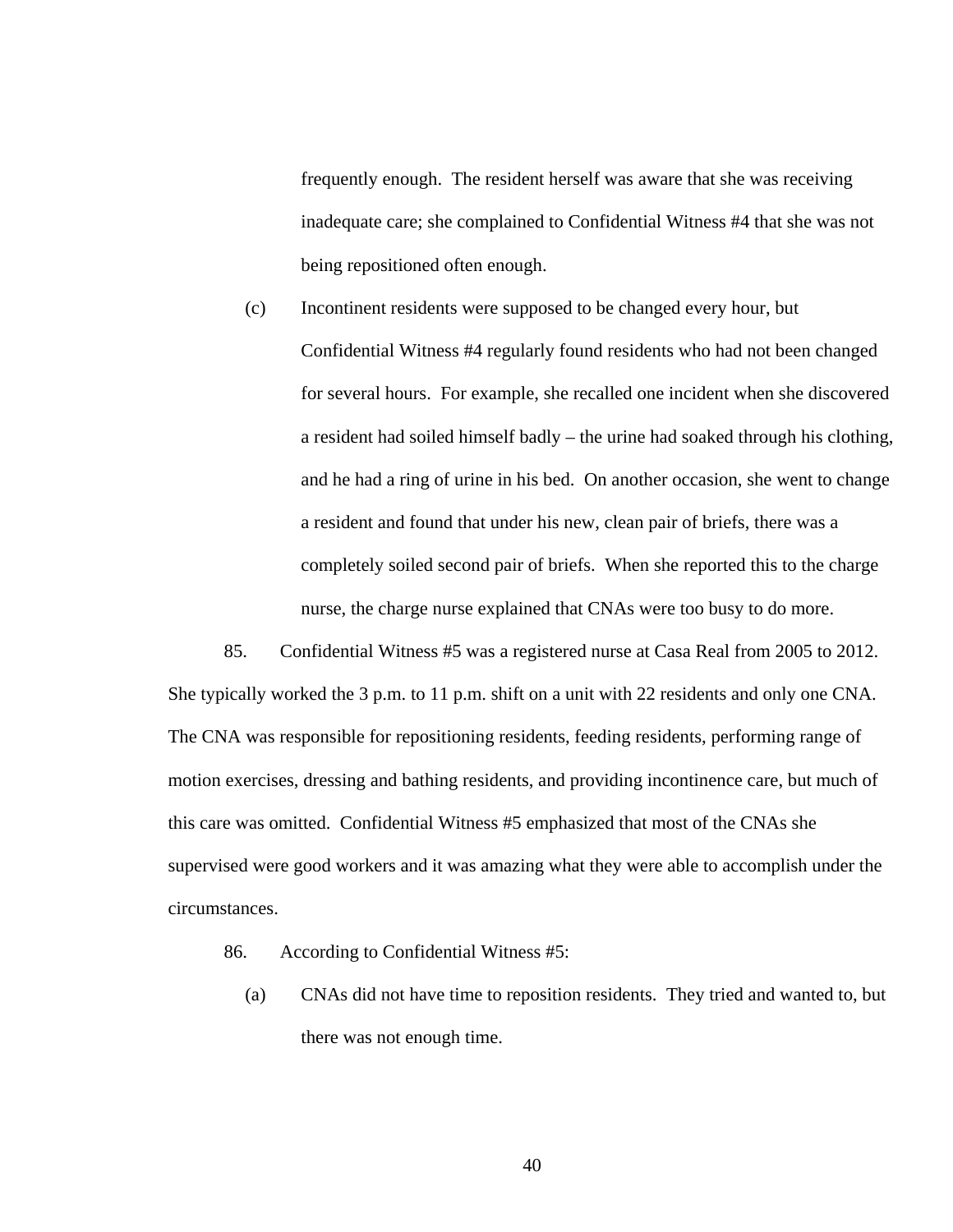- (b) The only thing the CNAs could do was to keep changing people they did not really have time to do much else. And yet, family members often complained that a resident was not changed frequently enough, and staff on the next shift would often complain that residents were soaked when they came in.
- (c) Most of the residents under her care needed help eating, and there was never time to feed all the residents properly. She believes some residents experienced weight loss as a result, but management gave the residents dietary supplements rather than increase staffing.
- (d) ROM exercises were seldom done and residents went a very long time without doing any activities.
- (e) Management instructed staff to answer call lights promptly, but with so few staff, there was no way to respond to all of them.
- (f) The management of Casa Real and Cathedral Rock were aware of the problems. For example, falls were common, because with such minimal staffing, the staff could not watch everyone. She filled out an incident report describing one fall and noted in the report that only she and one CNA were on duty at the time of the fall. The Director of Nursing got very angry at her for including this fact in the report. Confidential Witness #5 called Cathedral Rock CEO Kent Harrington, but he never responded. She reached others at Cathedral Rock and told them that the facility did not have adequate staffing; they promised to look into it, but, to her knowledge, nothing happened.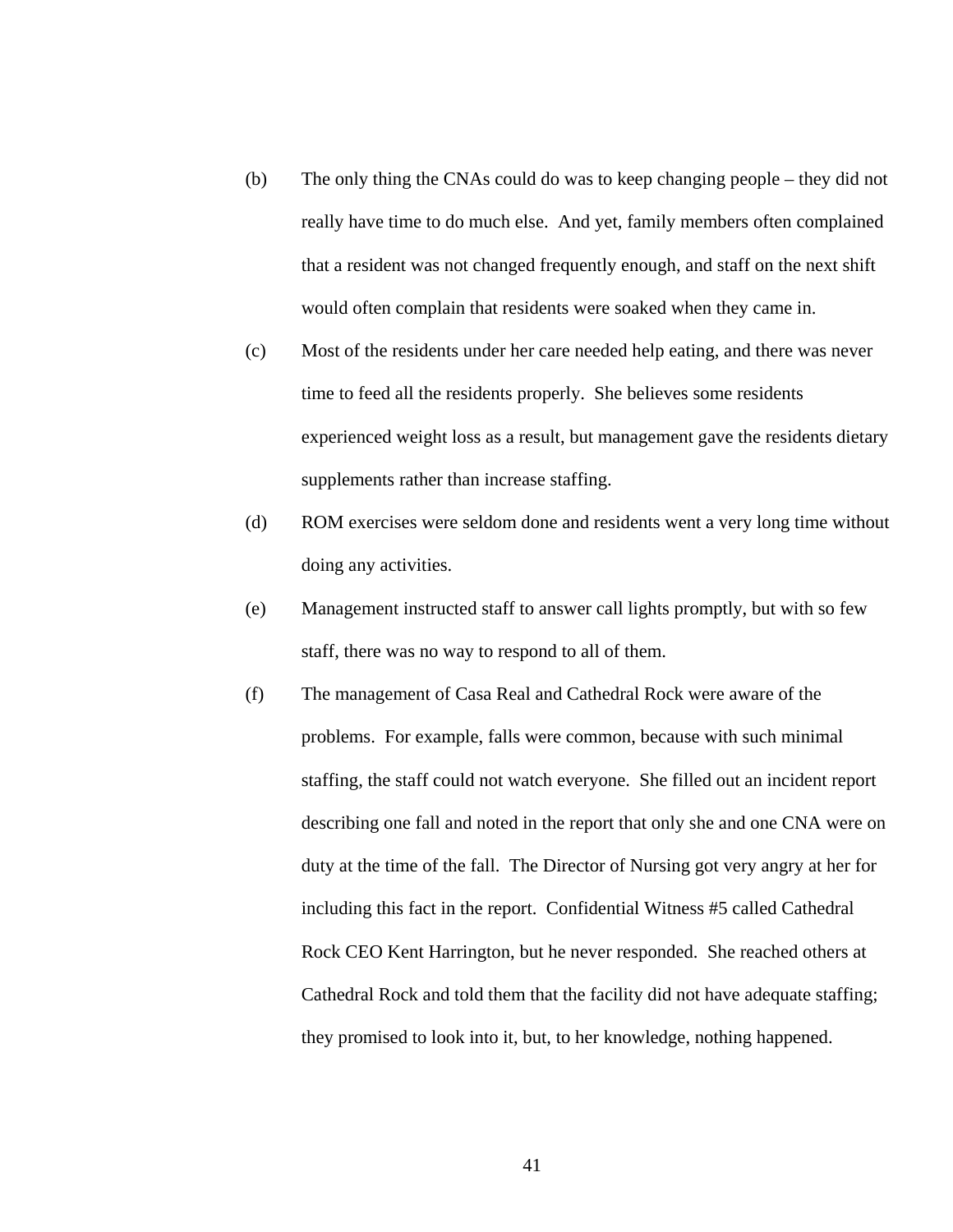(g) Casa Real took steps to hide its typical conditions and staffing from DOH. The Cathedral Rock corporate office knew DOH surveyors were coming ahead of time and would conduct a preliminary survey in advance. They would reach full staffing levels for surveys by calling all of the CNAs in – even those who were not scheduled to work. The food even looked better during surveys.

87. Confidential Witness #6 worked as a CNA at Casa Real from 2011 to 2013. She frequently worked double-shifts and overtime because the facility was understaffed. She typically worked the overnight shift and was responsible for 20 residents, if not more. During that time she would check vital signs, shower residents, dress residents for bed, conduct rounds for repositioning and incontinence checks, wake residents, and dress them for breakfast.

- 88. According to Confidential Witness #6:
	- (a) Call lights were supposed to be answered as soon as possible, but multiple lights would go off at the same time and there would not be enough staff to respond. Some residents would tire of waiting for assistance, try to get up and then fall. The resulting injuries could have been prevented if more staff had been on duty.
	- (b) She frequently found that incontinent residents had not been changed for hours because the previous shift had not had time to get to it. She would walk into a room and smell feces or see feces coming out of their briefs.
	- (c) She performed ROM exercises when they were noted on a care plan, or when a resident requested help, but always felt very rushed when doing this because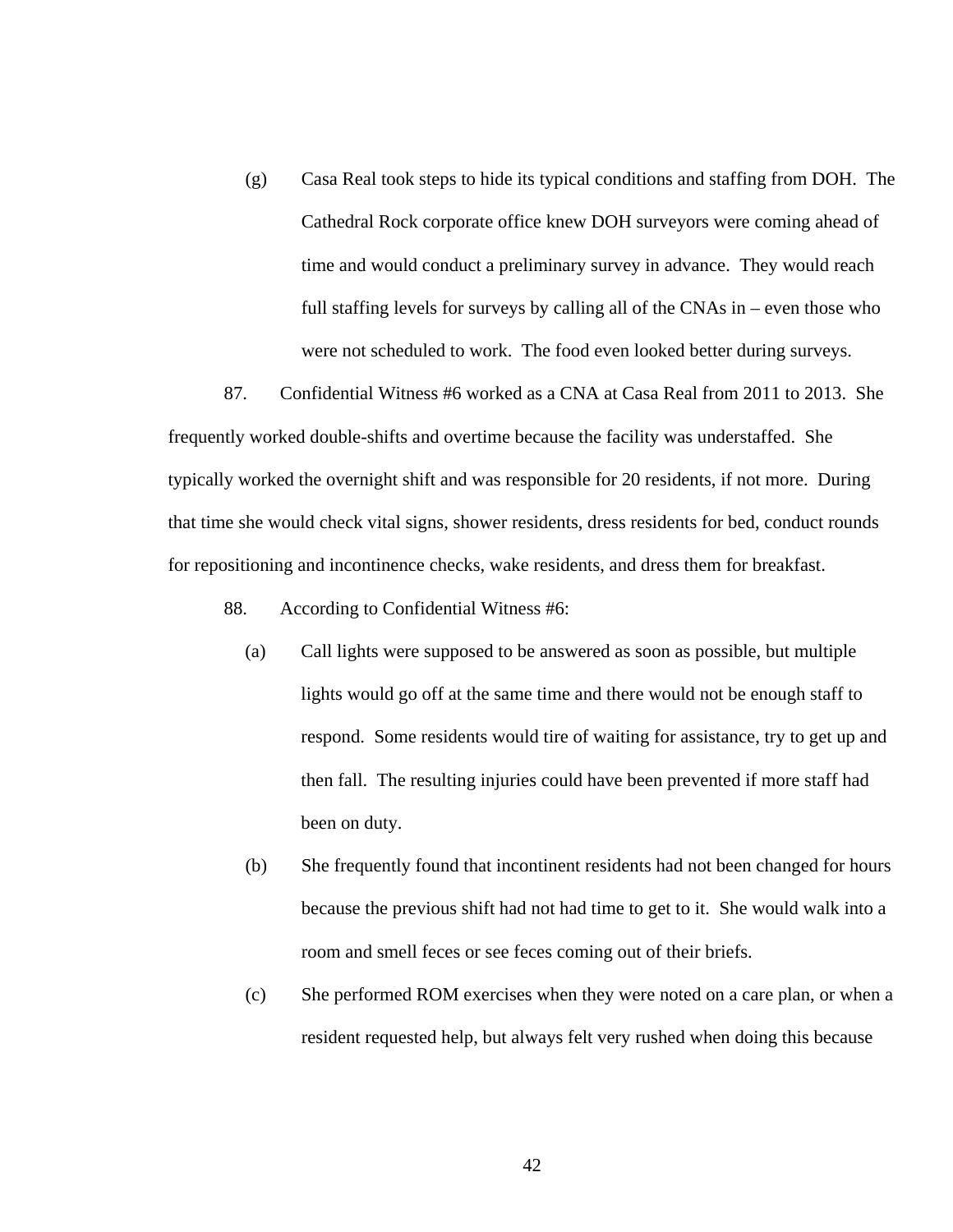she could hear call lights going off. As a result, these exercises were generally cut short.

89. Confidential Witness #7 worked as a CNA at Casa Real from May 2010 to

January 2014. He worked both the daytime and evening shifts, as well as frequent overtime. Despite the overtime hours he and others worked to cover call-outs (when staff did not show up for work) and turnover, the facility always was understaffed. During his shifts, he and another CNA would be responsible for as many as 30 residents, and his responsibilities were taking vital signs, doing rounds to reposition and check incontinent residents, and feeding residents.

- 90. According to Confidential Witness #7:
	- (a) Call lights were supposed to be answered right away, but residents typically waited 15-30 minutes for a response when they needed something, like help transferring from the bed to a chair or a drink of water.
	- (b) Repositioning was supposed to happen every 2 hours, but he was only able to reposition residents every 3-4 hours.
	- (c) Confidential Witness #7 was expected to shower 3-4 residents during his evening shifts; showers were regularly skipped, however, because there simply was not enough time to do them.
	- (d) There were 5-6 falls each day at the facility. Many of these falls were preventable; residents would try to get up themselves if their call lights were not answered. If the facility had had more staff on duty, residents would have received more attention.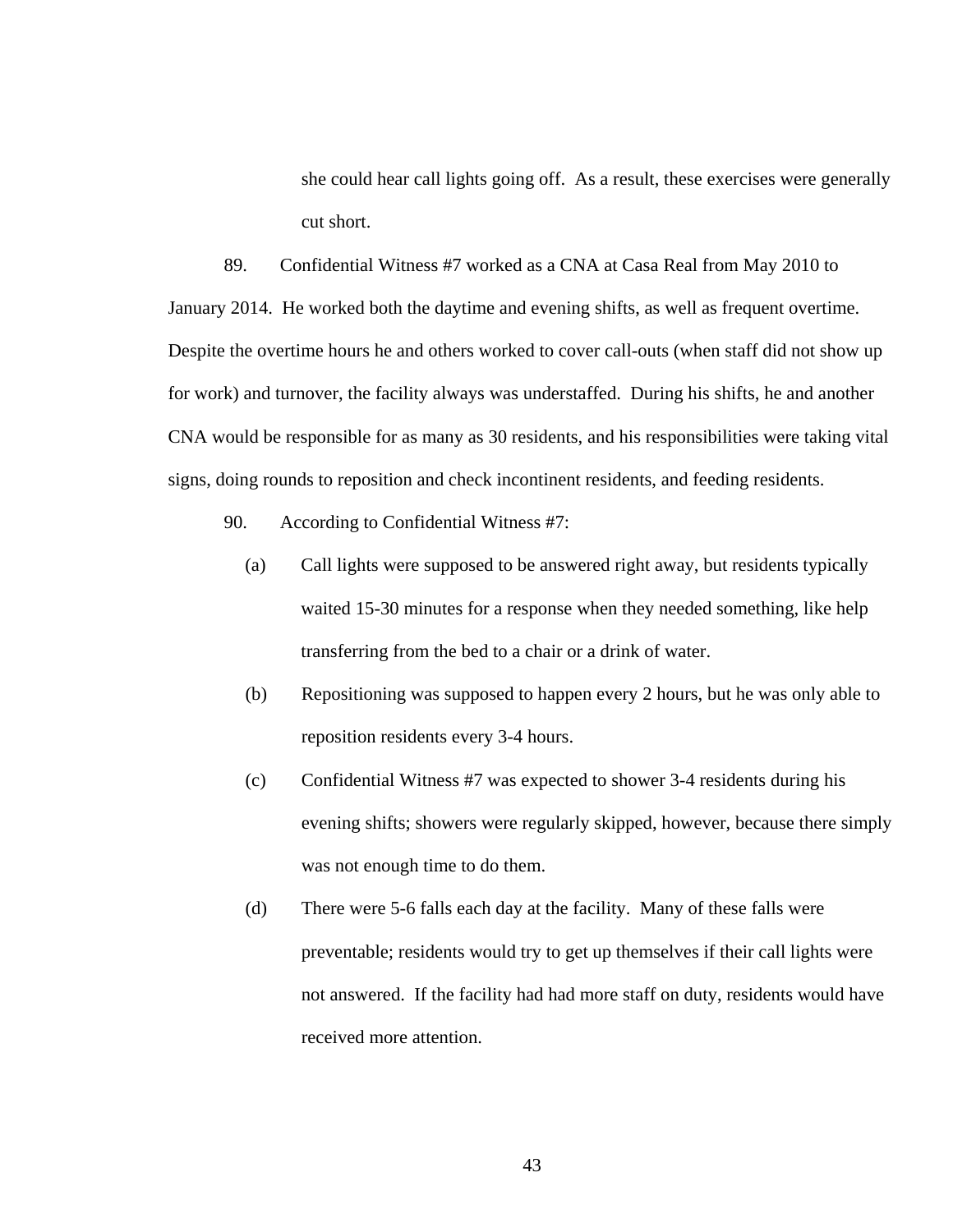(e) He frequently complained to management about the understaffing problem, but nothing was done in response.

91. Confidential Witness #32 worked in the kitchen at Casa Real in 2014. He was responsible for preparing three meals a day and snacks for the residents at the facility. He observed that staffing levels were too low to provide adequate feeding assistance to residents.

- 92. According to Confidential Witness #32:
	- (a) The facility only had one, sometimes two, CNAs available to assist as many as 55 residents in the dining room. Many of the residents needed to be spoon-fed, and one or two CNAs could not do that for so many residents. Family members would come in to help residents eat because they knew there wasn't enough staff to help.
	- (b) The amount of food coming back to the kitchen uneaten was substantial roughly 60-70%. This was not because the food was not good. It was because the residents were not getting fed.
	- (c) The only residents who ate well were those who could eat independently.
	- (d) The kitchen also prepared snacks for the residents, but the CNAs and nurses did not pass them out to the residents. The residents often complained about being hungry, but the trays came back full because they were sitting out on the counter instead of being distributed to residents.
	- (e) Residents and their family members complained frequently about conditions in Casa Real. Their biggest concerns were about residents being soiled all the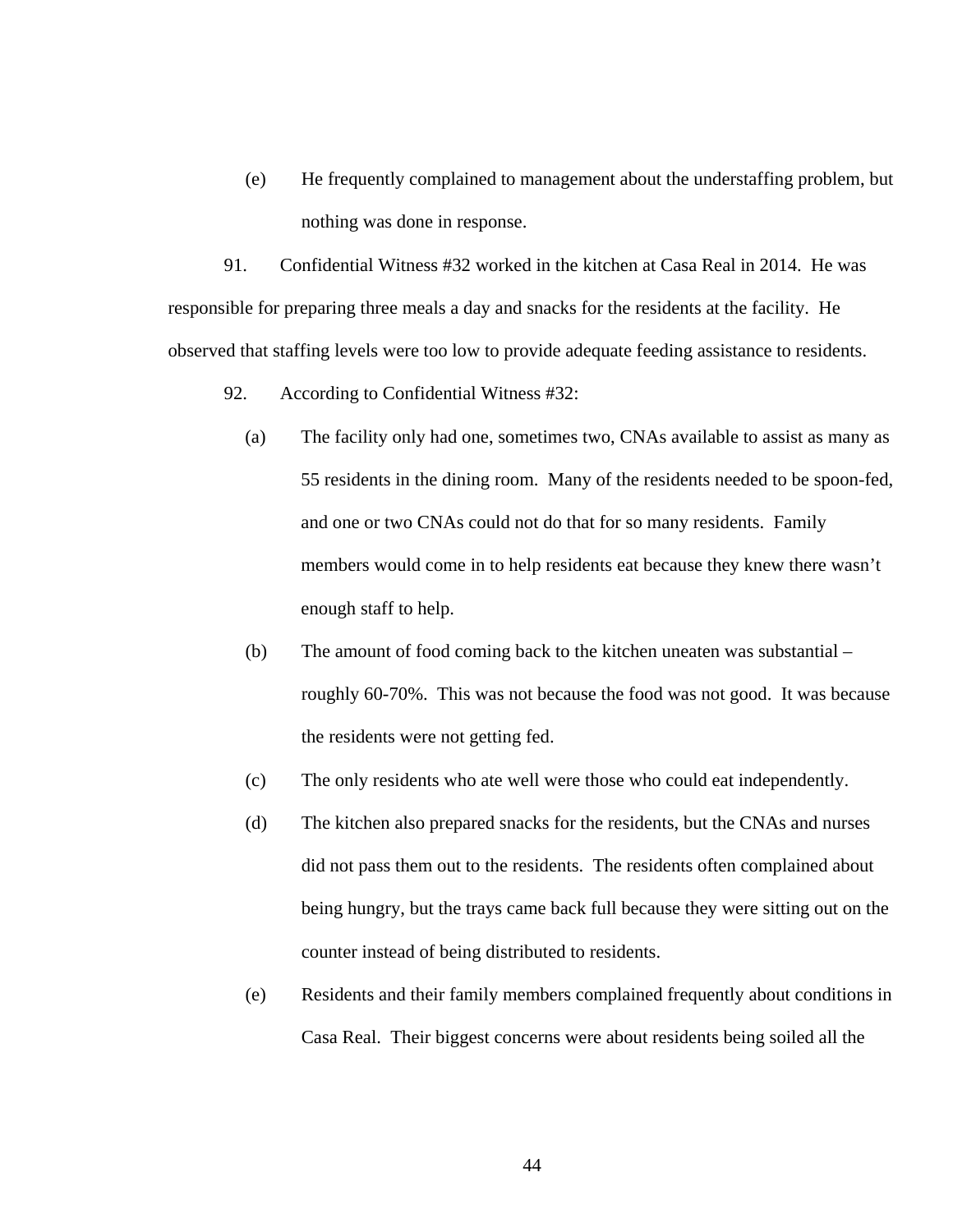time and being hungry. They also complained about the facility not complying with special diets that some residents needed, like diabetic diets. The kitchen prepared the diabetic meals and put them out, but some of these residents needed to be spoon-fed, and there was no one there to help.

93. Nursing home inspectors have repeatedly found that Casa Real violated state and federal nursing home regulations by failing to provide Basic Care over the Relevant Period. For example:

- (a) During a January 14, 2008 survey, inspectors found that Casa Real failed to maintain the psychosocial wellbeing of five of the eight residents examined by surveyors by not cleaning a resident after incontinent episodes and not giving scheduled showers. One resident told surveyors that staffing levels were a problem at night and that she is "soaking wet up to [her] waist in the morning." Three other residents had told one of the nurses at the facility that they had not been showered in more than a week. One of those residents told surveyors that it was upsetting not to receive the 2-3 showers per week she was supposed to receive. Facility records confirmed that showers were not being given as frequently as needed. Records showed, for example, that one resident did not receive a shower for ten days, and that another resident went ten days without a shower and then another 14 days before he received another one.
- (b) During a February 17, 2010 survey, inspectors found that Casa Real failed to provide adequate oral/dental care to a resident. The resident's care plan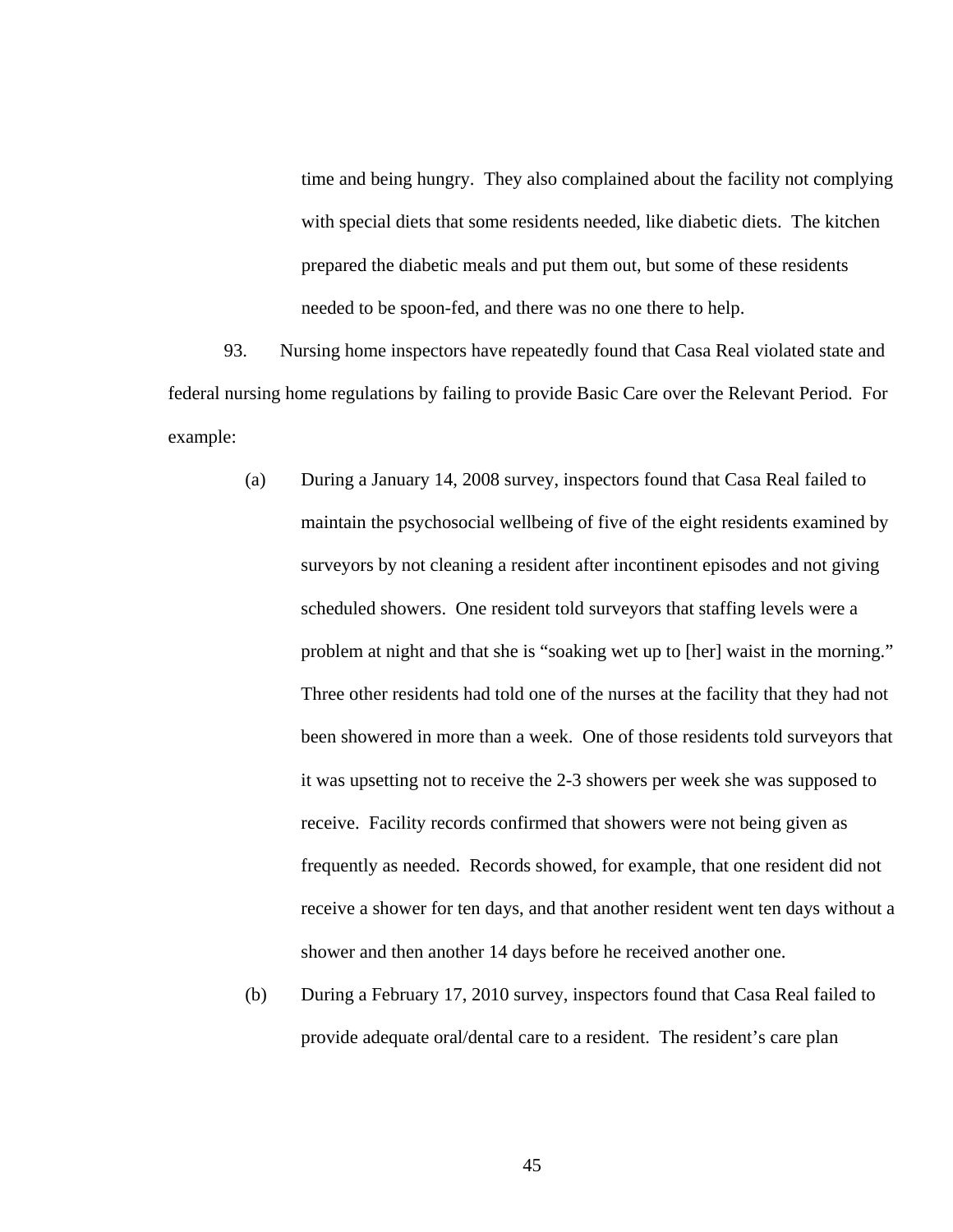specified that caregivers were to offer and assist with oral/dental care after the resident woke up each day, after each meal daily, and before the resident went to sleep. The resident told surveyors that she only received assistance cleaning her teeth three nights per week.

- (c) During an October 19, 2012 survey, inspectors found that Casa Real did not provide care that "maintains or enhances each resident's dignity and respect" for failing to provide adequate toileting assistance to a resident. The resident told the surveyor that when she called for toileting assistance, the CNA made fun of her and took so long to answer the call light that she "had no choice but to go in [her] pants."
- (d) On April 12, 2013, inspectors found that Casa Real failed to have adequate care plans to meet the care needs for three of the six residents whose files inspectors reviewed. One resident, for example, had a very high risk of falls, but her care plan did not require preventative measures. Following a fall in which she sustained injuries, this resident was evaluated and found to also have a urinary tract infection and low sodium levels. Surveyors found that another resident's weight had declined significantly over a four-month period, from 161 pounds at admission to 119 pounds. The facility had not updated his care plan to address this weight loss or to prevent dehydration. The facility also lacked sufficient care plans for two additional residents to adequately address urinary incontinence issues. For example, the facility had determined that a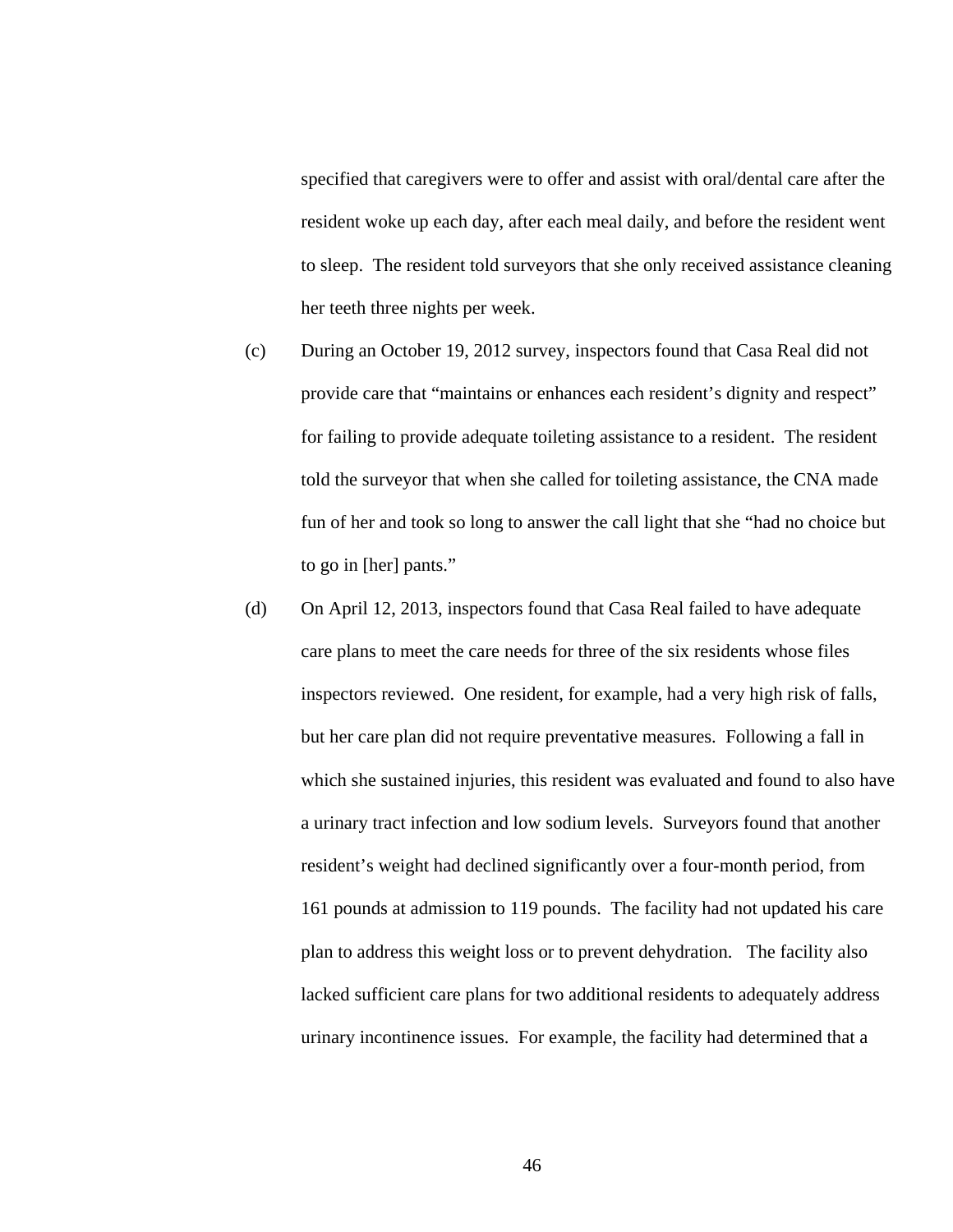toileting schedule should be used to improve one resident's continence, but it had not implemented a toileting schedule.

- (e) During a January 28, 2014 survey, inspectors examined the files of two residents who required repositioning to prevent pressure sores and found that records did not show that the required care had been provided. One resident's care plan specified that he be repositioned at least 8 to 12 times per day, but records for the two months prior to the survey showed that he was repositioned only once on 13 days, twice on 32 days, three times on 10 days, and not at all on two days.
- (f) At a March 21, 2014 survey, inspectors found that Casa Real failed to prevent the development of pressure sores on one resident. The resident was at the facility following surgery to repair a broken hip. The transfer orders from the hospital specified that the resident must be repositioned every two hours. However, records showed no care was provided to prevent pressure sores, such as frequent turning or providing a special anti-pressure mattress. Ten days after being discharged from the hospital to Casa Real, the resident had developed pressure sores on both heels.

## **B. Omissions of Care at Red Rocks Care Center**

94. The simulation analysis for Red Rocks Care Center reveals that significant percentages of Basic Care required by residents and claimed to have been provided to them were not provided. For example: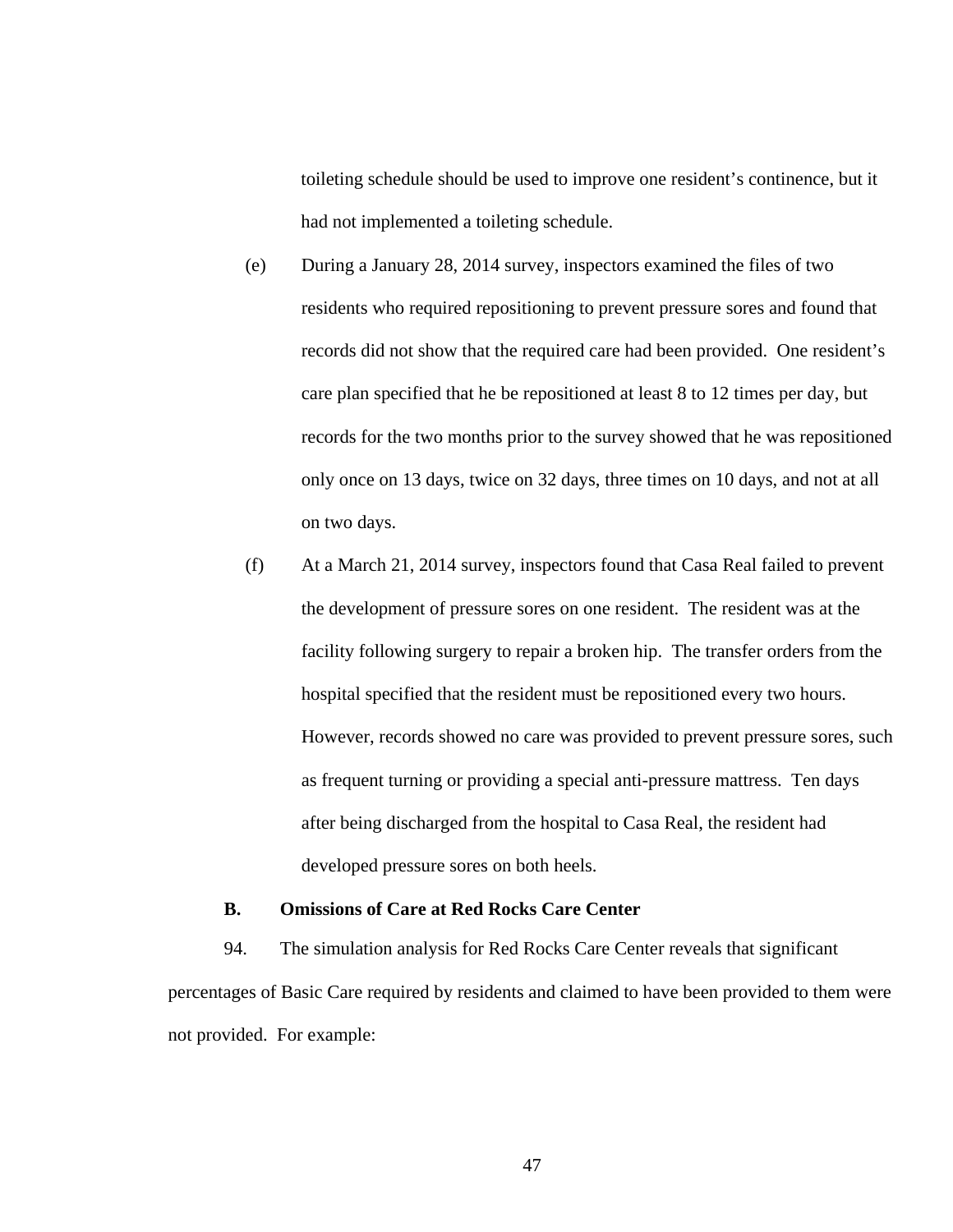| Year &<br>Quarter      | <b>TOTAL</b><br><b>PERCENT</b><br>of Category<br>4, 5, 8, 7<br><b>Residents</b><br>in Facility | <b>WORKLOAD</b><br><b>SCORE:</b><br>based on<br><b>MDS Section G</b><br><b>CLAIMED</b><br><b>STAFF</b><br><b>SUPPORT</b> | 2 PERSON<br><b>ASSIST</b><br><b>AVERAGE</b><br>(Repositioning,<br>Transferring,<br>Toileting) | <b>CNA PPD</b><br>(during<br>Quarter $)^{14}$ | <b>OMITTED</b><br><b>PERCENT</b><br><b>Section G</b><br><b>CLAIMED</b><br><b>STAFF</b><br><b>SUPPORT</b><br><b>TIME</b><br>(No 2 Person<br>Assist) | <b>OMITTED</b><br><b>PERCENT</b><br><b>Section G</b><br><b>CLAIMED</b><br><b>STAFF</b><br><b>SUPPORT</b><br><b>TIME</b><br>(With 2<br><b>Person</b><br>Assist) |
|------------------------|------------------------------------------------------------------------------------------------|--------------------------------------------------------------------------------------------------------------------------|-----------------------------------------------------------------------------------------------|-----------------------------------------------|----------------------------------------------------------------------------------------------------------------------------------------------------|----------------------------------------------------------------------------------------------------------------------------------------------------------------|
| 2010<br>Q <sub>3</sub> | 99.17%                                                                                         | 154.90                                                                                                                   | 9.02                                                                                          | 2.17                                          | 34.9                                                                                                                                               | 38.8                                                                                                                                                           |
| 2011<br>Q <sub>3</sub> | 96.26%                                                                                         | 149.23                                                                                                                   | 2.49                                                                                          | 2.00                                          | 38.6                                                                                                                                               | 39.9                                                                                                                                                           |
| 2012<br>Q <sub>3</sub> | 98.15%                                                                                         | 151.22                                                                                                                   | 10.12                                                                                         | 2.16                                          | 33.9                                                                                                                                               | 38.2                                                                                                                                                           |
| 2012<br>Q <sub>4</sub> | 98.73%                                                                                         | 152.41                                                                                                                   | 11.24                                                                                         | 2.08                                          | 37.0                                                                                                                                               | 41.6                                                                                                                                                           |
| 2013<br>Q1             | 100%                                                                                           | 156.68                                                                                                                   | 3.19                                                                                          | 2.01                                          | 40.7                                                                                                                                               | 42.2                                                                                                                                                           |
| 2013<br>Q2             | 100%                                                                                           | 157.76                                                                                                                   | 11.72                                                                                         | 1.95                                          | 43.1                                                                                                                                               | 47.6                                                                                                                                                           |
| 2013<br>Q <sub>3</sub> | 98.85%                                                                                         | 152.83                                                                                                                   | 29.47                                                                                         | 2.07                                          | 37.5                                                                                                                                               | 48.8                                                                                                                                                           |
| 2013<br>Q4             | 98.23%                                                                                         | 154.77                                                                                                                   | 38.40                                                                                         | 1.99                                          | 40.8                                                                                                                                               | 55.3                                                                                                                                                           |
| 2014<br>Q1             | 98.59%                                                                                         | 155.51                                                                                                                   | 42.67                                                                                         | 1.69                                          | 52.8                                                                                                                                               | 68.2                                                                                                                                                           |
| 2014<br>Q2             | 97.61%                                                                                         | 153.13                                                                                                                   | 39.77                                                                                         | 1.86                                          | 45.1                                                                                                                                               | 59.8                                                                                                                                                           |
| 2014<br>Q <sub>3</sub> | 97.54%                                                                                         | 150.55                                                                                                                   | 50.68                                                                                         | 1.86                                          | 44.2                                                                                                                                               | 63.0                                                                                                                                                           |
| 2014<br>Q4             | 97.45%                                                                                         | 146.49                                                                                                                   | 40.70                                                                                         | 1.74                                          | 47.7                                                                                                                                               | 62.5                                                                                                                                                           |

*Industrial Engineering-Derived Basic Care Omissions* 

<sup>&</sup>lt;sup>14</sup> Beginning in the fourth quarter of 2012, the CNA PPDs included in the above table were based on Defendants' records. Prior to the fourth quarter of 2012, the CNA PPDs included in the above table were those reported by Defendants to CMS in Form CMS-671.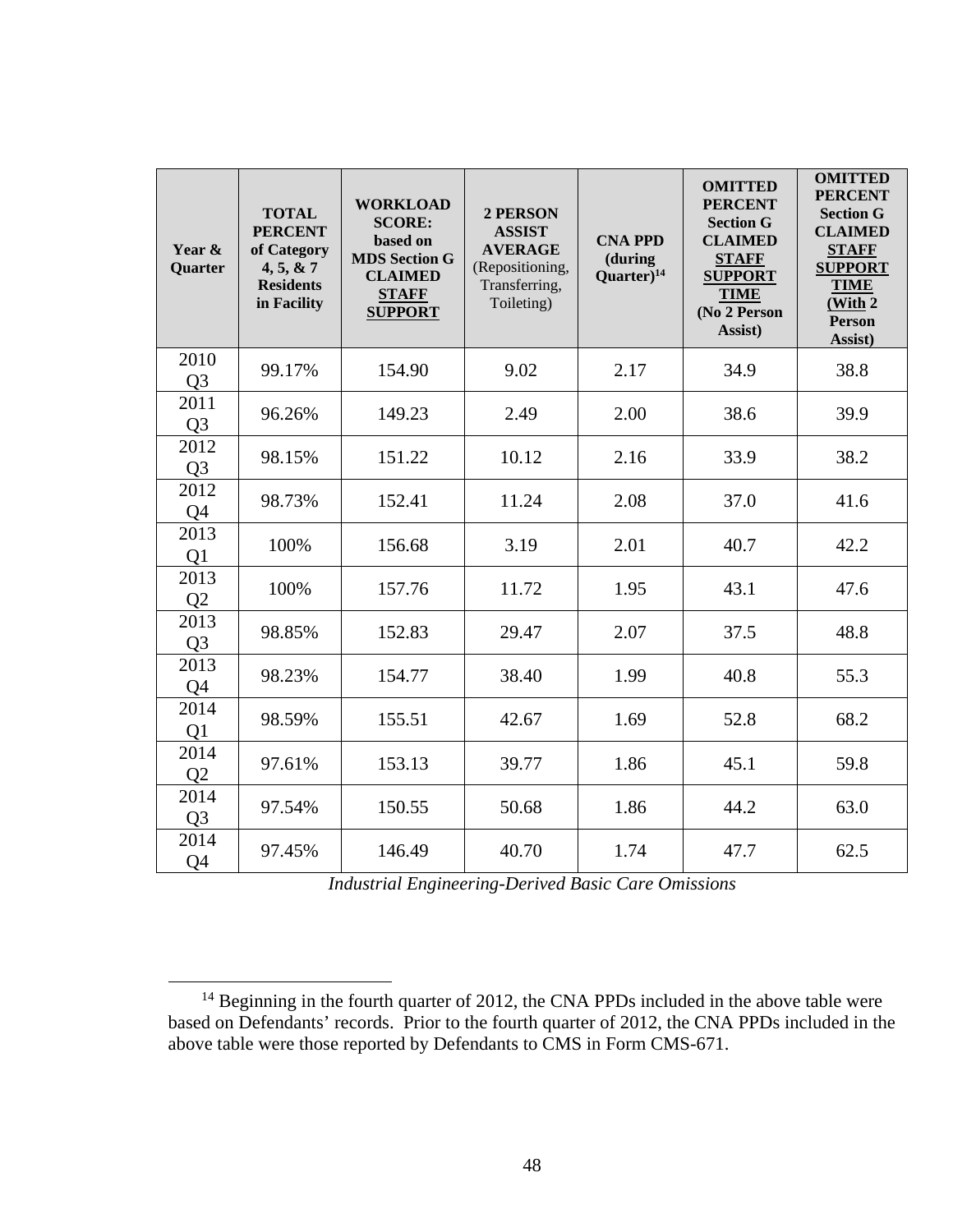95. This analysis is supported by omissions of care described by witnesses who observed resident care firsthand at Red Rocks Care Center.

96. Confidential Witness #8 is the wife of a resident who resided at Red Rocks Care Center from December 2012 to February 2013. Her husband was dependent on nursing home staff for: assistance with toileting; turning and repositioning; eating, bathing, grooming, and basic hygiene; dressing and getting in and out of bed; oral care; and ROM exercises. Because of her husband's condition, she depended upon Red Rocks Care Center to provide this Basic Care. She visited him every day, staying several hours.

97. Even though Red Rocks Care Center was being paid to provide Basic Care to her husband, she was forced to provide as much of this care as she possibly could during her visits because the nursing home could not or would not do so. According to Confidential Witness #8, the facility's lack of staff was a continuing problem resulting in the failure to provide her husband's needed care. Despite multiple complaints made by her to the director of nursing regarding her husband's lack of care, nothing changed. During her visits, she observed the following:

- (a) Her husband and she routinely experienced long wait times for staff to respond to a call light request for assistance.
- (b) Staff did not have or make time to assist her husband with eating or drinking. Further, they rarely entered his room to monitor the amount of his food or fluid intake. He was subsequently found by the hospital to be dehydrated and experienced significant weight loss.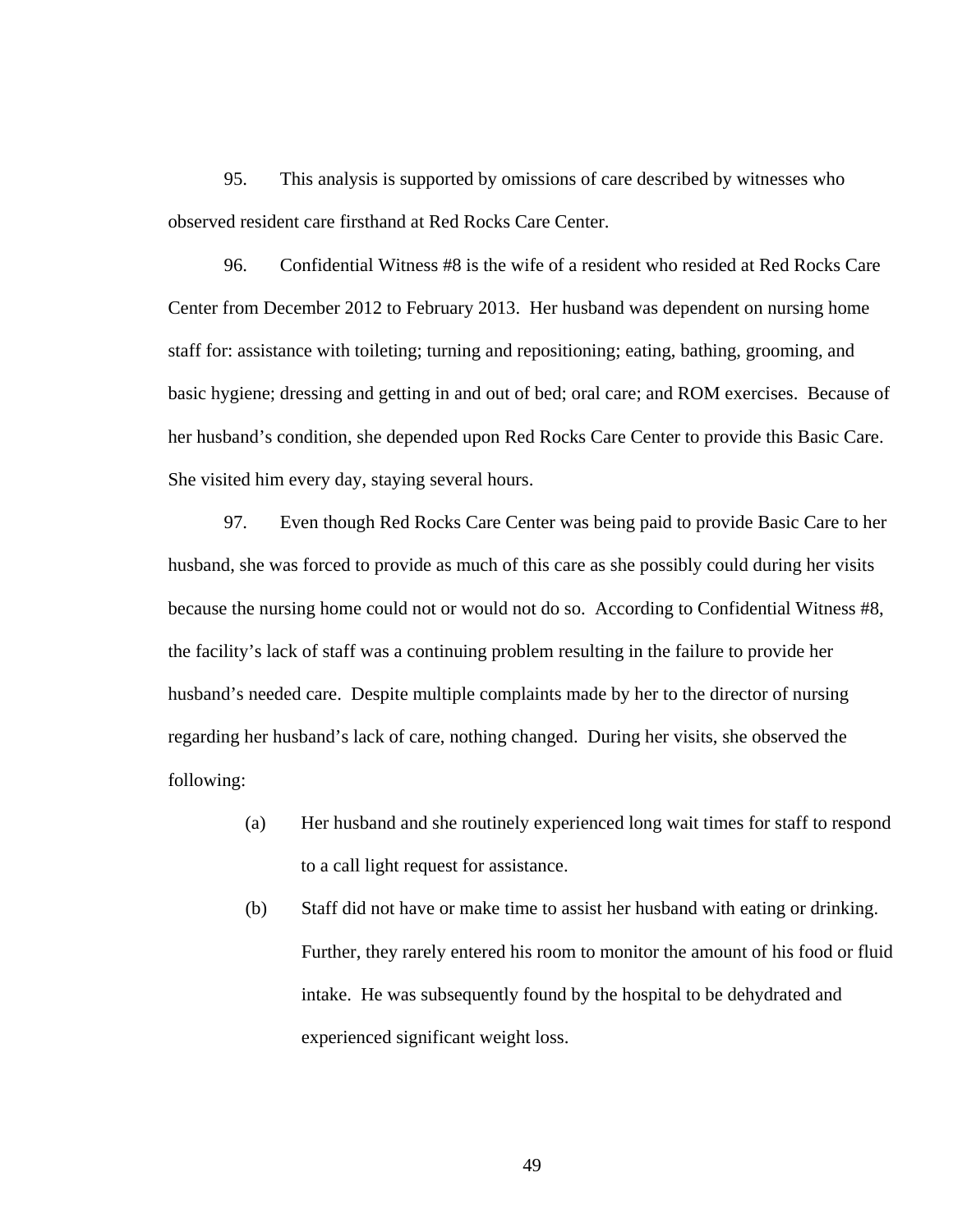- (c) Her husband was left lying in the same position in bed because staff did not have time to turn and reposition him. This led to the development of a pressure sore on his coccyx.
- (d) Due to the staff's ongoing failure to provide oral care to her husband and lack of basic hygiene, Confidential Witness #8 was required to provide this care.

98. Confidential Witness #9 is the daughter of a resident who resided at Red Rocks Care Center from October 2012 through July 2013. Her father was admitted to Red Rocks Care Center by the hospital because he needed round-the-clock skilled care. He was also completely dependent upon the nursing home staff for all ADLs.

- 99. According to Confidential Witness #9:
	- (a) Each day, she or a member of her family was required to spend many hours in the facility because the staff did not have time to provide him with: incontinence care; diaper changes; eating assistance; getting up, dressed, and out of bed; turning and repositioning; bathing; oral care; and grooming.
	- (b) When family was not present, her father was forced to wait long times before receiving any assistance with toileting, which not only resulted in him frequently soiling himself, but caused him profound embarrassment.
	- (c) Similarly, she discovered that her dad was left in bed by the staff unless the family insisted that the staff get him up and dressed. He would only get bathed if the family pushed for it. Because the staff would not clean him, the family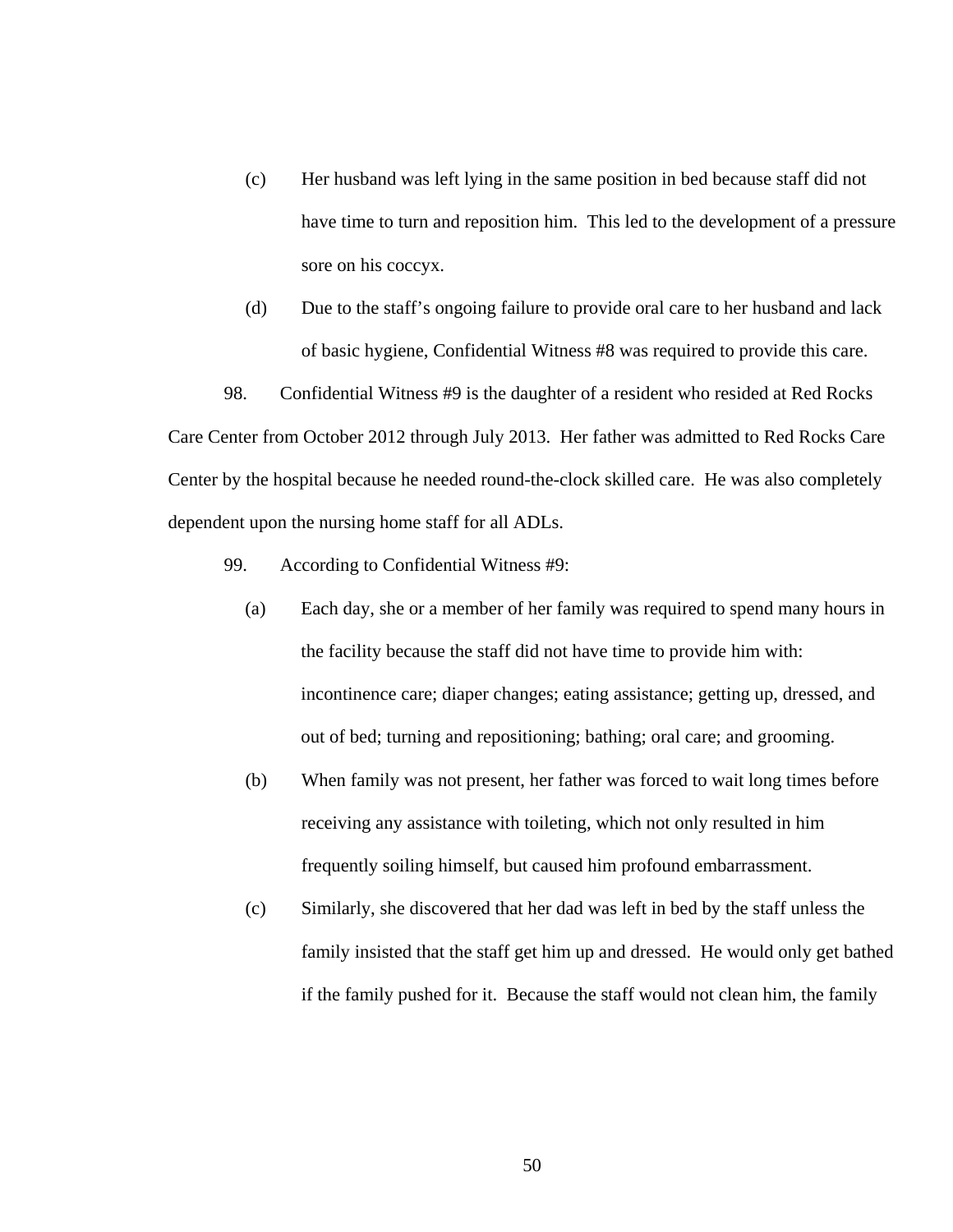was frequently required to change his soiled clothes and linens, and to clean him.

- (d) Staff rarely assisted him with eating, always depending on the family to provide this assistance.
- (e) Although their father needed to be turned and repositioned while in bed, they never observed staff do this unless the family chased down a staff member and requested assistance.
- (f) Rarely did staff enter the room for any reason during her visits and staff was difficult to find when she needed their assistance.
- (g) Frequently, it took the staff an hour or more to answer call lights. Staff would often apologize, stating they were unable to respond because they were too busy.
- (h) Because staff was short all the time, Confidential Witness #9 and her family complained to the administrator. Not only were their pleas for more help ignored, the failure by the nursing home to provide this Basic Care seemed to get even worse in 2013.
- (i) Therefore, Confidential Witness #9 and her family pulled their father out of Red Rocks Care Center.

100. Confidential Witness #10 is the daughter of a resident at Red Rocks Care Center, who resided there from August to December 2012. Her mother was dependent upon the nursing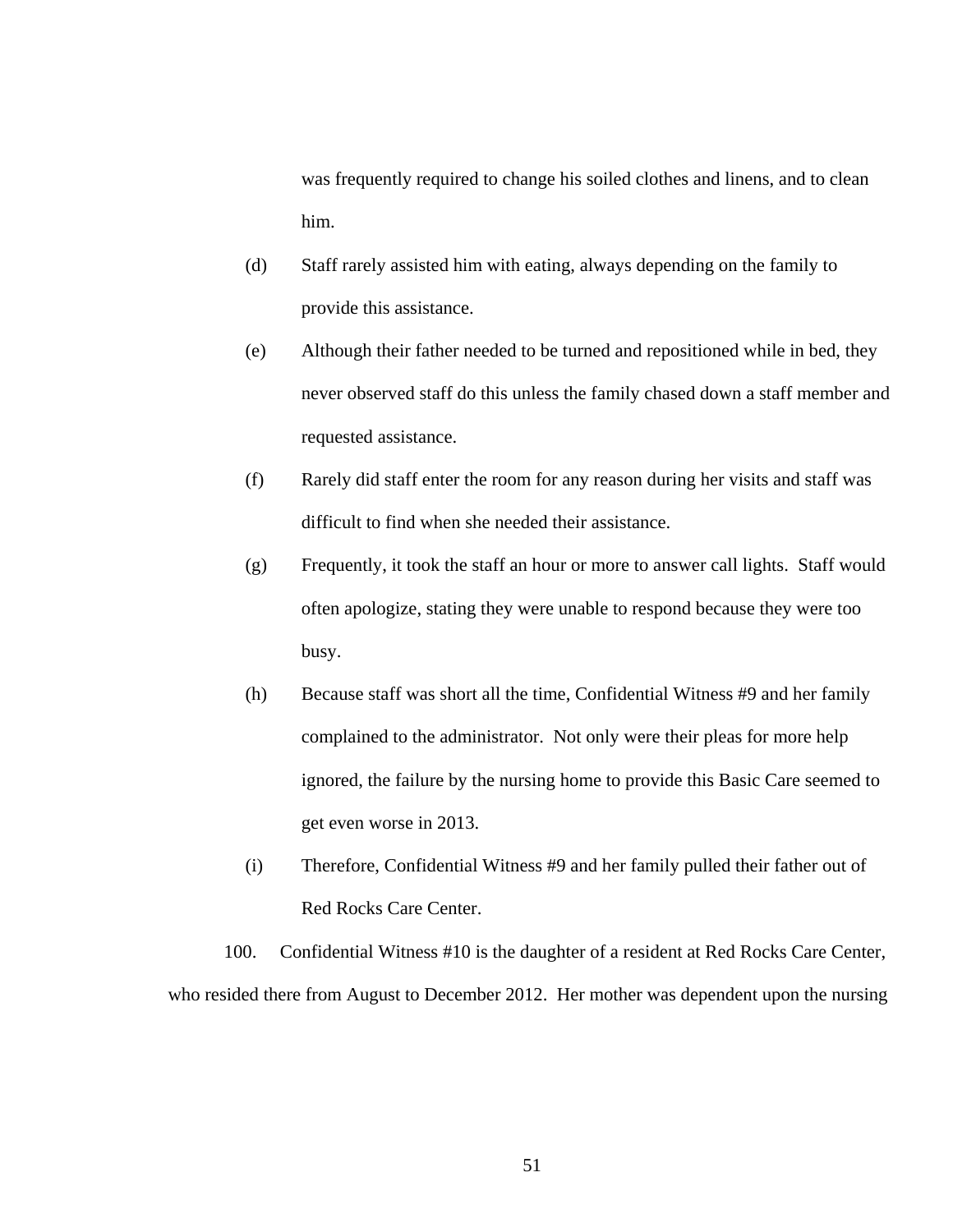home staff for assistance with toileting, eating, turning and repositioning, getting up out of bed, bathing, dressing, and grooming.

- 101. Confidential Witness #10 experienced the following during her regular visits:
	- (a) Upon walking to her mother's room, there was a strong stench of urine and feces in the hallways.
	- (b) Although her mother was admitted to the nursing home with a bedsore, she was frequently found in bed and rarely turned and repositioned off of the existing wound area.
	- (c) Rarely did she observe staff enter the room to deliver any care to her mother.
	- (d) She and her mother encountered long waits when they attempted to get assistance by using the call light.
	- (e) She was upset by the overall lack of Basic Care delivered to her mother and complained to the nursing home about this.
	- (f) Due to the facility's failure to keep her mother clean, change the bandages on her bedsore, and provide her the basic assistance needed, Confidential Witness #10 moved her mother out of Red Rocks Care Center following the development of dehydration, weight loss, and the significant deterioration of her pressure sore.

102. Nursing home inspectors have repeatedly found that Red Rocks Care Center violated state and federal nursing home regulations by failing to provide Basic Care over the Relevant Period. For example: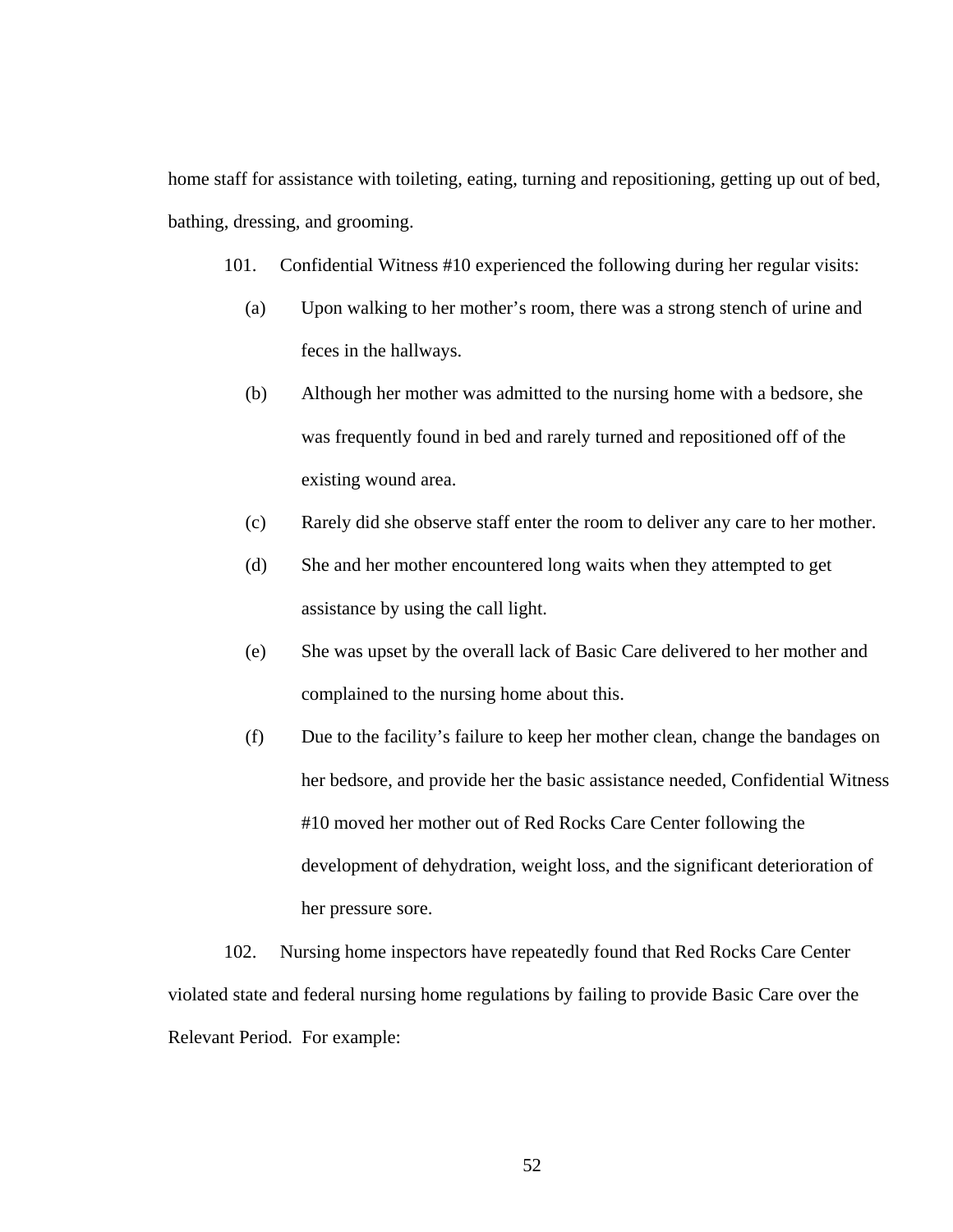- (a) During a survey on May 16, 2008, inspectors found that Red Rocks Care Center failed to provide adequate care resulting in a resident acquiring a Stage IV pressure sore that went untreated for nineteen days. The resident's MDS specified that she was at high risk for development of pressure sores and that preventative care was needed, including turning and repositioning the resident every two hours. Despite this known high risk of pressure sores, the facility repeatedly failed to check the resident's skin for developing sores and the facility missed 19 of 23 opportunities to bathe the resident over a two month period. Staff subsequently noticed that pressure sores had developed, but they were not adequately assessed or treated. When the Director of Nursing learned that one pressure sore had increased in size from 2 cm to 4.5 cm, she "panicked and sent the resident out to the hospital." The surveyor noted that the resident died shortly thereafter.
- (b) On July 24, 2009, inspectors found that the facility violated several different regulations relating to failures to provide Basic Care. In one case, surveyors observed a resident sitting in her wheelchair in her room. Her lips were dry and her water pitcher was sitting on the bedside dresser. The resident told the surveyor that she was thirsty and that staff did not routinely offer her water. The next day, the surveyor observed her again, and noted that her tongue and lips were dry and that she said she was thirsty. When offered her water pitcher, she took several large sips. The inspector spoke with the resident's niece later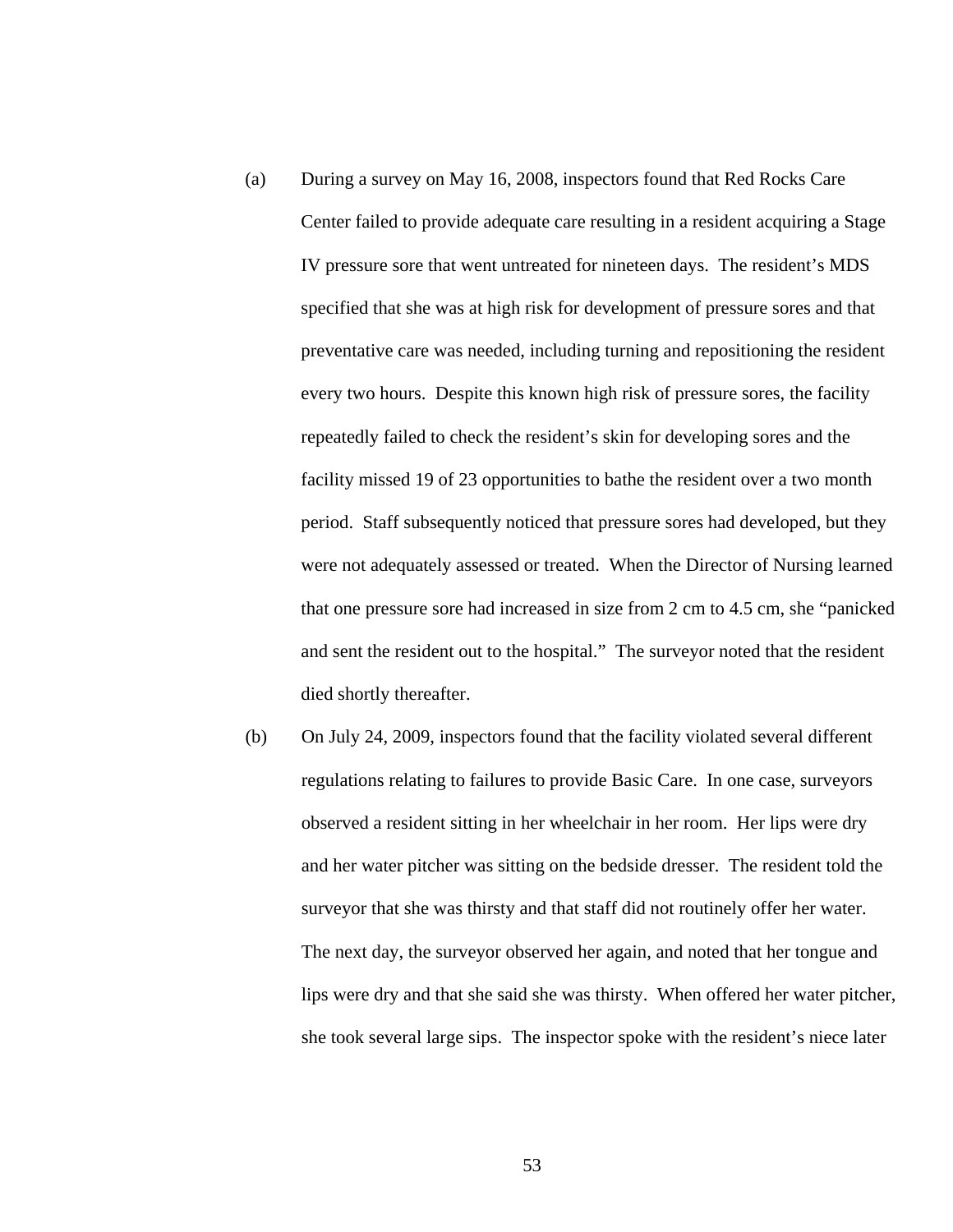that day, and the niece said that the resident was nearly blind and would not be able to see her water pitcher on the bedside dresser. Based on the resident's care plan, the inspector determined that the facility staff knew this resident was at risk for dehydration due to a medication she was taking, but that no plan was made for ensuring that the resident received adequate fluids.

- (c) On August 16, 2010, inspectors found that Red Rocks Care Center failed to provide adequate passive range of motion assistance to a resident at risk for hand contractures (a condition in which the muscles of the hand become rigid and shortened, leading to a curling or clawing of the hand). Physician's orders in the resident's records instructed the facility to apply soft hand splints daily to maintain range of motion in the resident's right hand. However, the inspector observed the resident on five separate dates with no hand splints in place and observed that her hand was tightly clenched and severely contracted. Staff members told inspectors that splints were applied to the resident, but they were unable to find them when asked to do so.
- (d) On September 28, 2011, inspectors found that Red Rocks Care Center failed to adequately assess and treat two residents with pressure sores. One of the residents had developed a pressure sore on his left heel within about two weeks of admission to the facility.
- (e) During an annual licensure survey on June 13, 2014, inspectors found that the facility violated several different regulations relating to Basic Care. In one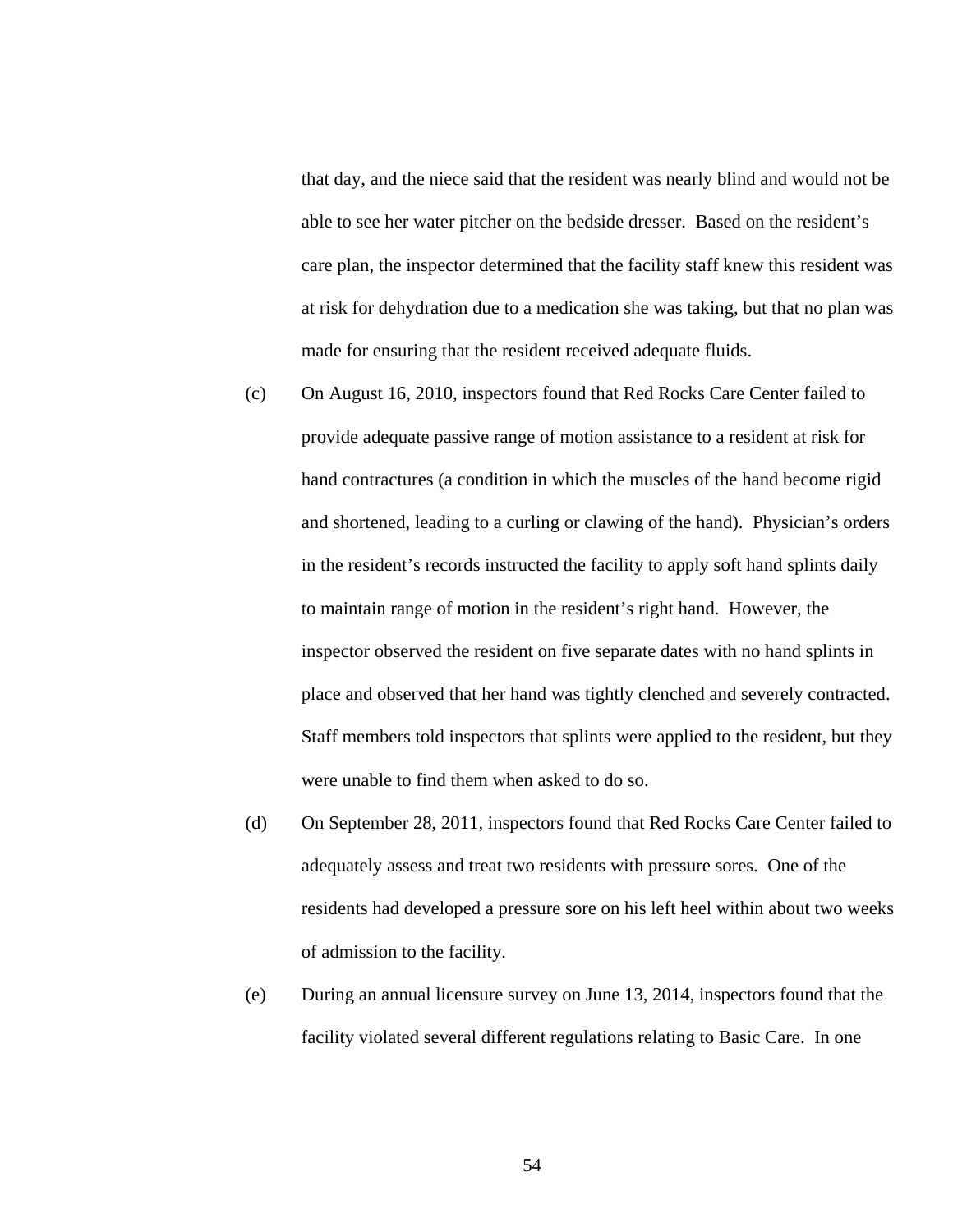example, surveyors noted that a resident's records indicated she had not received oral care for the 3.5 months preceding the survey and that another resident had not received a dental appointment. In another case, the inspector observed that two male residents were unshaven. Records for one of these residents showed no documentation of his having been shaved in the 2.5 months preceding the survey, and that he had received only five showers in April of that year, seven showers in May, and two showers in the first two weeks of June. The surveyor interviewed the other resident, and he said that he did not receive showers often enough, saying "[t]hey have a schedule to follow, so I pretty much have to do what they say." Facility records indicated he had refused showers, but he told the surveyor that the only time he had refused a shower was when he had a therapy appointment coming up. He also said he was embarrassed that he may have a body odor. The inspectors also found that the facility failed to "utilize trained staff and provide appropriate procedures to prevent a pressure ulcer[ ]" for yet another resident.

## **C. Omissions of Care at Santa Fe Care Center**

103. The simulation analysis for Santa Fe Care Center reveals that significant percentages of Basic Care required by residents and claimed to have been provided to them could not have been provided. For example: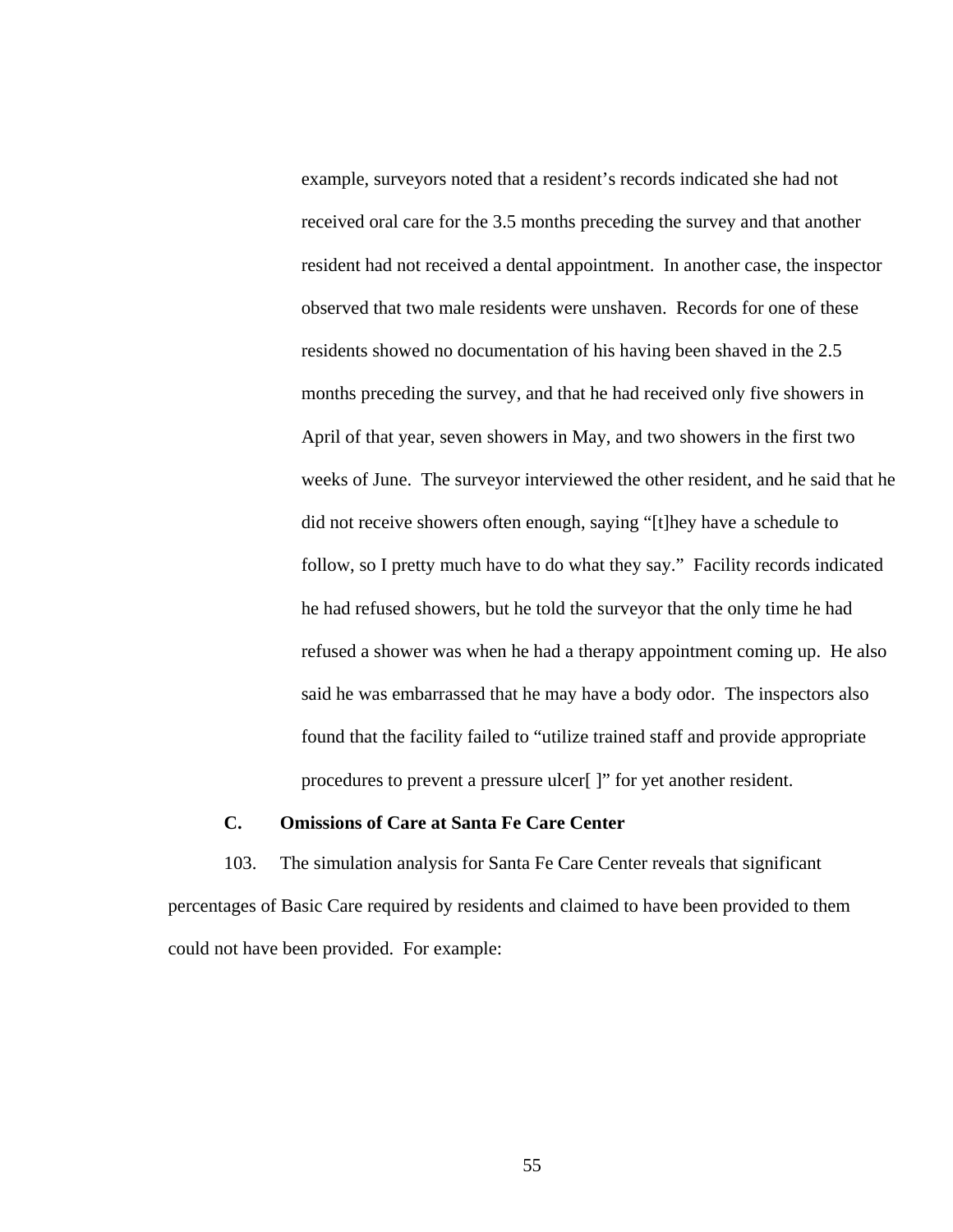| Year &<br><b>Quarter</b> | <b>TOTAL</b><br><b>PERCENT</b><br>of Category<br>4, 5, 8, 7<br><b>Residents</b><br>in Facility | <b>WORKLOAD</b><br><b>SCORE:</b><br>based on<br><b>MDS Section G</b><br><b>CLAIMED</b><br><b>STAFF</b><br><b>SUPPORT</b> | <b>2 PERSON</b><br><b>ASSIST</b><br><b>AVERAGE</b><br>(Repositioning,<br>Transferring,<br>Toileting) | <b>CNA PPD</b><br>Per Quarter <sup>15</sup> | <b>OMITTED</b><br><b>PERCENT</b><br><b>Section G</b><br><b>CLAIMED</b><br><b>STAFF</b><br><b>SUPPORT</b><br><b>TIME</b><br>(No <sub>2</sub> )<br>Person<br>Assist) | <b>OMITTED</b><br><b>PERCENT</b><br><b>Section G</b><br><b>CLAIMED</b><br><b>STAFF</b><br><b>SUPPORT</b><br><b>TIME</b><br>(With 2<br><b>Person</b><br>Assist) |
|--------------------------|------------------------------------------------------------------------------------------------|--------------------------------------------------------------------------------------------------------------------------|------------------------------------------------------------------------------------------------------|---------------------------------------------|--------------------------------------------------------------------------------------------------------------------------------------------------------------------|----------------------------------------------------------------------------------------------------------------------------------------------------------------|
| 2008<br>Q4               | 100%                                                                                           | 158.10                                                                                                                   | 24.34                                                                                                | 1.51                                        | 62.0                                                                                                                                                               | 70.0                                                                                                                                                           |
| 2012<br>Q <sub>2</sub>   | 100%                                                                                           | 149.06                                                                                                                   | 9.82                                                                                                 | 2.68                                        | 20.4                                                                                                                                                               | 24.6                                                                                                                                                           |
| 2013<br>Q <sub>1</sub>   | 99.01%                                                                                         | 148.64                                                                                                                   | 17.43                                                                                                | 2.08                                        | 35.7                                                                                                                                                               | 42.6                                                                                                                                                           |
| 2013<br>Q <sub>2</sub>   | 88.87%                                                                                         | 143.27                                                                                                                   | 13.99                                                                                                | 2.06                                        | 34.6                                                                                                                                                               | 40.2                                                                                                                                                           |
| 2013<br>Q <sub>3</sub>   | 83.00%                                                                                         | 136.93                                                                                                                   | 15.77                                                                                                | 2.24                                        | 26.8                                                                                                                                                               | 33.3                                                                                                                                                           |
| 2013<br>Q4               | 83.49%                                                                                         | 139.56                                                                                                                   | 13.04                                                                                                | 2.11                                        | 31.7                                                                                                                                                               | 37.0                                                                                                                                                           |
| 2014<br>Q <sub>1</sub>   | 87.12%                                                                                         | 142.67                                                                                                                   | 22.79                                                                                                | 1.97                                        | 37.5                                                                                                                                                               | 46.2                                                                                                                                                           |
| 2014<br>Q <sub>2</sub>   | 79.75%                                                                                         | 126.96                                                                                                                   | 14.77                                                                                                | 2.13                                        | 26.8                                                                                                                                                               | 32.9                                                                                                                                                           |
| 2014<br>Q <sub>3</sub>   | 92.07%                                                                                         | 138.99                                                                                                                   | 18.15                                                                                                | 2.11                                        | 31.5                                                                                                                                                               | 38.7                                                                                                                                                           |
| 2014<br>Q4               | 96.89%                                                                                         | 141.55                                                                                                                   | 15.29                                                                                                | 2.07                                        | 33.6                                                                                                                                                               | 39.8                                                                                                                                                           |

*Industrial Engineering-Derived Basic Care Omissions* 

104. This analysis is supported by omissions of care described by witnesses who

observed resident care firsthand at Santa Fe Care Center.

<sup>&</sup>lt;sup>15</sup> Beginning in the first quarter of 2013, the CNA PPDs included in the above table were based on Defendants' records. Prior to the first quarter of 2013, the CNA PPDs included in the above table were those reported by Defendants to CMS in Form CMS-671.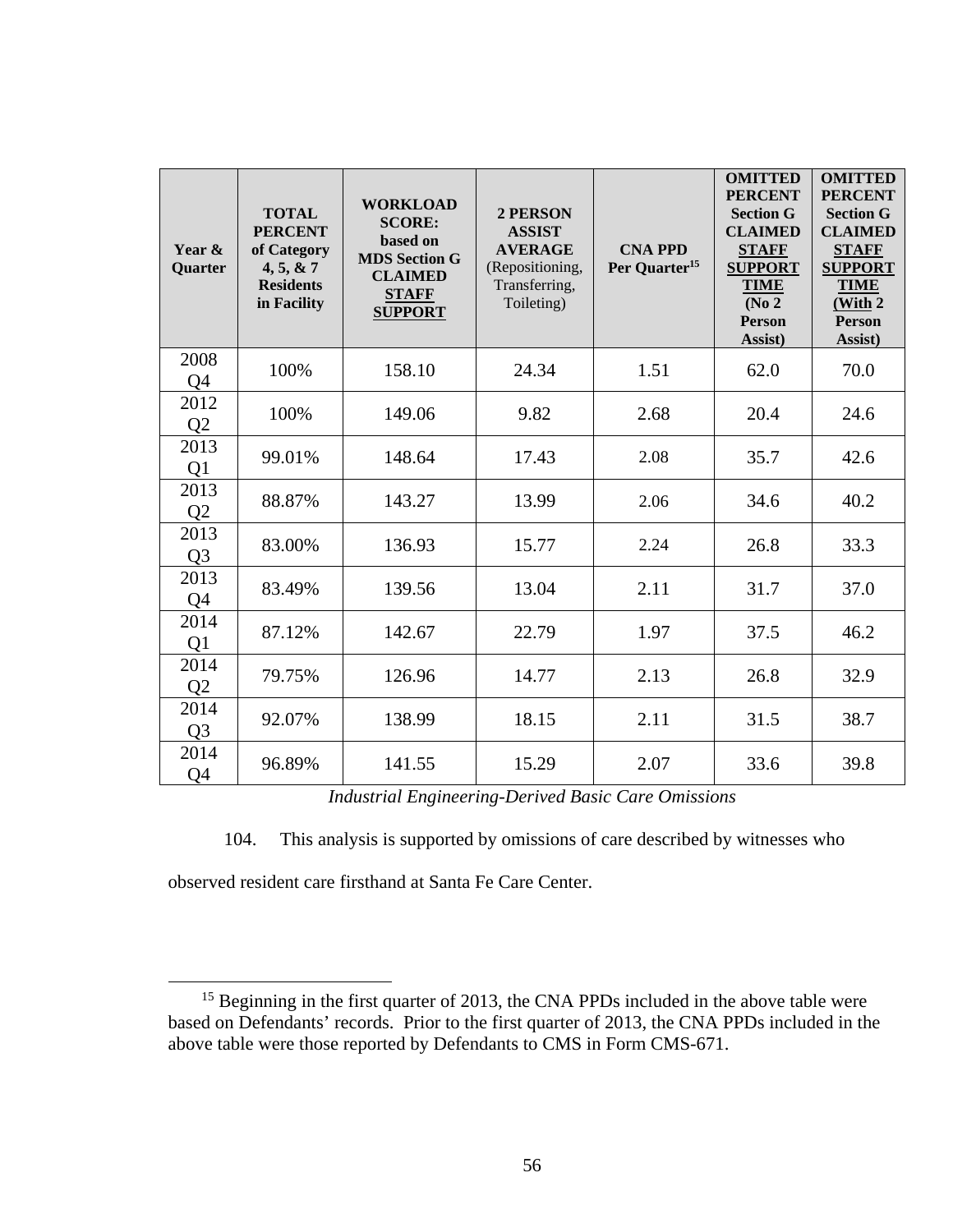105. Confidential Witness #11 is the son of a resident of Santa Fe Care Center who resided there from March to October 2013 and needed assistance with all ADLs. He and his family frequently visited his mother, staying as long as 3 hours at a time. According to Confidential Witness #11:

- (a) During his visits, rarely was staff observed to enter his mother's room. Rarely, if ever, did staff turn and reposition her – in bed or in her wheelchair. She developed two pressure sores.
- (b) Food trays were put in her room and left there. She needed assistance to eat, but the staff never stayed to help her, so the family assisted her at the times they visited. Similarly, there was a water pitcher in her room, but the water would be warm and staff did not assist her with fluids.
- (c) The lack of care was upsetting, and he made complaints to the administrator.
- (d) In October 2013, while attempting to go to the bathroom alone, his mother fell. Three days later, she died.

106. Confidential Witness #12 was a resident of Santa Fe Care Center for two weeks from August to September 2014. The resident, who was incontinent, wheelchair-bound, and dependent on staff for Basic Care described her stay at Santa Fe as terrifying. The resident needed and was dependent on the nursing staff for assistance for the following bedside care: getting in and out of bed, turning and repositioning, toileting, bathing and showering, dressing, grooming, and range of motion. According to Confidential Witness #12: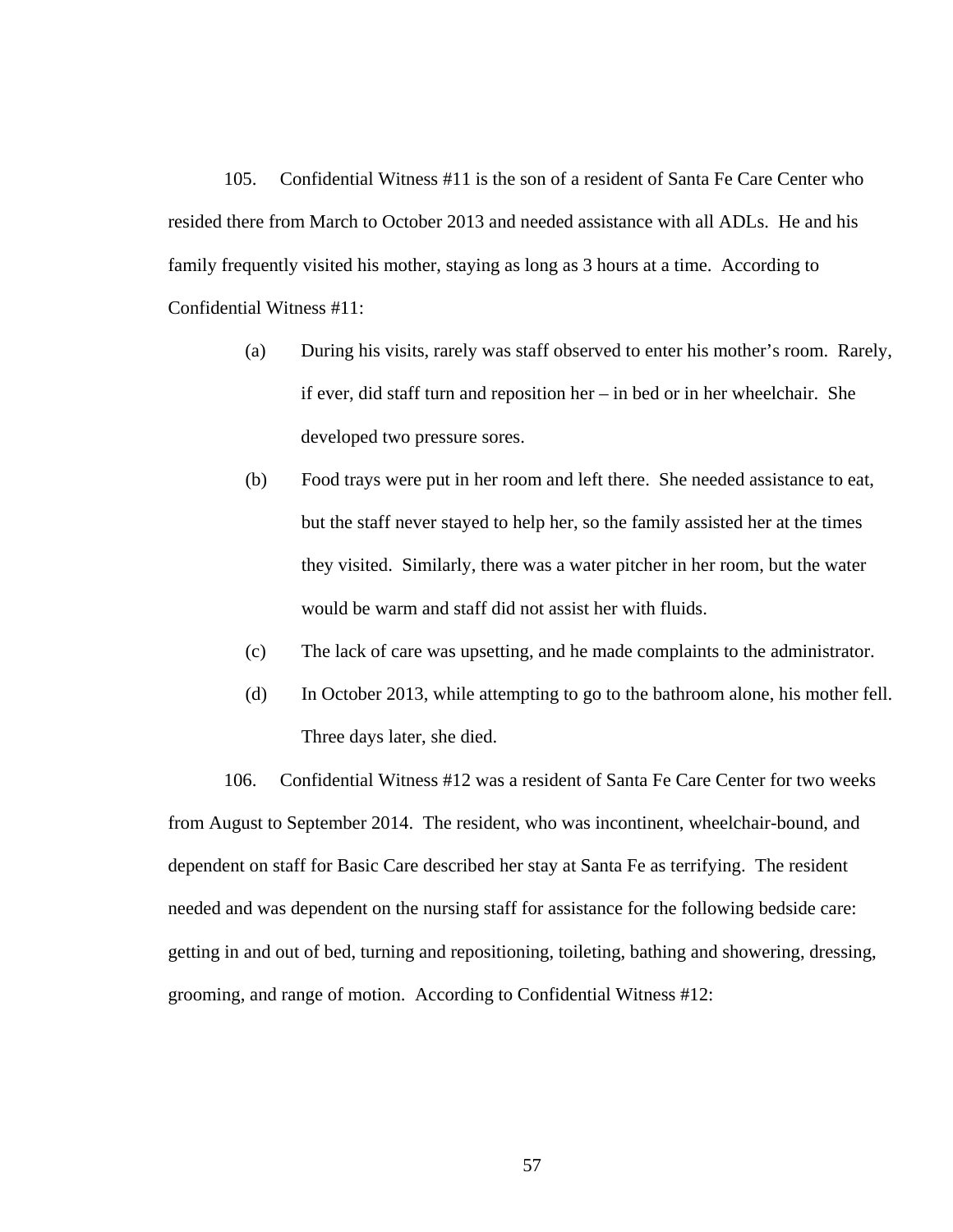- (a) The staff in the facility was overwhelmed, with there often being 25 residents to 1 CNA.
- (b) Confidential Witness #12 has a vivid memory of the staff's inability to answer call lights. She often activated the call light for help due to the fact she needed a diaper change. Frequently, she was left for an hour or more in a wet or soiled diaper. When her diaper was soiled with BM, she persistently rang her call light button asking for immediate help – it really did not seem to make a difference. She gave up on getting help if her diaper was only wet. When staffing was particularly low on a shift, the wait for a diaper change could be much longer.
- (c) Grooming and hygiene were a continuing problem she went 14 days without a shower and received only 2-3 bed baths despite her incontinence issues.
- (d) Frequently she was left in bed during the day in her night clothes. The staff did not routinely come into her room.
- (e) She was only repositioned, at most, once a shift while in bed, and staff did not perform routine 2-hour checks.
- (f) She complained to the floor staff about the lack of care, but she did not want to complain too much as she was afraid of retaliation.
- (g) Two weeks after admission to the nursing home, she went back to the hospital where she stayed until discharged to her own home.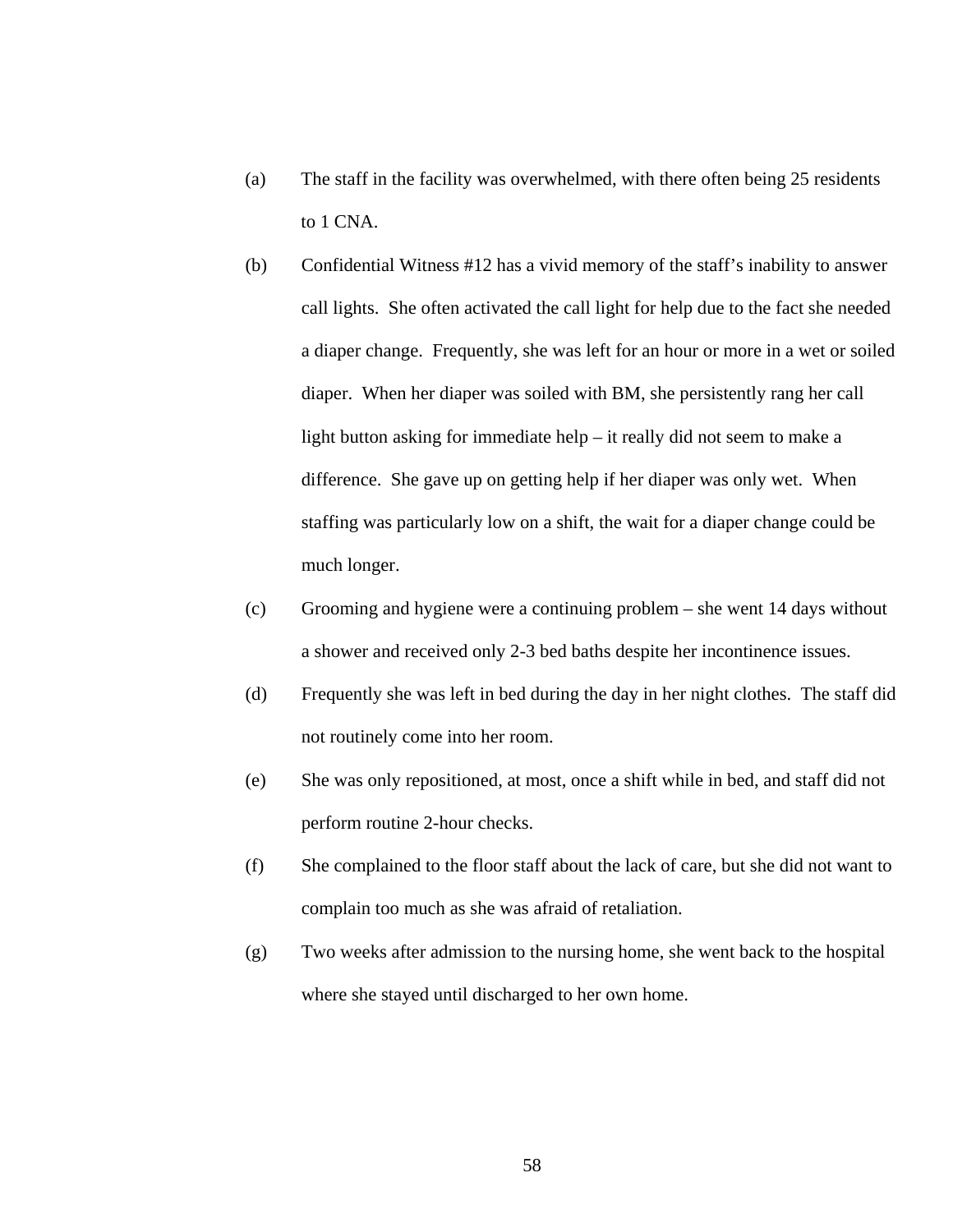107. Confidential Witness #13 is the son of a resident of Santa Fe Care Center who resided there from January 2013 to May 2014. His mother was dependent on the nursing staff for assistance with all ADLs. Confidential Witness #13 visited his mother every day. According to Confidential Witness #13:

- (a) His mother spent most of her time in bed until he complained to staff.
- (b) He frequently found his mother in need of grooming, hygiene, and oral care.
- (c) There appeared to be one CNA available to assist roughly 30 residents.
- (d) He described long waits when the call light was activated. Because of the lack of response, when he was visiting he would try to track down staff to assist.
- (e) Turning and repositioning were not done. His mother developed a pressure sore on her coccyx. She also became dehydrated on several occasions.
- (f) He complained to the administrator, but nothing changed.

108. Confidential Witness #14 is the sister of a resident of Santa Fe Care Center who lived in the nursing home from January to March 2013. Her brother was dependent on the nursing staff for assistance with: getting in and out of bed, toileting and incontinence care, bathing and showering, oral care, dressing, and eating (at the end of his stay). Confidential Witness #14 visited her brother every day. According to Confidential Witness #14:

- (a) She frequently found her brother soaking wet with urine. This was a continuing issue.
- (b) Grooming and hygiene were a constant problem; she frequently found her brother in need of grooming and hygiene. The nursing home only gave him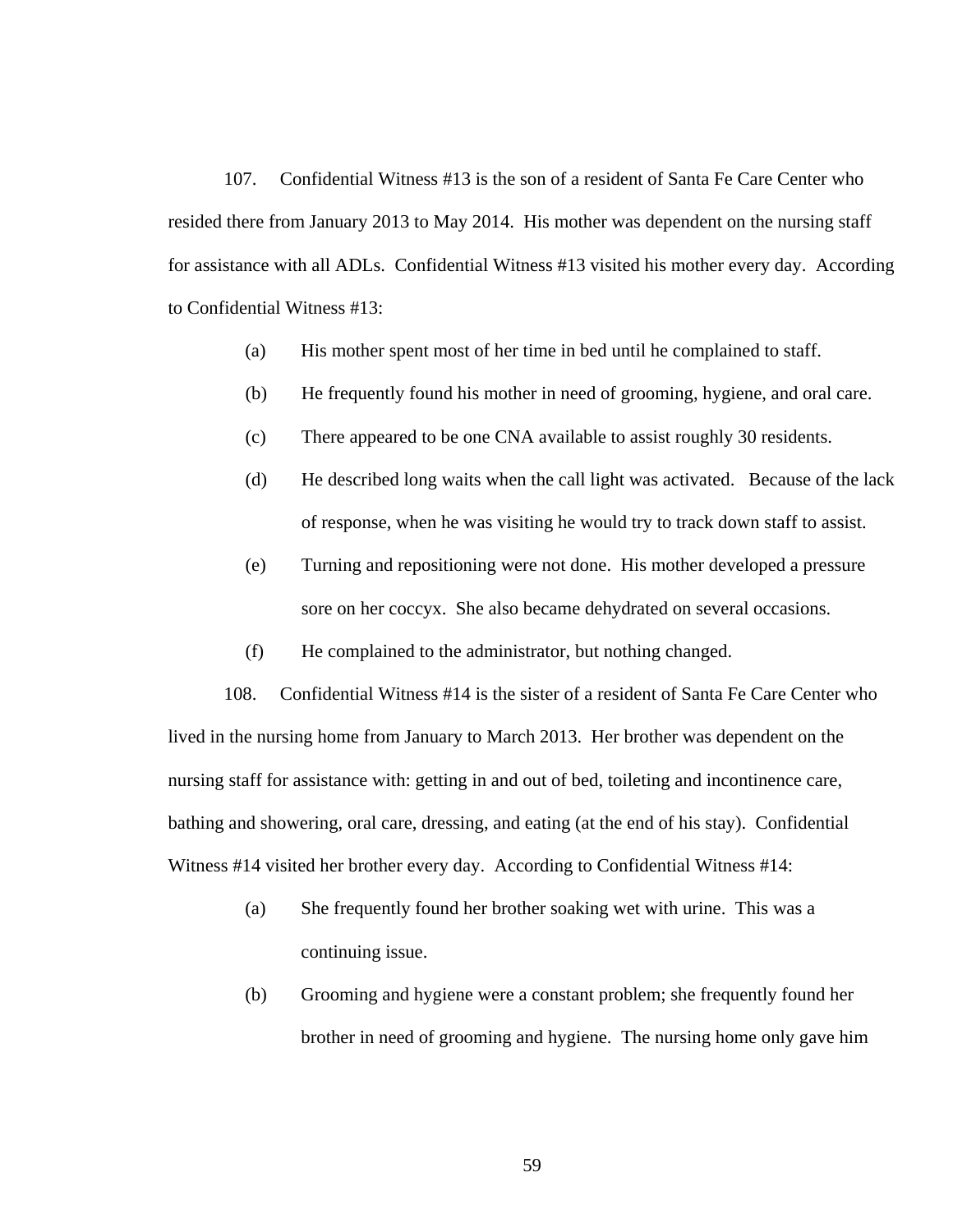one shower each week. Because he was in need of basic hygiene, she would assist him with bed baths.

- (c) The nursing was always understaffed, especially at night. She thought there was one CNA for about 30 residents.
- (d) She always had to hunt for staff when her brother needed assistance. She even had to search for a nurse when her brother died.
- (e) Towards the end of his stay, she was required to feed him most of the time because no staff was available.
- (f) She complained to the administrator about the lack of care, insufficient staff, and call lights going off all down the hall with no one responding to them.
- (g) Her brother's hand was dislocated and the staff never noticed it; she had to show the staff.

109. Confidential Witness #15 is the daughter of a resident of Santa Fe Care Center who was in this nursing home from October 2012 to October 2013. Her mother, who had Alzheimer's disease, was dependent upon the nursing home staff for assistance with all ADLs. She visited her mother in the nursing home at least two times a week.

110. According to Confidential Witness #15: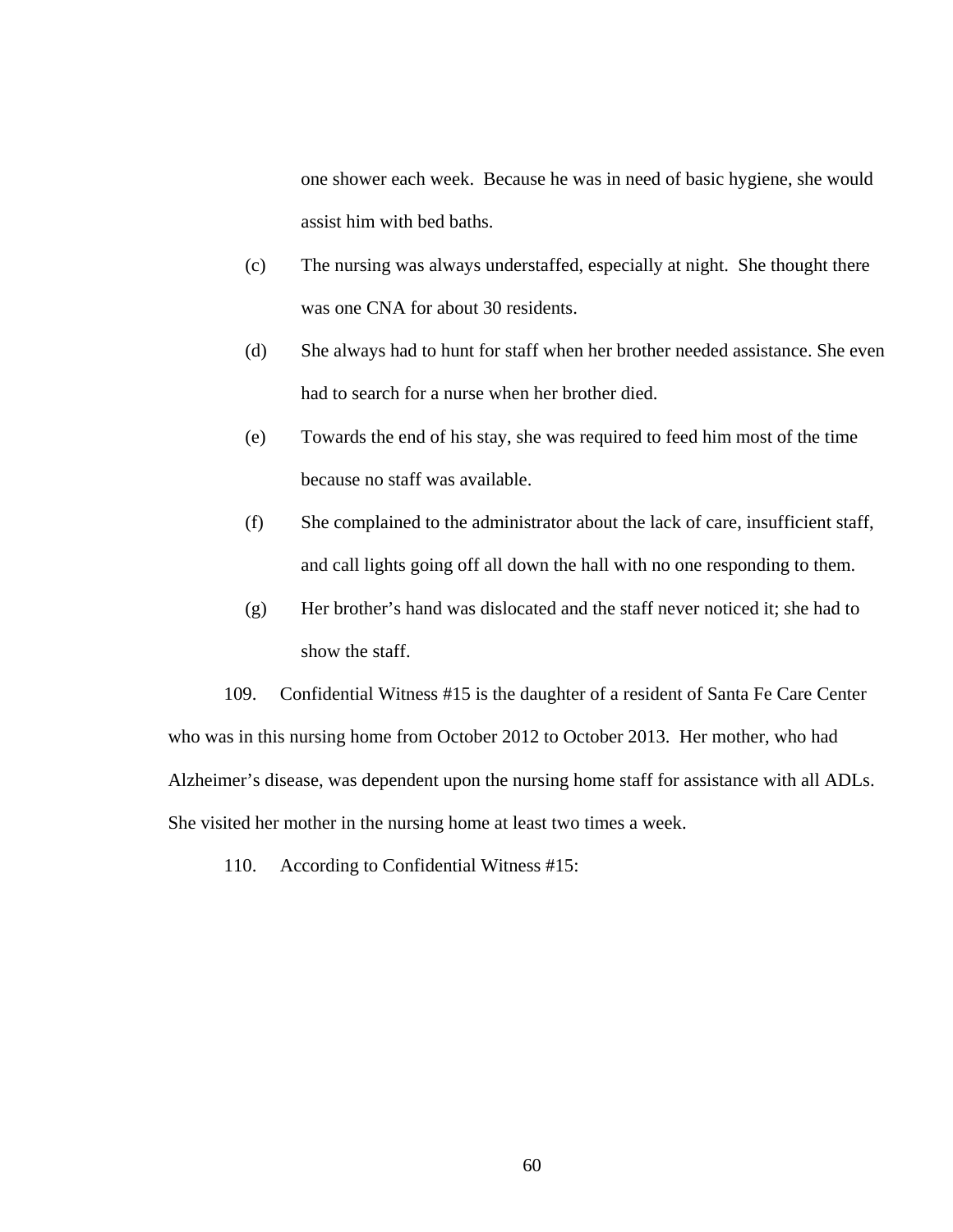- (a) When her mother was admitted to Santa Fe Care Center she wore underwear. However, within a week the nursing home placed a diaper on her and she no longer wore underwear from that point on.<sup>16</sup>
- (b) Commonly, when she arrived at the facility, her mother would ask to go to the restroom. Often, she found her mother in soiled or wet clothing. Frequently, her mother had a strong odor and she discovered dried feces in her diaper.
- (c) Her mother developed severe rashes on her buttocks from long periods of sitting in a soiled diaper. Although her mother had moderate control over her bladder function, she was forced to urinate on herself and in her diaper because there were too few staff members to assist her to the toilet.
- (d) When she or her mother pushed the call light to request assistance, there was generally a long wait before anyone came. When staff did come, they told Confidential Witness #15 that many people required help and her mother would just have to wait.

111. Confidential Witness #16 is the daughter of a woman who resided at Santa Fe Care Center in November 2013. Her mother was admitted to the facility for a short-term rehabilitative stay. She needed assistance to get out of bed and was classified as a high risk for falls. Nevertheless, she was left unattended on the toilet and suffered a catastrophic fall that injured her jaw, cut her forehead, pushed in one of her eyes, and left her face bruised and red.

<sup>&</sup>lt;sup>16</sup> Putting continent residents in diapers, which can be changed more quickly than assisting the resident to the bathroom and on the staff's schedule, can be a sign of understaffing.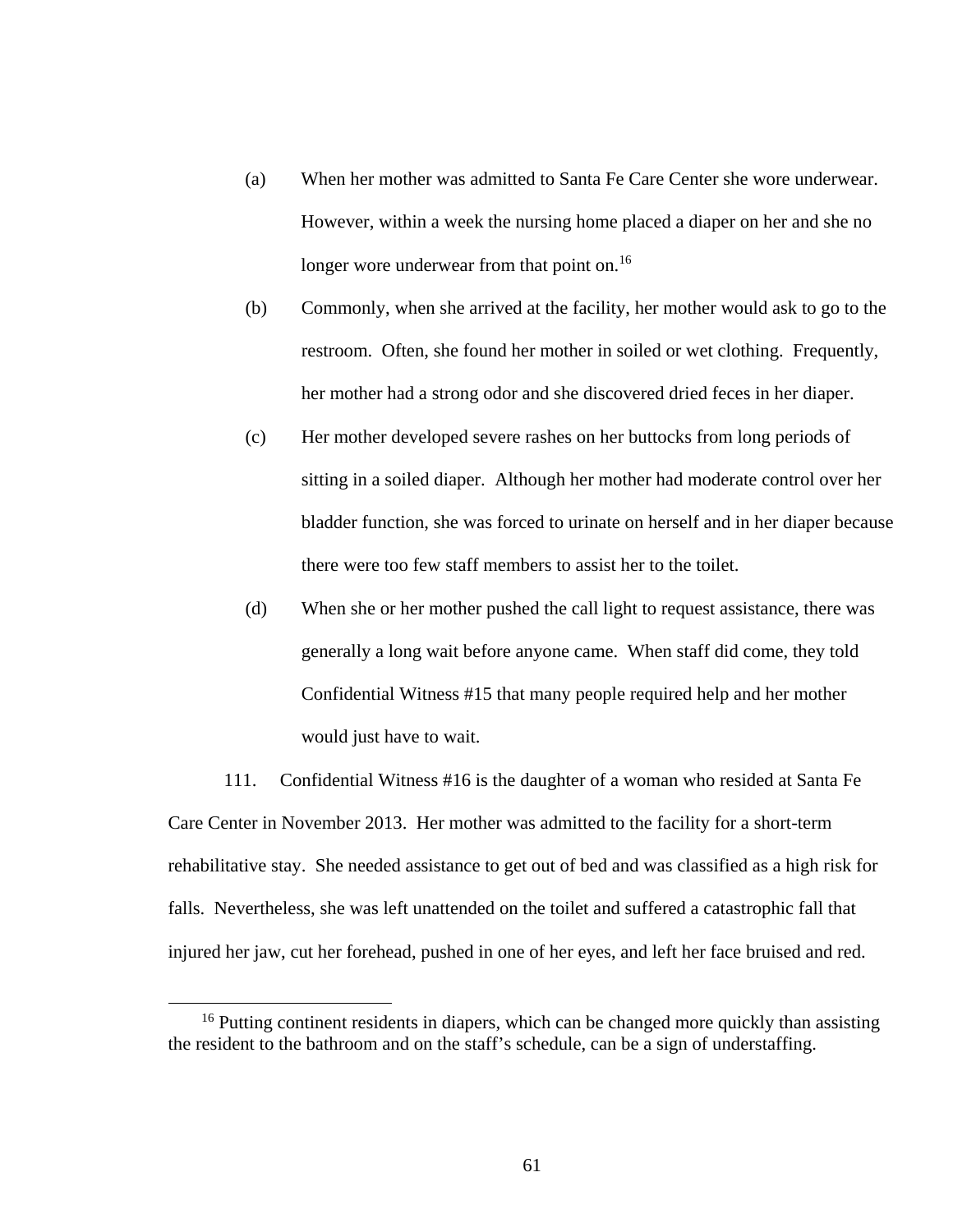She died the same day. Confidential Witness #16 does not know how long her mother laid on the floor of her bathroom after falling. Three family members had visited her mother on the day she fell and died; they found her in an upbeat mood, looking forward to being discharged soon.

- 112. According to Confidential Witness #16:
	- (a) She and her sister, or one of their brothers, visited their mother every day. She observed wait-times of 30 minutes for responses to call lights.
	- (b) Because at least one of the siblings visited daily, they assisted in taking care of their mother's care needs. They observed other patients sitting in their wheelchairs in the hallway for hours; the patients were tired and said that they wanted to return to their rooms, but no one came to assist them. The residents would ask Confidential Witness #16 and her sister for help.

113. Confidential Witness #33 was the daughter of a woman who resided at the Santa Fe Care Center from 2007 or 2008 until her death on January 16, 2015. At the time her mother entered Santa Fe Care Center, she had suffered significant brain damage and was unable to walk or move her arms, and therefore to feed or dress herself or use a toilet. Towards the final years, she was not able to easily communicate her needs. Her mother was 76 years old at the time of her death.

- 114. According to Confidential Witness #33:
	- (a) The facility always smelled like urine and feces; she thinks they were not attending to incontinence care.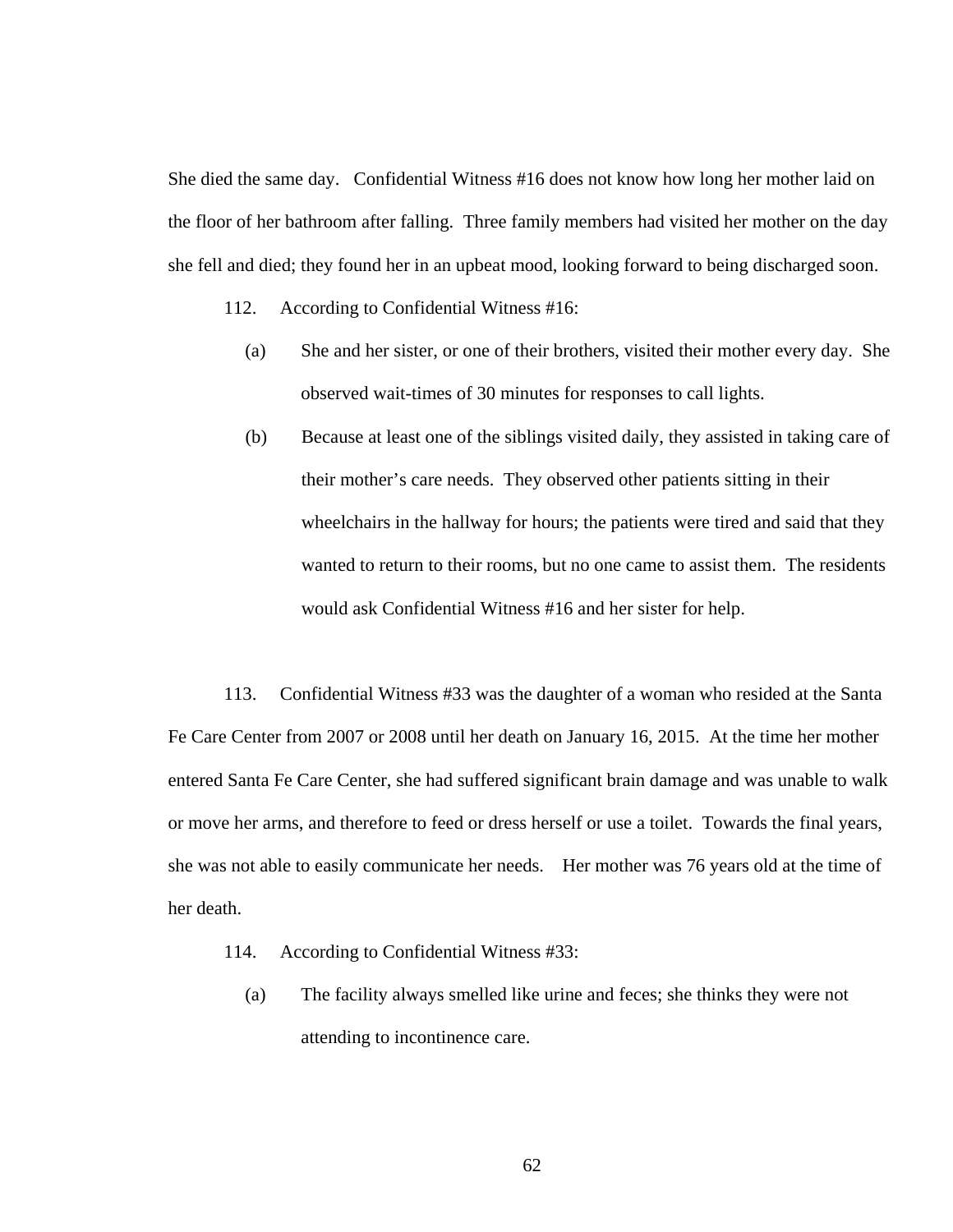- (b) Her mother developed a number of urinary tract infections while at the facility. She had not been prone to these before. When Confidential Witness #33 visited, she often found her mother so wet with urine in her bed that it had soaked through to the bedding.
- (c) Her mother needed assistance with her meals, as she was not able to swallow well. Confidential Witness #33 told a CNA that it was not a good idea to just leave a tray in front of her, because she might choke, and that she needed to be fed. She was also concerned about her mother being fed in the dining room however, because she did not see that they had any nurses available there to assist in the event that there was a choking incident.
- (d) She could tell that some CNAs were too busy and were overwhelmed by their duties. Some of the CNAs told her that they were working extra hours.
- (e) She was present one day when a state inspection was taking place. There was more staff that day than she had ever seen before, many of whom she did not recognize, and the nurses answered the call bells as soon as they rang. It was never like this before or after the inspection.

115. Confidential Witness #17, a former CNA who worked between 2010 and 2012 at both Santa Fe Care Center and Casa Real, described Santa Fe Care Center as filthy and terriblesmelling. He typically worked the 6 p.m. to 6:30 a.m. shift, and he was responsible for 25-32 totally dependent residents, on average. Over the course of his shift, he was responsible for waking residents up, getting them dressed, bathing residents, repositioning residents, providing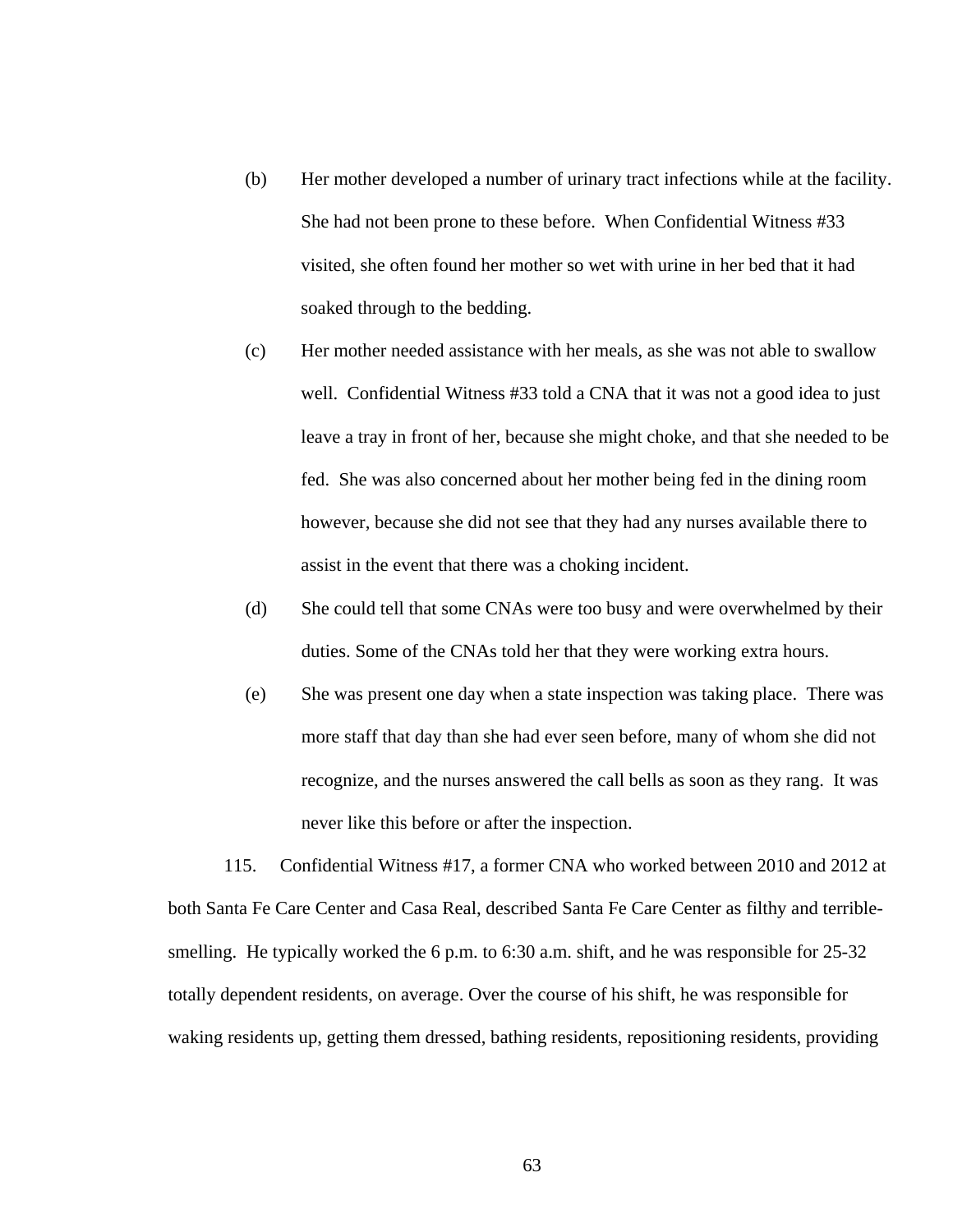incontinence care, and doing rounds. He said that dressing residents alone took 15-20 minutes each.

- 116. According to Confidential Witness #17:
	- (a) He had to skip repositioning residents because he did not have enough time during his shift. Residents were supposed to be repositioned every two hours, but sometimes they were not repositioned for an entire shift. He recalled seeing pressure sores on residents. Many residents with pressure sores had to be sent to the hospital, and some of them never returned. He recalled one resident with a pressure sore on his tailbone that was so bad he could see through the layers of tissue and muscle.
	- (b) He never did ROM exercises with residents.
	- (c) Lack of staff forced the CNAs to shower male and female residents at the same time in a shower room where shower heads were only separated by curtains, which was humiliating for the residents because they were essentially showering together. When CNAs were showering residents, no CNAs would be on the floor. When he was really rushed, some residents would not receive a shower, and he would do his best to wash them in bed with a rag instead.
	- (d) Incontinence care also was rushed or omitted. Incontinent residents were supposed to be changed every two hours, but he usually could change residents only once per twelve-and-a-half hour shift. CNAs often doubled- or tripled-up on briefs because they knew they would not be able to get to the residents as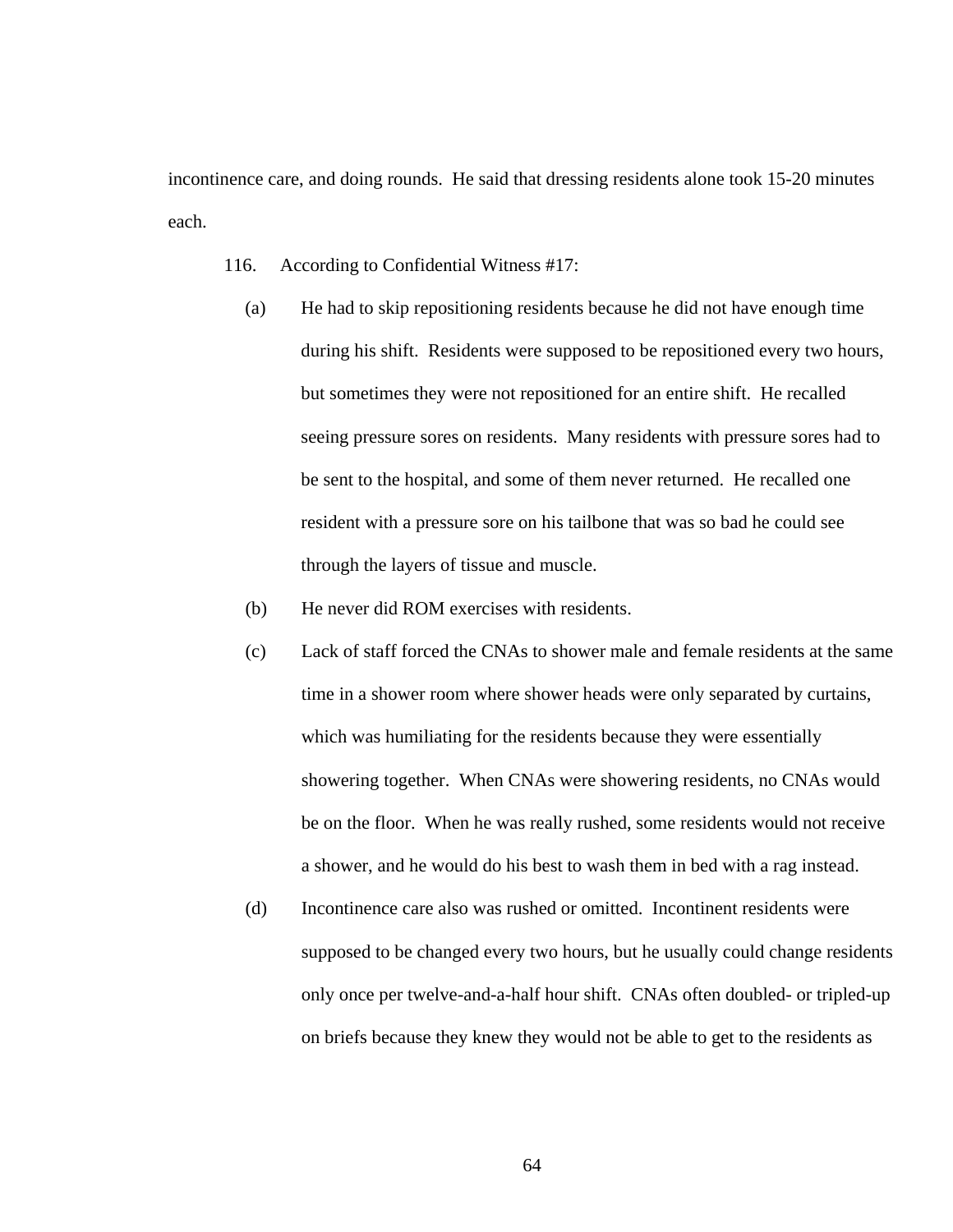frequently as needed. He frequently found residents drenched in urine, and he would have to change everything – clothing and bedding.

- (e) Residents usually had to wait thirty minutes for a response to their call light. Residents often tried to get up on their own because they waited too long for assistance to use the bathroom, and they would fall out of their beds and crawl to the hallways yelling for help. He recalled several falls at the facility, including ones that resulted in hip fractures.
- (f) Confidential Witness #17 said that the CNAs frequently complained to management about the lack of adequate staffing, and were told that the facility did not have the budget to hire more staff.

117. Nursing home inspectors have repeatedly found that Santa Fe Care Center violated state and federal nursing home regulations by failing to provide Basic Care over the Relevant Period. For example:

- (a) On June 5, 2008, inspectors found that staff repeatedly failed to assist a resident in getting to the bathroom. The DOH found that the resident rang her call bell a total of five times; staff told her to wait following the first four call bells and to go in her diaper after the fifth call bell. The resident told staff that she could use the bathroom, but that she just needed help getting to the bathroom. She tried to reach the bathroom on her own and fell.
- (b) During another survey on December 4, 2009, inspectors found that the facility had failed to splint a resident's hand, a passive range of motion treatment to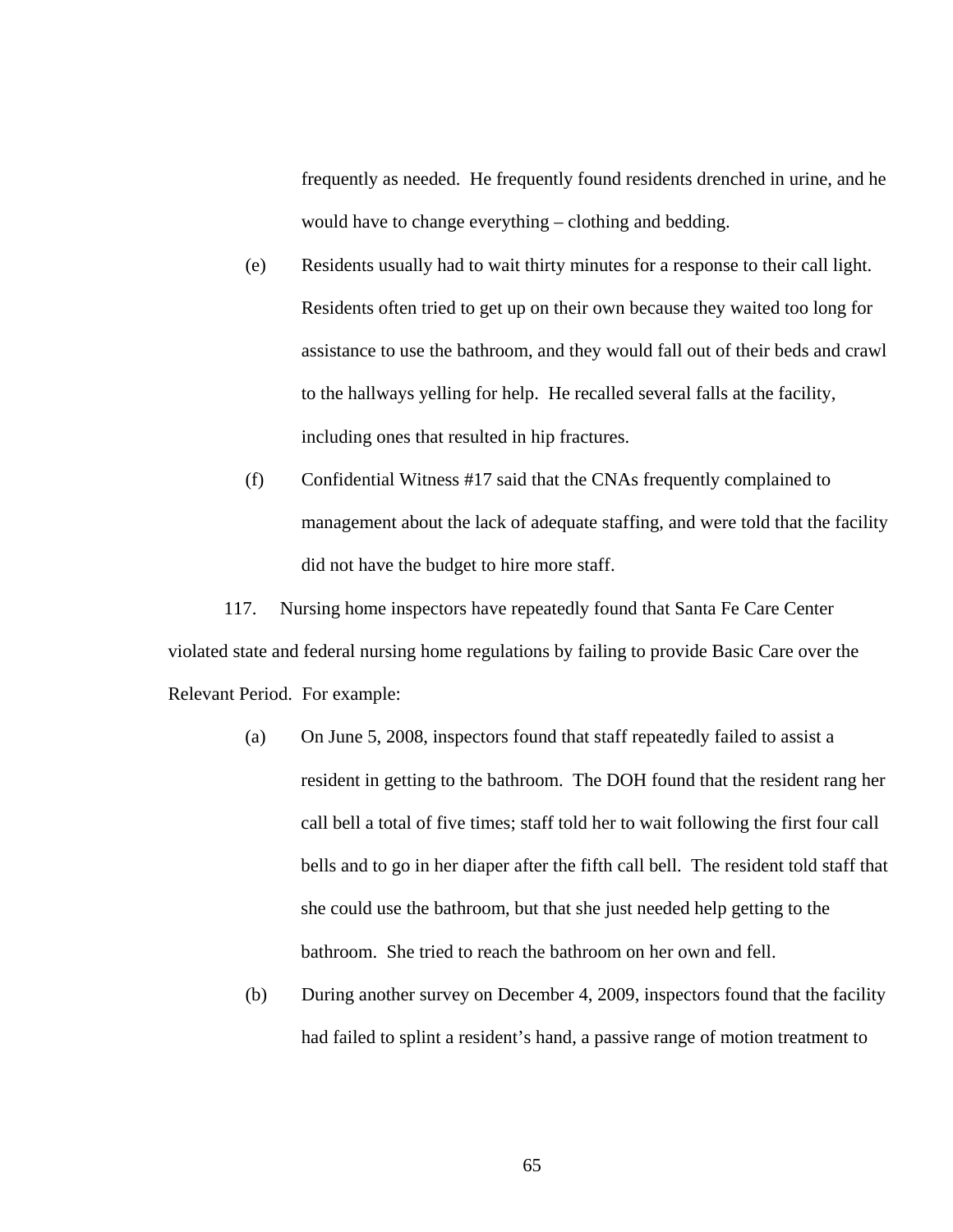address and prevent contractures. In an interview with surveyors, a family member of the resident said that she had been concerned that the resident would have skin problems because his hand had curled so much that his nails were rubbing against his palm.

(c) On May 15, 2012, inspectors found that the facility had failed to prepare care plans for two residents. One resident had no care plan, despite the fact that her MDS indicated she needed extensive assistance. The other resident was at the facility for two months before an initial care plan was prepared.

## **D. Omissions of Care at Sagecrest Nursing and Rehabilitation Center**

118. The simulation analysis for Sagecrest Nursing and Rehabilitation Center

("Sagecrest") reveals that significant percentages of Basic Care required by residents and claimed to have been provided to them were not provided. For example:

| Year &<br>Quarter <sup>17</sup> | <b>TOTAL</b><br><b>PERCENT</b><br>of Category<br>4, 5, 8, 7<br><b>Residents</b><br>in Facility | <b>WORKLOAD</b><br><b>SCORE:</b><br>based on<br><b>MDS</b> Section G<br><b>CLAIMED</b><br><b>STAFF</b><br><b>SUPPORT</b> | <b>2 PERSON</b><br><b>ASSIST</b><br><b>AVERAGE</b><br>(Repositioning,<br>Transferring,<br>Toileting) | <b>REPORTED</b><br><b>CNA PPD</b><br>(during)<br>Quarter) | <b>OMITTED</b><br><b>PERCENT</b><br><b>Section G</b><br><b>CLAIMED</b><br><b>STAFF</b><br><b>SUPPORT</b><br><b>TIME</b><br>(No 2 Person<br>Assist) | <b>OMITTED</b><br><b>PERCENT</b><br><b>Section G</b><br><b>CLAIMED</b><br><b>STAFF</b><br><b>SUPPORT</b><br><b>TIME</b><br>(With 2<br><b>Person</b><br>Assist) |
|---------------------------------|------------------------------------------------------------------------------------------------|--------------------------------------------------------------------------------------------------------------------------|------------------------------------------------------------------------------------------------------|-----------------------------------------------------------|----------------------------------------------------------------------------------------------------------------------------------------------------|----------------------------------------------------------------------------------------------------------------------------------------------------------------|
| 2012<br>Q <sub>3</sub>          | 98.98%                                                                                         | 149.82                                                                                                                   | 85.48                                                                                                | 2.30                                                      | 29.4                                                                                                                                               | 61.7                                                                                                                                                           |
| 2013<br>Q <sub>2</sub>          | 98.88%                                                                                         | 150.33                                                                                                                   | 69.42                                                                                                | 2.17                                                      | 33.3                                                                                                                                               | 59.5                                                                                                                                                           |
| 2014                            | 95.05%                                                                                         | 148.72                                                                                                                   | 33.0                                                                                                 | 2.27                                                      | 29.9                                                                                                                                               | 42.7                                                                                                                                                           |

<sup>&</sup>lt;sup>17</sup> The quarters included here are the ones from the Relevant Period for which data was available from CMS.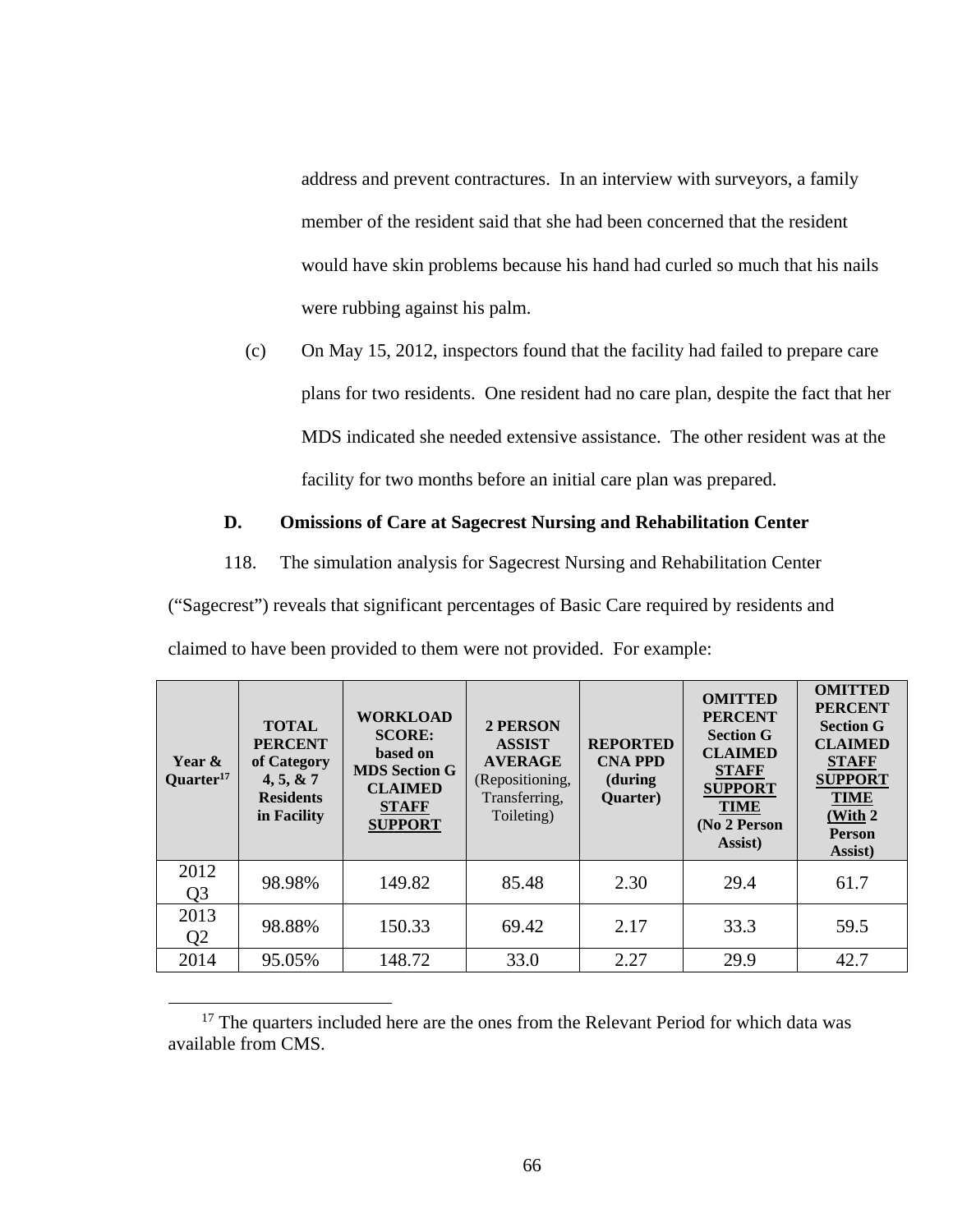| <b>Industrial Engineering-Derived Basic Care Omissions</b> |  |  |  |  |  |  |  |
|------------------------------------------------------------|--|--|--|--|--|--|--|

119. This analysis is supported by omissions of care described by witnesses who observed resident care firsthand at Sagecrest.

120. Confidential Witness #18 is the wife of a resident of Sagecrest, who was in this nursing home for approximately 7 months from October 2013 to May 2014. This resident was visited by his wife or two children every day and sometimes several times a day. After suffering a stroke and being cared for by his family at home for several years, he was admitted to the Sagecrest facility because his medical needs and level of dependency were greater than the care the family could provide. While at Sagecrest, this resident required the assistance of 1-2 persons for all his Basic Care with the exception of eating. He could independently eat, but he required a mechanically altered diet and supervision by staff. According to Confidential Witness #18:

- (a) When she arrived at the nursing home each day, she often found her husband in bed or parked in a wheelchair in his room with a foul-smelling, soaking wet or feces-soiled diaper. Frequently, when she walked into the room, he was calling out for help with his call light string out of his reach.
- (b) He was never provided a routine bath except when either she or her children repeatedly insisted that staff bathe or shower him. More often than not, an initial request for a bath was met with the response that they did not have enough staff and would get to it when they had time.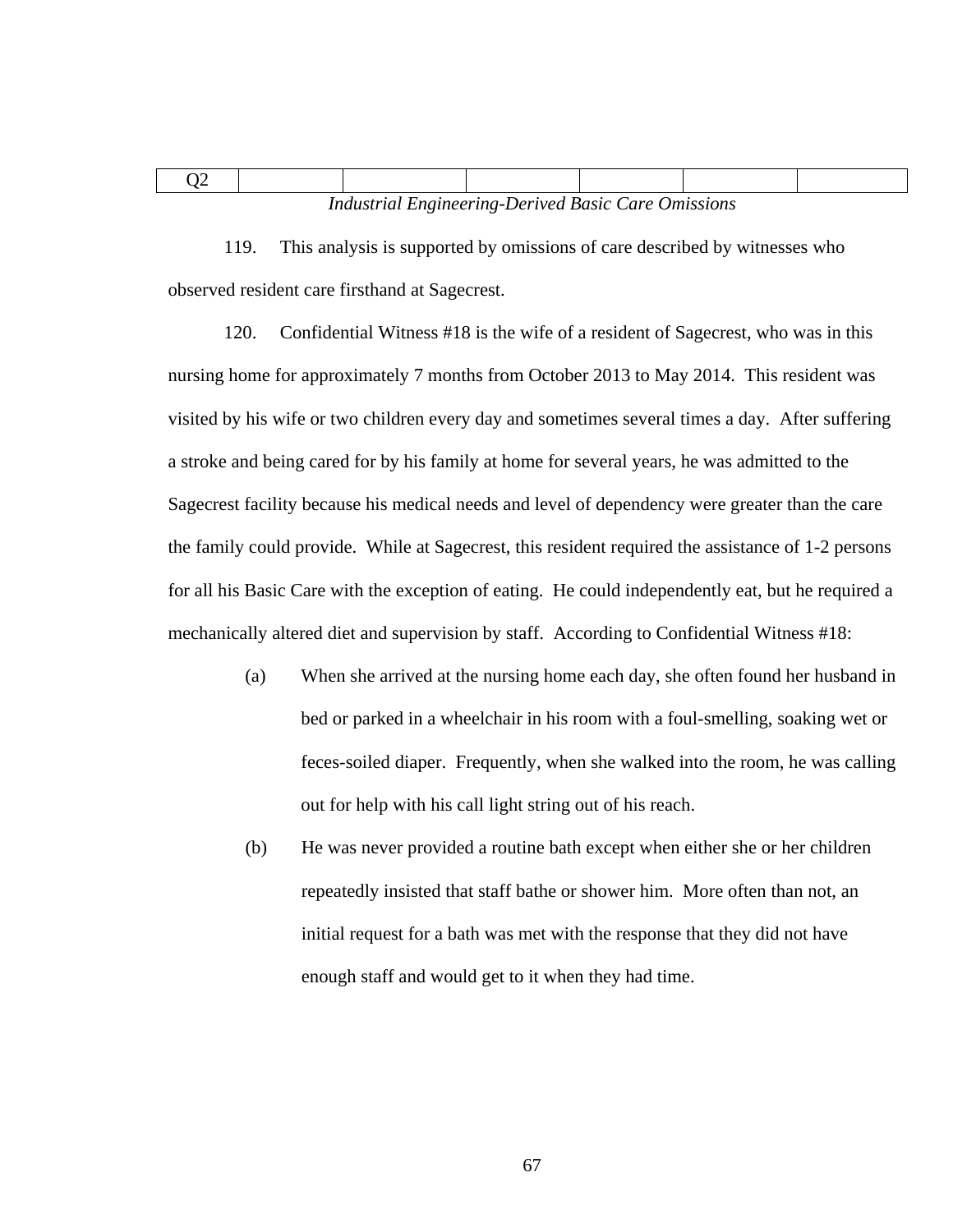- (c) It was not unusual to observe on any given day other residents who needed to be bathed and cleaned. The smell of urine, feces, and body odor was overpowering upon walking down the hallway of the nursing home. The odor seemed to get worse over the weekends when the understaffing was even more noticeable.
- (d) Due to the lack of staff, she and her family were forced to provide much of her husband's Basic Care. It was difficult to find staff to assist them. She experienced long delays when she used the call light to signal for help. Her husband repeatedly told her that staff became frustrated when he used the call light and discouraged him from doing so.
- (e) Due to the lack of staff supervision, her husband fell several times suffering a black eye and bruising. Her husband's roommate verified that once when the resident had fallen, he had yelled out "HELP, HELP" for hours, despite the fact that the call light had been activated by the roommate immediately after the fall.
- (f) Due to the stroke her husband suffered, he had problems with swallowing and required close supervision with meals. A meal monitoring "safe swallow" program was supposed to be in effect. However, the dining room where he ate was very poorly attended and supervised by staff, if at all.
- (g) Confidential Witness #18 began to search for another facility that could provide for her husband's care. On May 30, 2014, she assisted her husband to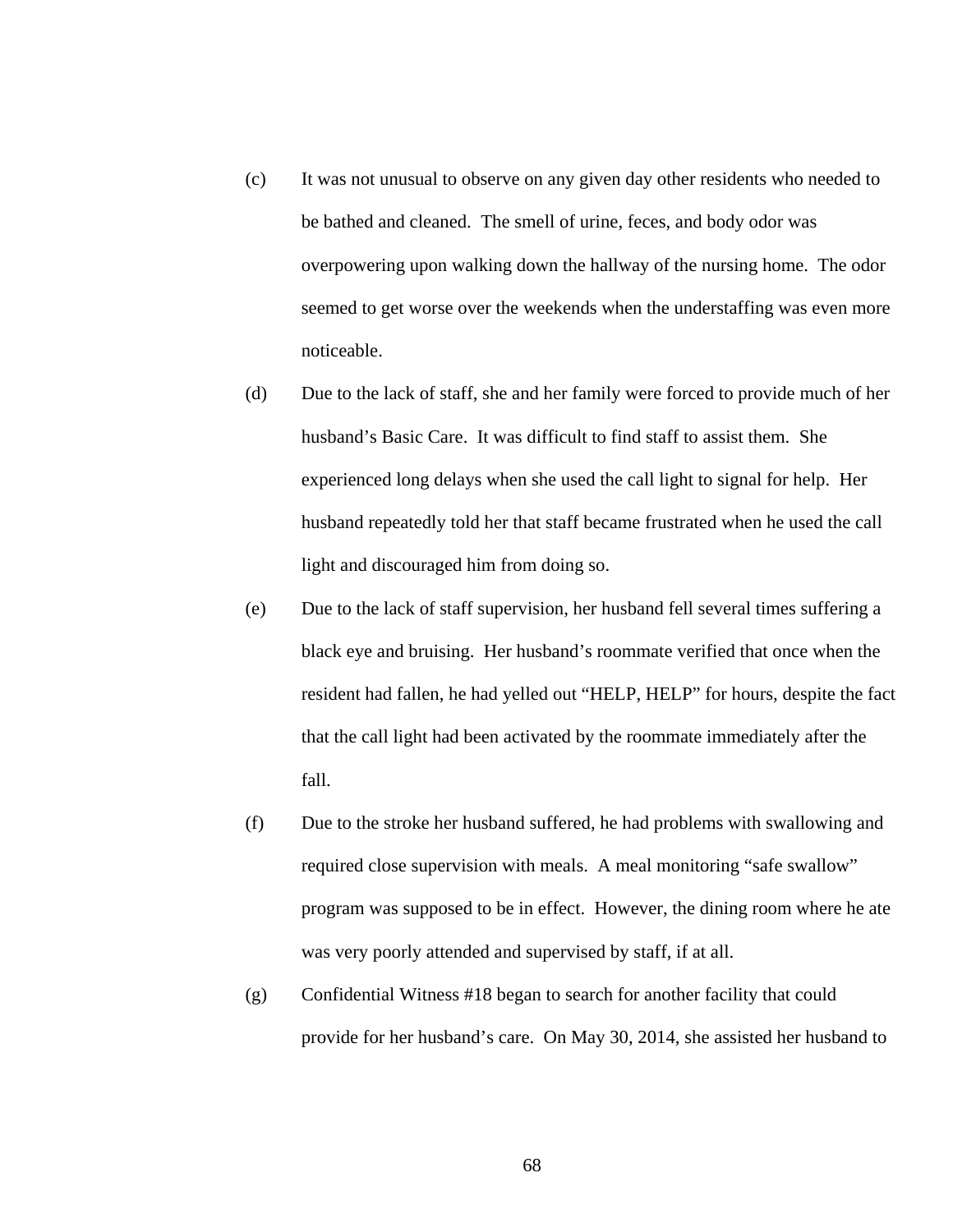the dining room and left to finish making arrangements for his transfer out of Sagecrest. An hour after leaving the facility, Sagecrest called her and told her that her husband had choked to death.

121. Confidential Witness #19 is the court-appointed guardian of a Sagecrest resident who was in the facility from June 2012 to September 2014. She has been the court-appointed guardian for many other residents in this facility, so she has had many opportunities to observe the care delivery at this facility. According to Confidential Witness #19:

- (a) She visited the resident initially every week to every 2 weeks, but in the last 2 months of resident's life, she visited several times a week.
- (b) The resident had a history of stroke and head injury and was dependent upon the assistance of 1-2 persons for all ADLs. He spent most of his time either in bed or in a wheelchair. From July 2013 until his death in the facility, he was primarily bed-bound.
- (c) It was clear that ADLs especially bathing, grooming, incontinence checks, and meal assistance – were not being attended to by facility staff.
- (d) The oral care was deplorable. This resident's mouth was bad. The resident really needed to see a dentist, and Confidential Witness #19 asked about getting a dentist to come in to the facility, but it was never addressed.
- (e) Often, baths and showers were needed, but not provided, based on residents' smell and appearance.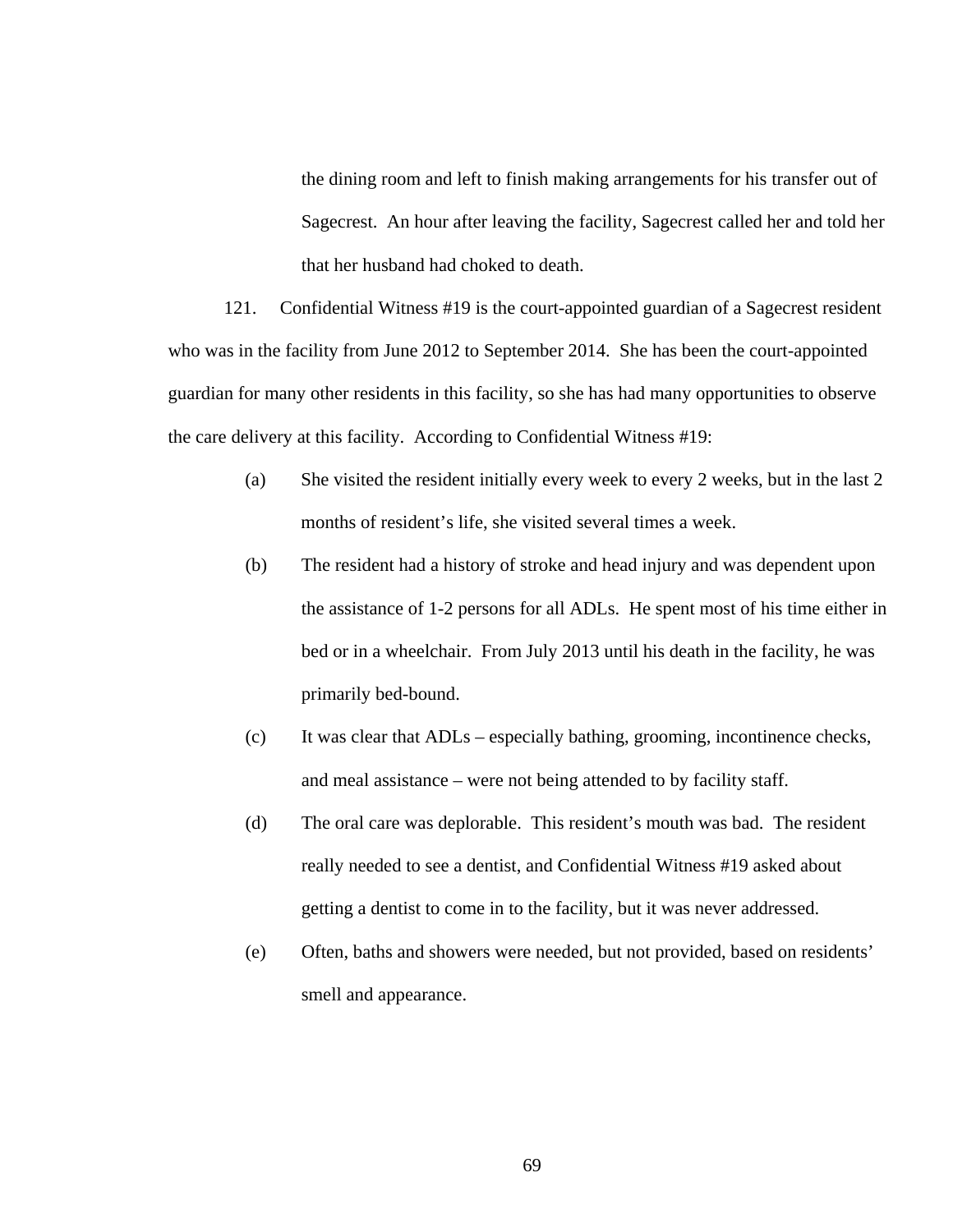- (f) On weekends, staffing was particularly short. She would often visit Sunday at dinner time. The appearance of the residents and lack of available staff caused her to have serious concerns about the care.
- (g) Confidential Witness #19 frequently complained to the director of nursing and other staff when she observed this poor care. While complaints and threats to call the State usually resulted in temporary corrective measures, the lack of Basic Care returned.

122. Confidential Witness #20 is the sister of a Sagecrest resident who was in the facility in April 2012. She visited her brother every day and tried to always be there for at least one meal. Her brother was wheelchair-bound and bed-bound, and he was dependent on the nursing staff for assistance with all ADLs. According to Confidential Witness #20:

- (a) If his family had not been there every day, his needs for basic hygiene care, assistance with feeding, repositioning, and oral care would have been totally neglected.
- (b) She observed during mealtimes there was not enough staff and they did not assist him in eating. When she was there to help him, her brother, who was a slow eater, would eat well. However, because the staff did not have or take the time to assist him, her brother suffered weight loss.
- (c) She rarely saw staff come in to the room to perform routine care. Her brother was not turned and repositioned on a regular basis unless she repeatedly asked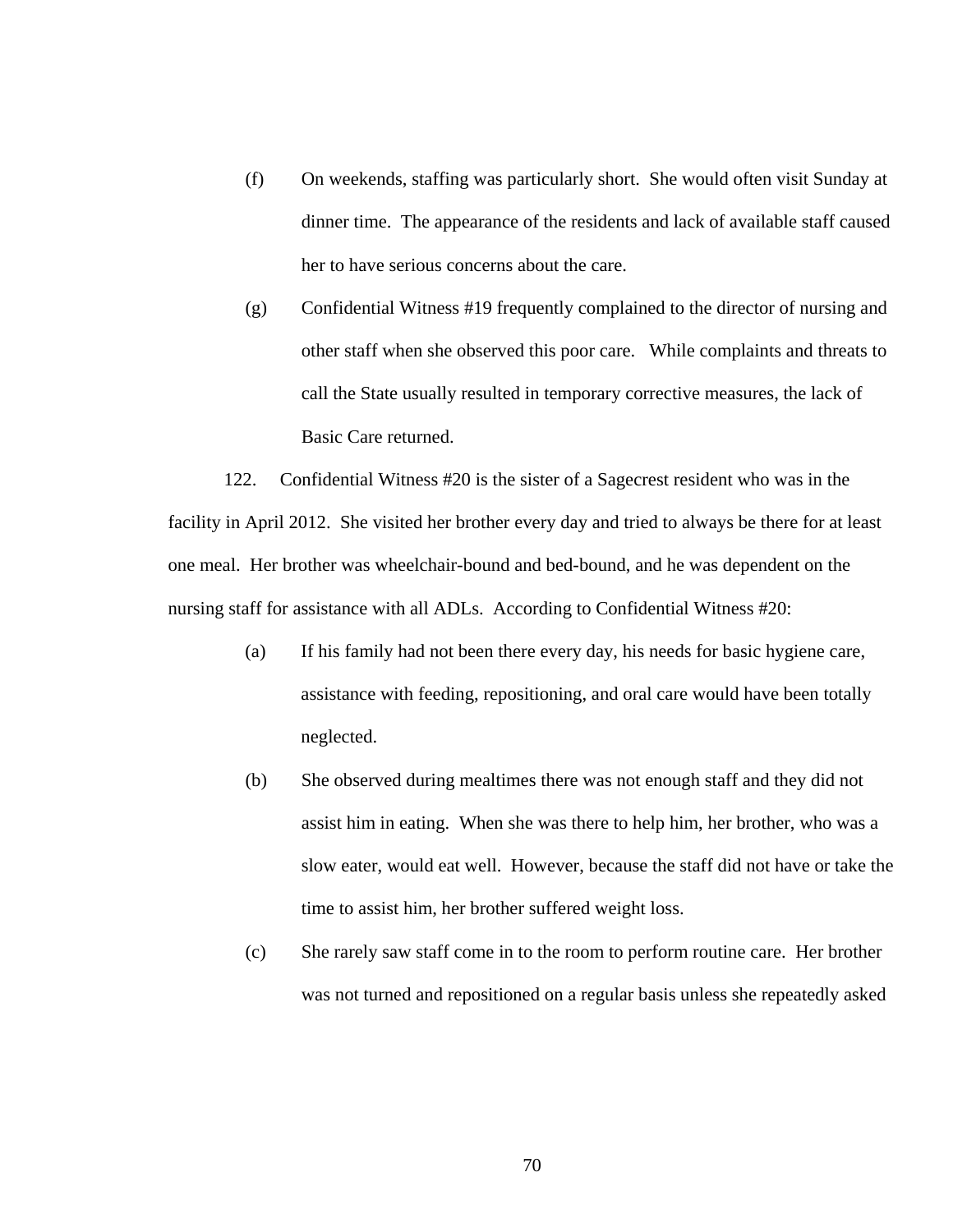staff to do so. Typically, attempts to get the staff to answer a call light were fruitless. Waits for a response were often long.

(d) In a 21-day period, her brother received a shave only once. She observed staff provide him oral care only once during 21 days. This was one of the many tasks left for her or her family.

123. Confidential Witnesses #21 and #22 are the son and daughter of a Sagecrest resident who was in the facility from November 2012 to April 2013. Confidential Witness #21 visited her mother three to five times weekly and Confidential Witness #22 (who is a retired RN) visited at least once a week. Their mother was also a retired RN. Although her mother was able to ambulate with a walker and minimal assistance initially on admission, within 3 months, she had lost this ability and became dependent on the nursing home staff for her ADLs.

- 124. According to Confidential Witnesses #21 and #22:
	- (a) There did not seem to be any routine scheduled incontinence or oral care, bathing, showers, or hydration rounds.
	- (b) Frequently, Confidential Witnesses #21 and #22 would find their mother lying in bed with a wet or dirty diaper on, usually with a strong urine and fecal smell to her body and to the room. Her hair was never combed and was frequently in need of washing.
	- (c) Confidential Witnesses  $\#21$  and  $\#22$  reported that they had to find help to get any of this Basic Care attended to, or do it themselves. They frequently had to get water or other liquids for their mother to drink.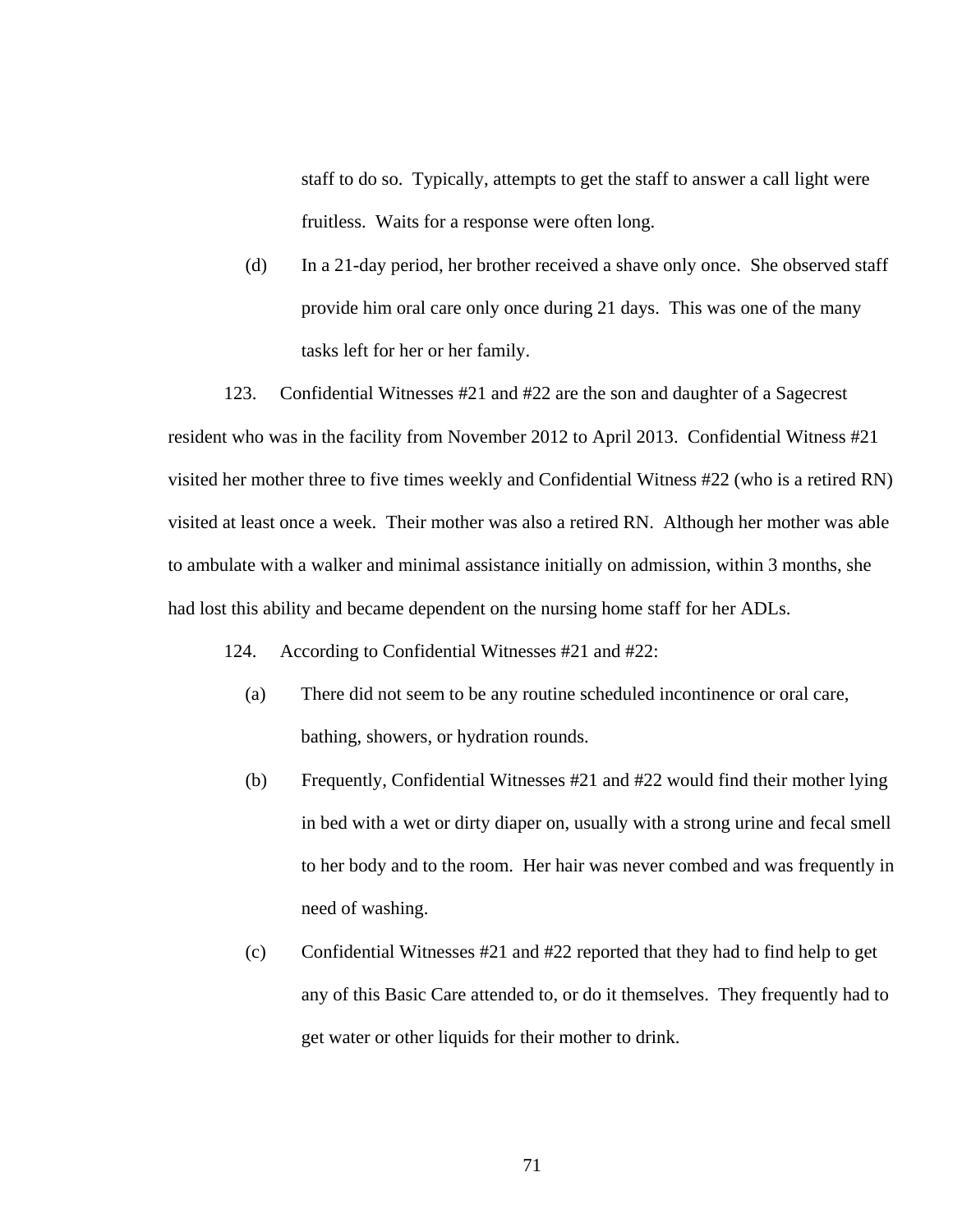- (d) Oral care was never administered. Her mouth care had to be done by the family if it was to get done.
- (e) Grooming and dressing were a problem. The family asked that their mother be put in pajamas at night so she would know it was bedtime, and to put on fresh clothing the next morning so she would know it was a new day. However, they knew this was not done when they would find her in the afternoon wearing the rumpled clothing that they had dressed her in the previous day before breakfast. This happened quite often.
- (f) When they made efforts to get staff assistance, staff frequently responded that they would get to the resident as soon as they could. These responses were usually followed by long waits for assistance. It was not unusual to see call lights on up and down the hallway for an hour or more without being answered.
- (g) The CNAs were not assisting with meals and encouraging their mother to eat. As a result, she lost 15-20 pounds while at this facility. The dining room was horrible. There was little supervision and assistance with eating or feeding. Residents would be helping other residents, rather than staff helping residents in the dining room. There might, at best, have been one staff person for 25-30 residents in the dining room.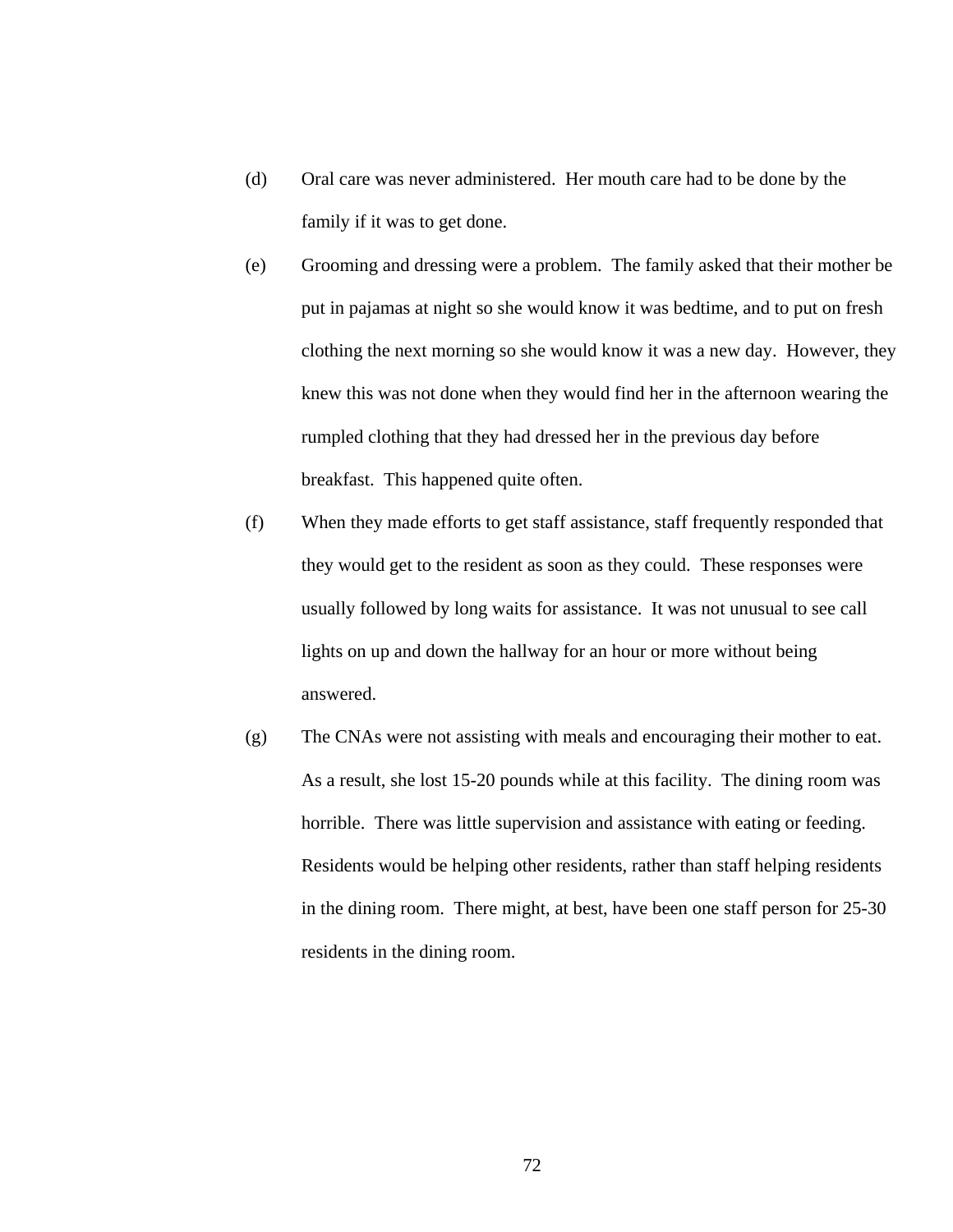(h) Finally, after giving the facility the benefit of the doubt for almost 5 months, they moved their mother out of state to a much better facility, where she thrived for a year with a much improved quality of life and care.

125. Confidential Witness #23 is the daughter of a Sagecrest resident who was in the facility from July to December 2013. She visited her mother every day. Her mother was wheelchair-bound. Although her mother could eat independently, she was dependent on the nursing staff for the following Basic Care: getting in and out of bed, turning and repositioning in bed and in a wheelchair, toileting, bathing and showering, oral care, dressing, and ROM exercises. According to Confidential Witness #23:

- (a) It was rare to see nursing staff in her mother's room during Confidential Witness #23's many visits to the facility. Initially, the witness believed the facility was simply respecting their privacy. Soon, however, she realized the real reason for their lack of presence – short-staffing.
- (b) Throughout her mother's stay, staff members were difficult to find when assistance was required. Call lights routinely took 30 minutes to 1 hour to be answered.
- (c) Frequently, her mother was only bathed twice a week.
- (d) Once her mother was left over an hour on a bed pan and suffered bruising as a result.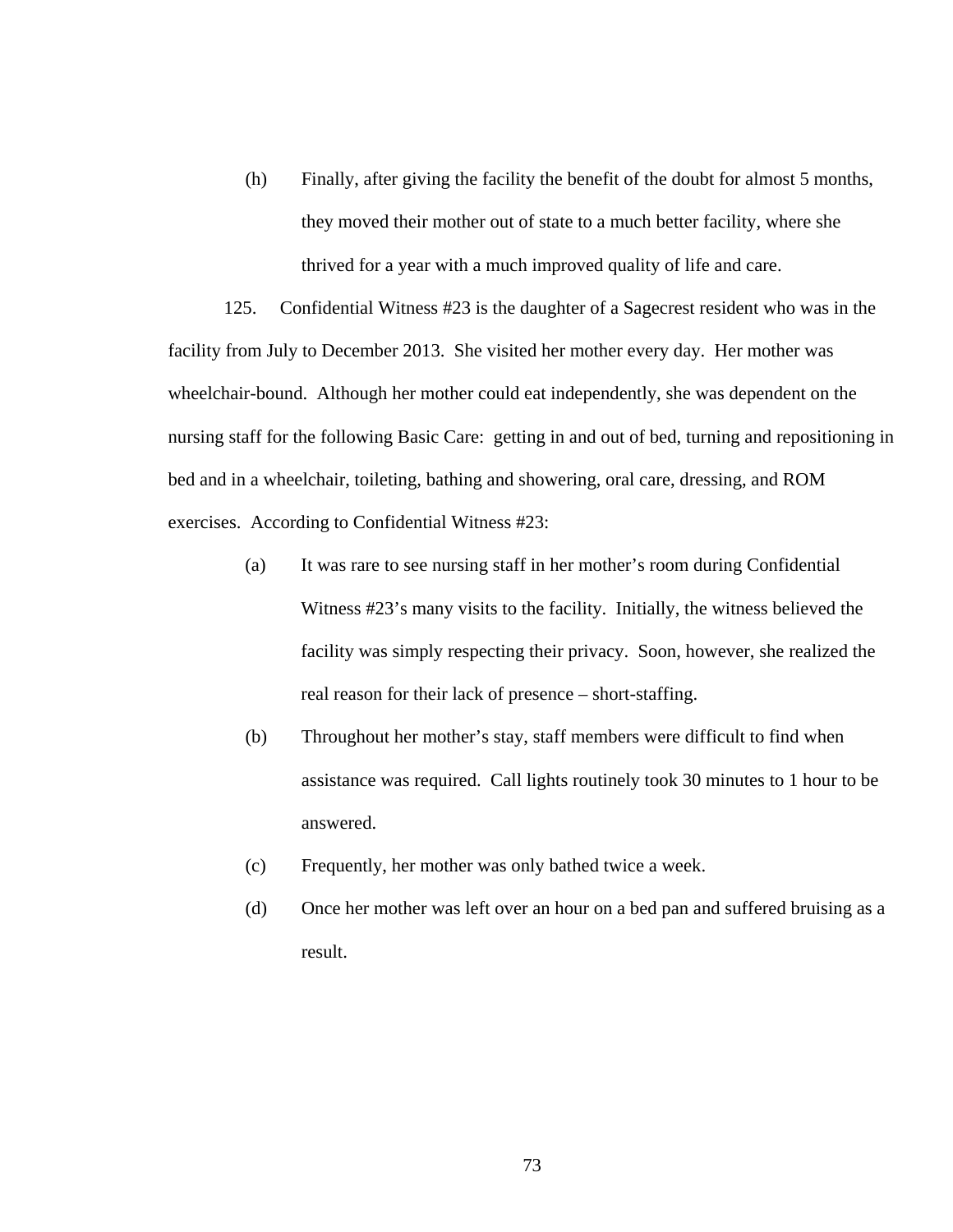- (e) Her mother spent most of the day and evening hours in her wheelchair. Often her mother would be left in her wheelchair in her room for extended periods of time without being repositioned or her body being moved.
- (f) Her mother experienced weight loss at Sagecrest as a result of the staff not having the time to feed her and was hospitalized for dehydration.
- (g) She complained to Sagecrest staff orally and in writing about the care her mother received.

126. Confidential Witness #34 is the wife of a man who resided at Sagecrest for a few weeks in 2014. Confidential Witness #34 had been taking care of her husband at home for many years, with assistance from home health care aides who provided periodic skilled nursing. In October 2014, she noticed a change in his behavior and took him to the hospital where it was determined that he had suffered a minor stroke. He was very alert mentally, but was admitted to Sagecrest for rehabilitation, with the intention of returning to his home once he had recovered his strength and mobility.

- 127. According to Confidential Witness #34:
	- (a) Her husband had had periodic difficulty with swallowing in the past and had been put on a soft, mechanically-altered diet at the hospital. Confidential Witness #34 therefore went to the nursing home for breakfast on his first morning in residence to see how he was handling meals. When she arrived, he was in his room and she was informed that he had already eaten, but that the staff had observed difficulties with swallowing and would have him assessed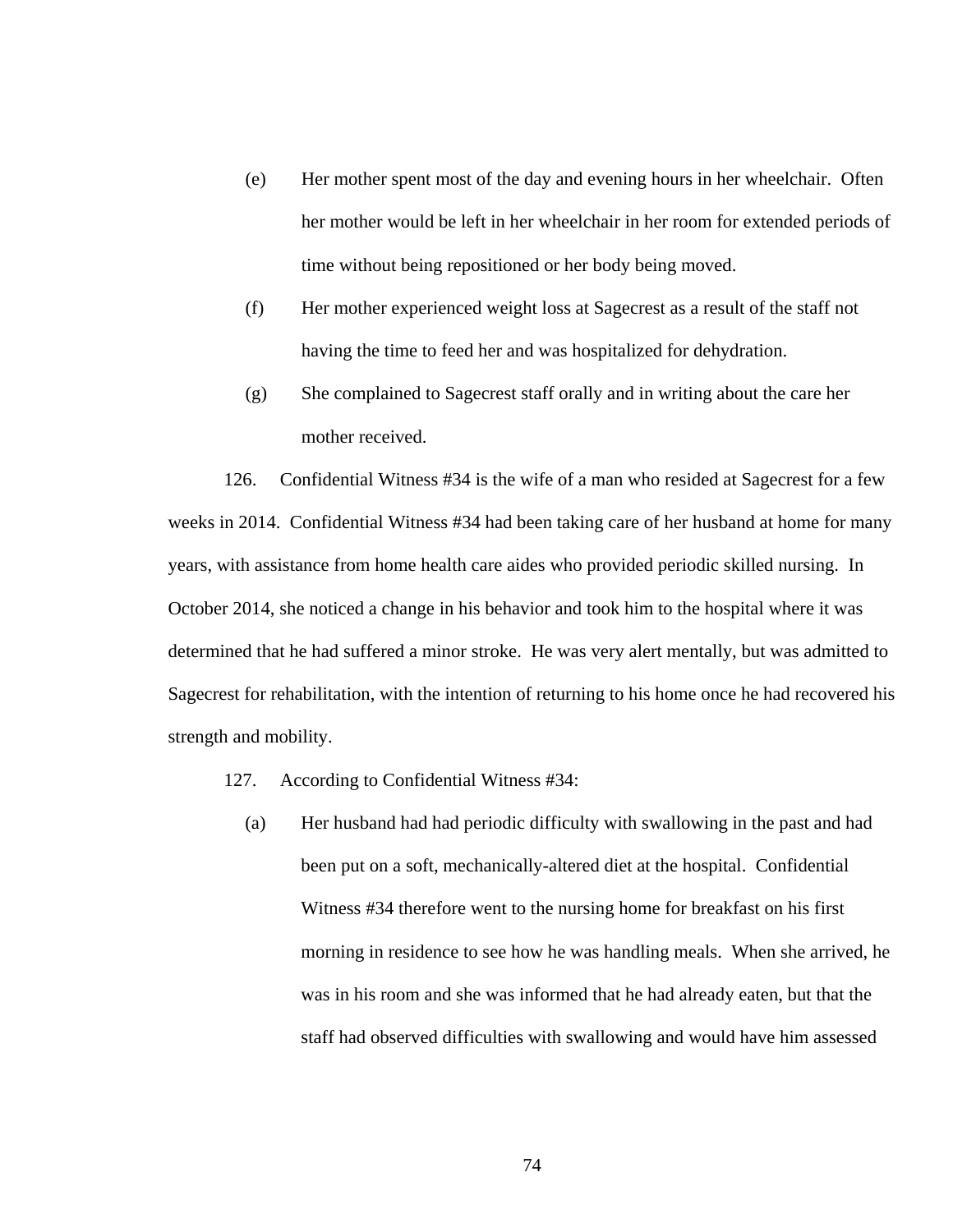by a speech therapist. Confidential Witness #34 noticed that her husband was not speaking and his face appeared tense, so she asked him to open his mouth; she found that both of his cheeks were stuffed with scrambled eggs and his dentures were not in. She realized that she could not trust the facility to monitor and assist with his meals and so she visited the nursing home daily, for at least one meal, to feed him herself.

- (b) There was never enough staff on the floor. Her husband was continent of bowel, and could use a toilet if assisted in walking and managing his Foley bag. Every time she visited, she would ask if he had used the bathroom and the answer was always "no." When they rang the call-bell, no one came.
- (c) Staff only offered her husband beverages at mealtimes usually cranberry or apple juice. There was normally a pitcher of water in his room, but because the room was small, he was rarely able to maneuver his wheelchair around to reach the pitcher and pour himself a glass of water. She never saw a staff member offer him a beverage, other than the beverages served at mealtimes.
- (d) For over a year when Confidential Witness #34 cared for her husband at home, he had an in-dwelling catheter. Confidential Witness #34 kept him very clean and made sure that his groin area was clean and dry. Soon after her husband arrived at Sagecrest, she noticed that he had developed skin problems in his groin because he was not kept clean.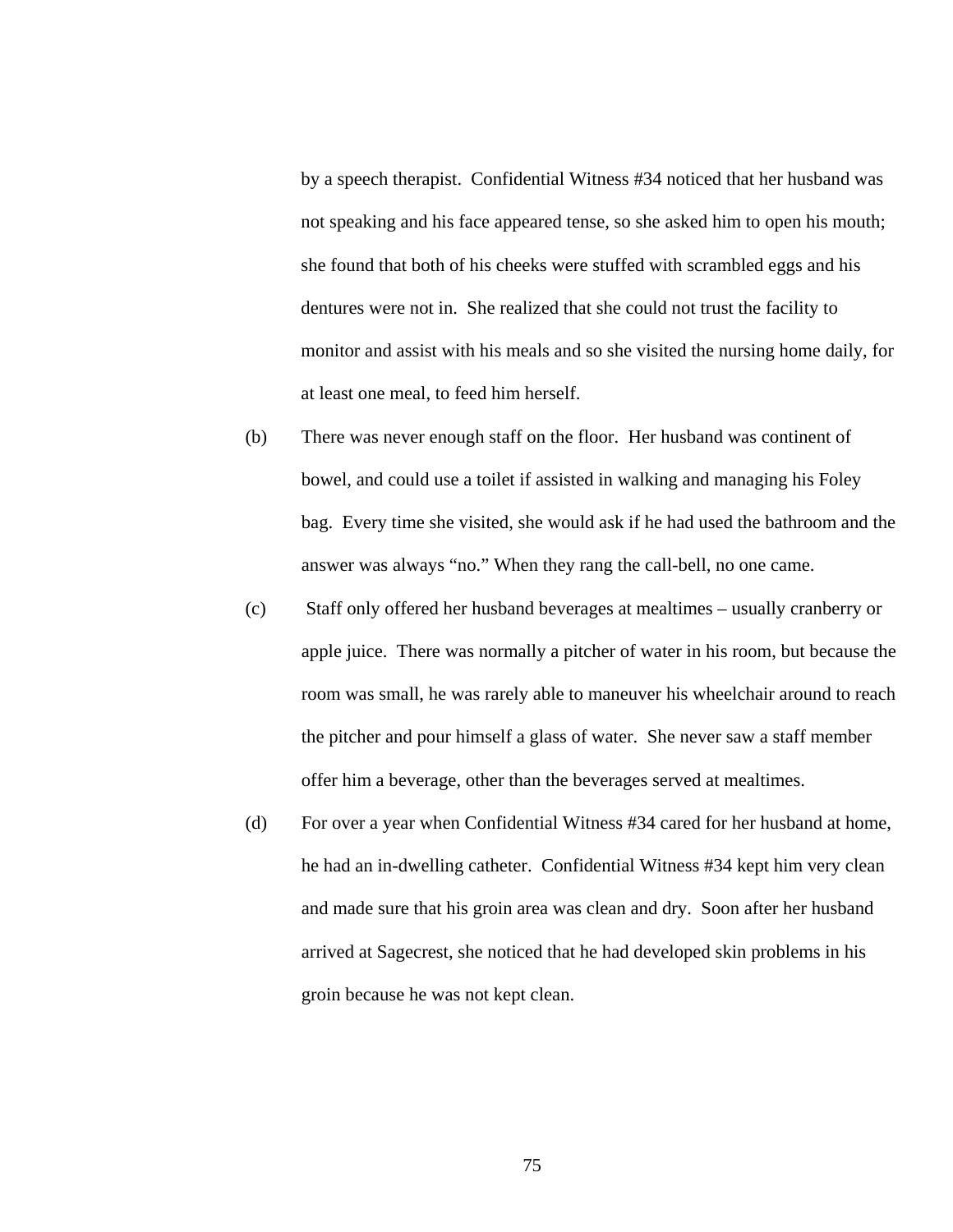- (e) Her husband received physical therapy, and after a few weeks at Sagecrest his strength and coordination improved to the point where he was starting to walk with a walker. At this point, it was also time for his catheter to be replaced, and on Thursday and Friday of that week, Confidential Witness #34 reminded two of his nurses and the facility doctor that this needed to be done before the weekend, when she knew the facility would be understaffed and hectic. On Friday evening, during dinner, she noticed there was no urine in his Foley bag – a sign that something was wrong. She brought this to the attention of his nurse, who told her she would check it later that evening. Confidential Witness #34 waited, and the nurse returned later in the evening to remove and replace the catheter. Confidential Witness #34 then went home for the night.
- (f) When she arrived at the facility the next morning, she found a nurse in her husband's room, attempting to attend to her husband, who was delirious and bleeding profusely from his penis. His bedding was covered in blood. Confidential Witness #34 told staff to call an ambulance; she is not sure whether they had already called one or not. Her husband received two blood transfusions at the hospital, but had lost a significant amount of blood. After three days in the hospital, he was transferred to hospice and died ten days  $later<sup>18</sup>$

 $18$  The placement of catheters is typically done by licensed nurses, not CNAs, and is considered to be part of the skilled nursing care provided by a facility, rather than Basic Care.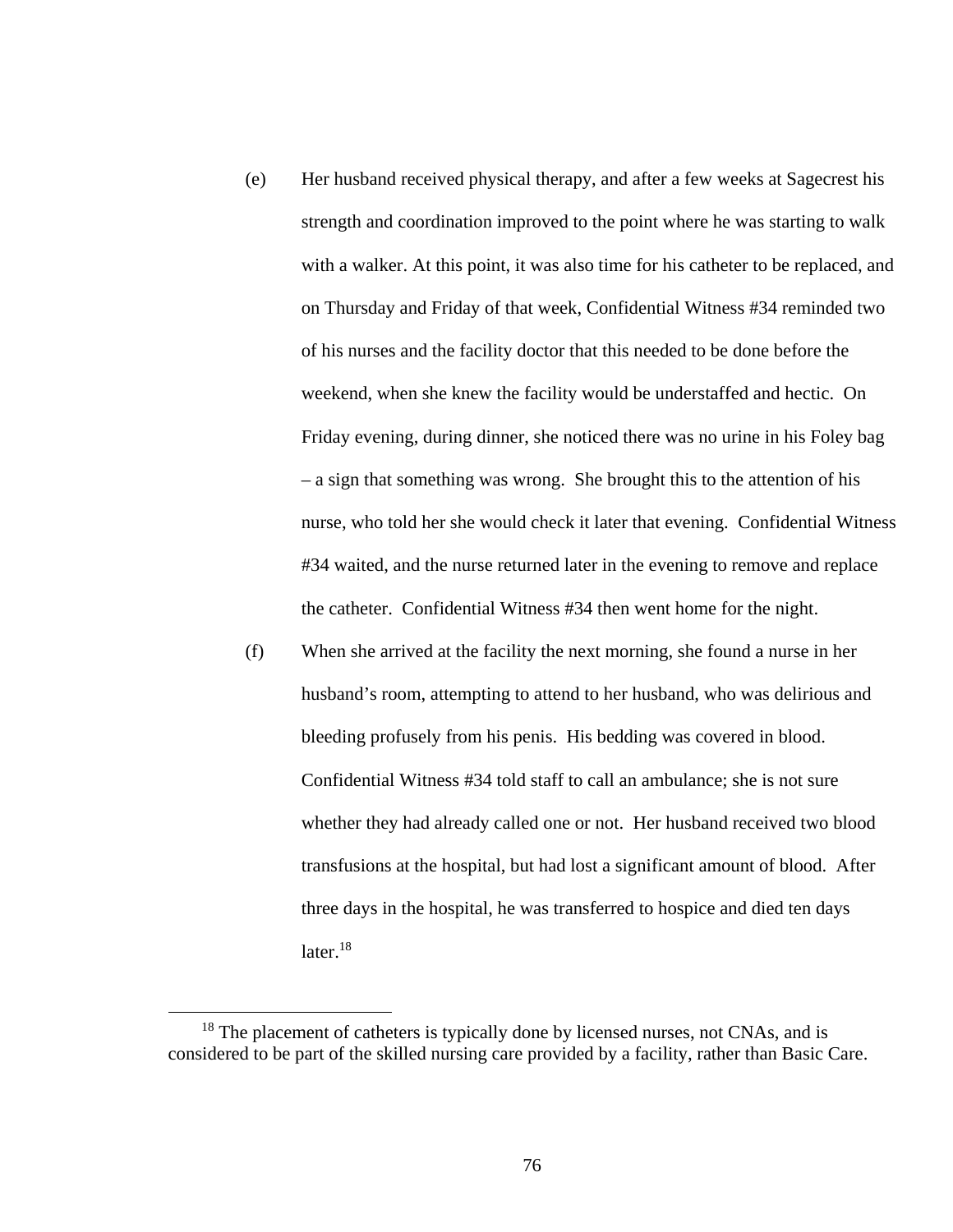128. Confidential Witness #24 worked as a CNA at Sagecrest between 2010 and 2012. The facility was always understaffed, and, as a result, the CNAs were not able to fully care for the residents. In her opinion, both pressure sores and fall-related injuries that she observed were attributable to understaffing. She worked the overnight shift, 10:00 p.m. to 6:00 a.m., and was responsible, with another CNA, for as many as 30 residents. During her shift, she took residents' vital signs, did rounds to reposition and check incontinent residents, and woke and dressed residents for breakfast in the morning.

129. According to Confidential Witness #24:

 $\overline{a}$ 

(a) Residents were supposed to be repositioned and checked for incontinence every two hours, but this could only be done, at most, every three hours because there were so many residents to take care of. She frequently found residents who were soaking wet because the previous shift did not change them and because she was not able to change them frequently enough. Upon change of shift, she would get a report that all the residents had been checked and were fine. But when she started her rounds, she would find some residents so wet that the bed linens were saturated.

However, Basic Care does include conducting rounds to check in on residents regularly – typically every two hours – to reposition them and provide incontinence care. When CNAs are responsible for too many residents, however, they cannot complete rounds as frequently as required, and serious problems (like the one Confidential Witness #34's husband experienced) can go unnoticed and untreated for hours as a result.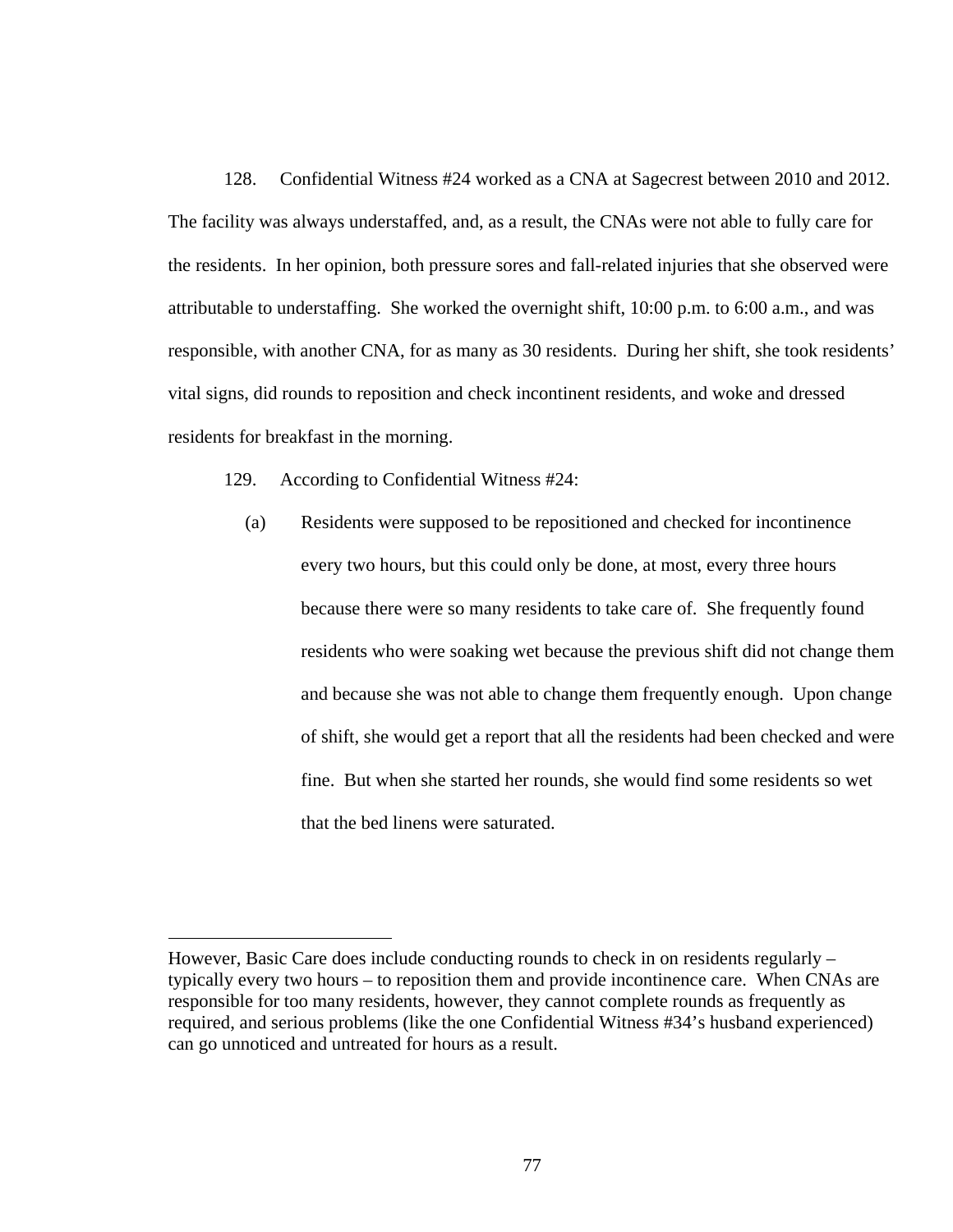- (b) One particular resident required more frequent checks because of behavioral problems, and she was instructed to visit his room every 45 minutes. The extra time she devoted to him meant that other residents received less attention, even though they needed care and assistance.
- (c) Residents complained about waiting a long time for responses to call lights and would be particularly upset when they were left in soiled or wet briefs.

130. Nursing home inspectors have found that Sagecrest violated state and federal nursing home regulations by failing to provide Basic Care over the Relevant Period. For example:

> (a) During Sagecrest's annual licensure survey on June 13, 2014, inspectors found multiple violations of regulations relating directly to understaffing and failures of Basic Care. Inspectors cited the facility, among other things, for "fail[ing] to ensure sufficient staff were available to respond to resident needs." The inspectors' findings were based on an interview with family members of one resident who told the surveyor that it took 30-60 minutes for staff to answer the call light and an interview with a resident who told them that staff told her "No" when she asked for assistance using the toilet rather than a bedpan. An inspector also witnessed another resident waiting more than thirty minutes for a response to her call light, which she had used because she wanted to take a shower before her therapy appointment. The CNA assigned to assist her did not know the call light had gone off because he was busy helping another CNA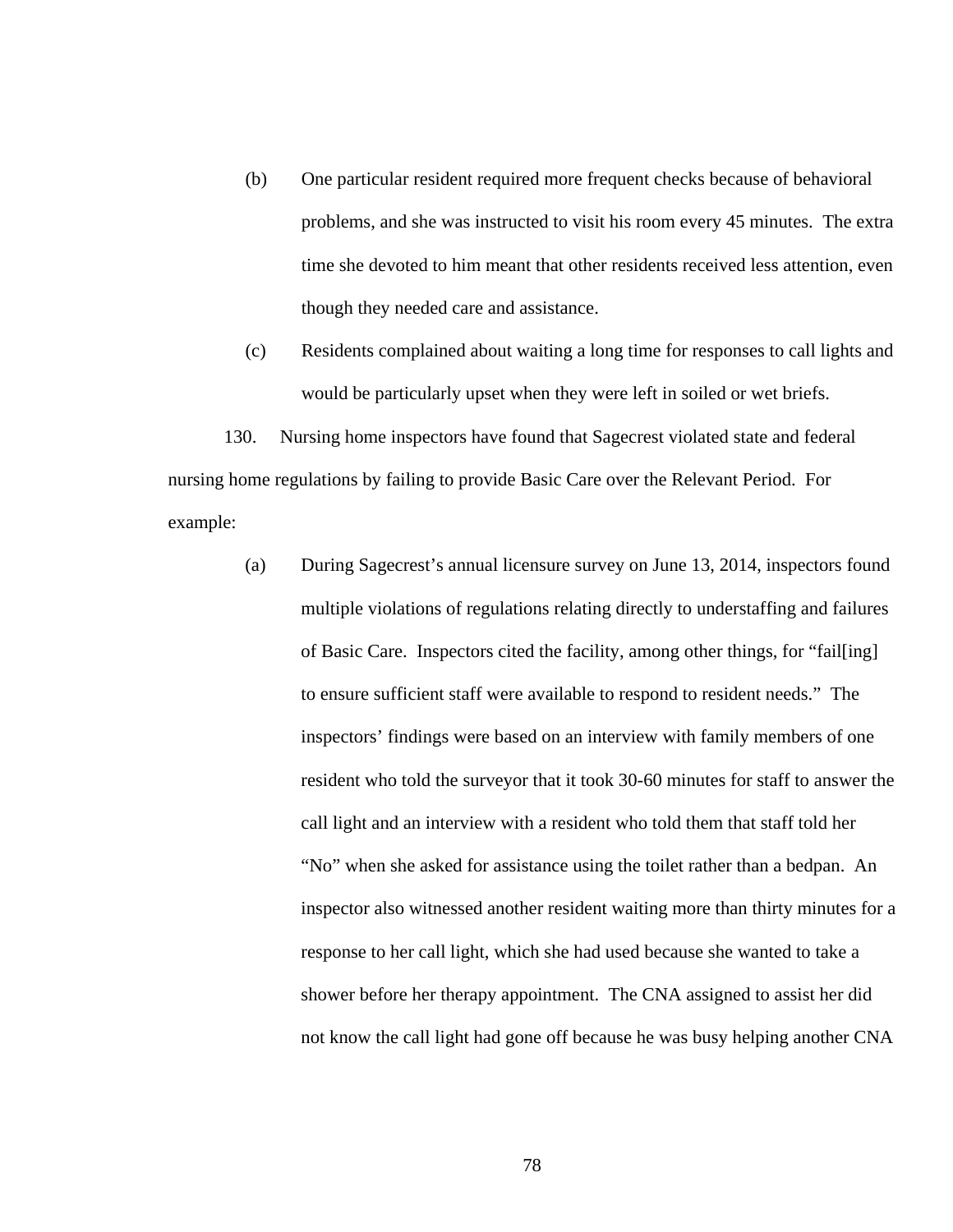with other residents. The CNA was responsible for twelve residents on his shift.

(b) At the same June 2014 survey, inspectors found that Sagecrest failed to provide adequate supervision of residents to prevent accidents, following a choking incident at the facility the previous month. The resident was known to be at risk for choking. His physician ordered a special soft diet, and, according to the resident's MDS, the resident required supervision during meals with the physical assistance of one staff member. However, on May 30, 2014, the staff provided him with a hamburger and a cold cut sandwich instead of the soft diet, and a CNA left the meal tray with the resident and went to pass out more trays in the dining room. The resident choked on his food and died. Surveyors reviewed other instances of choking at the facility as part of this survey – including one that the surveyor personally witnessed – and concluded that the facility had failed to provide adequate assistance to these residents at meals, putting them at risk for choking.

### **E. Omissions of Care at Bloomfield Nursing and Rehabilitation Center**

131. The simulation analysis for Bloomfield Nursing and Rehabilitation Center ("Bloomfield") reveals that significant percentages of Basic Care required by residents and claimed to have been provided to them were not provided. For example: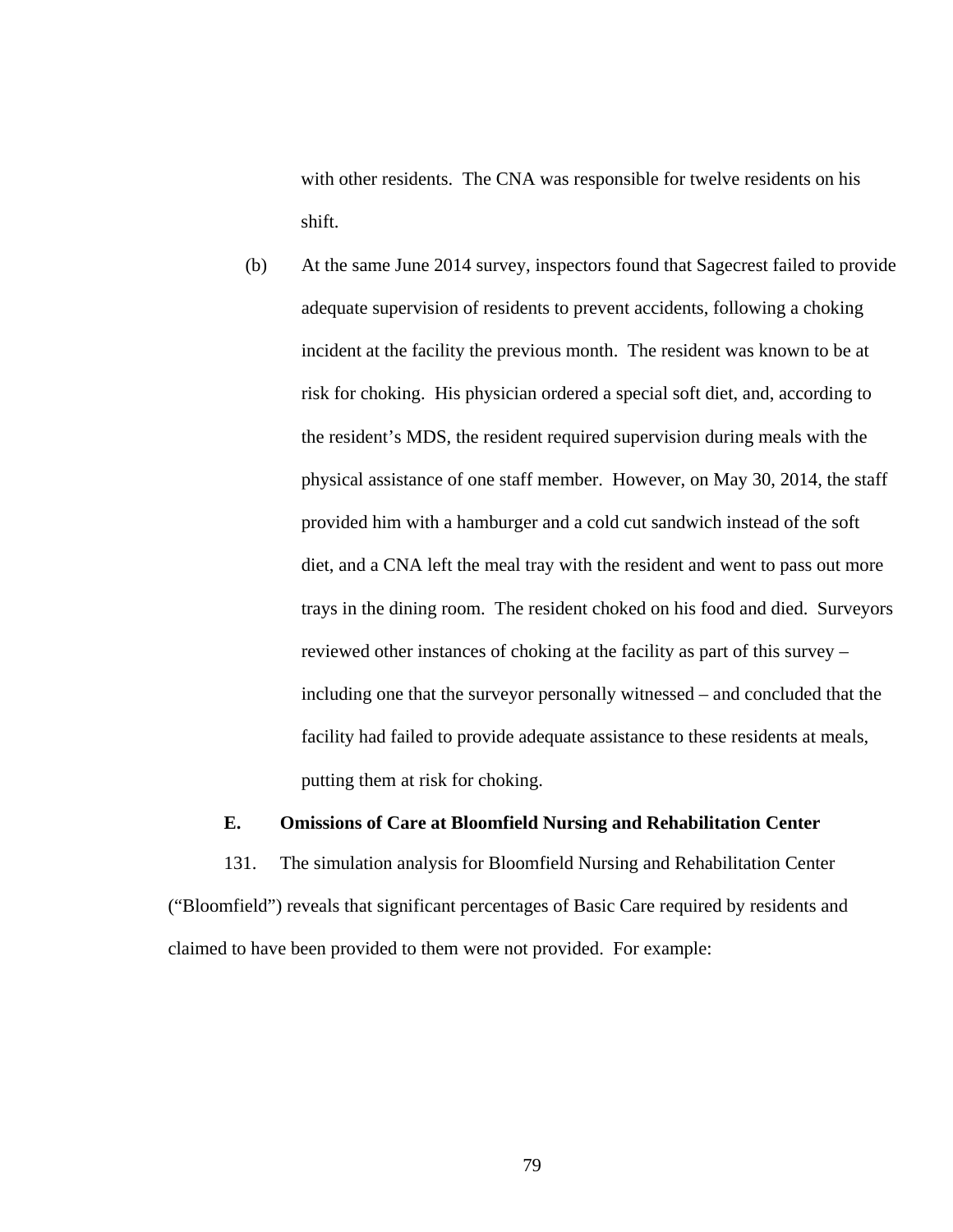| Year &<br>Quarter <sup>19</sup> | <b>TOTAL</b><br><b>PERCENT</b><br>of Category<br>4, 5, 8, 7<br><b>Residents</b><br>in Facility | <b>WORKLOAD</b><br><b>SCORE:</b><br>based on<br><b>MDS Section G</b><br><b>CLAIMED</b><br><b>STAFF</b><br><b>SUPPORT</b> | <b>2 PERSON</b><br><b>ASSIST</b><br><b>AVERAGE</b><br>(Repositioning,<br>Transferring,<br>Toileting) | <b>REPORTED</b><br><b>CNA PPD</b><br>(during)<br>Quarter) | <b>OMITTED</b><br><b>PERCENT</b><br><b>Section G</b><br><b>CLAIMED</b><br><b>STAFF</b><br><b>SUPPORT</b><br><b>TIME</b><br>(No 2 Person<br>Assist) | <b>OMITTED</b><br><b>PERCENT</b><br><b>Section G</b><br><b>CLAIMED</b><br><b>STAFF</b><br><b>SUPPORT</b><br><b>TIME</b><br>(With 2)<br><b>Person</b><br>Assist) |
|---------------------------------|------------------------------------------------------------------------------------------------|--------------------------------------------------------------------------------------------------------------------------|------------------------------------------------------------------------------------------------------|-----------------------------------------------------------|----------------------------------------------------------------------------------------------------------------------------------------------------|-----------------------------------------------------------------------------------------------------------------------------------------------------------------|
| 2009<br>Q <sub>3</sub>          | 94.9%                                                                                          | 148.83                                                                                                                   | 25.32                                                                                                | 1.97                                                      | 39.5                                                                                                                                               | 49.2                                                                                                                                                            |
| 2010<br>Q <sub>3</sub>          | 100%                                                                                           | 153.40                                                                                                                   | 17.62                                                                                                | 2.05                                                      | 38.3                                                                                                                                               | 45.2                                                                                                                                                            |
| 2011<br>Q <sub>3</sub>          | 100%                                                                                           | 152.64                                                                                                                   | 13.01                                                                                                | 2.20                                                      | 33.3                                                                                                                                               | 38.6                                                                                                                                                            |
| 2012<br>Q <sub>3</sub>          | 100%                                                                                           | 148.43                                                                                                                   | 10.99                                                                                                | 2.25                                                      | 30.4                                                                                                                                               | 35.1                                                                                                                                                            |
| 2013<br>Q <sub>3</sub>          | 91.01%                                                                                         | 144.87                                                                                                                   | 43.22                                                                                                | 2.32                                                      | 27.3                                                                                                                                               | 44.0                                                                                                                                                            |
| 2014<br>Q <sub>3</sub>          | 90.46%                                                                                         | 141.30                                                                                                                   | 39.1                                                                                                 | 2.34                                                      | 25.5                                                                                                                                               | 40.7                                                                                                                                                            |

*Industrial Engineering-Derived Basic Care Omissions* 

132. This analysis is supported by omissions of care described by witnesses who observed resident care firsthand at Bloomfield.

133. Confidential Witness #35 is the son of a woman who resided at Bloomfield from

October 2009 through November 2010. She went to Bloomfield after a fall for the purpose of physical therapy to gain strength for balance, skilled nursing related to diabetes and dialysis, and observation. At the time she was admitted to Bloomfield, she was 77 years old and capable of

<sup>&</sup>lt;sup>19</sup> The quarters included here are the ones from the Relevant Period for which data was available from CMS.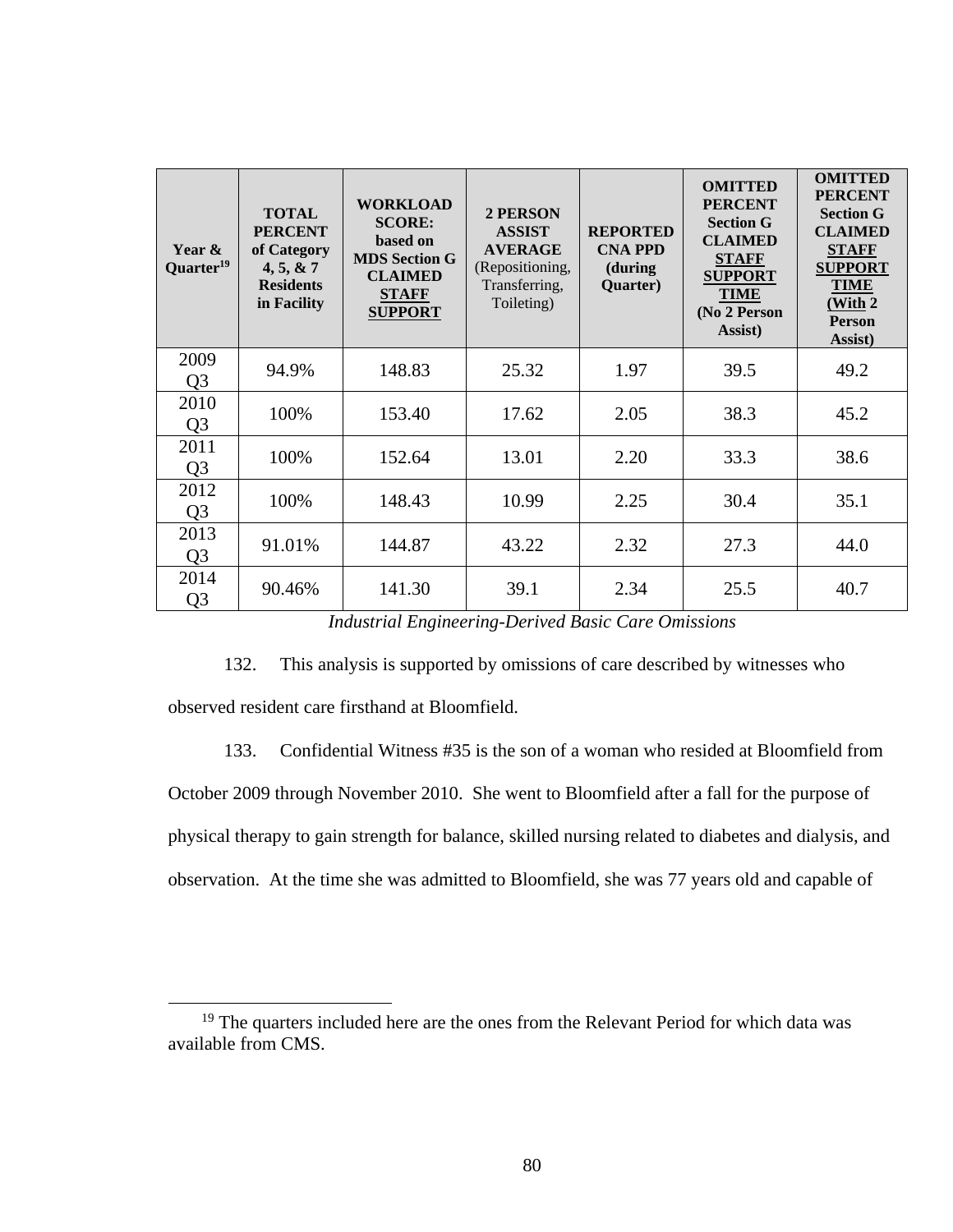walking, eating, drinking, using the toilet, bathing and dressing on her own, but she had early onset dementia.

134. Confidential Witness #35 visited his mother daily, and according to him:

- (a) His mother deteriorated rapidly while at Bloomfield. Within six months of arriving, she needed assistance to use the bathroom, dress herself, and bathe herself.
- (b) She did not receive adequate physical therapy or ROMs. When Confidential Witness #35 visited her on the weekends, they would go outside for walks, which she could manage with a walker. The walker was not made available to her daily by the facility. Instead, she remained sedentary in bed or her wheelchair. He repeatedly asked them to provide her with the walker, but was told that someone else was using it. When he insisted, they would go and retrieve it, but when he returned it was gone again. After living at the facility approximately 6 months, she was no longer able to use the walker.
- (c) His mother was continent when she arrived at Bloomfield, but one day he arrived and found that she had soiled herself. The facility's response was to put her in adult diapers. She had never had any incontinence issues at home. She was quite capable of using the call bell and had no speech problems preventing her from alerting the staff that she needed assistance in getting to the bathroom; however, the response time was not fast enough for her to do so. Once he found her call button on the floor under the bed where she never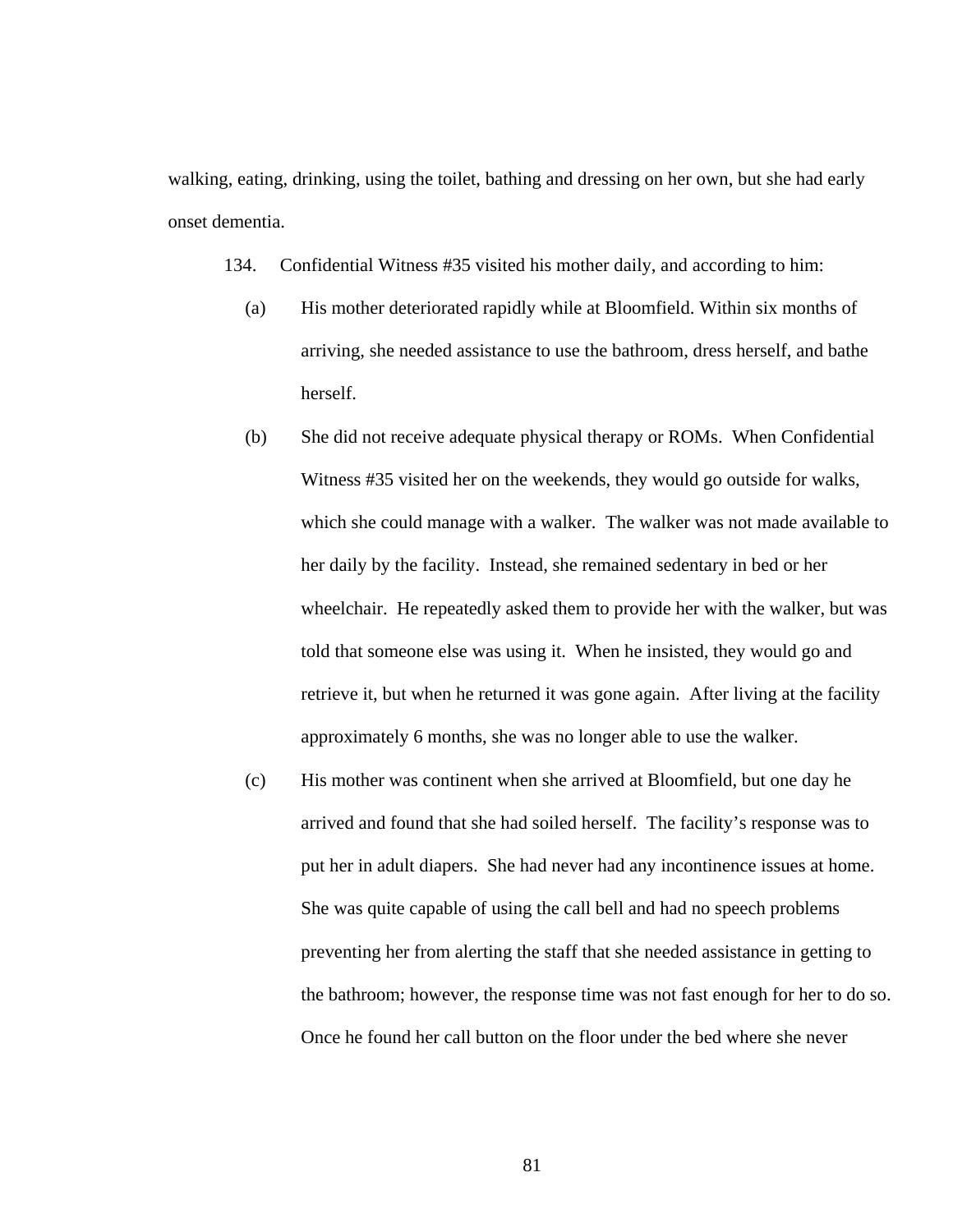would have been able to reach it. He often would find his mother soiled; the odor was so strong that anyone standing within a few feet of her would have been able to smell both urine and feces.

(d) When his mother had been living at Bloomfield for approximately a year, she complained to him one day of lower back pain. He was a licensed massage therapist, so he tried massaging her back, but she told him to stop because it was too painful. Shortly afterwards, when she was at the hospital for a routine checkup regarding her dialysis, the hospital discovered that she had advanced pressure sores on her sacrum and heels. His mother died shortly after returning to Bloomfield.

135. Confidential Witness #36 is the wife of a man who resided at Bloomfield for a 6 week rehabilitation stay starting in September 2012, and then again for long-term care from mid-May 2013 to August 10, 2014, when he was 85 years old. Before re-entering Bloomfield in May 2013, he was alert and enjoying life; however, he had recently suffered a broken leg, was confined to a wheelchair, and required more physical assistance than his wife could provide at home. He also had suffered a stroke in 2006 and had aphasia as a result, so he was not always able to find the words he needed to communicate.

- 136. Confidential Witness #36 visited her husband daily. According to her:
	- (a) During her husband's stay in 2013 and 2014, there wasn't enough staff to care for the residents.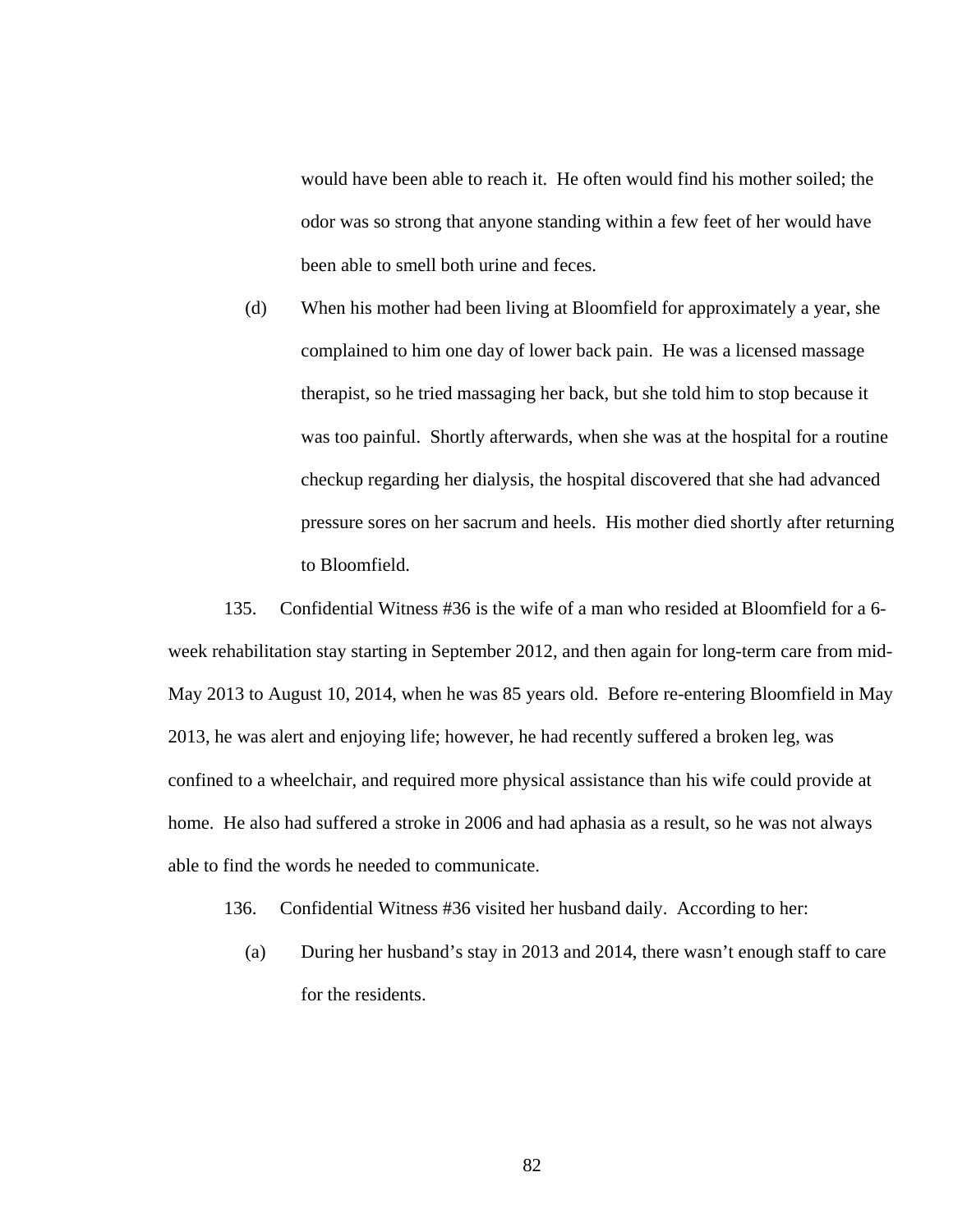- (b) Her husband needed assistance going to the bathroom, but staff was resistant to helping. Quite often, he would be soaked. From the moment she walked into the front door of the facility, she could smell the urine.
- (c) Her husband did not get enough to drink. The majority of the time, the water jug in his room would be empty, and seemed like it had been empty for a long time. Staff seldom offered him water. They did come around with apple juice in the afternoons, but he did not like apple juice, and they offered no alternative.
- (d) In August 2014, she visited her husband on a Sunday afternoon, which was after her usual visiting time, so she thinks staff was not expecting her. She found her husband lying in a pool of urine. He had been there so long that the bottom sheet was starting to dry; she could see a brown ring from drying urine. She was angry about this and concerned about a sore on her husband's foot, which she had previously warned the staff about. Her husband's condition seemed so bad that she called for an ambulance.
- (e) Once her husband was at the hospital, doctors found that he was acutely anemic and bleeding internally, in his digestive tract. He required a transfusion of four units of blood and two units of plasma. She thinks the nursing home staff must have seen the blood in his stool, because they had to help him onto and off of the toilet, but they never said or did anything about it.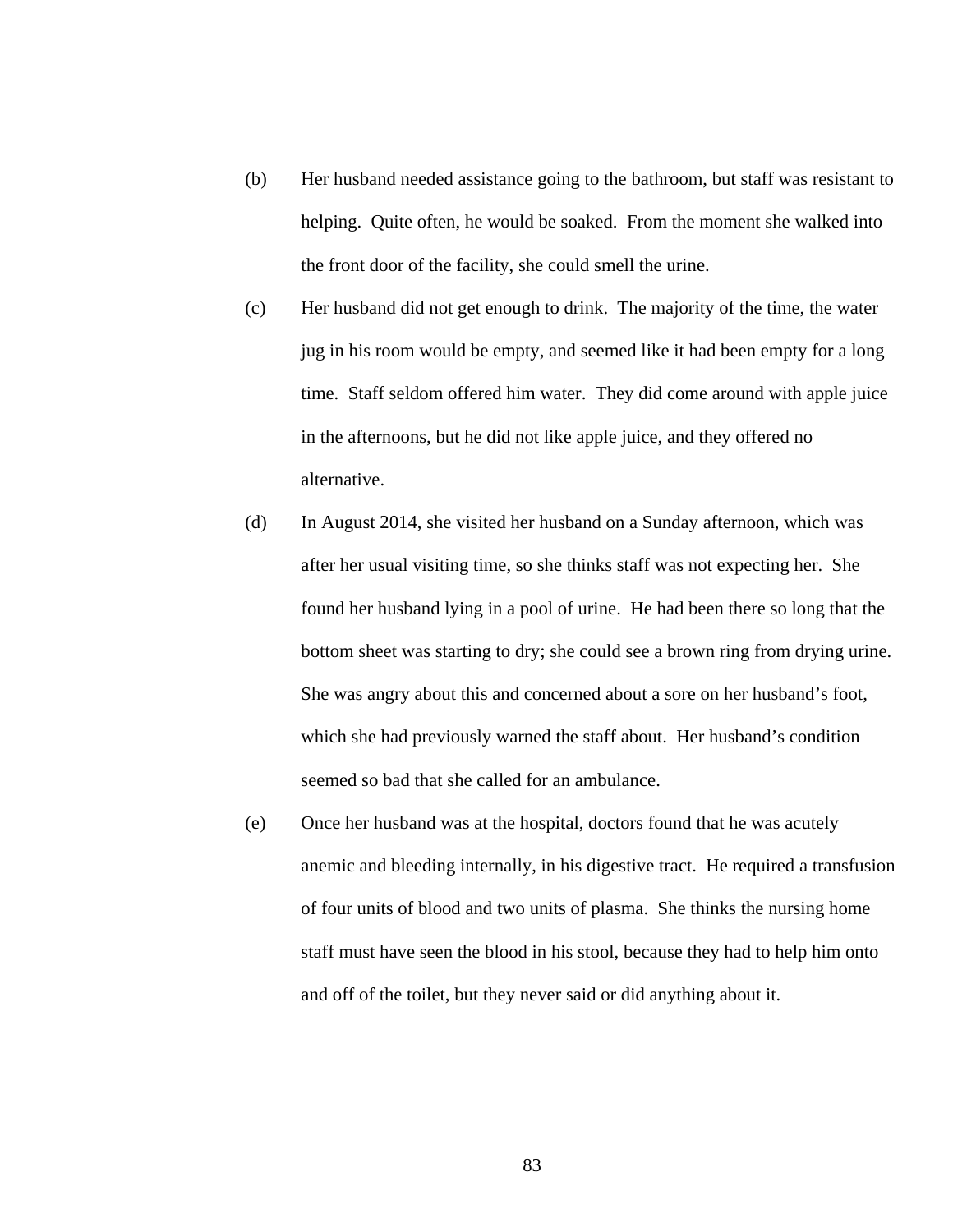- (f) Her husband's condition declined significantly while he was at Bloomfield. His weight declined rapidly from around 209 pounds in May or June of 2014 to 175 pounds when he arrived at the hospital in August 2014. His mental alertness declined as well. Sometimes he did not recognize his wife or his step-son. He did not enjoy television shows or football because he could not follow what was happening. The facility nurses told her that the decline was due to dementia and to the stroke he had in 2006, and that he would continue to decline quickly. She believed this at the time.
- (g) However, after his treatment at the hospital in August 2014, he moved to another nursing home, where he received the basic care and assistance he needed. His condition improved. His speech has improved, and he was recently able to recognize a former co-worker who he had not seen in years, as well as his family again. He is now alert and enjoying life again.

137. Confidential Witness #25 a former CNA at Bloomfield in 2012, recalled that the facility was understaffed and that the CNAs were unable to give residents the care that they needed. He typically worked the 5 a.m. to 5 p.m. shift and usually was responsible for 14-18 residents suffering from dementia or otherwise requiring full assistance with their ADLs. In the time he had, he was responsible for doing rounds, putting residents to bed, getting residents up, taking residents to the dining hall and feeding them, taking vital signs, showering some residents, repositioning some residents, and providing incontinence care.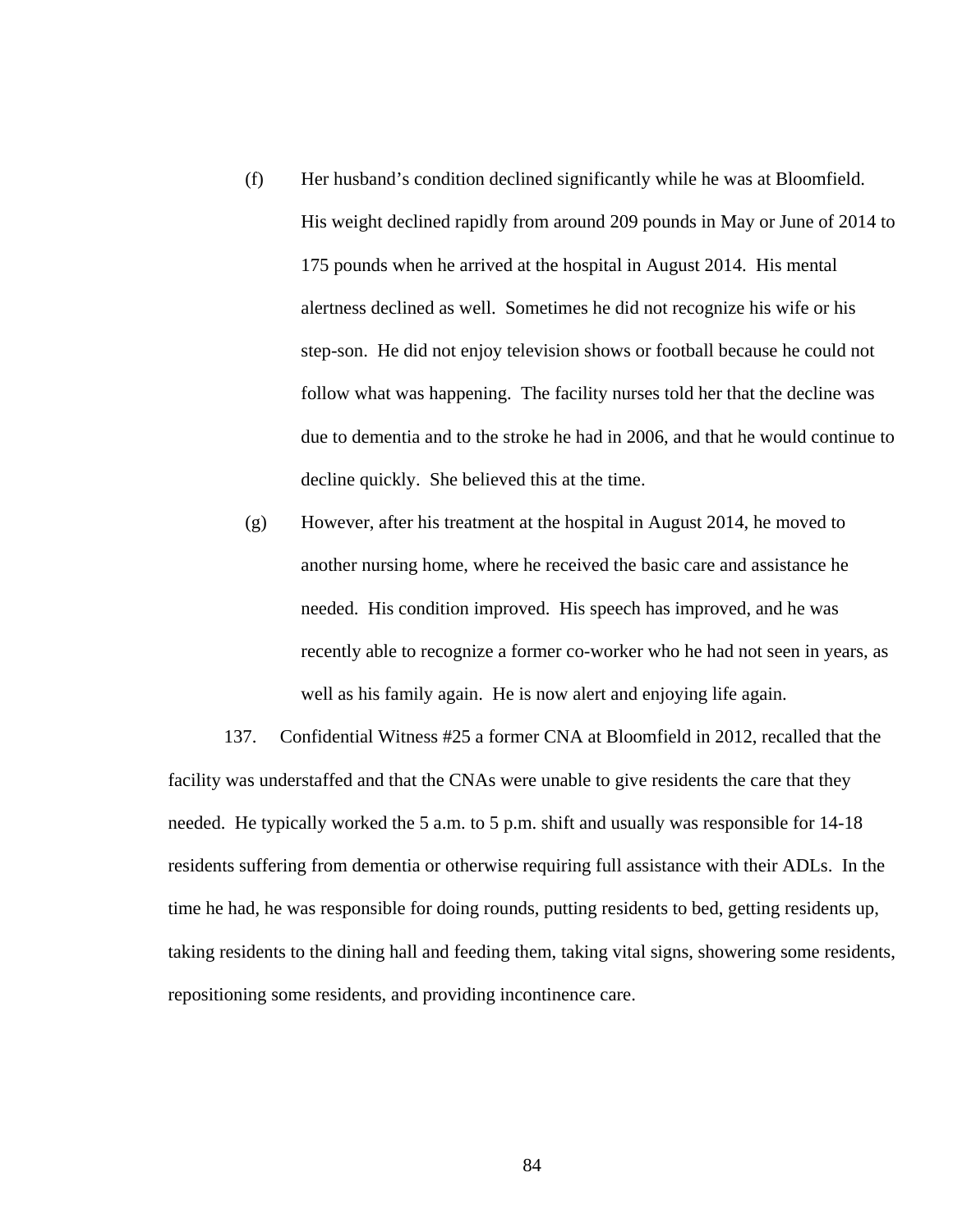138. Confidential Witness #25 recalled omissions of care that resulted from understaffing. According to him:

- (a) Residents were supposed to be checked and changed only three times over the course of a twelve hour shift. He frequently found residents who had not been changed for several hours, and he thought the CNAs were too busy to change the residents as often as required.
- (b) Residents waited a long time to eat because of inadequate staffing.
- (c) When he had to rush in providing care, the residents' hygiene was sacrificed for example, they would sometimes not get their teeth brushed adequately.

### **F. Omissions of Care at Espanola Valley Nursing and Rehabilitation Center**

139. The simulation analysis for Espanola Valley Nursing and Rehabilitation Center

("Espanola Valley") reveals that significant percentages of Basic Care required by residents and claimed to have been provided to them were not provided. For example: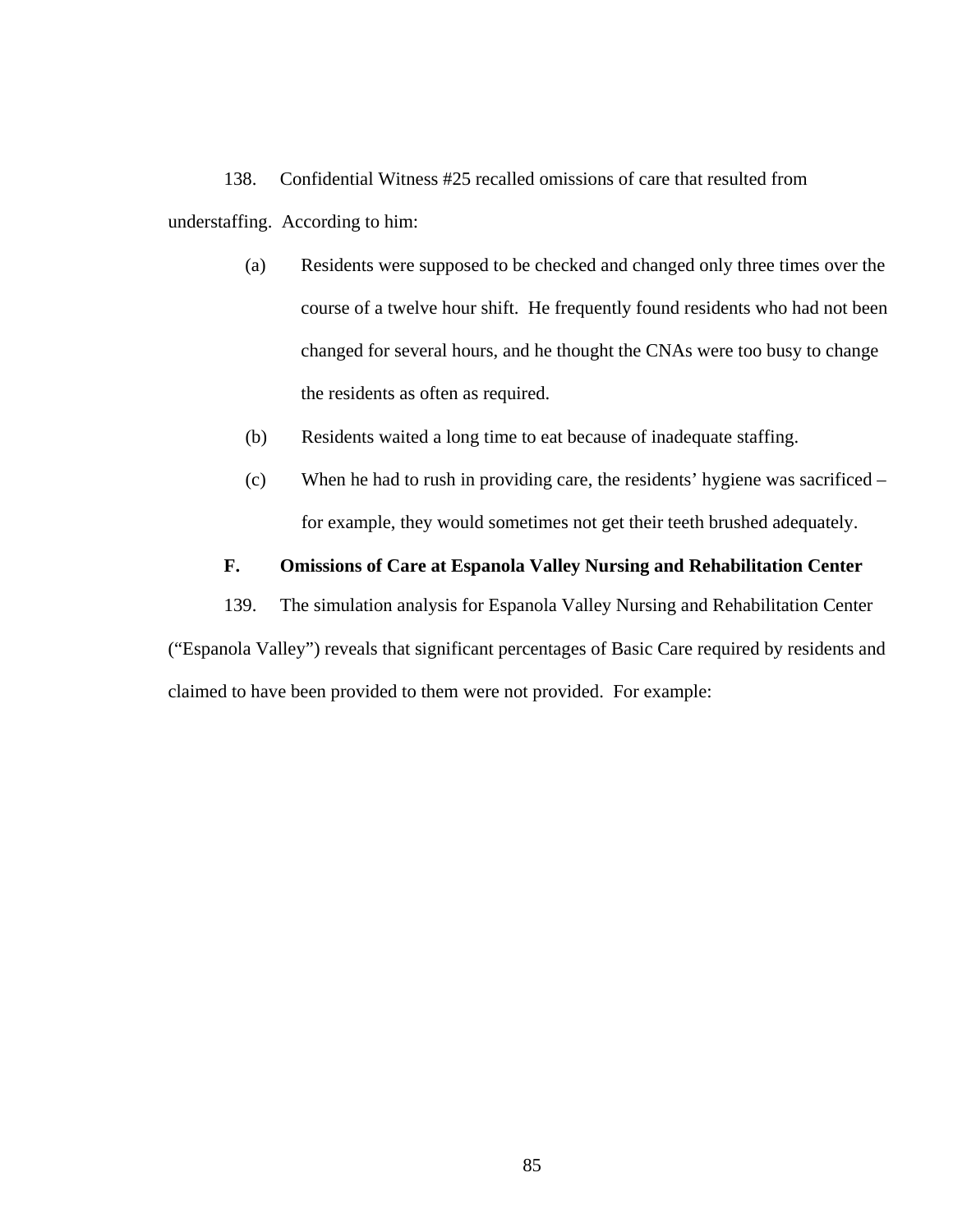| Year &<br>Quarter <sup>20</sup> | <b>TOTAL</b><br><b>PERCENT</b><br>of Category<br>4, 5, 8, 7<br><b>Residents</b><br>in Facility | <b>WORKLOAD</b><br><b>SCORE:</b><br>based on<br><b>MDS</b> Section G<br><b>CLAIMED</b><br><b>STAFF</b><br><b>SUPPORT</b> | <b>2 PERSON</b><br><b>ASSIST</b><br><b>AVERAGE</b><br>(Repositioning,<br>Transferring,<br>Toileting) | <b>REPORTED</b><br><b>CNA PPD</b><br>(during<br>Quarter) | <b>OMITTED</b><br><b>PERCENT</b><br><b>Section G</b><br><b>CLAIMED</b><br><b>STAFF</b><br><b>SUPPORT</b><br><b>TIME</b><br>(No 2 Person<br>Assist) | <b>OMITTED</b><br><b>PERCENT</b><br><b>Section G</b><br><b>CLAIMED</b><br><b>STAFF</b><br><b>SUPPORT</b><br><b>TIME</b><br>(With 2)<br><b>Person</b><br>Assist) |
|---------------------------------|------------------------------------------------------------------------------------------------|--------------------------------------------------------------------------------------------------------------------------|------------------------------------------------------------------------------------------------------|----------------------------------------------------------|----------------------------------------------------------------------------------------------------------------------------------------------------|-----------------------------------------------------------------------------------------------------------------------------------------------------------------|
| 2009<br>Q <sub>2</sub>          | 97.4%                                                                                          | 154.78                                                                                                                   | 19.91                                                                                                | 2.14                                                     | 35.8                                                                                                                                               | 43.7                                                                                                                                                            |
| 2010<br>Q2                      | 93.24%                                                                                         | 151.38                                                                                                                   | 16.67                                                                                                | 2.13                                                     | 35.0                                                                                                                                               | 41.7                                                                                                                                                            |
| 2011<br>Q2                      | 100%                                                                                           | 144.33                                                                                                                   | 16.35                                                                                                | 2.38                                                     | 25.5                                                                                                                                               | 32.2                                                                                                                                                            |
| 2012<br>Q <sub>3</sub>          | 100%                                                                                           | 152.79                                                                                                                   | 16.67                                                                                                | 2.06                                                     | 37.7                                                                                                                                               | 44.3                                                                                                                                                            |
| 2013<br>Q <sub>3</sub>          | 93.31%                                                                                         | 143.86                                                                                                                   | 12.71                                                                                                | 2.55                                                     | 21.2                                                                                                                                               | 26.6                                                                                                                                                            |

*Industrial Engineering-Derived Basic Care Omissions* 

140. This analysis is supported by omissions of care described by witnesses who observed resident care firsthand at Espanola Valley.

141. Confidential Witness #26 a former CNA at Espanola Valley from 2011 to 2012,

described constant understaffing and serious omissions of care. She typically worked the 2:00 p.m. to 10:00 p.m. shift and was responsible for 8-12 residents, and sometimes more if the facility was short-staffed. She was responsible for cleaning residents, taking them to dinner, getting them up and putting them to bed, making sure they were dry, doing rounds, assisting with

 $20$  The quarters included here are the ones from the Relevant Period for which data was available from CMS.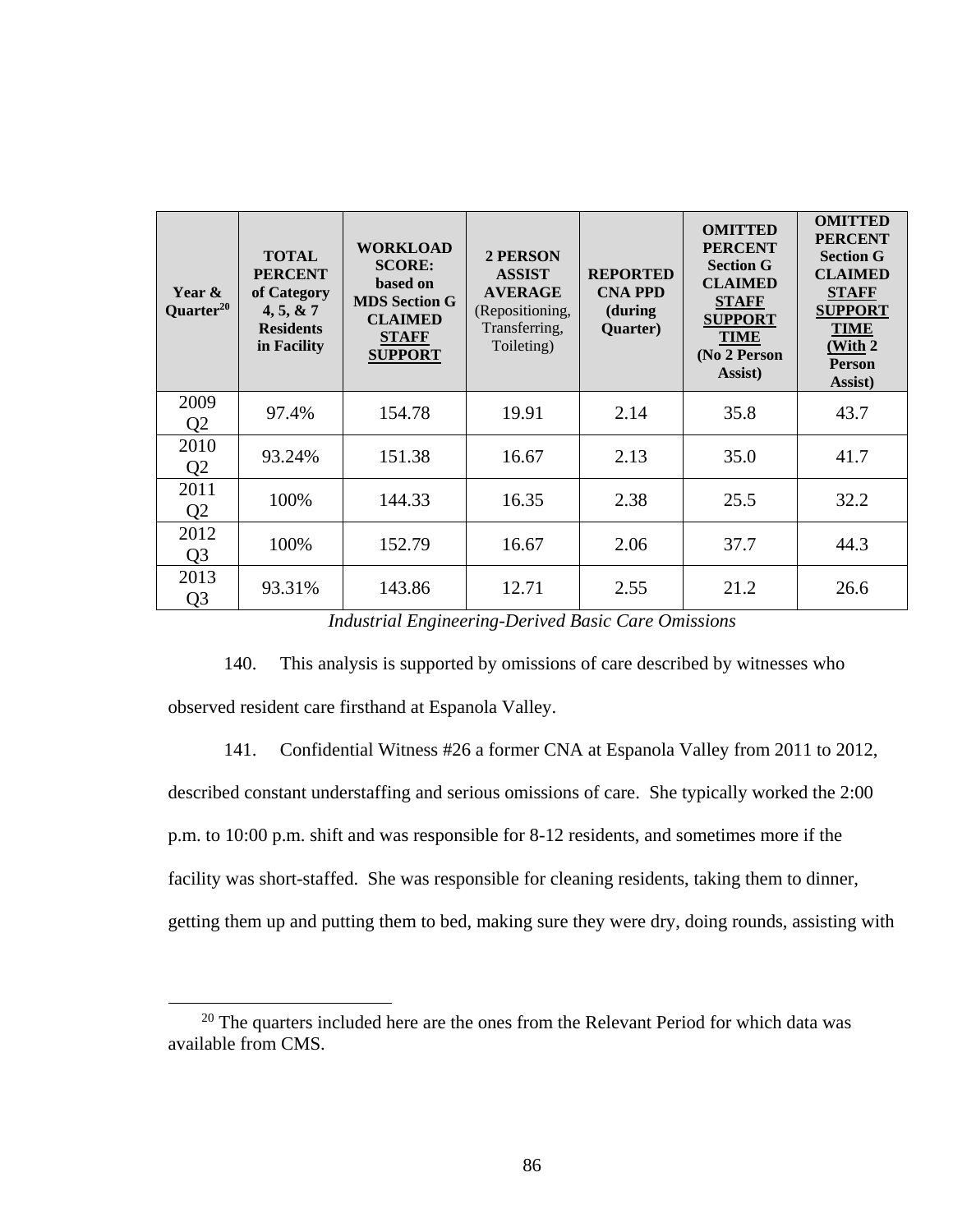showers, and taking vital signs three times per shift for each resident. She never had enough time to do her work.

- 142. According to Confidential Witness #26:
	- (a) Residents sometimes received cold food because there were not enough CNAs to help them eat, so they had to wait a long time to be fed.
	- (b) She was not able to do ROM exercises with residents because she did not have time.
	- (c) Almost all of the residents for whom she cared were incontinent, and she frequently found residents who were soaked and had not been changed in hours.
	- (d) She saw several residents with open pressure sores.
	- (e) It took a long time for CNAs to respond to call lights because there was too much work for them to do.
	- (f) The CNAs at Espanola Valley frequently complained to the managers about the lack of staff, but they were told to manage with the staffing they had.
- 143. Confidential Witness #27 worked as a CNA at Espanola Valley in 2013. She

worked during the daytime shifts and might be responsible for as many as 20 residents.

Understaffing was a serious problem.

- 144. According to Confidential Witness #27:
	- (a) She was only able to reposition residents 2 or 3 times over the course of an 8 hour shift, and not 4 times, as was required and recorded. If she needed the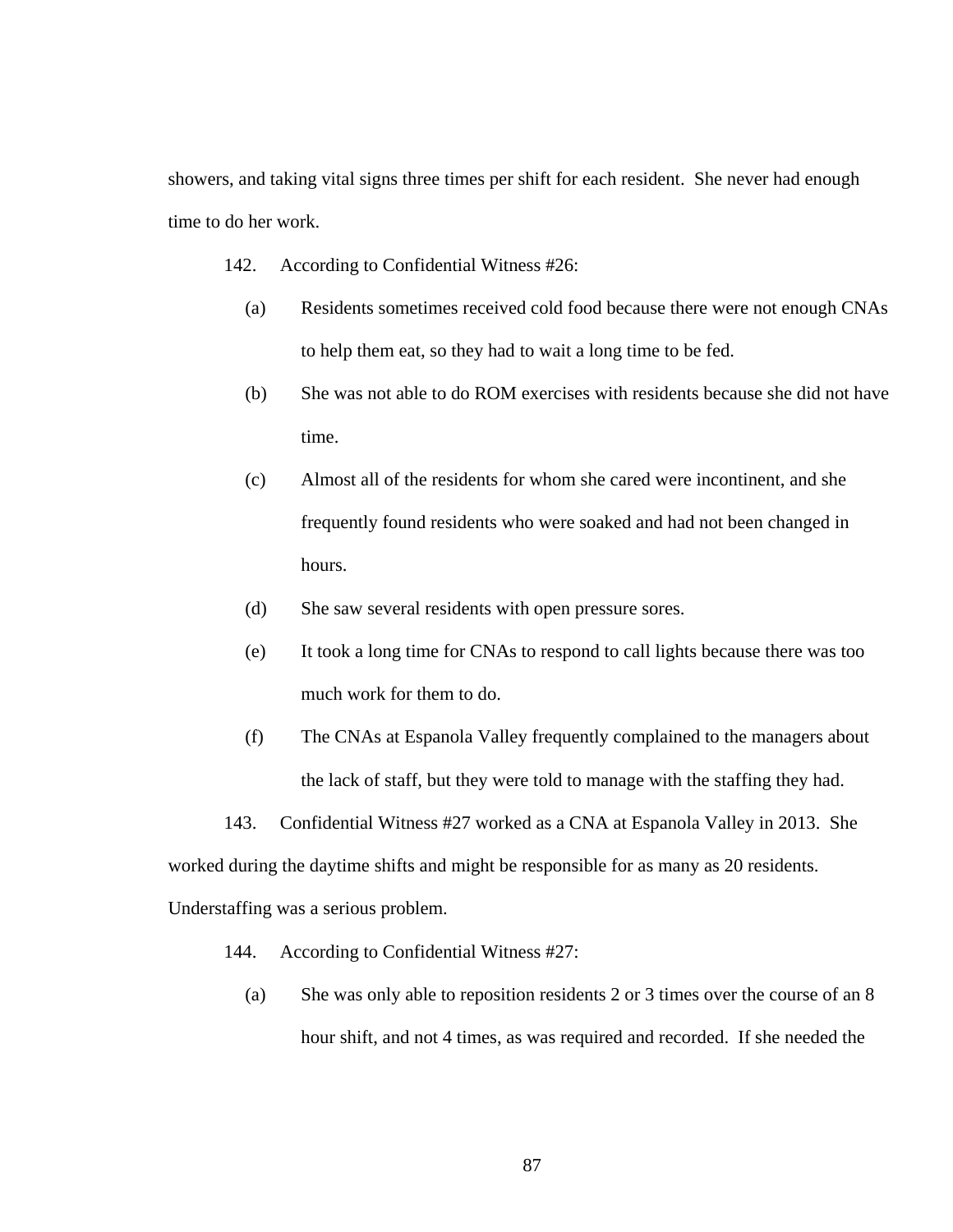assistance of a second CNA to move or reposition a resident, she would wait 30-60 minutes for help. As a result, she would perform 2-person assists by herself. She feels lucky that no one (a resident or herself) was injured in the process.

- (b) Incontinent residents were supposed to be checked and changed 4 times during a shift. She could not keep to that schedule.
- (c) Residents needed assistance, encouragement, and time to eat. Staff was insufficient to provide that assistance. Residents did not have enough time to eat and their meals were often cold; clean-up in the dining room started an hour after meals commenced, whether or not the residents had eaten. Some residents took their meals in their rooms; she would see them sitting, alone, staring at their trays.
- (d) Residents were generally showered once a week; sometimes a resident would be showered twice in one week.

145. Nursing home inspectors have repeatedly found that Espanola Valley violated state and federal nursing home regulations by failing to provide Basic Care over the Relevant Period. For example:

> (a) During a survey on May 21, 2010, inspectors found that Espanola Valley failed to ensure that a resident did not develop a pressure sore. Upon admission to the facility, the resident had risk factors for development of pressure sores, including decreased circulation. Bloodwork done a month and a half after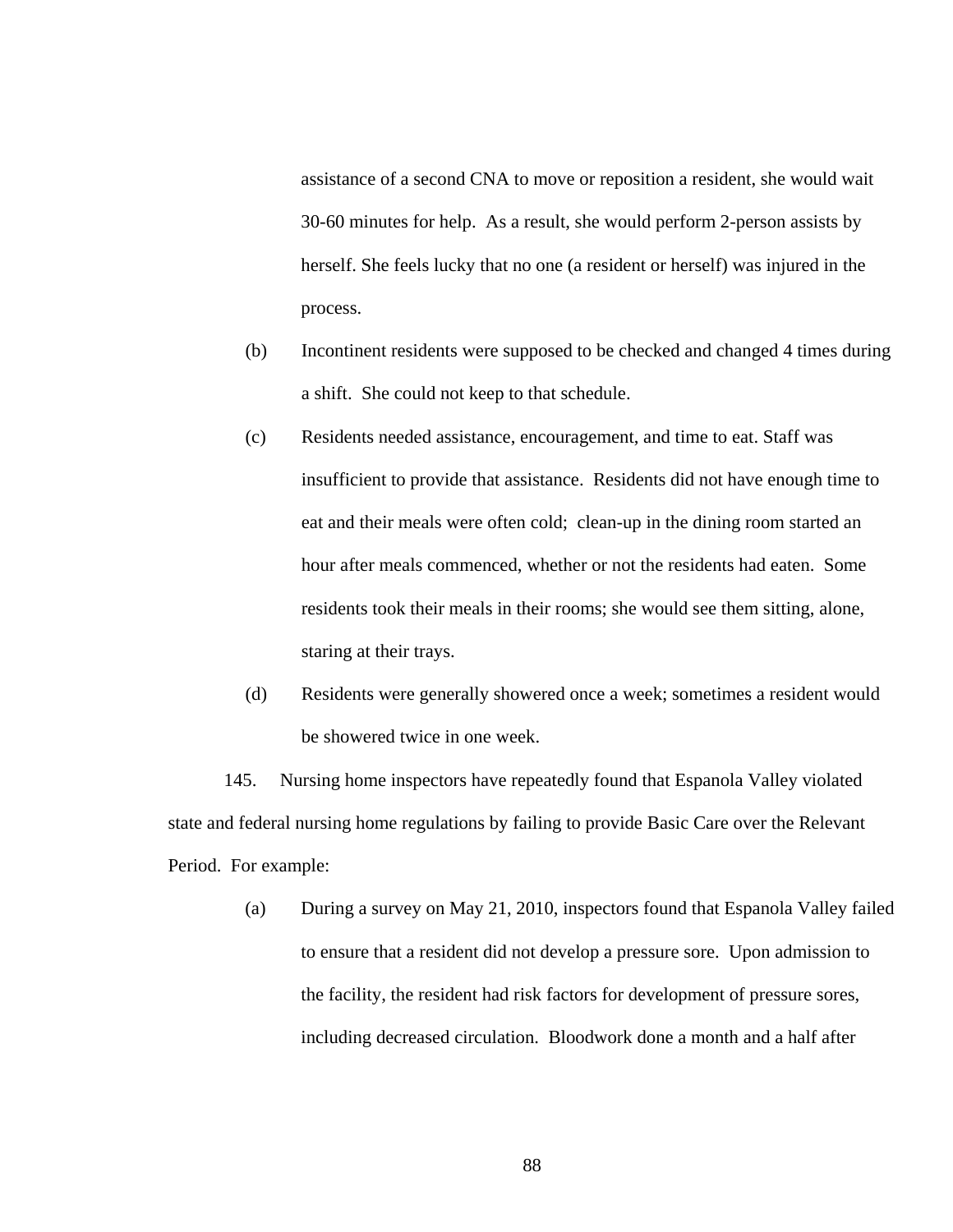admission showed a decreased level of Albumin, indicating prolonged malnutrition, another risk factor for the development of pressure sores. The resident developed a pressure sore on her bottom around six months later, which continued to worsen over the month preceding the survey inspection.

- (b) On February 7, 2012, inspectors found that Espanola Valley violated several different regulations in the care of a resident who suffered an erosion of his catheter and severely infected wound on his penis that resulted in gangrene, necrotizing fasciitis (a flesh-eating bacterium), and partial amputation of the penis. The doctor who treated the resident told the DOH inspector that the resident's catheter was left in and the resident was left sitting all the time, so the catheter eroded inside of him, causing an infection of the entire penis. The resident's penis was partially amputated, leaving it a non-working organ.
- (c) On August 15, 2012, inspectors found that Espanola Valley violated several different regulations by maintaining an unclean dining room and kitchen and failing to provide care in a way that promotes the residents' dignity. The inspector witnessed an evening meal and described a hot dining room infested with flies. CNAs began bringing residents to the dining room at 4:15 p.m. even though service did not begin until 5:30 p.m. CNAs poured apple juice into glasses without asking residents what they wanted to drink. Flies were everywhere, landing on the juice glasses; some residents tried to wave the flies away from their glasses. The surveyor witnessed similar conditions at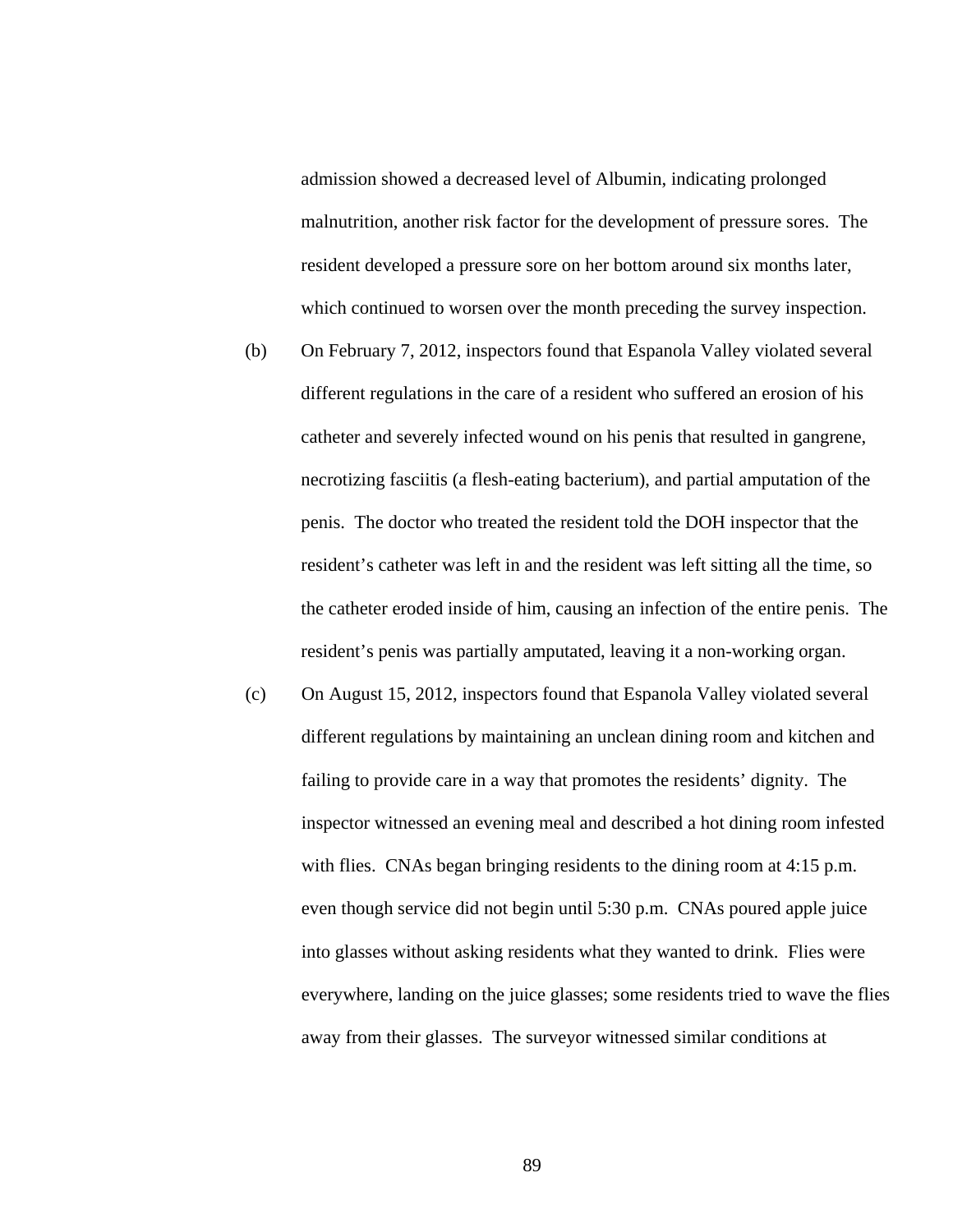breakfast, noting a group of five residents sitting in the dining room alone. The inspector described: "[p]lates of scrambled eggs and toast were cold and flies all over the eggs and fruit juice while the residents sat there and stared at their food."

(d) On June 24, 2013, inspectors found that Espanola Valley failed to prevent neglect of a resident by not repositioning the resident, offering the resident toileting assistance, or conducting an accurate skin or bowel assessment of the resident, resulting in the development of a pressure sore on the resident's tailbone, subsequent infection, and eventual fecal impaction in the intestines.<sup>21</sup> The resident's care plan specified that he receive incontinence care and be repositioned every 2-3 hours. However, the surveyor found in a review of the resident's records that 17 times over four months the resident was not repositioned or offered toileting assistance for twelve or more hours and 14 times the resident was positioned on his back for 3.5 hours or more without repositioning. The resident was ultimately sent to the hospital with an infected pressure sore with full-thickness necrosis (dead tissue at all layers of the tissue/flesh), a severe fecal impaction in his intestines, and possible sepsis.

#### **G. Omissions of Care at Sunshine Haven at Lordsburg**

 $21$  A fecal impaction results from the failure to monitor the frequency and consistency of bowel movements. This condition can be fatal in the elderly and is often secondary to lack of proper hydration and the administration of narcotics.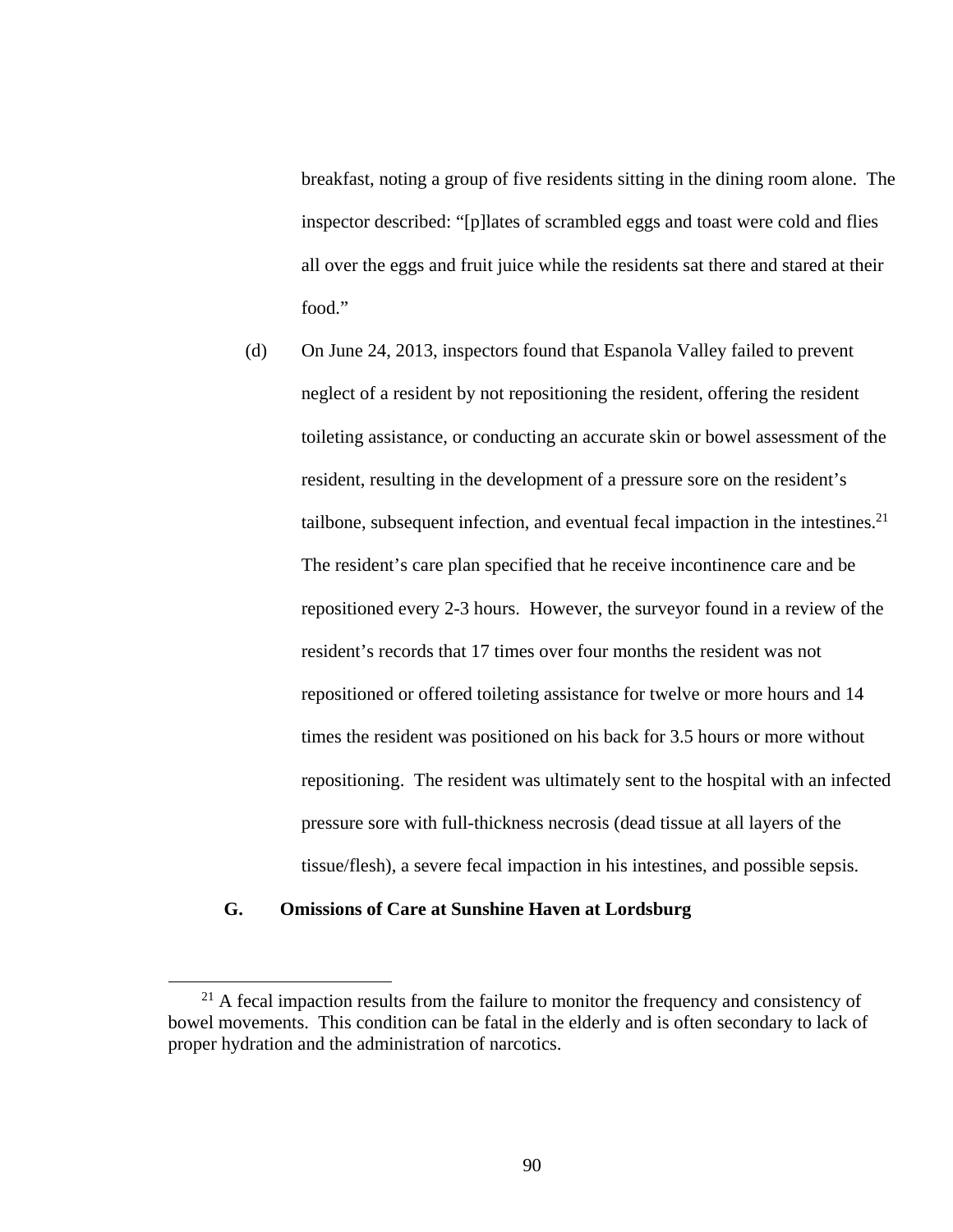146. The simulation analysis for Sunshine Haven at Lordsburg ("Sunshine Haven") reveals that significant percentages of Basic Care required by residents and claimed to have been provided to them were not provided. For example:

| Year &<br>Quarter <sup>22</sup> | <b>TOTAL</b><br><b>PERCENT</b><br>of Category<br>4, 5, 8, 7<br><b>Residents</b><br>in Facility | <b>WORKLOAD</b><br><b>SCORE:</b><br>based on<br><b>MDS</b> Section G<br><b>CLAIMED</b><br><b>STAFF</b><br><b>SUPPORT</b> | 2 PERSON<br><b>ASSIST</b><br><b>AVERAGE</b><br>(Repositioning,<br>Transferring,<br>Toileting) | <b>REPORTED</b><br><b>CNA PPD</b><br>(during<br>Quarter) | <b>OMITTED</b><br><b>PERCENT</b><br><b>Section G</b><br><b>CLAIMED</b><br><b>STAFF</b><br><b>SUPPORT</b><br><b>TIME</b><br>(No 2 Person<br>Assist) | <b>OMITTED</b><br><b>PERCENT</b><br><b>Section G</b><br><b>CLAIMED</b><br><b>STAFF</b><br><b>SUPPORT</b><br><b>TIME</b><br>(With 2<br><b>Person</b><br>Assist) |
|---------------------------------|------------------------------------------------------------------------------------------------|--------------------------------------------------------------------------------------------------------------------------|-----------------------------------------------------------------------------------------------|----------------------------------------------------------|----------------------------------------------------------------------------------------------------------------------------------------------------|----------------------------------------------------------------------------------------------------------------------------------------------------------------|
| 2012<br>Q1                      | 81.13%                                                                                         | 132.65                                                                                                                   | 12.02                                                                                         | 1.79                                                     | 41.0                                                                                                                                               | 45.4                                                                                                                                                           |
| 2012<br>Q4                      | 88.46%                                                                                         | 132.48                                                                                                                   | 9.84                                                                                          | 1.96                                                     | 34.4                                                                                                                                               | 38.4                                                                                                                                                           |
| 2013<br>Q4                      | 89.08%                                                                                         | 147.89                                                                                                                   | 33.3                                                                                          | 1.67                                                     | 51.2                                                                                                                                               | 63.1                                                                                                                                                           |

*Industrial Engineering-Derived Basic Care Omissions* 

147. This analysis is supported by omissions of care described by witnesses who

observed resident care firsthand at Sunshine Haven.

148. Confidential Witness #28 worked as a CNA at Sunshine Haven in 2011 and 2012.

She worked the night shift, 6:00 p.m. to 6:00 a.m., and was typically responsible for 20 residents.

During her shift, she would: shower residents, put residents to bed, conduct repositioning and

incontinence rounds, and wake and dress residents for breakfast.

149. According to Confidential Witness #28:

<sup>&</sup>lt;sup>22</sup> The quarters included here are the ones from the Relevant Period for which data was available from CMS.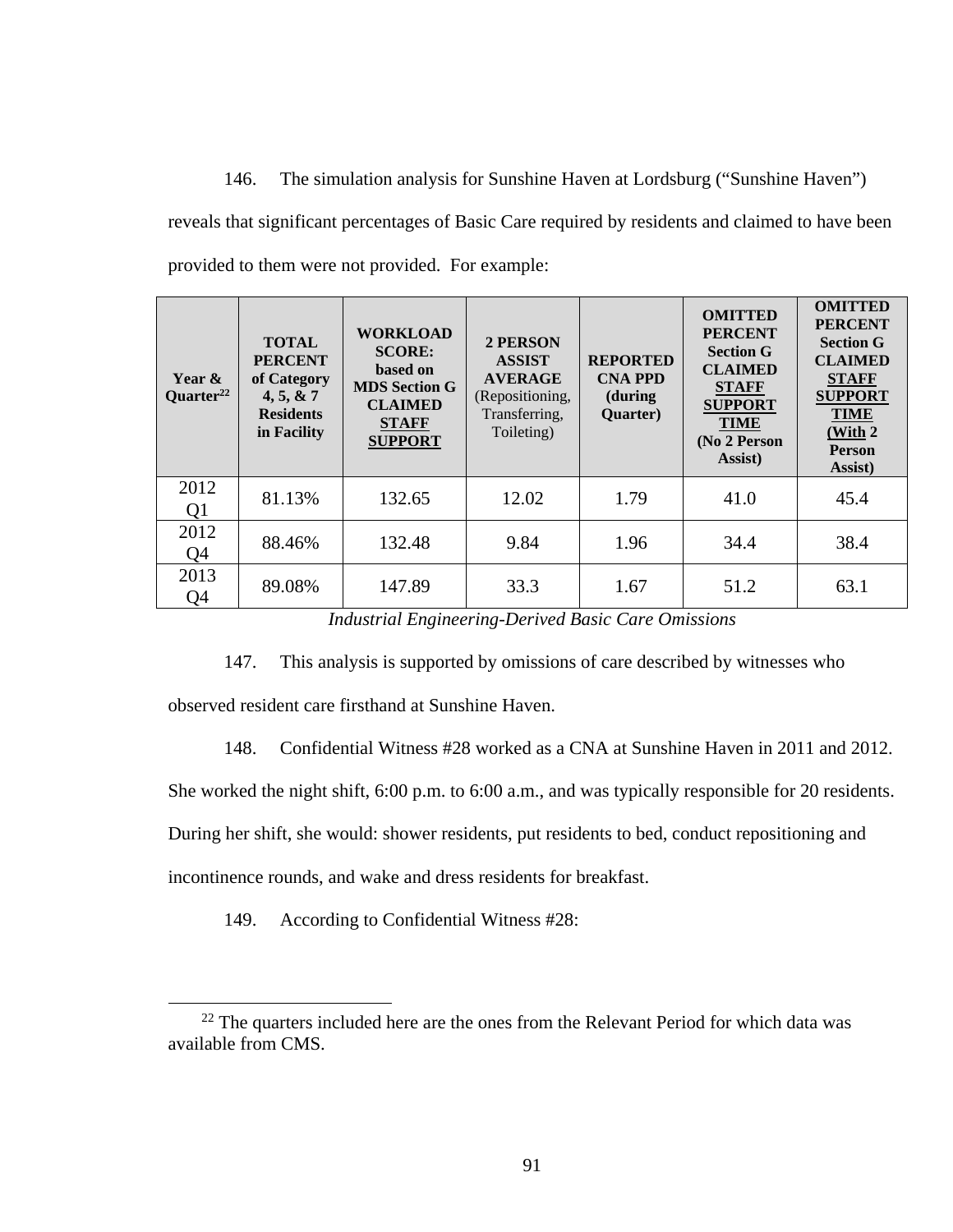- (a) Residents typically waited 20 minutes for a response to a call light.
- (b) Confidential Witness #28 frequently found residents who had not been changed for several hours, both because CNAs on prior shifts did not change the residents and because she did not have time to change the residents frequently enough herself.
- (c) When two CNAs were required to move or reposition a resident, she waited 20-30 minutes for an assist. Many CNAs used Hoyer lifts<sup>23</sup> on their own rather than wait and several suffered back and shoulder injuries as a result.
- (d) The CNAs regularly complained to management about understaffing.

150. Confidential Witness #29, a former social worker at Sunshine Haven in 2013 and

2014, says that she frequently brought poor care and neglect to the attention of management, but administrators ignored her. According to her:

- (a) Residents were rarely changed or bathed, and would sometimes be left in their chairs or in bed for hours.
- (b) Call lights were constantly going off, and she would often respond to help the residents, even though it was not her job.

<sup>&</sup>lt;sup>23</sup> A Hoyer lift is a device used to help lift residents and transfer them in and out of bed, and two CNAs are required to safely operate it. However, Hoyer lifts are sometimes used by CNAs alone when they cannot find another free CNA to assist due to understaffing.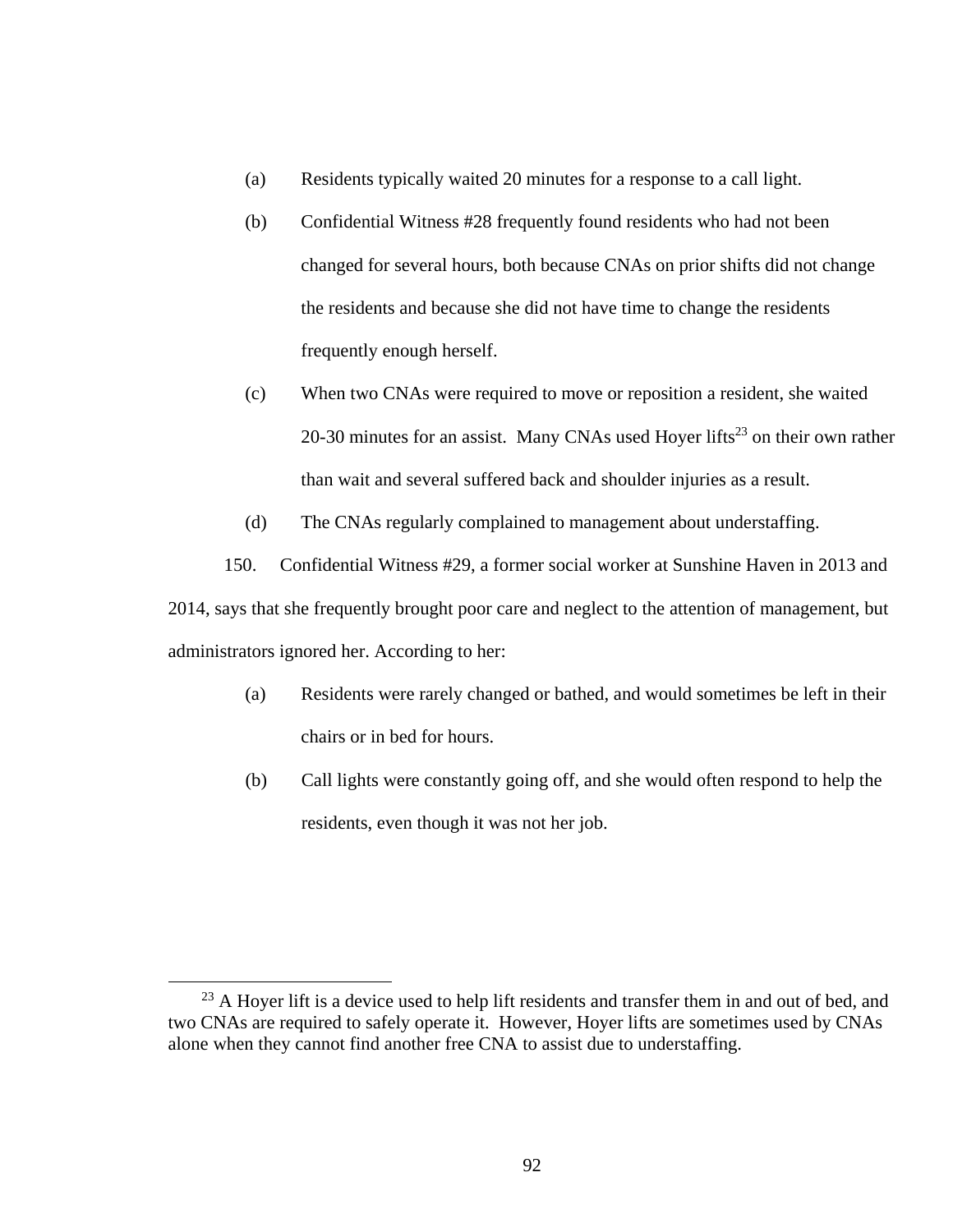- (c) She found one resident who had been left on the toilet unattended for twenty minutes, and was very upset as a result. She constantly found residents in sheets that were soaked with urine or stained with feces.
- (d) Residents complained that they were either not fed at all or were receiving cold food. Once, she observed that the CNAs left a tray in one resident's room and forgot to feed her. Confidential Witness #29 reported this incident to the administration, but nothing was done in response.
- (e) Confidential Witness #29 also recalled observing falsification of records at Sunshine Haven. One day, a resident's daughter told the staff that the resident needed a bath. The CNA responsible for that resident said the resident had refused the bath, but when Confidential Witness #29 checked the records, she discovered that the CNA had recorded that she had bathed the resident.

151. Confidential Witness #30 worked as a CNA at Sunshine Haven in 2014. During that time, she observed regular omissions of care caused by chronic understaffing. She worked the daytime shift, 6:00 a.m. to 6:00 p.m. and during that time was responsible for 13 or 14 residents. Her shift responsibilities were: waking and dressing residents; taking them to the dining hall and feeding them breakfast and lunch; conducting rounds for repositioning, providing incontinence care, and checking vital signs; and assisting residents with showers. Her typical day was hectic; she did not have enough time to do her job correctly or even finish all of her work.

152. According to Confidential Witness #30: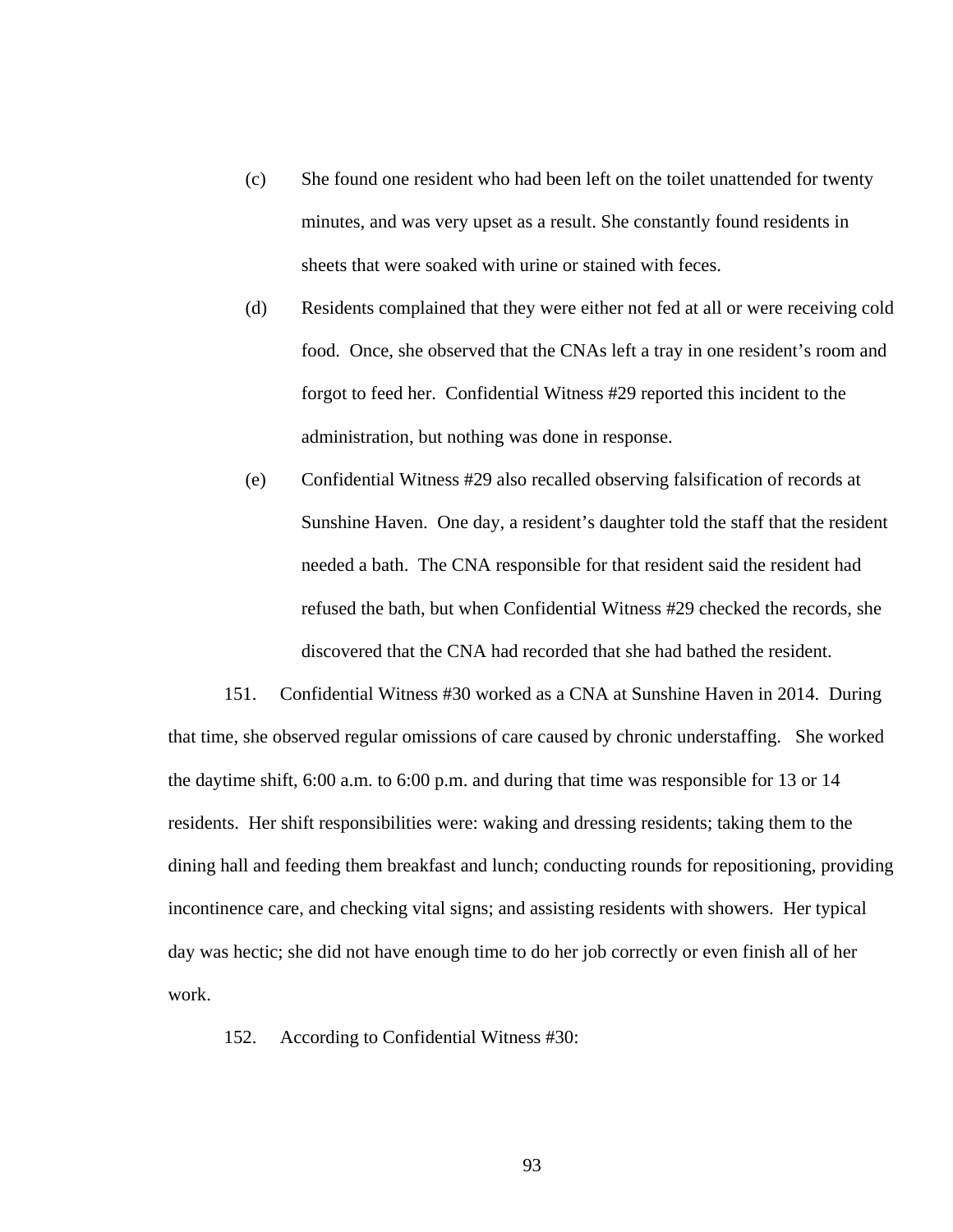- (a) Residents were routinely left in their wheelchairs for several hours at a time.
- (b) Confidential Witness #30 frequently found incontinent residents soaked with urine because they had not been checked or changed for hours.
- (c) Confidential Witness #30 spent her day rushing from task to task and rushing through her tasks. The residents did not get the attention they needed and deserved. For example, if a resident needed something small that could wait, like a cup of coffee, she would never have time to get back to that request. She only had time to respond to the most urgent requests.
- (d) CNAs regularly complained to management about understaffing, but management never seemed to make changes.

153. Nursing home inspectors have repeatedly found that Sunshine Haven violated state and federal nursing home regulations by failing to provide Basic Care over the Relevant Period. For example:

- (a) On November 5, 2009, inspectors found that Sunshine Haven failed to arrange dental appointments for two residents pursuant to a doctor's orders. One resident had broken teeth and the other had "poor dental condition" with "red/swollen gums," suggesting inadequate dental hygiene and care was being provided at the facility.
- (b) On December 12, 2012, inspectors found that Sunshine Haven failed to prevent the neglect of a resident who was found crawling naked on the floor one morning. The facility did not immediately seek medical treatment for her,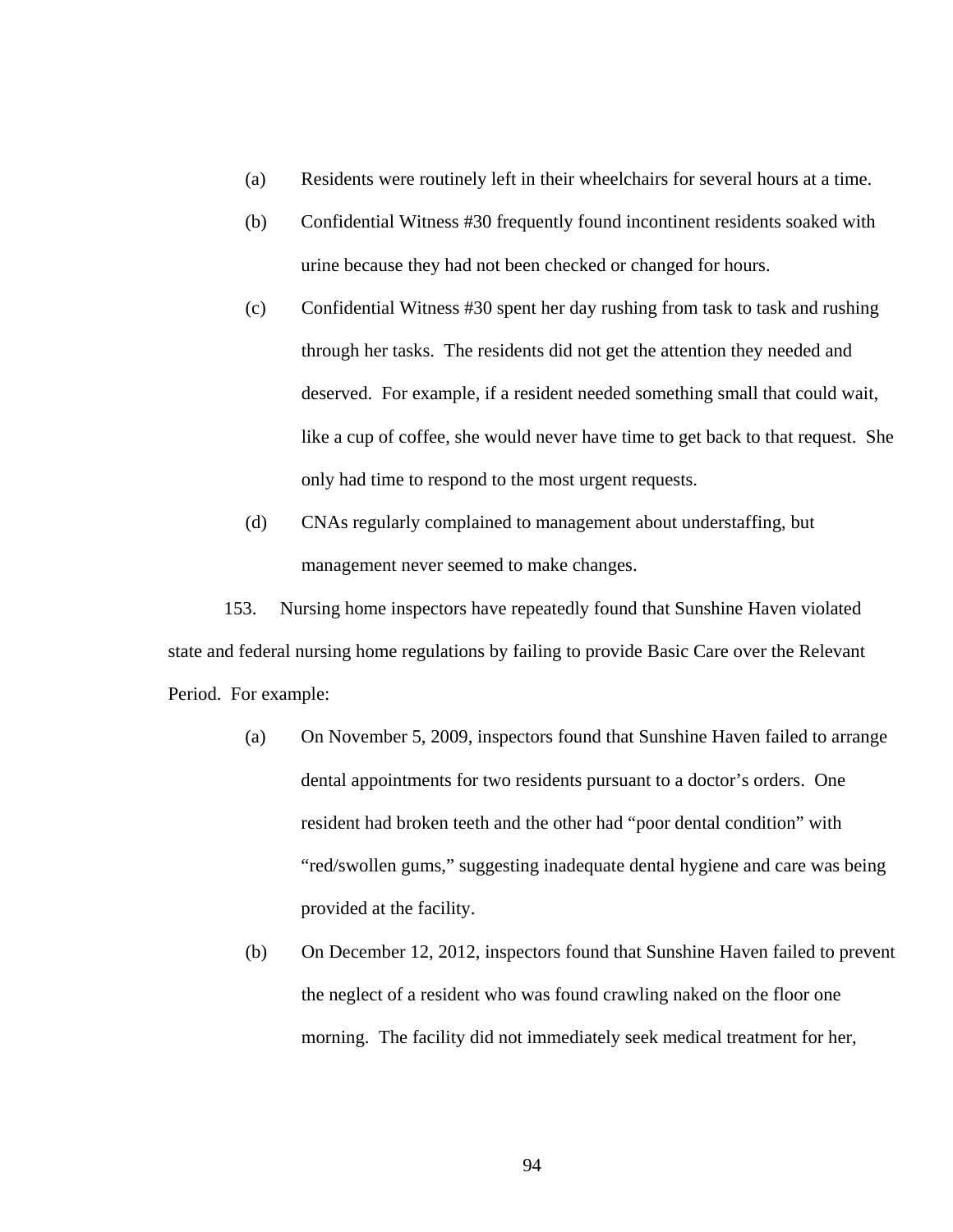though the resident's daughter observed later that day that her arm looked broken and bruised; she was subsequently taken to the hospital and diagnosed with a fractured left arm and ribs. During an interview with surveyors, the director of nursing said she did not understand why no one had noticed the broken arm, given that the resident was supposed to be changed at least every two hours. On the same date, the facility received another deficiency for failing to prevent the development of two pressure sores on another resident. That resident was admitted to the facility without any pressure sores, and on the date of the survey – only a month later – had developed two Stage III pressure sores<sup>24</sup> on the right and left buttocks.

## **V. DEFENDANTS' FALSE CLAIMS FOR MEDICAID PAYMENTS**

154. Medicaid is a joint federal-state program under Title XIX of the Social Security Act. The Medical Assistance Division of the Human Services Department ("HSD") administers the Medicaid program in New Mexico. Through Medicaid, New Mexico and the United States pay for nursing facilities for the disabled and those who meet certain income requirements.

155. Defendants chose to participate in the New Mexico Medicaid program to receive payments for care provided to dependent, disabled, and vulnerable residents of their nursing

 $24$  A Stage III pressure sore is one that has advanced to the point where skin in the affected area is eroded and subcutaneous fat may be visible, but bone, muscle and tendons are not exposed.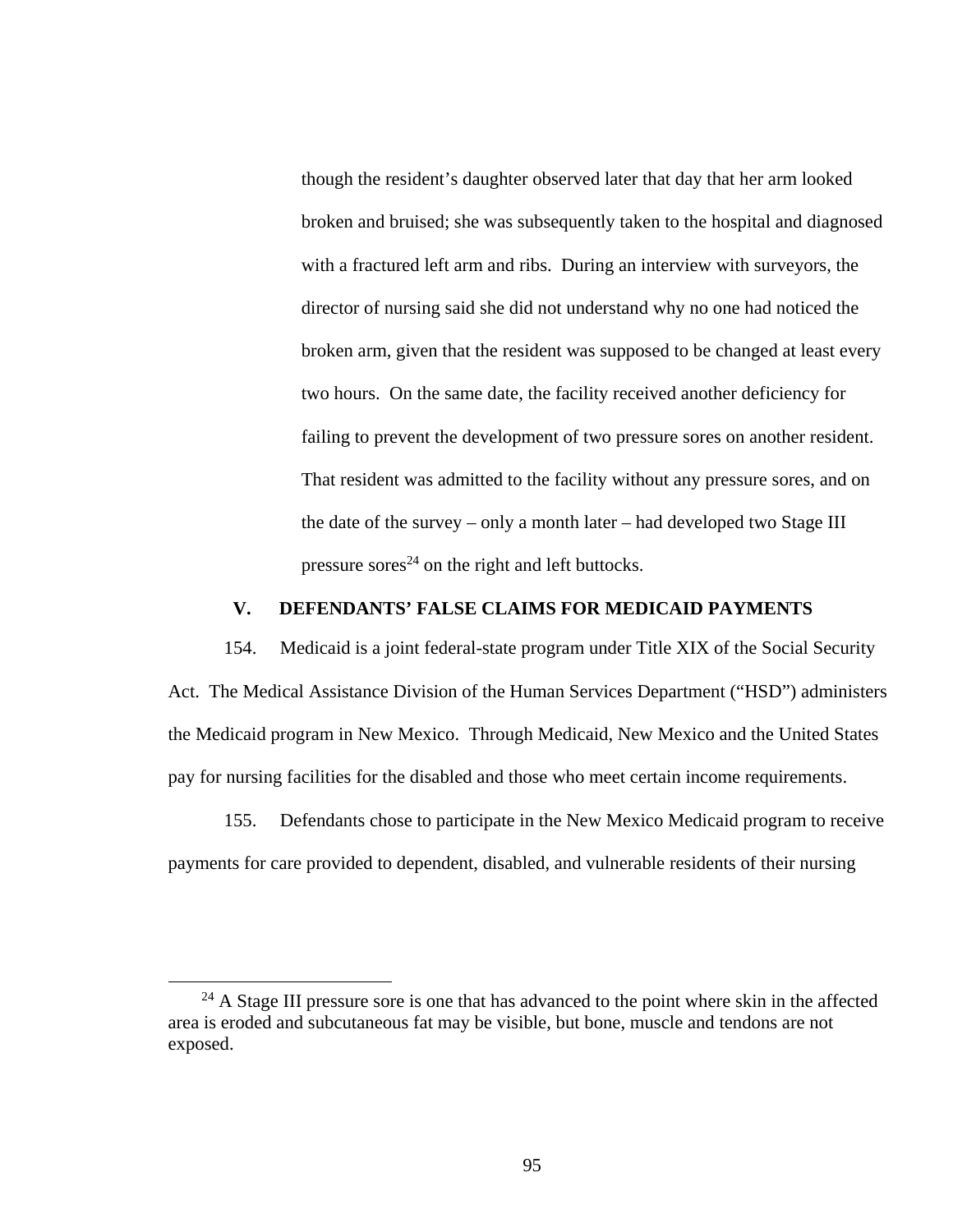facilities. Since 2008, on average, at least 65% of the Defendant Nursing Facilities' resident population was covered by Medicaid.

#### **A. Federal Requirements**

156. As part of the Omnibus Reconciliation Act of 1987, Congress enacted the Nursing Home Reform Act, 42 U.S.C. §§ 1395i-3, 1396r ("NHRA"), which establishes minimum standards for nursing facilities participating in, and seeking funding from, the Medicaid and Medicare programs.

157. The Defendant Nursing Facilities are nursing facilities as defined by the NHRA. 42 U.S.C. § 1396r(a).

158. The NHRA mandates that nursing facilities "operate and provide services in compliance with all applicable Federal, State, and local laws and regulations . . . and with accepted professional standards and principles which apply to professionals providing services in such a facility." 42 U.S.C. § 1396r(d)(4)(A). Likewise, 42 U.S.C. § 1320c-5(a)(2) requires all health care providers, including nursing facilities, to ensure that all services for which they submit claims for Medicaid payment are "of a quality which meets professionally recognized standards of health care."

159. Under the NHRA, nursing home operators that participate in Medicaid or Medicare must conduct comprehensive clinical assessments of each nursing home resident's needs, which are reflected in the MDS. 42 C.F.R. § 483.20(b)-(c). The MDS documents and scores each resident's level of impairment or infirmity, forms the foundation of the resident's care plan, and defines the day-to-day services the resident needs. 42 C.F.R. § 483.20(b). Given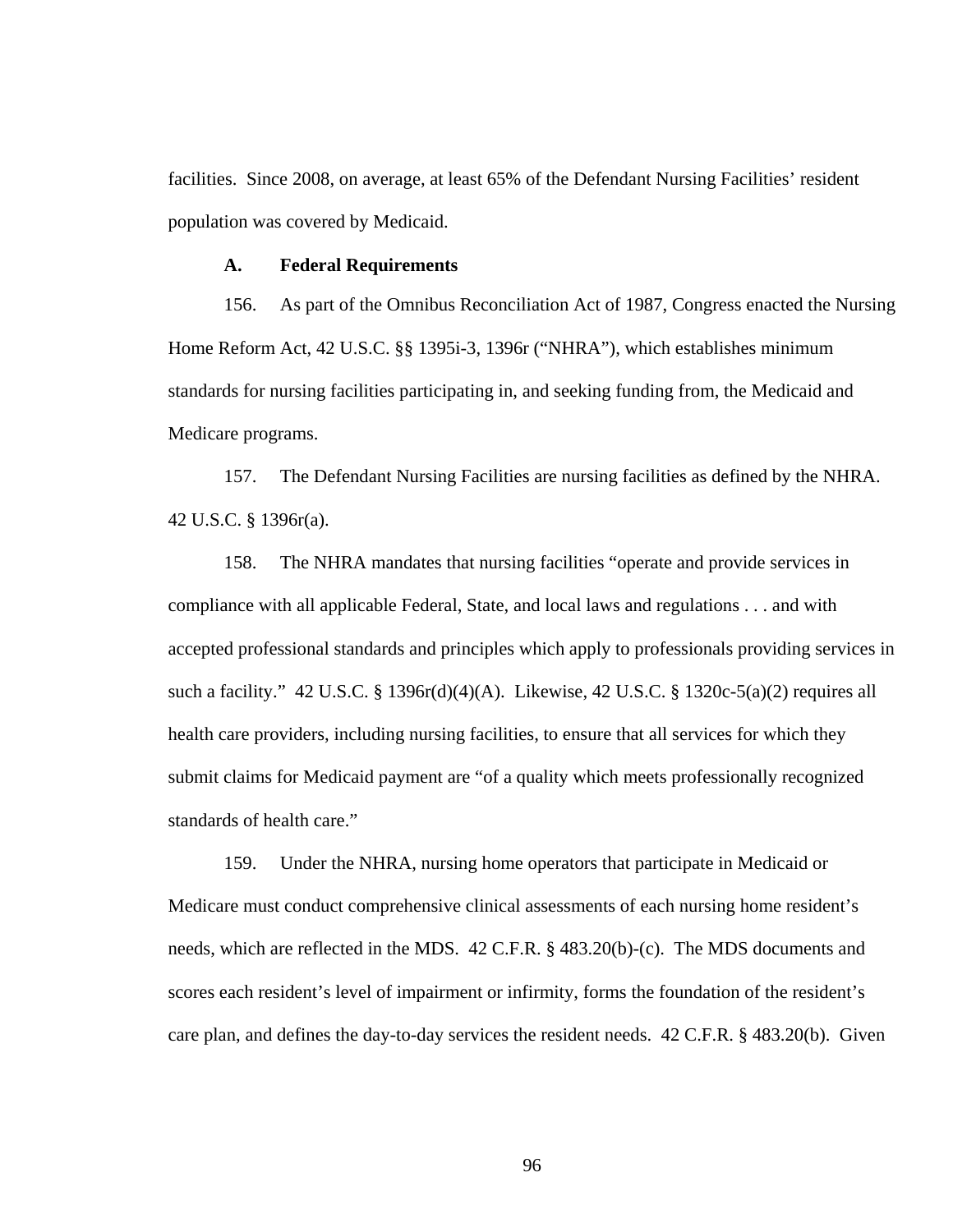the MDS's importance to residents' assessment and care, various regulations ensure that an MDS accurately reflects each resident's status and needs – requiring that the MDS be signed and certified, and imposing penalties for falsifying an MDS. 42 C.F.R. § 483.20(g)-(k).

160. As explained in Section III above, the MDS allows the nursing home to catalog exactly which Basic Care services are required by its residents with great specificity, as well as the number of staff members who assist when assistance is needed.

161. Federal regulations require that all nursing homes have sufficient numbers of nursing staff, including CNAs, "to provide nursing and related services to attain or maintain the highest practicable physical, mental, and psychosocial well-being of each resident, as determined by resident assessments and individual plans of care." 42 C.F.R. § 483.30(a). Further, every nursing home, as a condition of payment and participation in the Medicaid and Medicare program, must:

> provide services by sufficient numbers of each of the following types of personnel on a 24-hour basis to provide nursing care to all residents in accordance with resident care plans: (i) . . . licensed nurses; and (ii) [o]ther nursing personnel.

42 C.F.R. § 483.30(a)(1). "Other nursing personnel" includes CNAs, which are specifically included as "nurse aids" in  $42$  C.F.R.  $\S$   $483.75(e)(1)$ .

162. Thus, federal regulations make clear that: (a) a nursing home must provide sufficient nursing staff – including CNAs – to meet the needs documented in the MDS and care plans of its residents, and (b) the necessary level of staffing, therefore, depends upon the specific needs of and level of care required by the home's resident population.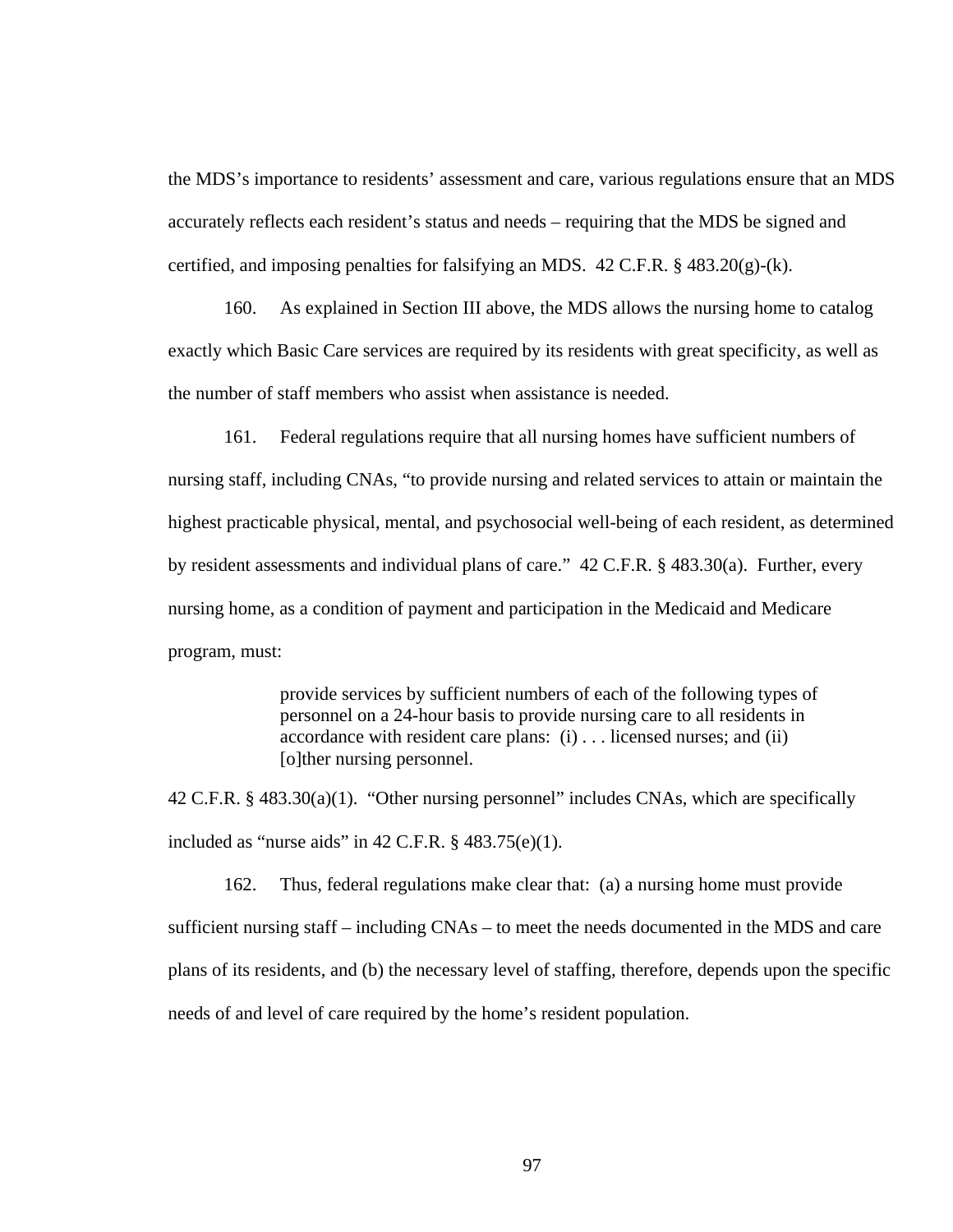#### **B. State Requirements**

163. Nursing homes that participate in New Mexico's Medicaid program are required to comply "with all federal and state laws, regulations, and executive orders relevant to the provision of services as specified in the [Program Participation Agreement]." § 8.312.2.11 NMAC. Such compliance is not simply a condition of participation in the program, but also a condition of Medicaid payments. State regulations expressly condition Medicaid payments on nursing facilities' compliance with conditions of participation set out in the regulations, providing, "To be eligible for reimbursement, a provider must adhere to the provisions of the [Provider Participation Agreement] and all applicable statutes, regulations, and executive orders." § 8.312.2.10 NMAC.

164. All New Mexico nursing homes, whether or not they participate in Medicaid or Medicare, must be licensed as nursing homes under  $\S 24-1-5(A)$  NMSA 1978 and are subject to all provisions of § 7.9.2 NMAC, which establishes minimum standards for nursing homes in New Mexico. § 7.9.2.2(B) NMAC. The Defendant Nursing Facilities are licensed as "nursing homes" under § 24-1-5(A) NMSA 1978.

165. State regulations require that within two weeks following admission, a written plan of care for the resident shall be developed based on the resident's history and assessments; that plan must be reviewed, evaluated, and updated quarterly or more often as needed, and substantially followed. § 7.9.2.47 NMAC. State regulations also separately provide that nursing facilities participating in the Medicaid and Medicare programs must complete an MDS for each resident. § 8.312.2.19 NMAC.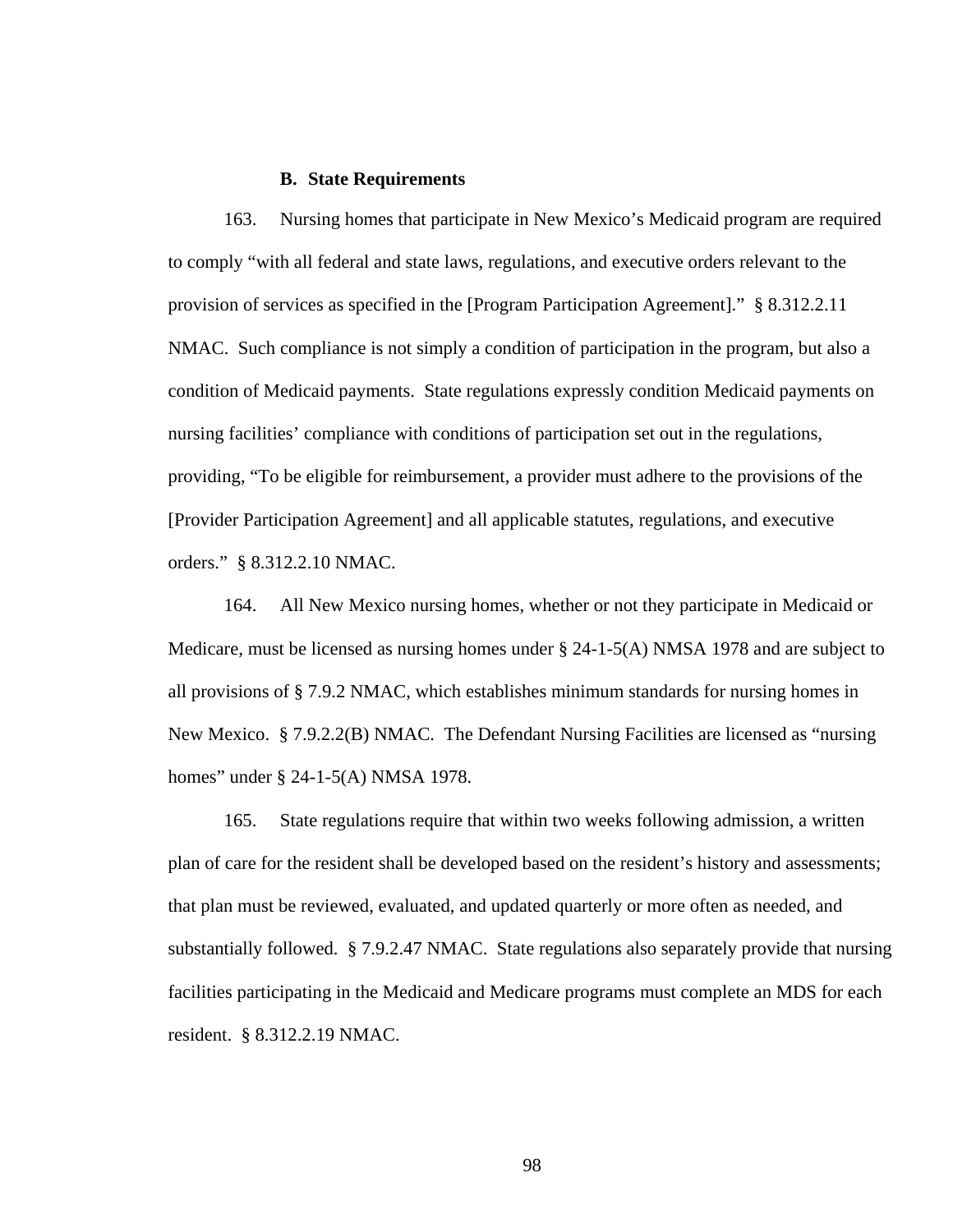166. State regulations mandate that "[s]ervices for residents shall be provided on a continuing twenty-four (24) hour basis and shall maintain or improve physical, mental, and psychosocial well-being under plan of care developed by a physician or other licensed health professional and shall be reviewed and revised based on assessment." § 7.9.2.2(A) NMAC.

167. Specifically, state regulations provide, "each resident shall receive care based upon individual needs," including, among other things, assistance with proper hygiene; prevention of pressure sores; assistance with food or fluid intake; and other care to maintain current functioning and improve each resident's ability to carry out activities of daily living. § 7.9.2.42 NMAC.

168. The staffing levels needed to fulfill this mandate depend upon the specific care needs of the residents in the facility. State regulations require "[t]he assignment of the nursing personnel . . . shall be sufficient to meet each resident's needs and implement each resident's comprehensive care plan." § 7.9.2.51(F) NMAC.

169. Nursing facilities that participate in the Medicaid program also are additionally required to provide "[p]ersonal assistance services on a 24 hours a day, seven days a week basis. Personal assistance services are those services, other than professional nursing services, that are provided to [a resident] who, because of age, infirmity, physical or behavioral health limitations, requires assistance to accomplish the activities of daily living." § 8.312.2.12(D) NMAC. These personal assistance services include Basic Care.

170. Medicaid providers are only permitted to furnish services to Medicaid patients, and receive payment for furnishing those services, after executing a written Provider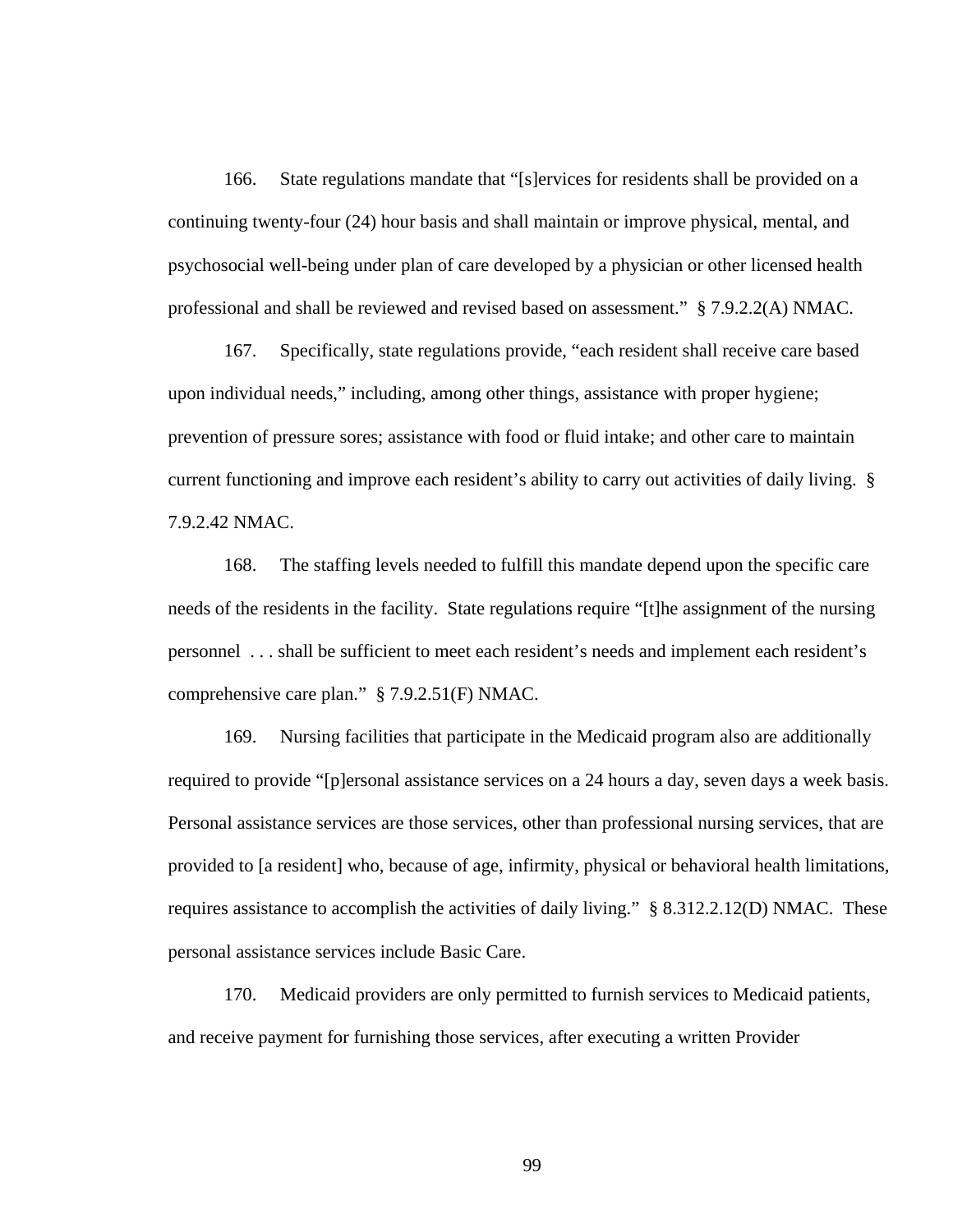Participation Agreement ("PPA") with the New Mexico Medicaid program. The PPA conditions payment of Medicaid claims on the prospective provider's certification that the provider will "abide by and be held to" all state and federal laws and regulations, including all applicable laws, regulations, and Medicaid program instructions. The certification is made under penalty of perjury.

171. New Mexico Medicaid providers submit claims to the State electronically through the Electronic Data Interchange ("EDI") program. Providers sign EDI Provider Participation Agreements in which they agreed to "comply with all applicable provisions of the Social Security Act, as amended; federal or state laws, regulations, and guidelines; and HSD rules." Providers also agree that they "will request payment only for those services . . . rendered personally by the Provider or rendered by qualified personnel under the Provider's direct and personal supervision."

172. On the MDS that is submitted for each Medicaid recipient quarterly, the provider is required to certify the accuracy and truth of the MDS assessment as a condition of payment:

I certify that the accompanying information accurately reflects resident assessment information for this resident and that I collected or coordinated the collection of this information on the dates specified. To the best of my knowledge, this information was collected in accordance with applicable Medicare and Medicaid requirements. I understand that this information is used as a basis for ensuring that residents receive appropriate and quality care, and as a basis for payment from federal funds. I further understand that payment of such federal funds and continued participation in the government-funded health care programs is conditioned on the accuracy and truthfulness of this information, and that I may be personally subject to or may subject my organization to substantial criminal, civil, and/or administrative penalties for submitting false information. I also certify that I am authorized to submit this information by this facility on its behalf.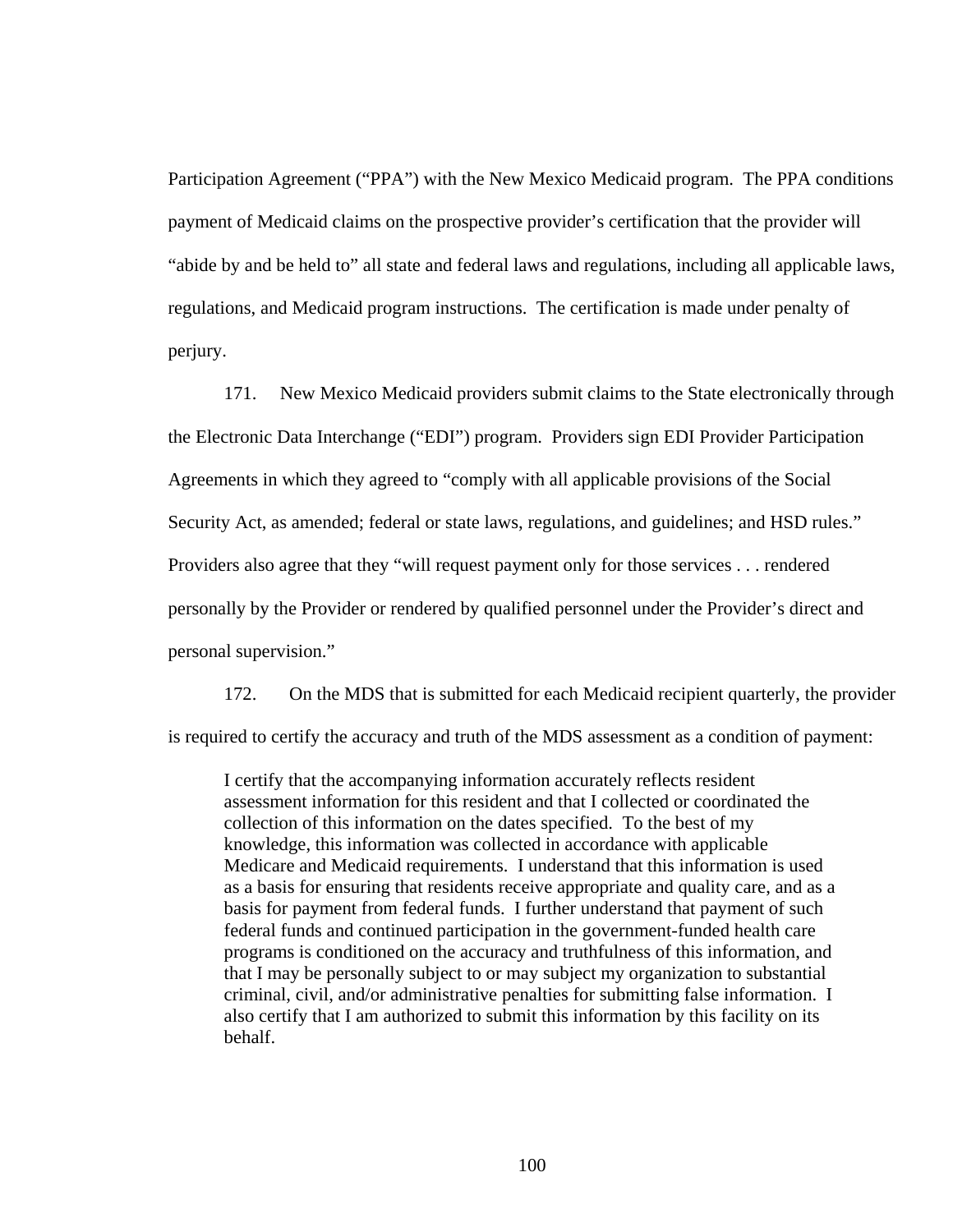State regulations and the Provider Participation Agreement make the submission of accurate MDSs a condition of payment for the State's Medicaid program.

173. The MDS moreover, is not simply a forward-looking document that describes projected needs. It also reflects the care that has been provided to date. The evaluation of the resident's needs for ADLs is based upon observations of the assistance provided in the preceding 7 days.

## **C. The False Claims**

174. Under the New Mexico Medicaid program, providers are paid for services on the basis of pre-determined, fixed amounts. The State pays a facility set rates – called "per diem rates" – for each day that the facility provides care to a Medicaid resident.<sup>25</sup> The per diem rates include a resident's lodging, meals, and nursing care, but do not include additional, discrete services, like physical therapy, that the facility also may provide. The per diem rates are calculated every three years using the costs reported by the homes annually, which include: labor, rent, equipment, food, supplies, administration, and certain other expenses.

§8.312.3.11(G) NMAC.

175. The Defendant Nursing Facilities signed Provider Participation Agreements.

176. The Defendant Nursing Facilities submitted claims for payment of per diem rates for each Medicaid recipient, generally on a monthly basis, over the Relevant Period. Each time the Defendants submitted a claim form, the UB-04, they certified that the "billing information

 $25$  There are two per diem rates: High NF (for residents who require substantial skilled nursing) and Low NF (for residents whose greatest needs involve unskilled nursing).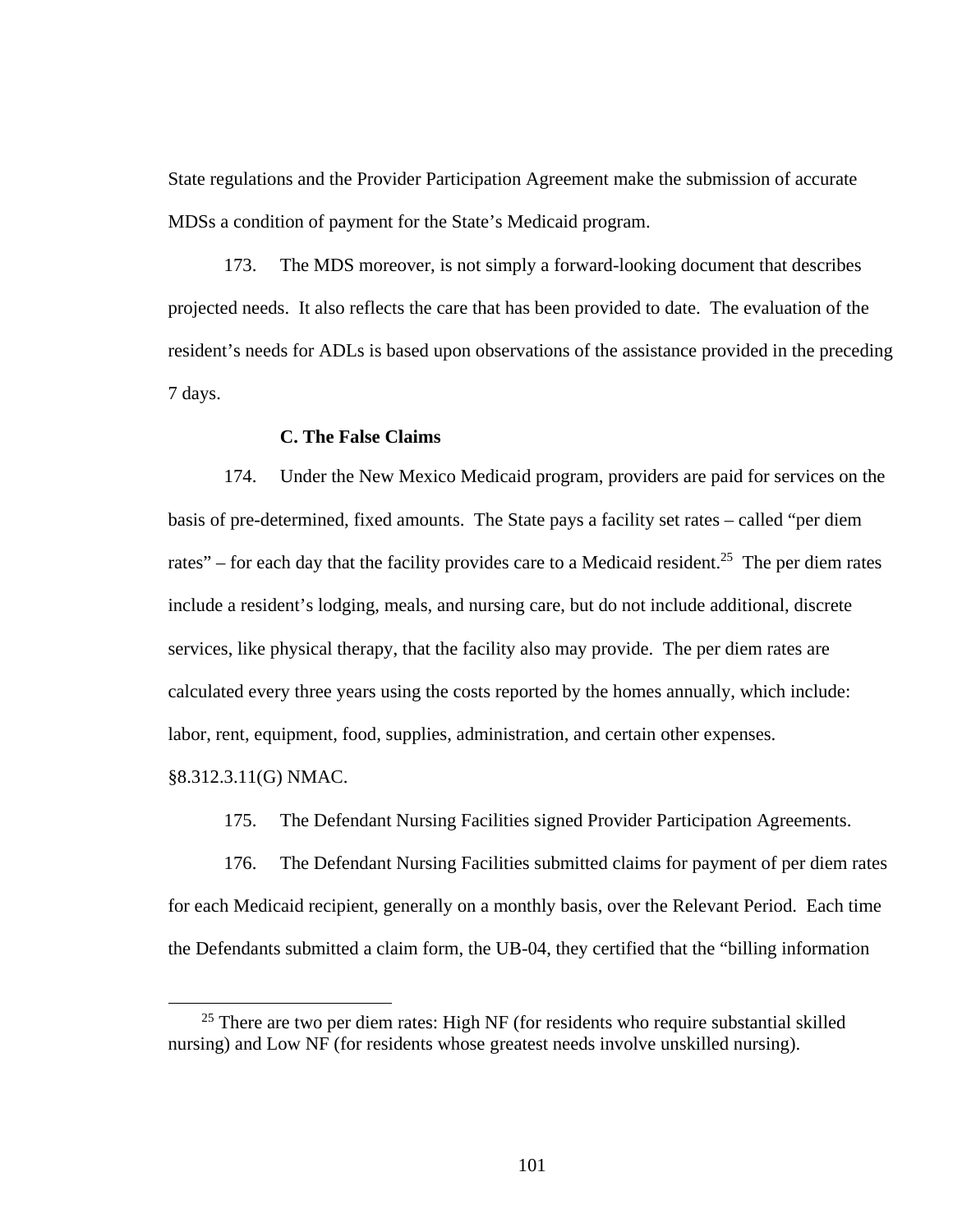. . . [was] true, accurate and complete" and that they had not "knowingly . . . disregard[ed] or misrepresent[ed] or conceal[ed] material facts."

177. The Defendant Nursing Facilities submitted MDS forms, on a quarterly basis, in which they certified both the level of care needed by each resident and the level of care that they were providing to each resident.

178. Defendants' claims for per diem payments constitute false claims because:

- (a) As set forth in Section IV above, the Defendant Nursing Facilities did not maintain staffing levels sufficient to provide the Basic Care required by their residents. The extent of omitted services was so great as to render the Basic Care unreasonable in quantity, unreasonable in duration, and professionally unacceptable. These omissions may be quantified and expressed as a percentage of care omitted on a daily basis. In submitting claims for payment of full per diem rates, when an unreasonable and measurable percentage of the services covered by the per diem rate were not rendered by them or under their supervision, the Defendant Nursing Facilities submitted false claims.
- (b) Significant omissions of Basic Care did not promote the maintenance or enhancement of the quality of life of the residents at the Defendant Nursing Facilities. Indeed, these omissions compromised the quality of life of residents in terms of health, safety and dignity. As discussed in Section IV of this Complaint, significant percentages of Basic Care were not, and could not have been, provided to residents at the Defendant Nursing Facilities given the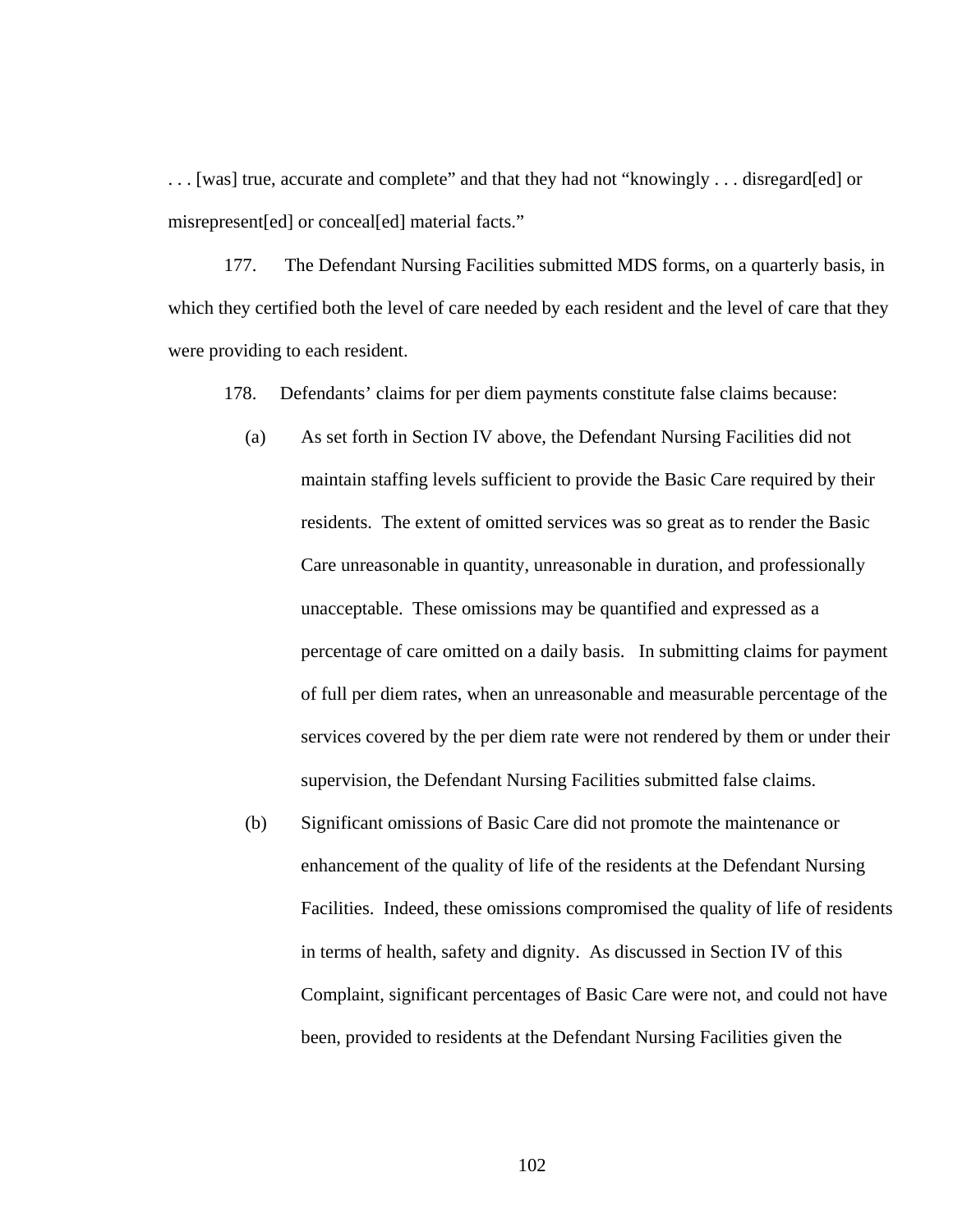substantial understaffing at these facilities. Because of inadequate staffing levels, residents were left for long periods in their own urine and waste, were not re-positioned and bathed, were deprived of food and liquids, and suffered falls when left without assistance to navigate their rooms and bathrooms. As such, the amount of the Basic Care actually provided by the Defendant Nursing Facilities failed to meet professionally recognized standards of health care and was so deficient as to be worthless. In submitting claims for payment of per diem rates when the services provided were worthless, the Defendant Nursing Facilities submitted false claims.

- (c) The certifications set forth in the MDSs submitted to the government were false because the Defendant Nursing Facilities lacked sufficient staff to deliver the care described as necessary and appropriate on the MDS submissions, even as the Defendant Nursing Facilities certified that the care had been and would be provided and that the MDS would serve as a basis for reimbursements. The claims for payment of per diem rates predicated upon the Defendant Nursing Facilities' certification of MDSs as accurate were false.
- (d) The certifications regarding statutory and regulatory compliance made in the Defendant Nursing Facilities' Provider Participation Agreements were false because the facilities did not comply with all state and federal regulations, including § 7.9.2.51 NMAC and § 8.313.2.12 NMAC. Because the Defendant Nursing Facilities did not maintain staffing levels sufficient to meet the needs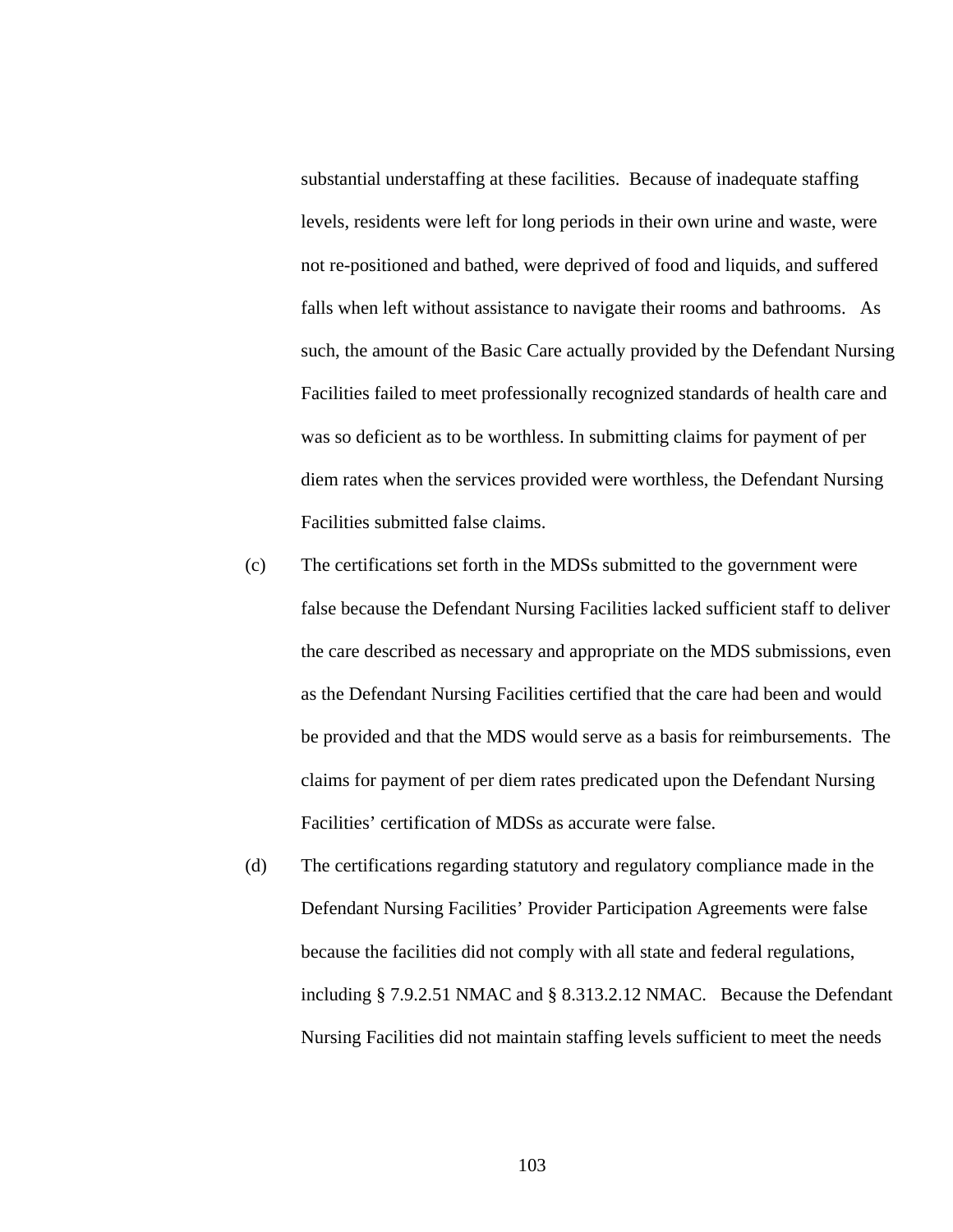of their residents and omitted significant percentages of the Basic Care services in violation of state and federal regulations, the claims for payment of per diem rates predicated on their certification of statutory and regulatory compliance were false.

179. The federal and state regulations relating to quality of care discussed above are so integral to the services bargained for by New Mexico as to constitute conditions material to the New Mexico Medicaid program's payment for these services.

# **VI. DEFENDANTS' DECEPTIVE STATEMENTS TO PRIVATE PAYORS AND UNCONSCIONABLE CONDUCT**

180. The Defendant Nursing Facilities also provided care to many residents who paid for all or part of their care out of pocket, through private insurance, or through the assignment of their social security benefits.

181. During the time period in which Cathedral Rock owned the Defendant Nursing Facilities, other than Sagecrest, residents at the Defendant Nursing Facilities who paid for their care with private funds were charged between \$119.38 and \$244.38 per day. This adds up to millions of dollars in revenue for the Defendant Nursing Facilities paid from consumers' private funds: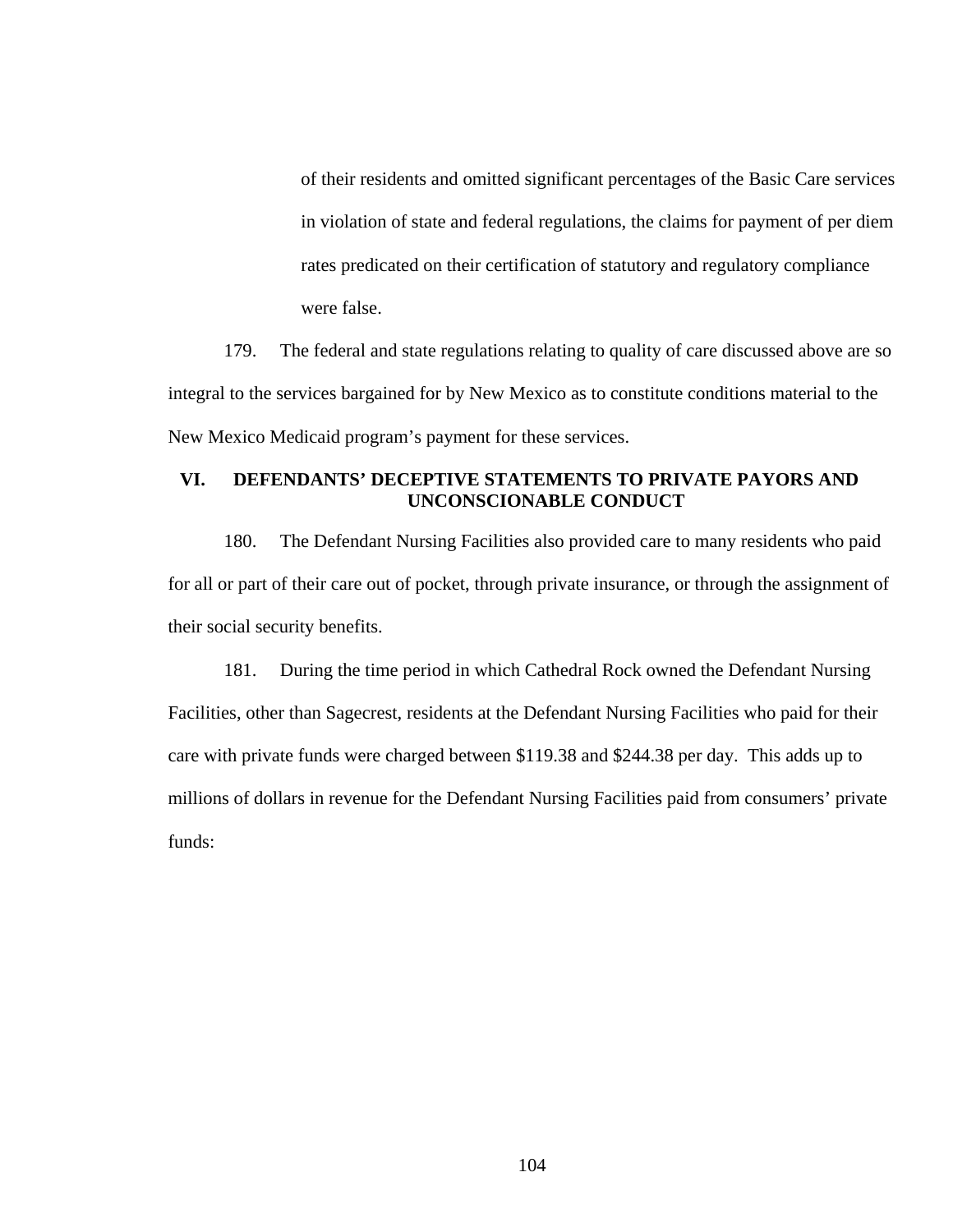| <b>Defendant Nursing</b>  | <b>Total Revenue From</b> |
|---------------------------|---------------------------|
| <b>Facility</b>           | <b>Private Pay</b>        |
|                           | $Residents - 4/1/2007$    |
|                           | $-10/31/2012$             |
| Santa Fe Care Center      | \$4,088,039               |
| Casa Real                 | \$3,164,950               |
| Espanola Valley           | \$2,551,202               |
| Nursing and               |                           |
| Rehabilitation            |                           |
| <b>Bloomfield Nursing</b> | \$656,470                 |
| and Rehabilitation        |                           |
| Red Rocks Care            | \$705,000                 |
| Center                    |                           |
| Sunshine Haven at         | \$811,444 <sup>26</sup>   |
| Lordsburg                 |                           |

182. During the time period in which Preferred owned the Defendant Nursing

Facilities, residents at the Defendant Nursing Facilities who paid for their care with private funds were charged between \$175 and \$215 per day. This adds up to millions of dollars in revenue for the Defendant Nursing Facilities paid from consumers' private funds:

 <sup>26</sup> Data from 2012 was not available for Sunshine Haven at Lordsburg, so this figure does not include revenue from 2012.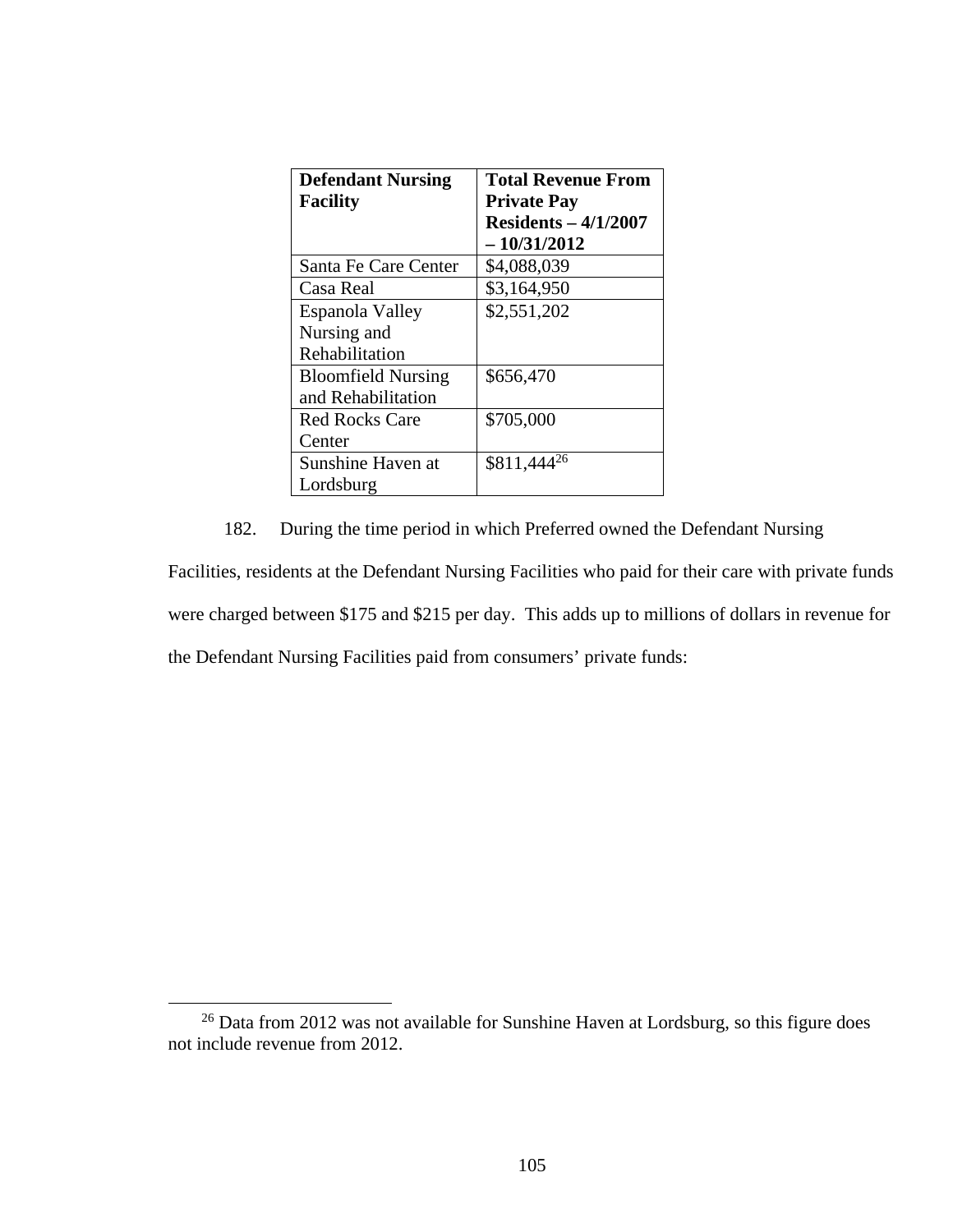| <b>Defendant Nursing</b>  | <b>Total Revenue From</b> |
|---------------------------|---------------------------|
| <b>Facility</b>           | <b>Private Pay</b>        |
|                           | <b>Residents –</b>        |
|                           | $11/1/2012 -$             |
|                           | 12/31/2013 <sup>27</sup>  |
| Santa Fe Care Center      | \$756,372                 |
| Casa Real                 | \$1,057,899               |
| Sagecrest Nursing and     | \$609,976                 |
| Rehabilitation            |                           |
| Espanola Valley           | \$359,022                 |
| Nursing and               |                           |
| Rehabilitation            |                           |
| <b>Bloomfield Nursing</b> | \$96,950                  |
| and Rehabilitation        |                           |
| <b>Red Rocks Care</b>     | \$75,850                  |
| Center                    |                           |
| Sunshine Haven at         | \$369,775                 |
| Lordsburg                 |                           |

183. On information and belief, each of the Defendant Nursing Facilities made

statements to New Mexico consumers regarding the services provided and quality of care at their facilities that may have, tended to, or did deceive or mislead New Mexico consumers.

184. For example, the Defendant Nursing Facilities were required by federal and state regulations to devise a care plan for each resident based upon the needs of the resident identified in his or her MDS. On information and belief, the Defendant Nursing Facilities communicated these care plans to residents and their families, which may have, tended to, or did lead them to

<sup>&</sup>lt;sup>27</sup> The total provided here for Sagecrest reflects total revenue from private pay residents from August 1, 2011 through December 31, 2013, because Preferred acquired this facility earlier than the other Defendant Nursing Facilities.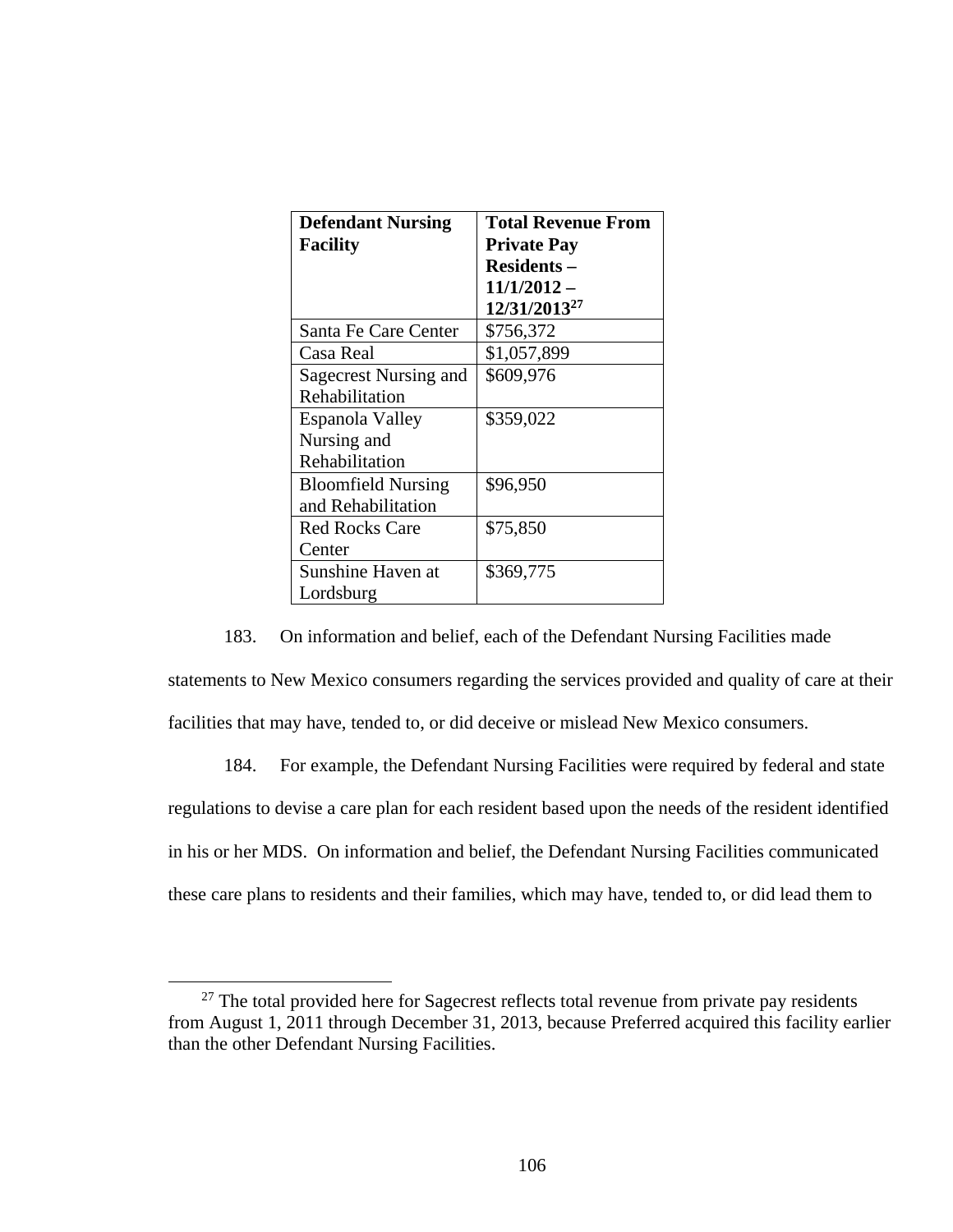believe that the Facilities would deliver – and had the staff and resources to deliver – the care outlined in the plans. These representations were false or misleading.

185. The Defendant Nursing Facilities billed residents, their families, and insurers. Included in these bills, on information and belief, was a per diem charge – the daily rate for a resident's stay in the facility, which covered Basic Care. By charging the full per diem rate, even though the facilities lacked the staff to deliver the Basic Care needed, the facilities may have, tended to, or did deceive the recipients of these bills and led them to believe that the per diem charges assessed were based on and commensurate with the care provided.

186. Additionally, the Defendant Nursing Facilities make misrepresentations regarding the care they provide in marketing materials directed to consumers. For example:

- (a) Bloomfield, Casa Real, Red Rocks, Sagecrest, and Sunshine Haven, five of the Defendant Nursing Facilities, each advertise on their websites to prospective residents that "[o]nce you arrive, a multidisciplinary team will be there to meet your every need."28
- (b) Bloomfield, Casa Real, Red Rocks, Sagecrest, and Sunshine Haven, five of the Defendant Nursing Facilities, have language on their websites promising that at each of their nursing facilities, consumers "will find Respite Care which allows

 <sup>28</sup> Welcome to Bloomfield Nursing and Rehabilitation (Dec. 1, 2014), http://www.bloomfieldnursing.com/; Welcome to CASA REAL (Dec. 1, 2014), http://www.casarealnursing.com/; Welcome to Red Rocks Care Center! (Dec. 1, 2014), www.redrockscarecenter.com; Welcome to Sagecrest Nursing & Rehabilitation Center (Dec. 1, 2014), www.sagecrestrehabilitation.com; Welcome to Sunshine Haven at Lordsburg! (Dec. 1, 2014), http://www.sunshinehavennursing.com/.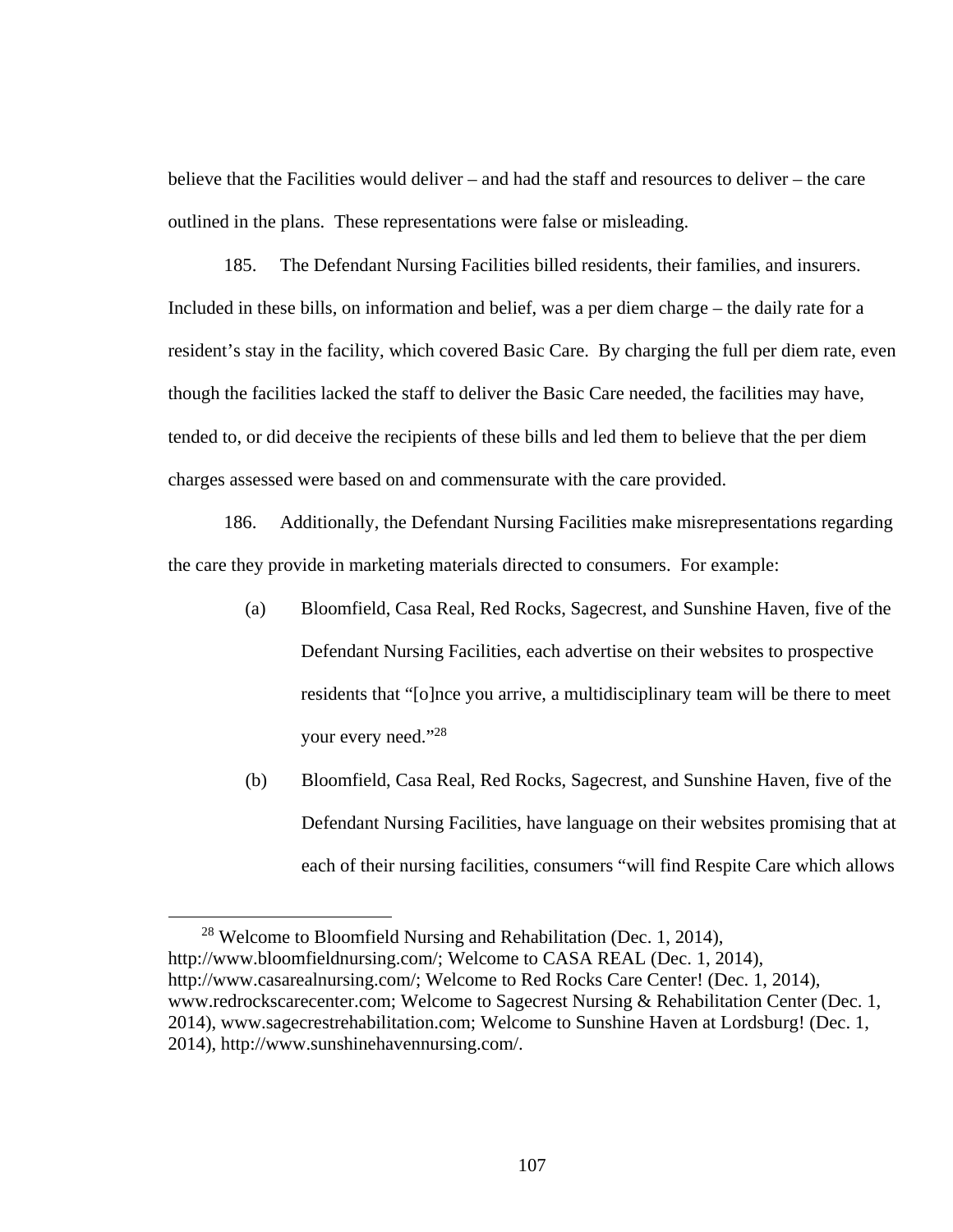families time away without worry when [their] loved one needs 24 hour supervision."<sup>29</sup>

(c) On information and belief, each of the Defendant Nursing Facilities makes similar statements in marketing materials to consumers that may, tend to, or do deceive consumers. Uniform language appears on the websites of the Defendant Nursing Facilities, indicating that these websites – and, likely, other marketing materials – are authored and distributed by the parent entities of the Defendant Nursing Facilities. On information and belief, these types of misrepresentations to consumers are made uniformly across the Preferred Care chain of nursing homes in New Mexico.

187. The Defendant Nursing Facilities' trade practices also are, and have been throughout the Relevant Period, unconscionable, because the Defendant Nursing Facilities take advantage of the vulnerability and incapacity of their residents. Nursing home residents constitute a vulnerable population: they are elderly, ill, infirm, and often deteriorating. These residents often face the double burden of dependency and isolation. The Defendant Nursing Facilities accept these vulnerable residents for admission, conduct MDS assessments of each resident, and then knowingly fail to provide sufficient levels of staffing to provide the care

<sup>&</sup>lt;sup>29</sup> About Us (Dec. 1, 2014), http://www.bloomfieldnursing.com/about-us/; Nursing Services (Oct. 16, 2014), http://casareal.newlifestylesforms.com/nursing-services/; Nursing Services (Dec. 1, 2014), http://www.redrockscarecenter.com/nursing-services/; About Us (Dec. 1, 2014), http://www.sagecrestrehabilitation.com/site/371/about\_us.aspx; About Us (Dec. 1, 2014), http://www.sunshinehavennursing.com/about-sunshine-haven/.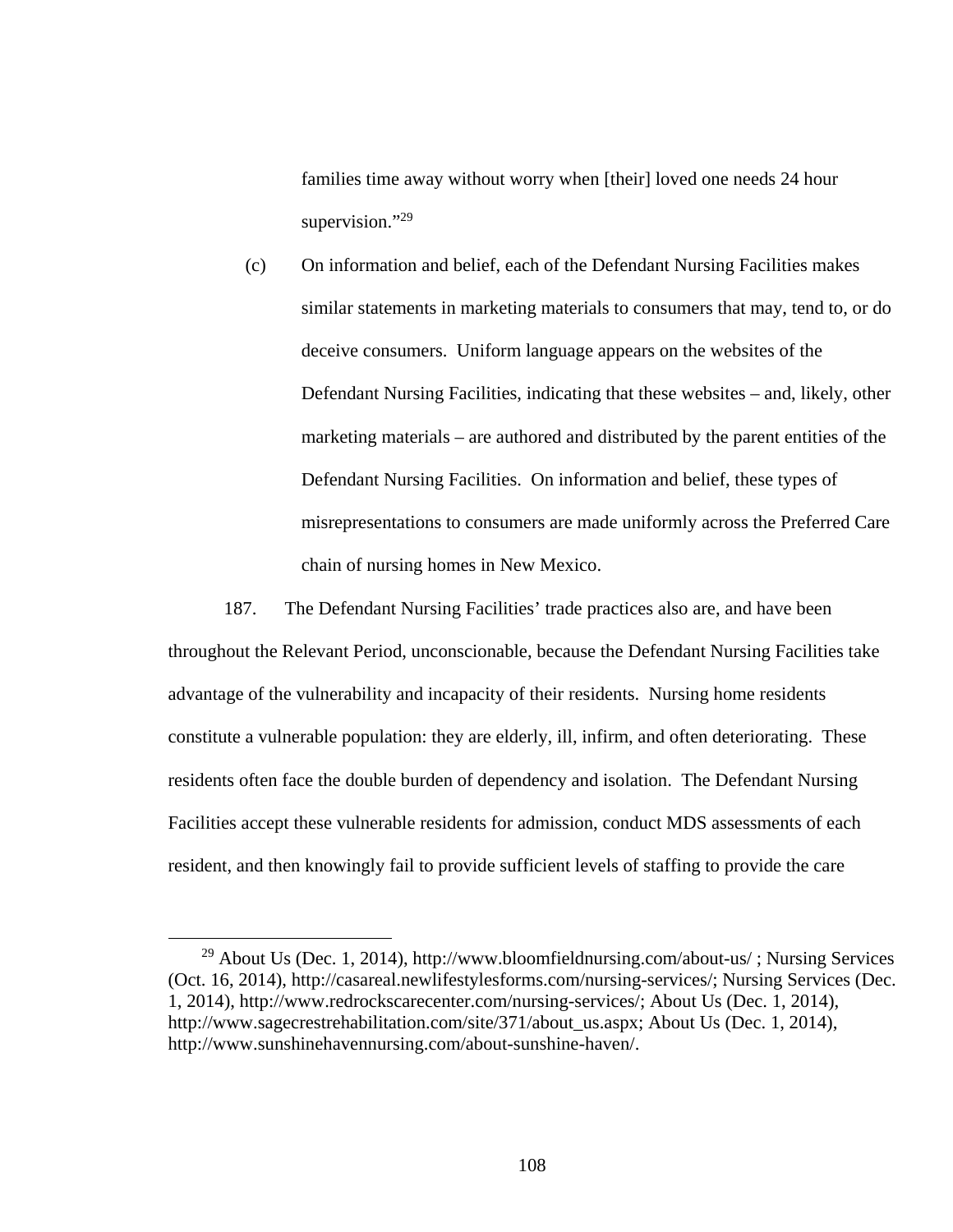required. Many nursing home residents require assistance with most or all of the ADLs. Once admitted, they lack the autonomy or ability to seek alternative care. Residents who are unable to get in and out of bed on their own, for example, have few options when the nursing home at which they are living fails to provide the care they need. Thus, residents cannot "vote with their feet," as consumers might in other contexts. Some residents are not even able to voice a complaint.

188. The Defendant Nursing Facilities also engage in, and have engaged in throughout the Relevant Period, substantively unconscionable trade practices by providing care that is so inadequate to meet the needs of residents that it results in a gross disparity between the value received by the residents for the services provided and the cost of the services. The Defendant Nursing Facilities have charged private pay residents, over the Relevant Period, rates that varied between \$119.38 (at Espanola Valley in 2008) and \$244.38 (at Red Rocks Care Center in 2009) per day for residence in a semi-private room, meals, and care. However, as alleged in greater detail herein, a significant percentage of the Basic Care that is needed by, promised to, and paid for by these residents is not provided, due to chronic understaffing, resulting in a gross disparity between the value they receive and the amount they pay.

#### **VII. DEFENDANTS' KNOWING FAILURE TO PROVIDE ADEQUATE CNA STAFFING**

189. Defendants knew that they were not meeting, and did not have sufficient CNA staff to meet, the Basic Care needs of their residents as mandated by state and federal laws and regulations. Defendants also knew that the services for which they billed Medicaid were not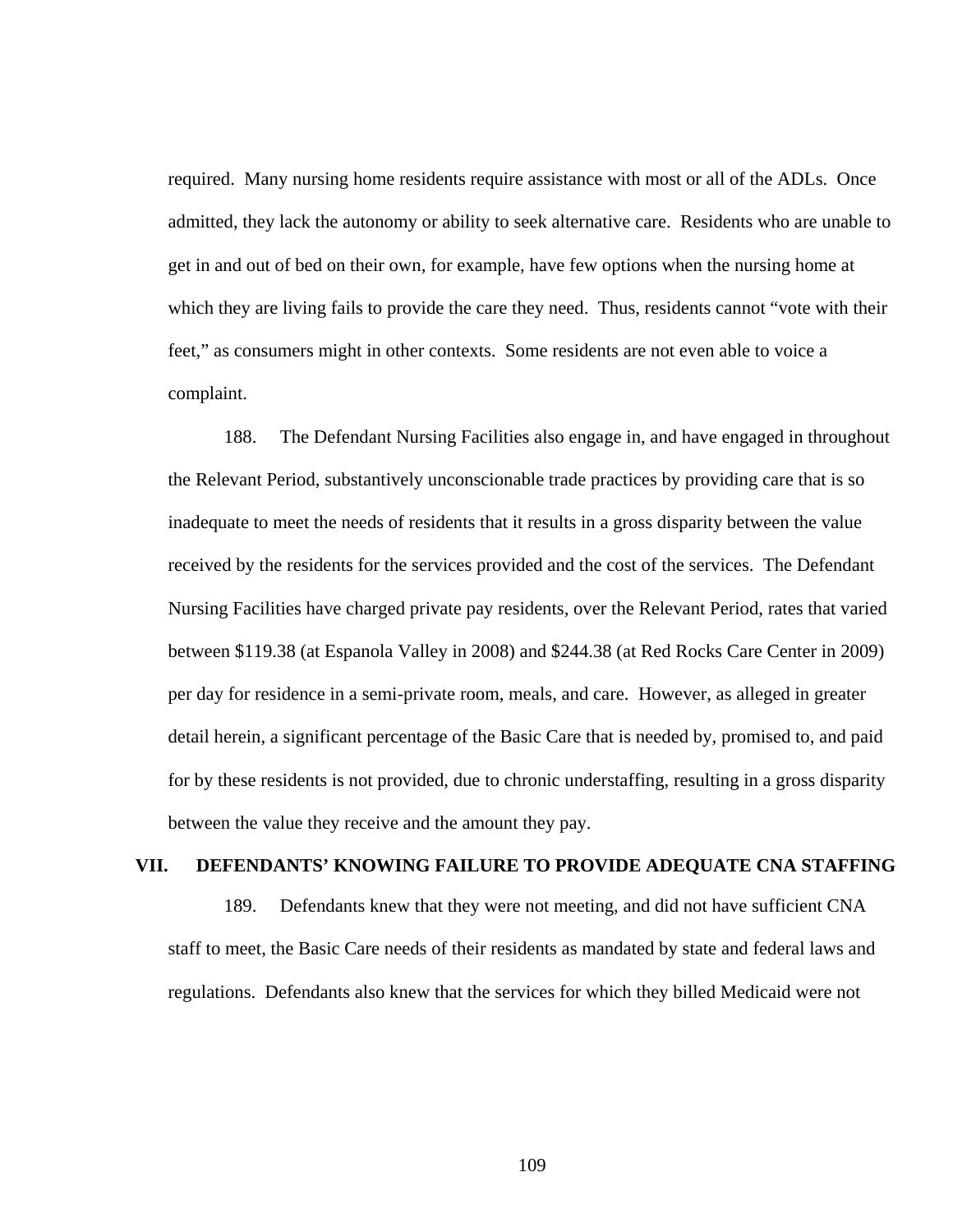rendered, not rendered as claimed, not compliant with law, or were so inadequate, deficient, or substandard as to be essentially worthless.

190. In 2004, the Institute of Medicine published guidelines for nursing home staffing. These guidelines were based upon computer simulations of nursing home operations that are similar to the simulation used by the OAG here. At a minimum, the Institute of Medicine recommends staffing at a level sufficient to provide 2.8 hours of CNA care per patient day.

191. Defendants had knowledge of both the Basic Care needs of their residents and of the staffing levels at the Defendant Nursing Facilities. Through the process of regularly completing the MDS forms for every resident, the Defendant Nursing Facilities assessed each resident and determined precisely what level of care was needed to adequately assist him or her with ADLs. The Defendant Nursing Facilities closely monitored their staffing levels, for regulatory and business purposes, at all times.

192. Defendants received complaints about omissions of Basic Care and understaffing from residents and their families, as described in Section IV above.

193. The Defendant Nursing Facilities received complaints about understaffing from their staff, as described in Section IV above.

194. For conduct occurring during the Relevant Period, the Defendant Nursing Facilities received repeated deficiencies related to failures of Basic Care in DOH surveys. They received these deficiencies despite, on information and belief, taking steps to increase staffing and prepare staff for surveys ahead of time – steps that would lead surveyors to believe levels of care provided were higher than they actually were during non-survey times.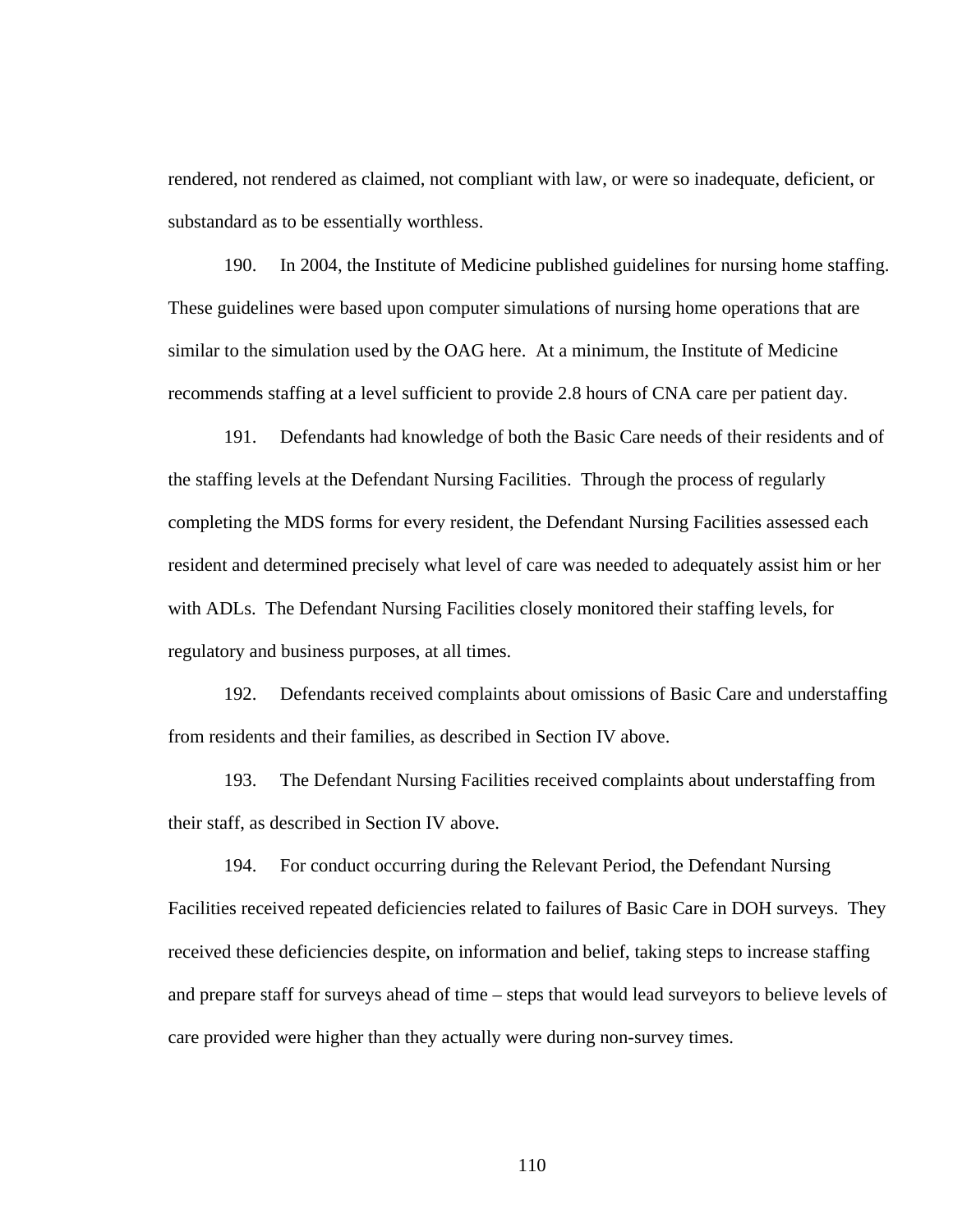195. For conduct occurring during the Relevant Period, former residents and their family members filed dozens of lawsuits against Defendants alleging that the Defendant Nursing Facilities failed to provide residents with proper care, resulting in serious injury and death.

196. On information and belief, Cathedral Rock and Preferred, as managers, were aware of these complaints, lawsuits, and deficiencies.

197. On information and belief, Cathedral Rock and Preferred, as managers, set or approved and closely watched labor costs and hours at the Defendant Nursing Facilities.

198. On information and belief, neither Cathedral Rock nor Preferred increased staffing or otherwise addressed the deficiencies in Basic Care at the Defendant Nursing Facilities, despite the fact that they were, or should have been, aware of these deficiencies and had the power, as managers of the Defendant Nursing Facilities, to correct them.

### **VIII. CATHEDRAL ROCK CORPORATION'S LIABILITY**

199. Cathedral Rock Corporation, Cathedral Rock Management, LP, Cathedral Rock Management I, Inc., and Cathedral Rock Investments, Inc. (collectively "Cathedral Rock Parent Entities") and C. Kent Harrington are responsible for the actions and omissions of the Defendant Nursing Facilities from at least the beginning of the Relevant Period until on or around November 1, 2012 (hereafter referred to as the "Relevant Cathedral Rock Ownership Period"), when they sold the Defendant Nursing Facilities to Preferred Care, Inc.

200. Throughout the Relevant Cathedral Rock Ownership Period, C. Kent Harrington was employed as the president and chief executive officer of Cathedral Rock Corporation.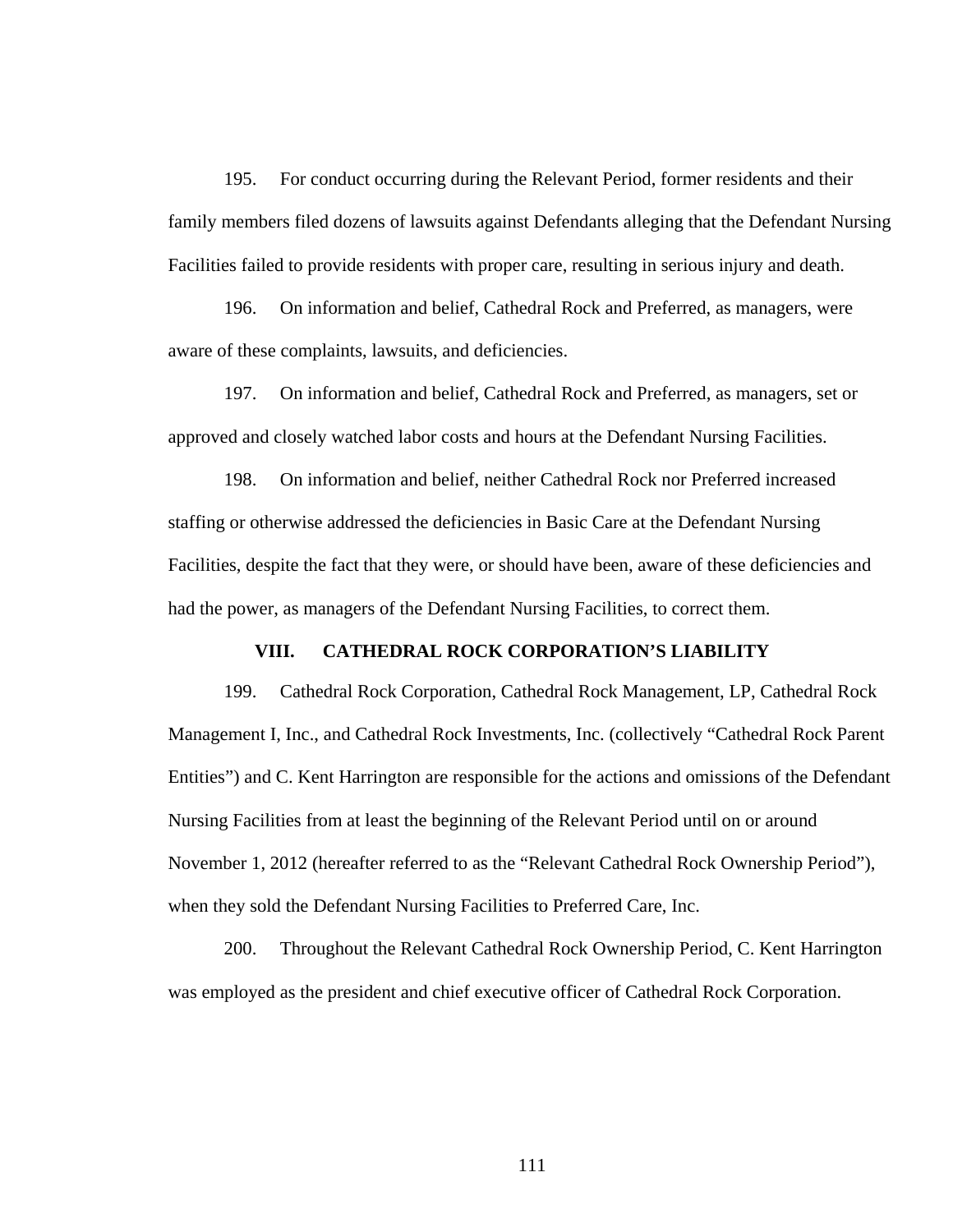201. Throughout the Relevant Cathedral Rock Ownership Period, C. Kent Harrington was the majority stockholder in Cathedral Rock Corporation and owned approximately sixty-five percent (65%) of Cathedral Rock Corporation.

202. On information and belief, throughout the Relevant Cathedral Rock Ownership Period, C. Kent Harrington served as the president of Cathedral Rock Management I, Inc. as well as the president of each of the Defendant Nursing Facilities.

203. On information and belief, through the Relevant Cathedral Rock Ownership Period, Cathedral Rock Corporation, Cathedral Rock Management I, Inc., Cathedral Rock Investments, Inc., and the Defendant Nursing Facilities operated their financial affairs on a consolidated basis, including but not limited to, filing tax returns on a consolidated basis.

204. As the owners and operators of the Defendant Nursing Facilities, the Cathedral Rock Parent Entities and C. Kent Harrington exercised operational control over the activities of the Defendant Nursing Facilities. On information and belief, this control extended to day-to-day operational matters at the Defendant Nursing Facilities including: setting staffing levels and budgets for the facilities, issuing policies and procedures for key aspects of the facility operations, and preparing annual cost reports for HSD.

205. The profits of the Defendant Nursing Facilities were passed to the Cathedral Rock Parent Entities as several types of expenses: management fees or central office costs and operations support provided by related parties charged to the Defendant Nursing Facilities. Additionally, revenue of the Defendant Nursing Facilities flowed to the Cathedral Rock Parent Entities through payments for therapeutic services provided by related parties.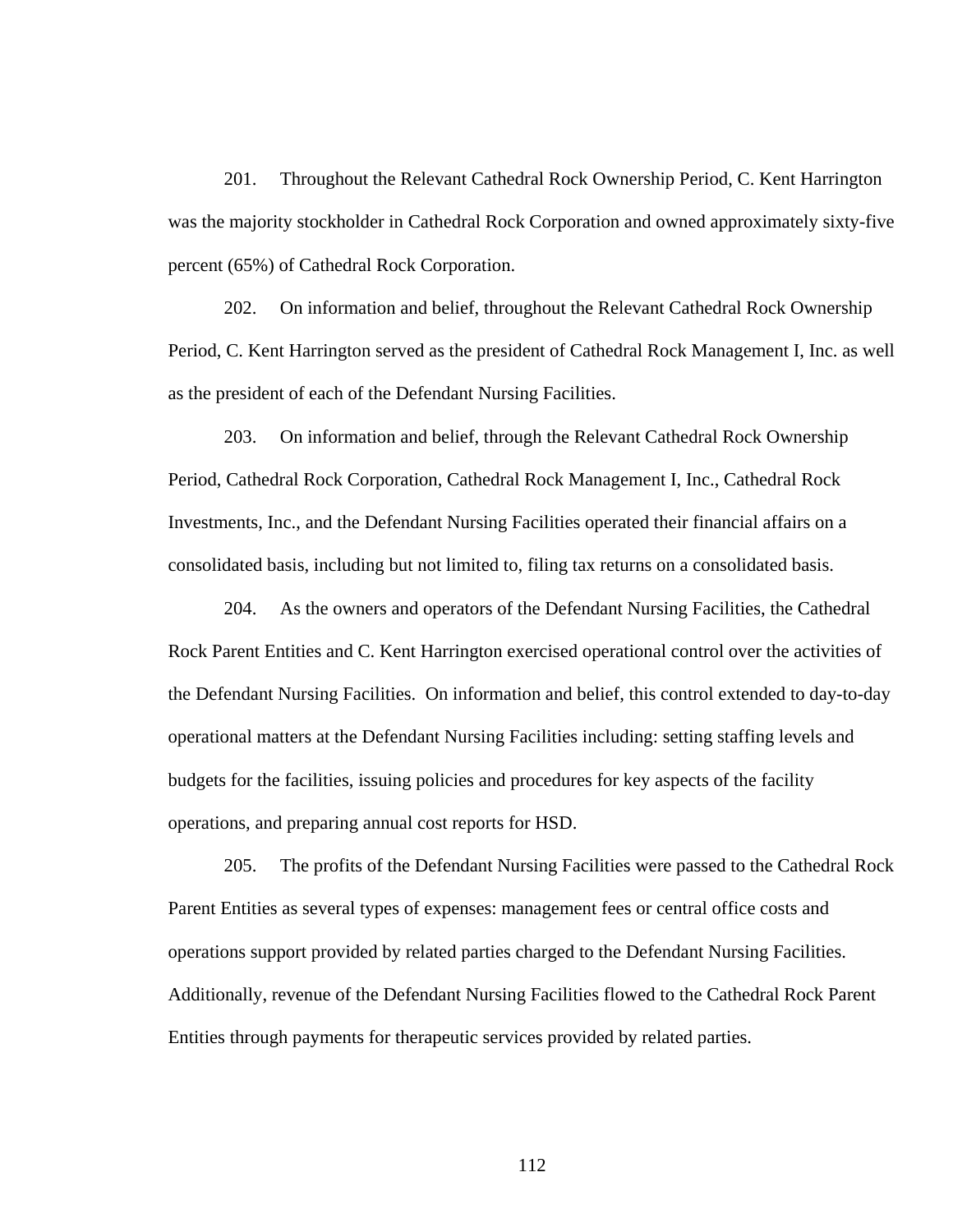206. Nursing facilities are required to report the compensation received by their owners on their annual cost reports submitted to the State. While the owners of the Cathedral Rock Parent entities were not compensated directly by the nursing facilities, the Cathedral Rock Parent Entities charged these management fees and home office costs to the individual nursing facilities and then paid an unknown amount in compensation or profit to the owners at the corporate level. On information and belief, this system allowed the owners of the Cathedral Rock Parent Entities, including C. Kent Harrington, to derive profits from the individual nursing homes without being required to disclose to the State how much they were being paid.

207. The Defendant Nursing Facilities reported the following management fees and central office costs paid to related parties during the Relevant Cathedral Rock Ownership Period:

| <b>Nursing Facility</b>      | Year          | <b>Management Fees</b> |
|------------------------------|---------------|------------------------|
|                              |               | <b>Paid to Related</b> |
|                              |               | <b>Parties</b>         |
| Casa Real                    | 2007          | \$401,893              |
|                              | $(4/1/2007 -$ |                        |
|                              | 12/31/2007)   |                        |
|                              | 2008          | \$599,910              |
|                              | 2009          | \$581,274              |
|                              | 2010          | \$411,188              |
|                              | 2011          | \$440,565              |
|                              | 2012          | \$470,541              |
|                              | (through)     |                        |
|                              | 10/31/12      |                        |
|                              | <b>TOTAL</b>  | \$2,905,371            |
|                              |               |                        |
| <b>Red Rocks Care Center</b> | 2007          | \$261,745              |
|                              | $(4/1/2007 -$ |                        |
|                              | 12/31/2007)   |                        |
|                              | 2008          | \$401,566              |
|                              | 2009          | \$453,207              |
|                              | 2010          | \$291,108              |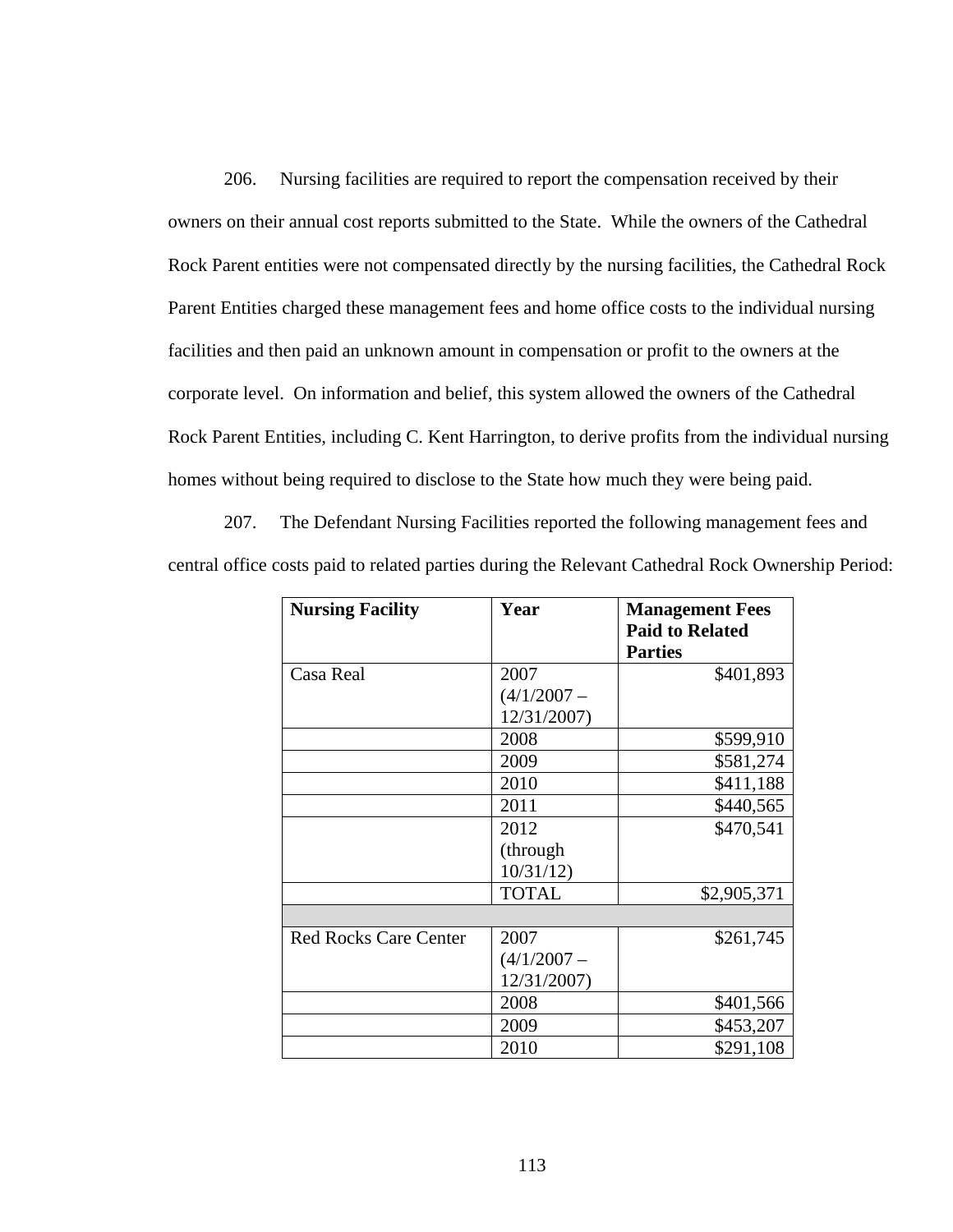|                                | 2011          | \$298,361   |
|--------------------------------|---------------|-------------|
|                                | 2012          | \$306,958   |
|                                | (through      |             |
|                                | 10/31/12      |             |
|                                | <b>TOTAL</b>  | \$2,012,945 |
|                                |               |             |
| Santa Fe Care Center           | 2007          | \$406,164   |
|                                | $(4/1/2007 -$ |             |
|                                | 12/31/2007)   |             |
|                                | 2008          | \$515,264   |
|                                | 2009          | \$500,700   |
|                                | 2010          | \$368,952   |
|                                | 2011          | \$372,700   |
|                                | 2012 (through | \$398,209   |
|                                | 10/31/12      |             |
|                                | <b>TOTAL</b>  | \$2,561,989 |
|                                |               |             |
| Sunshine Haven at              | 2007          | \$165,560   |
| Lordsburg                      | $(4/1/2007 -$ |             |
|                                | 12/31/2007)   |             |
|                                | 2008          | \$242,840   |
|                                | 2009          | \$239,228   |
|                                | 2010          | \$137,496   |
|                                | 2011          | \$173,256   |
|                                | 2012 (through | \$188,048   |
|                                | 10/31/12      |             |
|                                | <b>TOTAL</b>  | \$1,146,428 |
|                                |               |             |
| <b>Espanola Valley Nursing</b> | 2007          | \$336,374   |
| and Rehabilitation             | $(4/1/2007 -$ |             |
|                                | 12/31/2007)   |             |
|                                |               |             |
|                                | 2008          | \$488,055   |
|                                | 2009          | \$428,103   |
|                                | 2010          | \$302,101   |
|                                | 2011          | \$321,263   |
|                                | 2012 (through | \$348,671   |
|                                | 10/31/12      |             |
|                                | <b>TOTAL</b>  | \$2,224,567 |
|                                |               |             |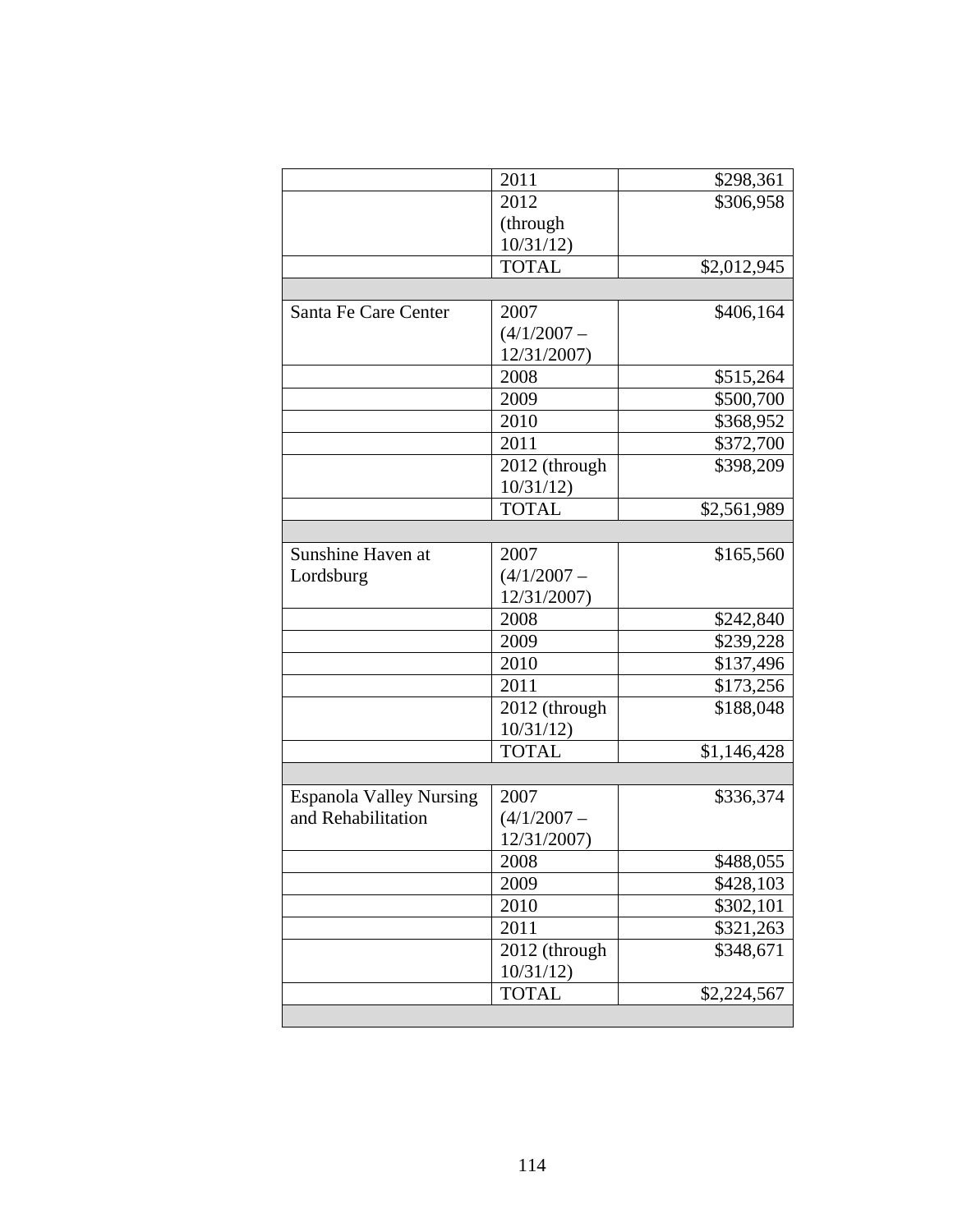| <b>Bloomfield Nursing and</b> | 2007          | \$264,034   |
|-------------------------------|---------------|-------------|
| Rehabilitation                | $(4/1/2007 -$ |             |
|                               | 12/31/2007)   |             |
|                               | 2008          | \$393,287   |
|                               | 2009          | \$389,498   |
|                               | 2010          | \$289,206   |
|                               | 2011          | \$284,100   |
|                               | 2012 (through | \$305,732   |
|                               | 10/31/12      |             |
|                               | <b>TOTAL</b>  | \$1,925,857 |

208. On information and belief, the Cathedral Rock Parent Entities also received monies from the Defendant Nursing Facilities through transactions between the Defendant Nursing Facilities and other entities within the corporate family (called "related party transactions"). Cost report data show that during the relevant period, significant sums of money were paid by the Defendant Nursing Facilities to related parties for therapy services provided to residents: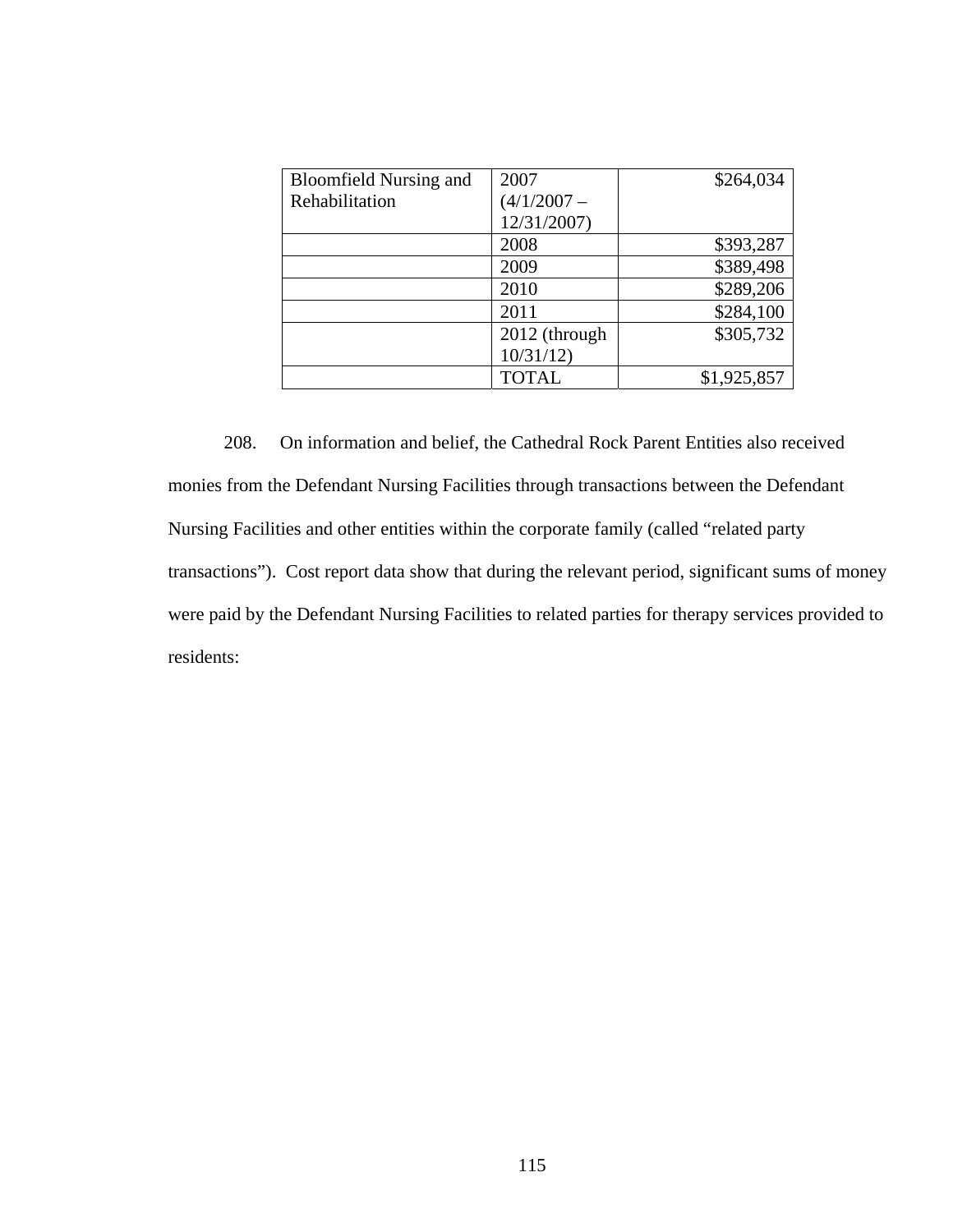| <b>Nursing Facility</b>                              | Year         | <b>Therapy Expenses</b><br><b>Paid to Related</b><br><b>Parties</b> |
|------------------------------------------------------|--------------|---------------------------------------------------------------------|
| Casa Real                                            | 2010         | \$641,269                                                           |
|                                                      | 2011         | \$802,638                                                           |
|                                                      | 2012         | \$726,026                                                           |
|                                                      | (through     |                                                                     |
|                                                      | 10/31/12     |                                                                     |
|                                                      | <b>TOTAL</b> | \$2,169,933                                                         |
|                                                      |              |                                                                     |
| <b>Red Rocks Care Center</b>                         | 2010         | \$535,805                                                           |
|                                                      | 2011         | \$732,585                                                           |
|                                                      | 2012         | \$547,155                                                           |
|                                                      | (through     |                                                                     |
|                                                      | 10/31/12     |                                                                     |
|                                                      | <b>TOTAL</b> | \$1,815,545                                                         |
|                                                      |              |                                                                     |
| Santa Fe Care Center                                 | 2010         | \$532,192                                                           |
|                                                      | 2011         | \$730,197                                                           |
|                                                      | 2012         | \$621,806                                                           |
|                                                      | (through     |                                                                     |
|                                                      | 10/31/12     |                                                                     |
|                                                      | <b>TOTAL</b> | \$1,884,195                                                         |
|                                                      |              |                                                                     |
| Sunshine Haven at<br>Lordsburg                       | 2010         | \$82,478                                                            |
|                                                      | 2011         | \$234,175                                                           |
|                                                      | 2012         | \$220,059                                                           |
|                                                      | (through     |                                                                     |
|                                                      | 10/31/12     |                                                                     |
|                                                      | <b>TOTAL</b> | \$536,712                                                           |
|                                                      |              |                                                                     |
| <b>Espanola Valley Nursing</b><br>and Rehabilitation | 2010         | \$504,579                                                           |
|                                                      | 2011         | \$651,096                                                           |
|                                                      | 2012         | \$508,307                                                           |
|                                                      | (through     |                                                                     |
|                                                      | 10/31/12     |                                                                     |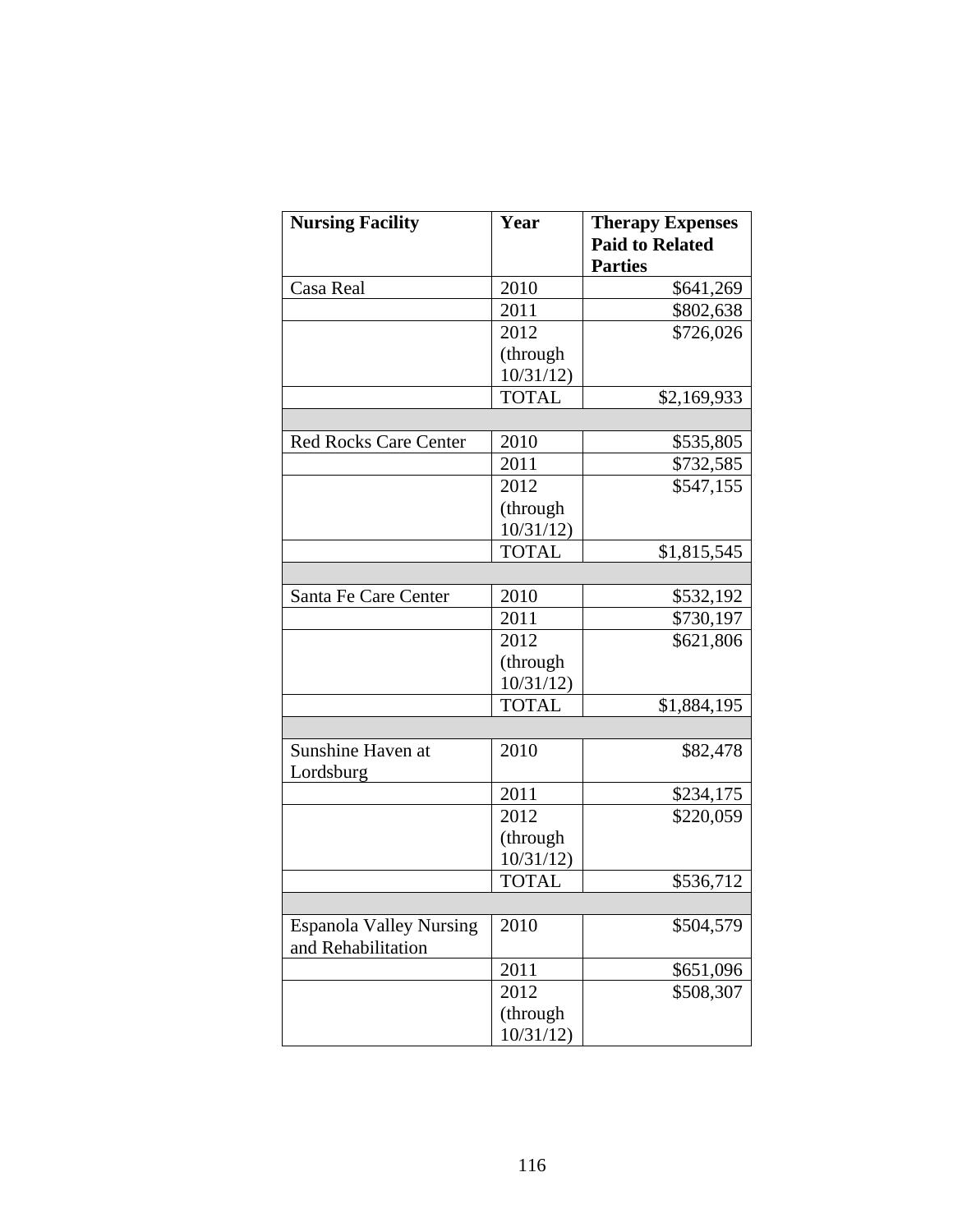|                               | <b>TOTAL</b> | \$1,663,982 |
|-------------------------------|--------------|-------------|
|                               |              |             |
| <b>Bloomfield Nursing and</b> | 2010         | \$558,980   |
| Rehabilitation                |              |             |
|                               | 2011         | \$554,193   |
|                               | 2012         | \$470,378   |
|                               | (through     |             |
|                               | 10/31/12     |             |
|                               | <b>TOTAL</b> | \$1,583,551 |

These cost reports identify Defendant Cathedral Rock Corporation as the related party with which the facilities contracted.

209. On information and belief, the Defendant Nursing Facilities were undercapitalized throughout the Relevant Cathedral Rock Ownership Period, such that each facility did not operate as a freestanding entity. The Defendant Nursing Facilities held substantially less cash and available liquid assets during this time period than were necessary to run the facilities or that were actually available to the Defendant Nursing Facilities through inter-company accounts or transfers within the Cathedral Rock corporate family.

210. On information and belief, the Cathedral Rock Parent Entities caused the transfer of assets out of the Defendant Nursing Facilities during the Relevant Cathedral Rock Ownership Period to pay for corporate expenses that were unrelated to the operations of the individual Defendant Nursing Facilities: payments on loans taken out by the Cathedral Rock Parent Entities and C. Kent Harrington to pay government-imposed penalties related to the operation of Cathedral Rock nursing homes in Missouri.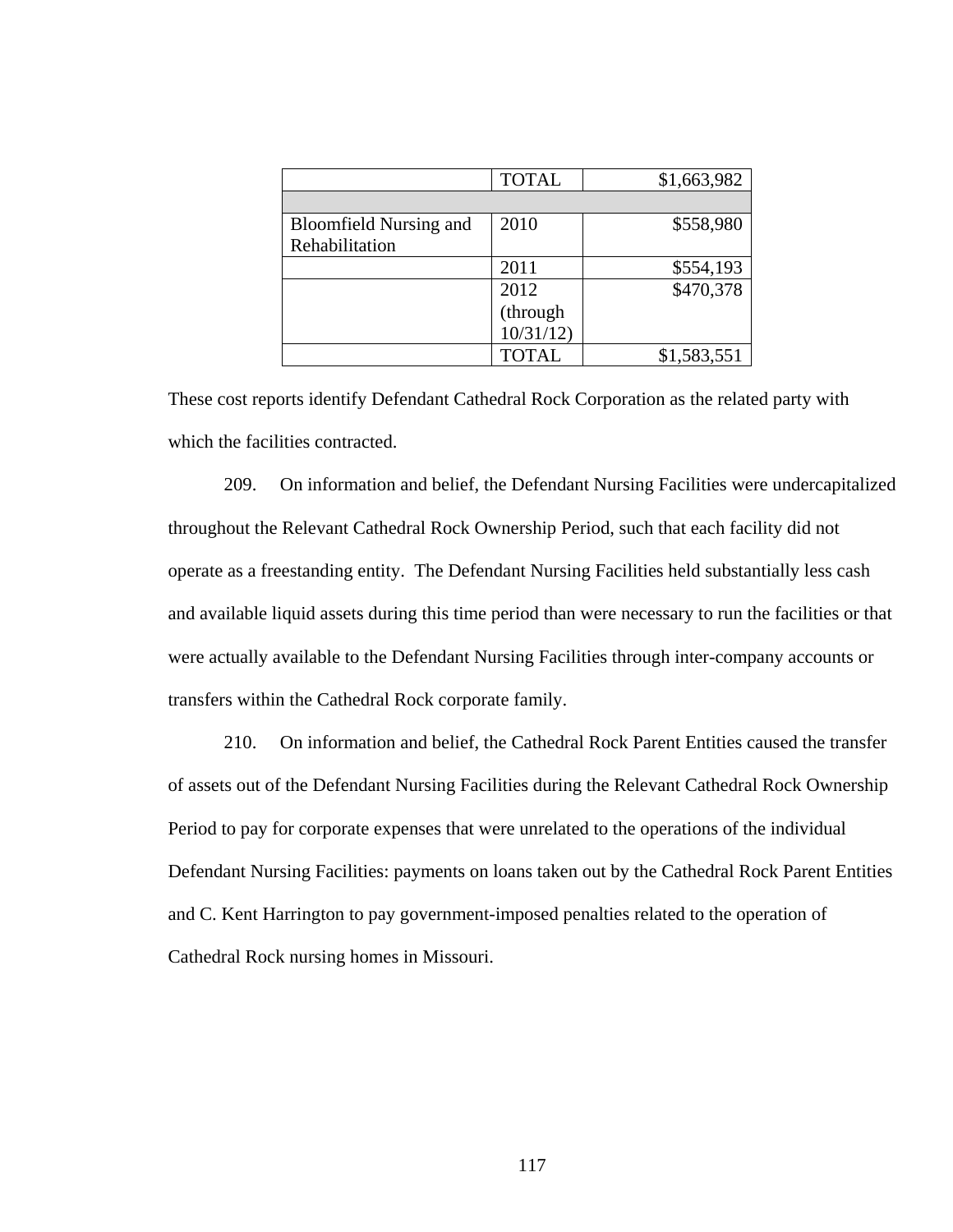211. The Cathedral Rock Parent Entities are liable for the acts and omissions of the Defendant Nursing Facilities during their period of ownership under an alter ego or agency theory of liability.

## **IX. PREFERRED CARE, INC.'S LIABILITY**

212. Preferred Care, Inc., Preferred Care Partners Management Group LP, and PCPM GP, LLC (collectively "Preferred Parent Entities") are liable for the actions and omissions of the Defendant Nursing Facilities from in or around July 2011 through the present for Sagecrest, and from in or around November 2012 through the present for the other Defendant Nursing Facilities (hereafter referred to as the "Relevant Preferred Ownership Period").

213. The Preferred Parent Entities have directly or indirectly owned the Defendant Nursing Facilities since in or around November 2012, with the exception of Sagecrest Nursing and Rehabilitation, which they have directly or indirectly owned since in or around July 2011.

214. As the parent companies for the Defendant Nursing Facilities, the Preferred Care Parent Entities exercise operational control over the activities of the Defendant Nursing Facilities. On information and belief, this control extends to day-to-day operational matters at the Defendant Nursing Facilities including: setting or approving staffing levels and budgets for the facilities, drafting marketing materials, issuing policies and procedures for key aspects of the facility operations, and preparing annual cost reports for HSD.

215. On information and belief, the Preferred Parent Entities directed the Defendant Nursing Facilities to maximize revenue and profits at the Defendant Nursing Facilities by increasing resident census, maximizing billings for resident stays, and containing or cutting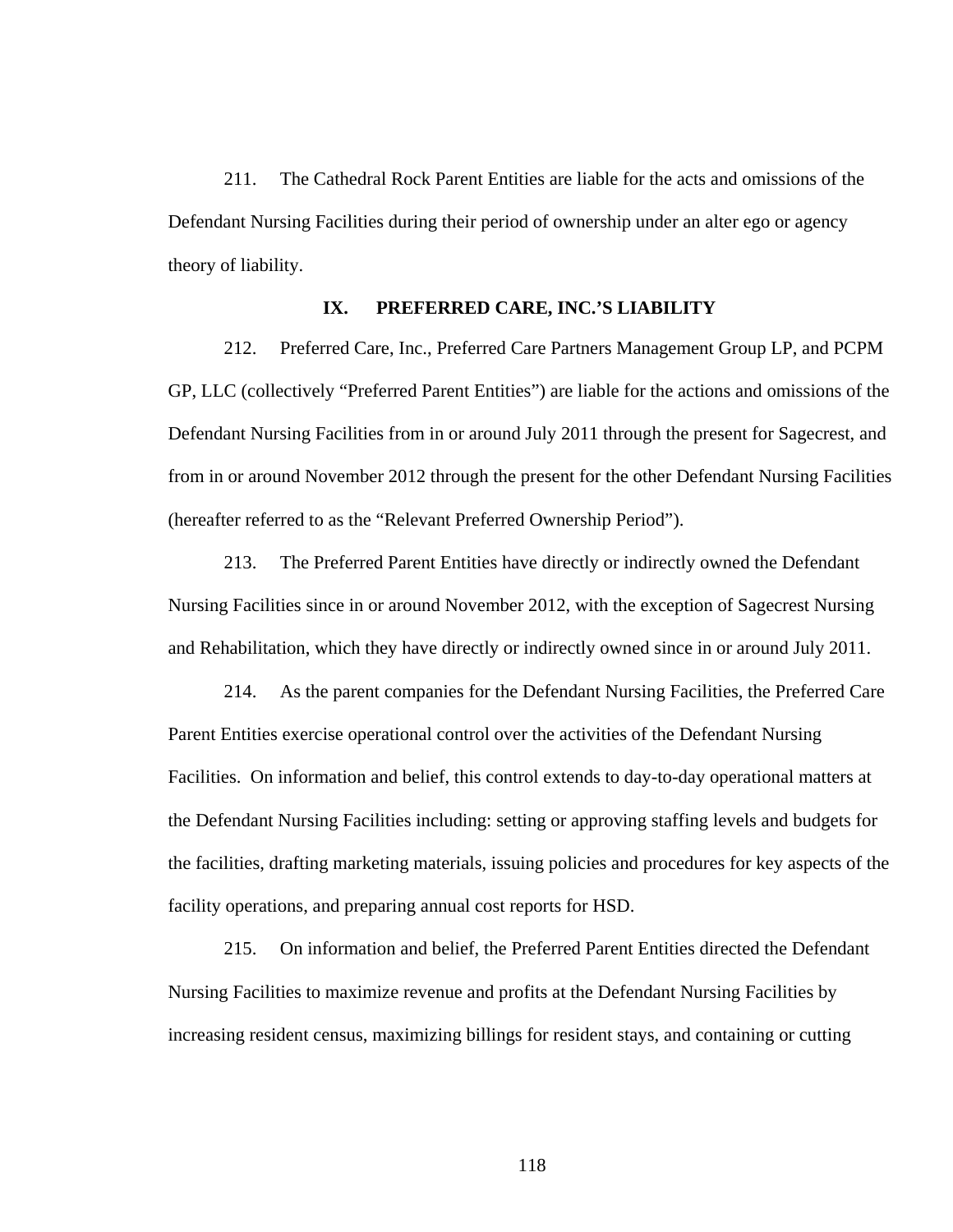costs. During Preferred Care's ownership, the Defendant Nursing Facilities were collecting the highest per diem rate paid by the State for the majority of their Medicaid residents' days.

- (a) New Mexico has established two payment categories for Medicaid recipients staying in long-term care nursing facilities: high skilled nursing usage ("High NF") and low skilled nursing usage ("Low NF"). High NF resident days are reimbursed at significantly higher rates than Low NF resident days.
- (b) During much of Cathedral Rock's ownership of the Defendant Nursing Facilities (other than Sagecrest), approximately 95% of the Facilities' Medicaid resident days were reimbursed at the Low NF rate; only 5% of the Medicaid days were reimbursed at the High NF rate. By contrast, the percentage of High NF Medicare and private pay days was generally 60% or higher.
- (c) Between late 2011 and the end of 2012, when Preferred Care owned and was operating the Defendant Nursing Facilities, the percentage of Medicaid days reimbursed at the High NF rate grew from 5% to more than 60%; at 4 facilities, more than 70% of Medicaid days were reimbursed at the High NF rate. Over the same time period, however, the percentage of Medicare and private pay resident days reimbursed at the High NF rate stayed stable or went down.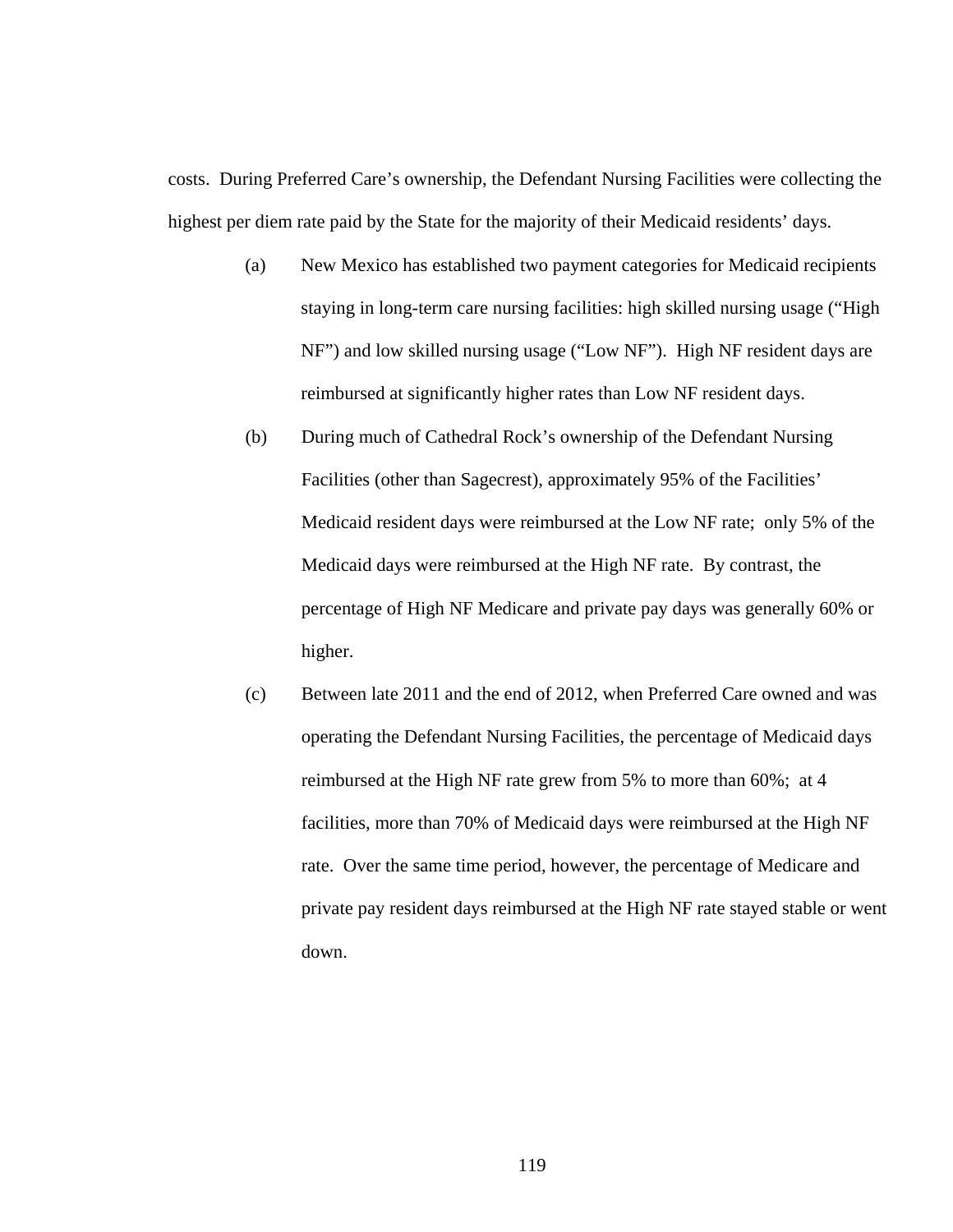(d) This growth in the percentage of High NF Medicaid days was substantial and occurred at the same time, across all of the Cathedral Rock facilities acquired by Preferred. Similar changes occurred at Sagecrest between 2012 and 2013.

| <b>Casa Real</b>                   |           | <b>Medicaid</b> | <b>Medicare / Private Pay</b> |            |
|------------------------------------|-----------|-----------------|-------------------------------|------------|
|                                    | % High NF | $%$ Low NF      | % High NF                     | $%$ Low NF |
| 2007<br>*Apr-Dec Only              | 4.00%     | 96.00%          | 54.41%                        | 45.59%     |
| 2008                               | 5.40%     | 94.60%          | 61.90%                        | 38.10%     |
| 2009                               | 1.39%     | 98.61%          | 57.27%                        | 42.73%     |
| 2010                               | 2.34%     | 97.66%          | 66.65%                        | 33.35%     |
| 2011                               | 18.11%    | 81.89%          | 67.37%                        | 32.63%     |
| 2012<br>$*$ Nov - Dec<br>Preferred | 67.33%    | 32.67%          | 72.82%                        | 27.18%     |
| 2013<br>*Preferred                 | 60.84%    | 39.16%          | 51.29%                        | 48.71%     |

| <b>Red Rocks Care</b><br><b>Center</b> |           | <b>Medicaid</b> | <b>Medicare / Private Pay</b> |          |
|----------------------------------------|-----------|-----------------|-------------------------------|----------|
|                                        | % High NF | % Low NF        | % High NF                     | % Low NF |
| 2007<br>*Apr-Dec Only                  | 4.55%     | 95.45%          | 97.52%                        | 2.48%    |
| 2008                                   | 8.64%     | 91.36%          | 75.07%                        | 24.93%   |
| 2009                                   | 0.73%     | 99.27%          | 61.24%                        | 38.76%   |
| 2010                                   | 2.47%     | 97.53%          | 90.39%                        | 9.61%    |
| 2011                                   | 27.76%    | 72.24%          | 90.89%                        | 9.11%    |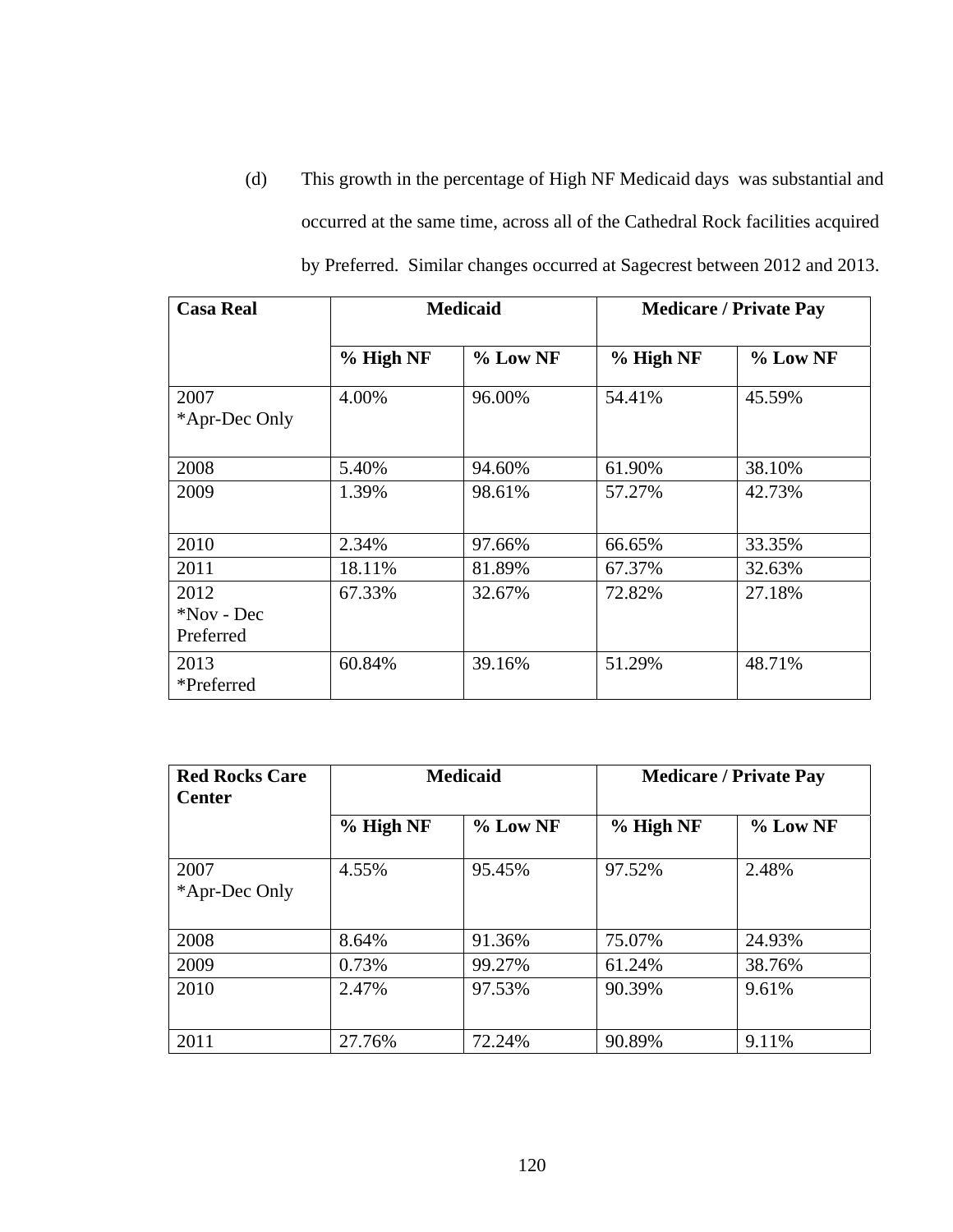| 2012       | 80.40% | 19.60% | 87.77% | 12.23% |
|------------|--------|--------|--------|--------|
| *Nov -Dec  |        |        |        |        |
| Preferred  |        |        |        |        |
| 2013       | 77.52% | 22.48% | 85.72% | 14.28% |
| *Preferred |        |        |        |        |

| <b>Santa Fe Care</b><br><b>Center</b> | <b>Medicaid</b> |            | <b>Medicare / Private Pay</b> |          |
|---------------------------------------|-----------------|------------|-------------------------------|----------|
|                                       | % High NF       | $%$ Low NF | % High NF                     | % Low NF |
| 2007<br>*Apr-Dec Only                 | 6.33%           | 93.67%     | 60.13%                        | 39.87%   |
| 2008                                  | 4.60%           | 95.40%     | 62.46%                        | 37.54%   |
| 2009                                  | 4.11%           | 95.89%     | 47.56%                        | 52.44%   |
| 2010                                  | 4.54%           | 95.46%     | 70.47%                        | 29.53%   |
| 2011                                  | 23.54%          | 76.46%     | 62.09%                        | 37.91%   |
| 2012<br>*Nov - Dec<br>Preferred       | 73.76%          | 26.24%     | 55.62%                        | 44.38%   |
| 2013<br>*Preferred                    | 69.76%          | 30.24%     | 52.47%                        | 47.53%   |

| <b>Sagecrest</b>              | <b>Medicaid</b> |            | <b>Medicare / Private Pay</b> |          |
|-------------------------------|-----------------|------------|-------------------------------|----------|
|                               | % High NF       | $%$ Low NF | % High NF                     | % Low NF |
| 2007                          | 5.21%           | 94.79%     | 65.57%                        | 34.43%   |
| 2008                          | 1.61%           | 98.39%     | 65.92%                        | 34.08%   |
| 2009                          | 1.46%           | 98.54%     | 49.40%                        | 50.60%   |
| 2010                          | 11.78%          | 88.22%     | 51.94%                        | 48.06%   |
| 2011<br>*Aug-Dec<br>Preferred | 11.41%          | 88.59%     | 52.40%                        | 47.60%   |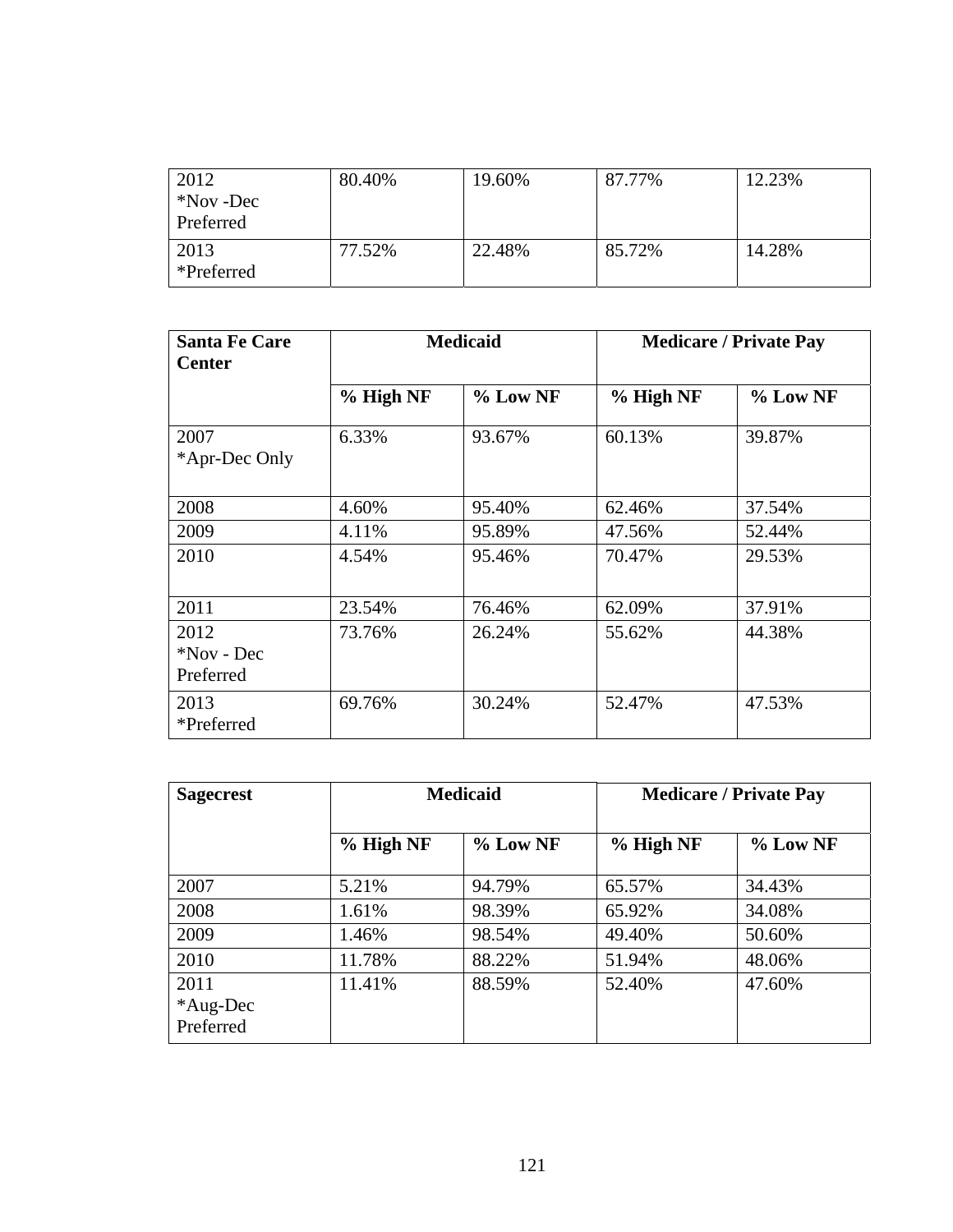| 2012<br>*Preferred | 10.51% | 89.49% | 59.42% | 40.58% |
|--------------------|--------|--------|--------|--------|
| 2013<br>*Preferred | 63.29% | 36.71% | 64.42% | 35.58% |

| <b>Bloomfield</b>               | <b>Medicaid</b> |            | <b>Medicare / Private Pay</b> |            |
|---------------------------------|-----------------|------------|-------------------------------|------------|
|                                 | % High NF       | $%$ Low NF | % High NF                     | $%$ Low NF |
| 2007<br>*Apr-Dec Only           | 11.40%          | 88.60%     | 90.23%                        | 9.77%      |
| 2008                            | 11.57%          | 88.43%     | 86.45%                        | 13.55%     |
| 2009                            | 8.23%           | 91.77%     | 75.85%                        | 24.15%     |
| 2010                            | 19.19%          | 80.81%     | 78.99%                        | 21.01%     |
| 2011                            | 23.84%          | 76.16%     | 95.41%                        | 4.59%      |
| 2012<br>*Nov - Dec<br>Preferred | 58.81%          | 41.19%     | 90.53%                        | 9.47%      |
| 2013<br>*Preferred              | 54.44%          | 45.56%     | 72.95%                        | 27.05%     |

| <b>Espanola</b>       | <b>Medicaid</b> |          | <b>Medicare / Private Pay</b> |          |
|-----------------------|-----------------|----------|-------------------------------|----------|
|                       | % High NF       | % Low NF | % High NF                     | % Low NF |
| 2007<br>*Apr-Dec Only | 1.44%           | 98.56%   | 58.08%                        | 41.92%   |
| 2008                  | 2.48%           | 97.52%   | 65.12%                        | 34.88%   |
| 2009                  | 1.36%           | 98.64%   | 61.43%                        | 38.57%   |
| 2010                  | 6.23%           | 93.77%   | 65.02%                        | 34.98%   |
| 2011                  | 14.51%          | 85.49%   | 69.54%                        | 30.46%   |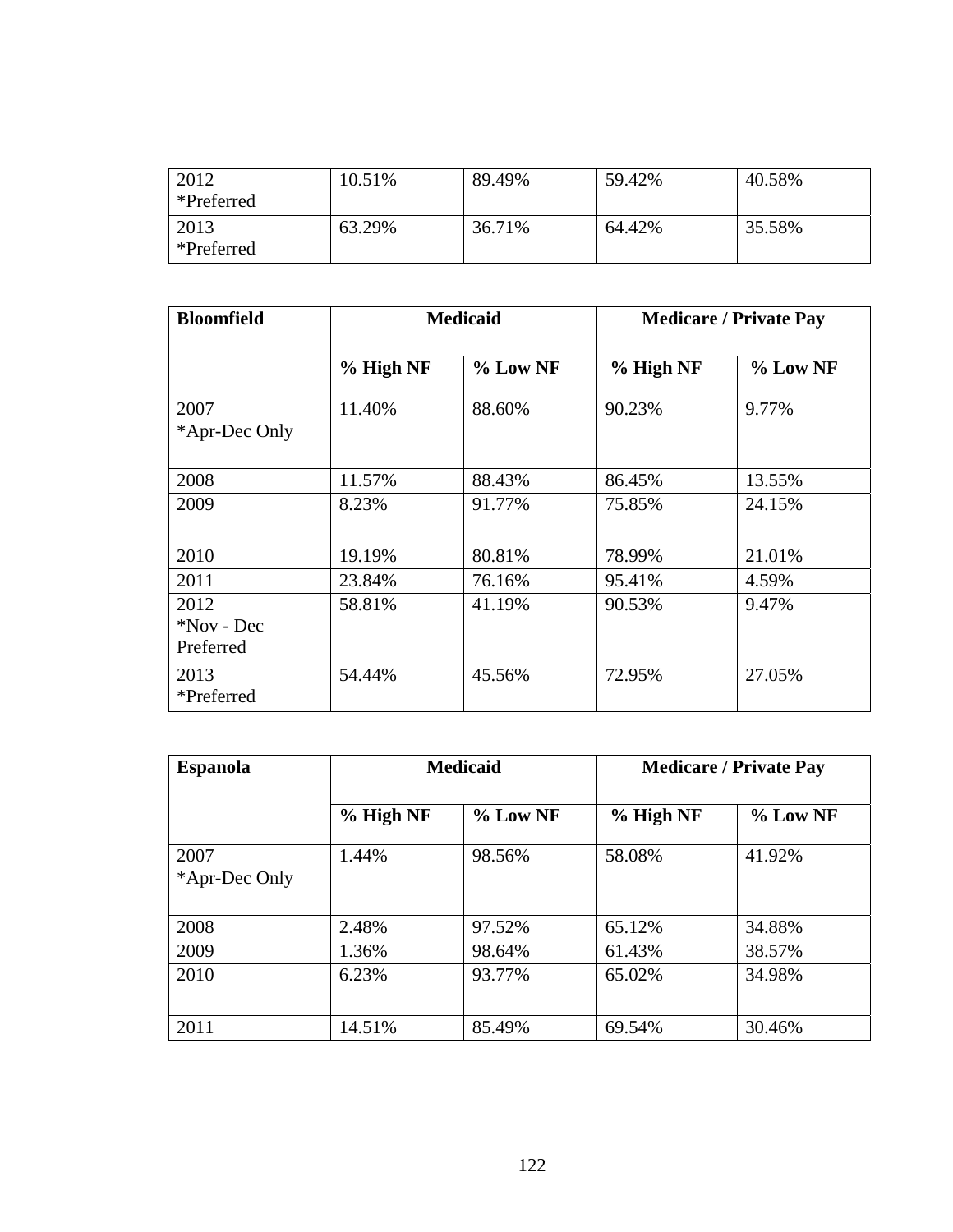| 2012          | 74.59% | 25.41% | 69.63% | 30.37% |
|---------------|--------|--------|--------|--------|
| $*$ Nov - Dec |        |        |        |        |
| Preferred     |        |        |        |        |
| $*2013$       | 68.55% | 31.45% | 37.88% | 62.12% |
| Preferred     |        |        |        |        |

| <b>Sunshine Haven</b>           | <b>Medicaid</b> |            | <b>Medicare / Private Pay</b> |          |
|---------------------------------|-----------------|------------|-------------------------------|----------|
|                                 | % High NF       | $%$ Low NF | % High NF                     | % Low NF |
| 2007<br>*Apr-Dec Only           | 3.23%           | 96.77%     | 57.62%                        | 42.38%   |
| 2008                            | 6.74%           | 93.26%     | 53.00%                        | 47.00%   |
| 2009                            | 3.98%           | 96.02%     | 36.27%                        | 63.73%   |
| 2010                            | 11.40%          | 88.60%     | 23.72%                        | 76.28%   |
| 2011                            | 12.94%          | 87.06%     | 68.98%                        | 31.02%   |
| 2012<br>*Nov - Dec<br>Preferred | 72.28%          | 27.72%     | 65.08%                        | 34.92%   |
| 2013<br>*Preferred              | 73.16%          | 26.84%     | 44.81%                        | 55.19%   |

216. The profits of the Defendant Nursing Facilities have been passed to the Preferred Parent Entities as management fees charged to the Defendant Nursing Facilities. Additionally, revenue of the Defendant Nursing Facilities flowed to the Preferred Parent Entities through payments for therapeutic services provided by related parties.

217. The following management fees were reported by the Defendant Nursing Facilities in their cost reports that were, on information and belief, paid to entities with a direct or indirect ownership relationship to the Preferred Care Parent Entities: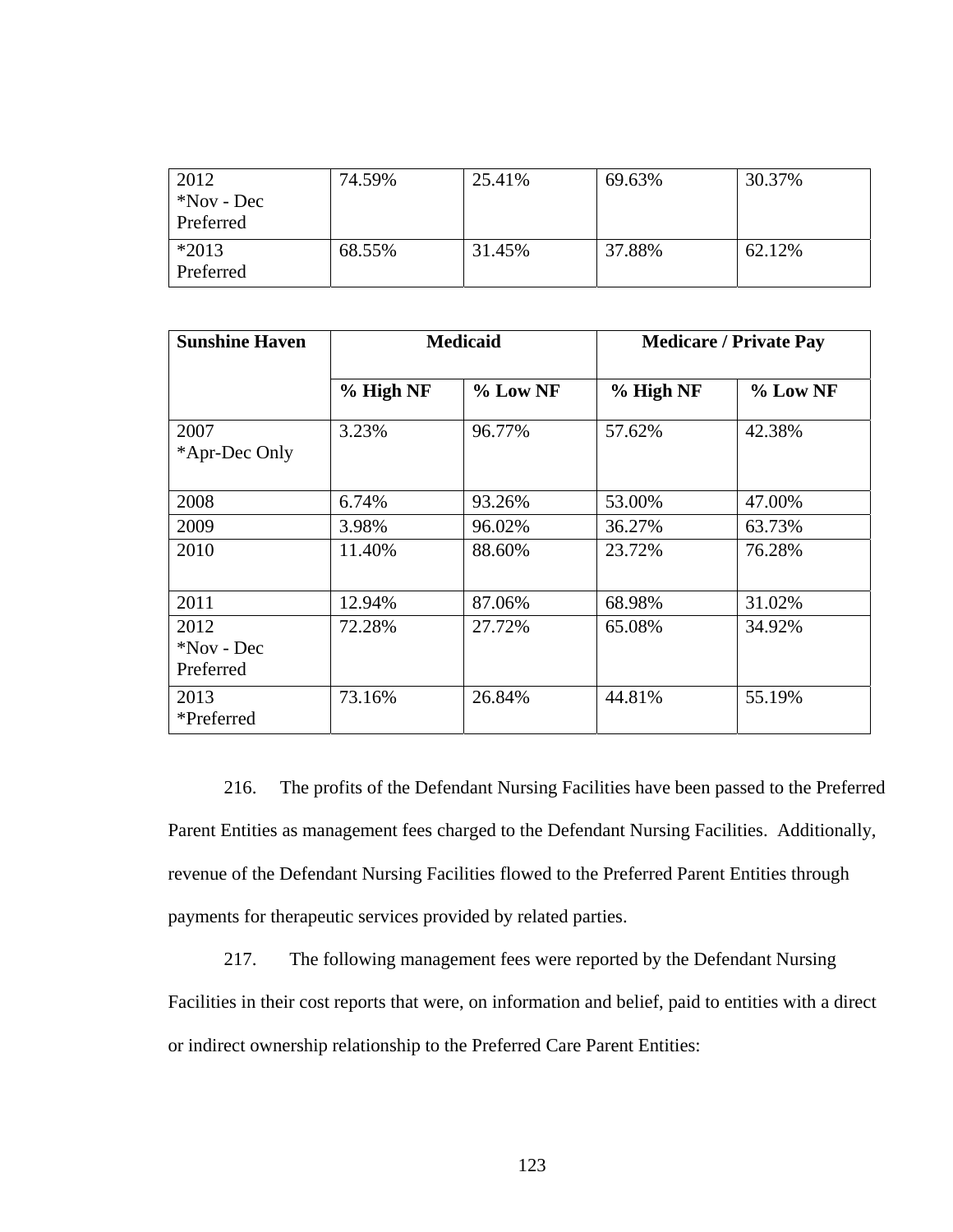| <b>Nursing Facility</b>        | Year           | <b>Additional Management</b> |
|--------------------------------|----------------|------------------------------|
|                                |                | <b>Fees</b>                  |
| Casa Real                      | 2012           | \$98,132                     |
|                                | $(11/1/2012 -$ |                              |
|                                | 12/31/2012)    |                              |
|                                | 2013           | \$559,163                    |
|                                | <b>TOTAL</b>   | \$657,295                    |
|                                |                |                              |
| <b>Red Rocks Care Center</b>   | 2012           | \$65,881                     |
|                                | $(11/1/2012 -$ |                              |
|                                | 12/31/2012)    |                              |
|                                | 2013           | \$411,147                    |
|                                | <b>TOTAL</b>   | \$477,028                    |
|                                |                |                              |
| Santa Fe Care Center           | 2012           | \$89,366                     |
|                                | $(11/1/2012 -$ |                              |
|                                | 12/31/2012)    |                              |
|                                | 2013           | \$536,927                    |
|                                | <b>TOTAL</b>   | \$626,293                    |
|                                |                |                              |
| Sagecrest Nursing and          | 2011           | \$161,364                    |
| Rehabilitation                 | $8/1/2011 -$   |                              |
|                                | 12/31/2011)    |                              |
|                                | 2012           | \$425,167                    |
|                                | 2013           | \$483,906                    |
|                                | <b>TOTAL</b>   | \$1,070,437                  |
|                                |                |                              |
| Sunshine Haven at              | 2012           | \$39,214                     |
| Lordsburg                      | $(11/1/2012 -$ |                              |
|                                | 12/31/2012)    |                              |
|                                | 2013           | \$242,226                    |
|                                | <b>TOTAL</b>   | \$281,440                    |
|                                |                |                              |
| <b>Espanola Valley Nursing</b> | 2012           | \$71,597                     |
| and Rehabilitation             | $(11/1/2012 -$ |                              |
|                                | 12/31/2012)    |                              |
|                                | 2013           | \$424,469                    |
|                                | <b>TOTAL</b>   | \$496,066                    |
|                                |                |                              |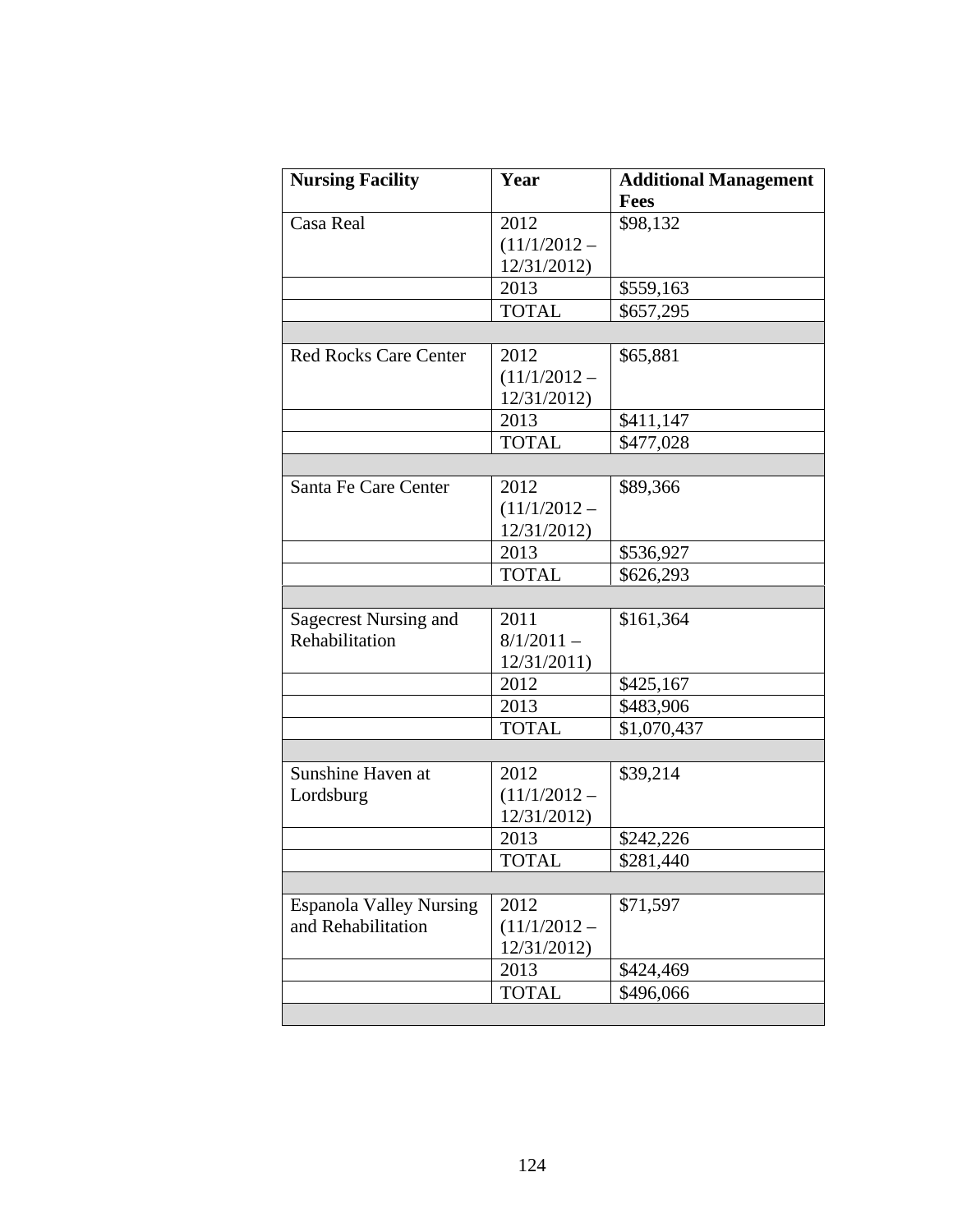| <b>Bloomfield Nursing and</b> | 2012           | \$59,776  |
|-------------------------------|----------------|-----------|
| Rehabilitation                | $(11/1/2012 -$ |           |
|                               | 12/31/2012     |           |
|                               | 2013           | \$381,437 |
|                               | <b>TOTAL</b>   | \$441.213 |

218. The Defendant Nursing Facilities also reported the following management fees

and central office costs paid to related parties during the Relevant Preferred Ownership Period:

| <b>Nursing Facility</b>      | Year           | <b>Management Fees Paid</b> |
|------------------------------|----------------|-----------------------------|
|                              |                | to Related Parties          |
| Casa Real                    | 2012           | \$3,301                     |
|                              | $(11/1/2012 -$ |                             |
|                              | 12/31/2012)    |                             |
|                              | 2013           | \$22,298                    |
|                              | <b>TOTAL</b>   | \$25,599                    |
|                              |                |                             |
| <b>Red Rocks Care Center</b> | 2012           | \$2,164                     |
|                              | $(11/1/2012 -$ |                             |
|                              | 12/31/2012)    |                             |
|                              | 2013           | \$15,053                    |
|                              | <b>TOTAL</b>   | \$17,217                    |
|                              |                |                             |
| Santa Fe Care Center         | 2012           | \$2,869                     |
|                              | $(11/1/2012 -$ |                             |
|                              | 12/31/2012)    |                             |
|                              | 2013           | \$20,229                    |
|                              | <b>TOTAL</b>   | \$23,098                    |
|                              |                |                             |
| Sagecrest Nursing and        | 2012           | \$16,715                    |
| Rehabilitation               |                |                             |
|                              | 2013           | \$16,052                    |
|                              | <b>TOTAL</b>   | \$32,767                    |
|                              |                |                             |
| Sunshine Haven at            | 2012           | \$1,450                     |
| Lordsburg                    | $(11/1/2012 -$ |                             |
|                              | 12/31/2012)    |                             |
|                              | 2013           | \$9,452                     |
|                              | <b>TOTAL</b>   | \$10,902                    |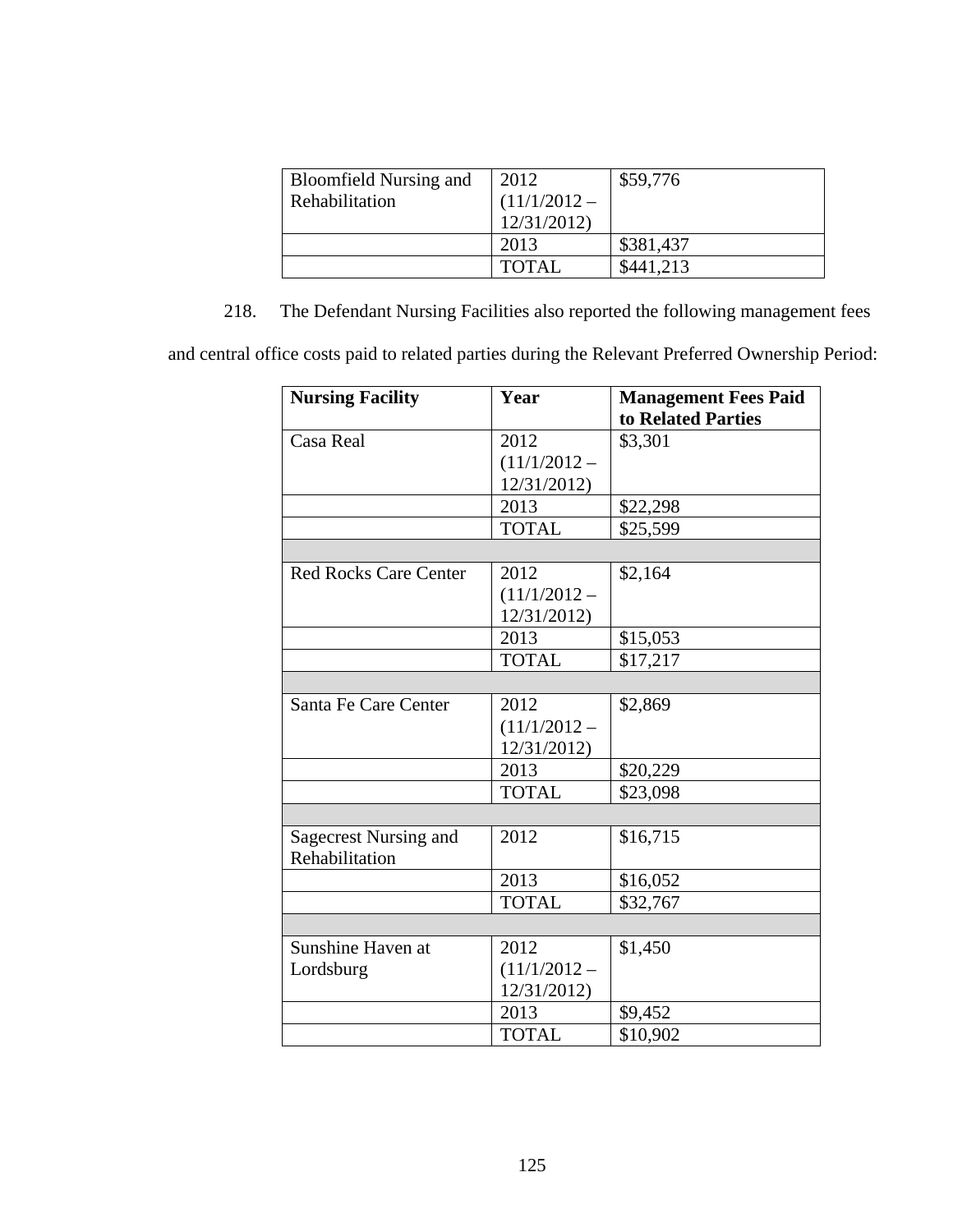| <b>Espanola Valley Nursing</b> | 2012           | \$2,510  |
|--------------------------------|----------------|----------|
| and Rehabilitation             | $(11/1/2012 -$ |          |
|                                | 12/31/2012)    |          |
|                                | 2013           | \$15,874 |
|                                | <b>TOTAL</b>   | \$18,384 |
|                                |                |          |
| <b>Bloomfield Nursing and</b>  | 2012           | \$2,101  |
| Rehabilitation                 | $(11/1/2012 -$ |          |
|                                | 12/31/2012)    |          |
|                                | 2013           | \$14,847 |
|                                | <b>TOTAL</b>   | \$16,948 |

219. On information and belief, the Preferred Parent Entities also received monies from the Defendant Nursing Facilities through transactions between the Defendant Nursing Facilities and other entities within the corporate family (called "related party transactions"). Cost report data show that during the relevant period, significant sums of money were paid by the Defendant Nursing Facilities to related parties for therapy services provided to residents:

| <b>Nursing Facility</b>      | Year           | Physical, Occupational, and<br><b>Speech Therapy Expenses</b> |
|------------------------------|----------------|---------------------------------------------------------------|
|                              |                | <b>Paid to Related Parties</b>                                |
| Casa Real                    | 2012           | \$139,565                                                     |
|                              | $(11/1/2012 -$ |                                                               |
|                              | 12/31/2012)    |                                                               |
|                              | 2013           | \$846,952                                                     |
|                              | <b>TOTAL</b>   | \$986,517                                                     |
|                              |                |                                                               |
| <b>Red Rocks Care Center</b> | 2012           | \$91,299                                                      |
|                              | $(11/1/2012 -$ |                                                               |
|                              | 12/31/2012)    |                                                               |
|                              | 2013           | \$596,769                                                     |
|                              | <b>TOTAL</b>   | \$688,068                                                     |
|                              |                |                                                               |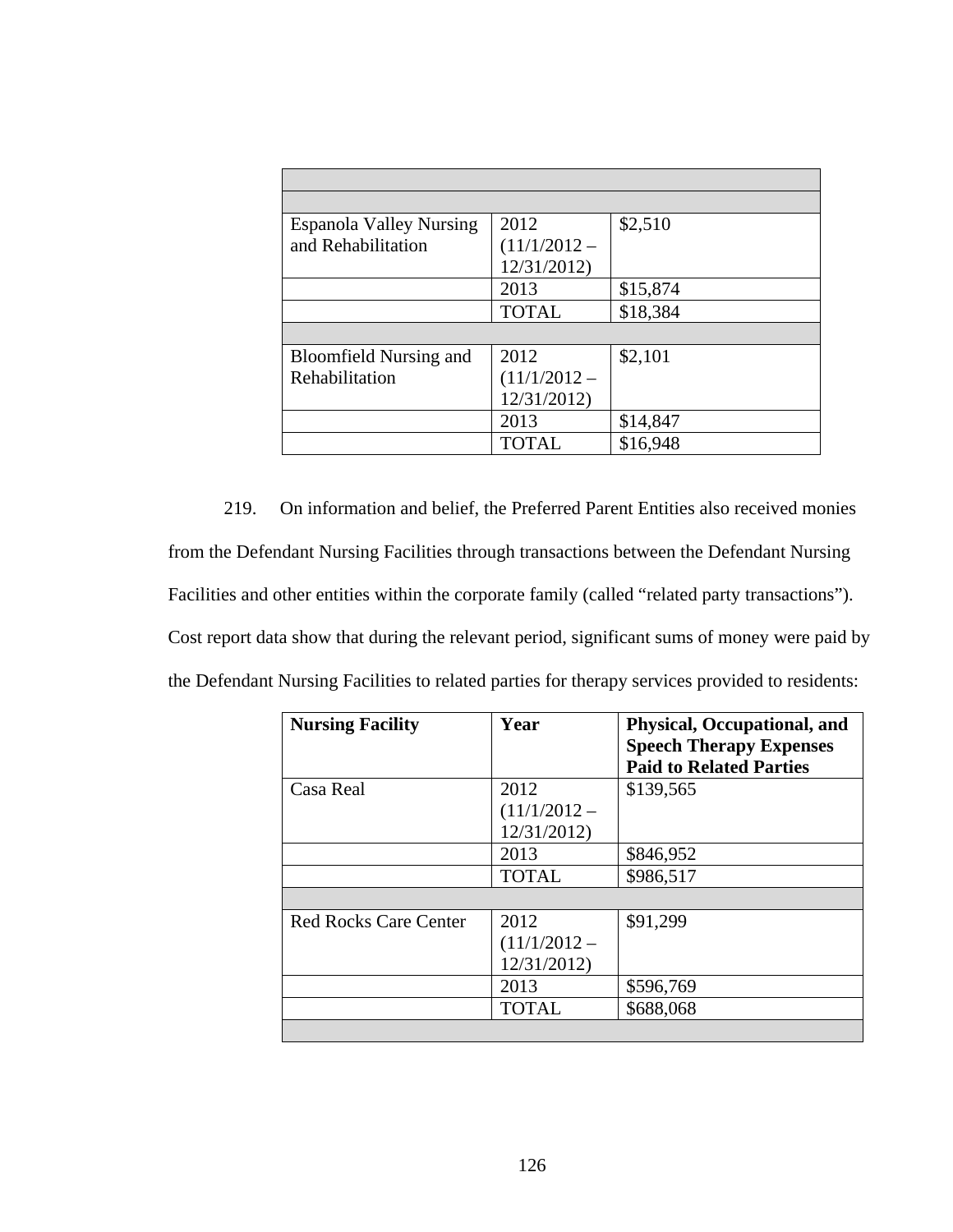| Santa Fe Care Center           | 2012           | \$121,363   |
|--------------------------------|----------------|-------------|
|                                | $(11/1/2012 -$ |             |
|                                | 12/31/2012)    |             |
|                                | 2013           | \$764,896   |
|                                | <b>TOTAL</b>   | \$886,259   |
|                                |                |             |
| <b>Sagecrest Nursing and</b>   | 2011           | \$305,578   |
| Rehabilitation                 | $8/1/2011 -$   |             |
|                                | 12/31/2011     |             |
|                                | 2012           | \$972,839   |
|                                | 2013           | \$814,874   |
|                                | <b>TOTAL</b>   | \$2,093,291 |
|                                |                |             |
| Sunshine Haven at              | 2012           | \$45,784    |
| Lordsburg                      | $(11/1/2012 -$ |             |
|                                | 12/31/2012)    |             |
|                                | 2013           | \$234,787   |
|                                | <b>TOTAL</b>   | \$280,571   |
|                                |                |             |
| <b>Espanola Valley Nursing</b> | 2012           | \$93,282    |
| and Rehabilitation             | $(11/1/2012 -$ |             |
|                                | 12/31/2012)    |             |
|                                | 2013           | \$407,040   |
|                                | <b>TOTAL</b>   | \$500,322   |
|                                |                |             |
| <b>Bloomfield Nursing and</b>  | 2012           | \$61,266    |
| Rehabilitation                 | $(11/1/2012 -$ |             |
|                                | 12/31/2012)    |             |
|                                | 2013           | \$495,097   |
|                                | <b>TOTAL</b>   | \$556,363   |

220. On information and belief, the Defendant Nursing Facilities are undercapitalized and have been throughout the Relevant Preferred Ownership Period, such that each facility does not operate as a freestanding entity. The Defendant Nursing Facilities hold substantially less cash and available liquid assets than are necessary to run the facilities or that are actually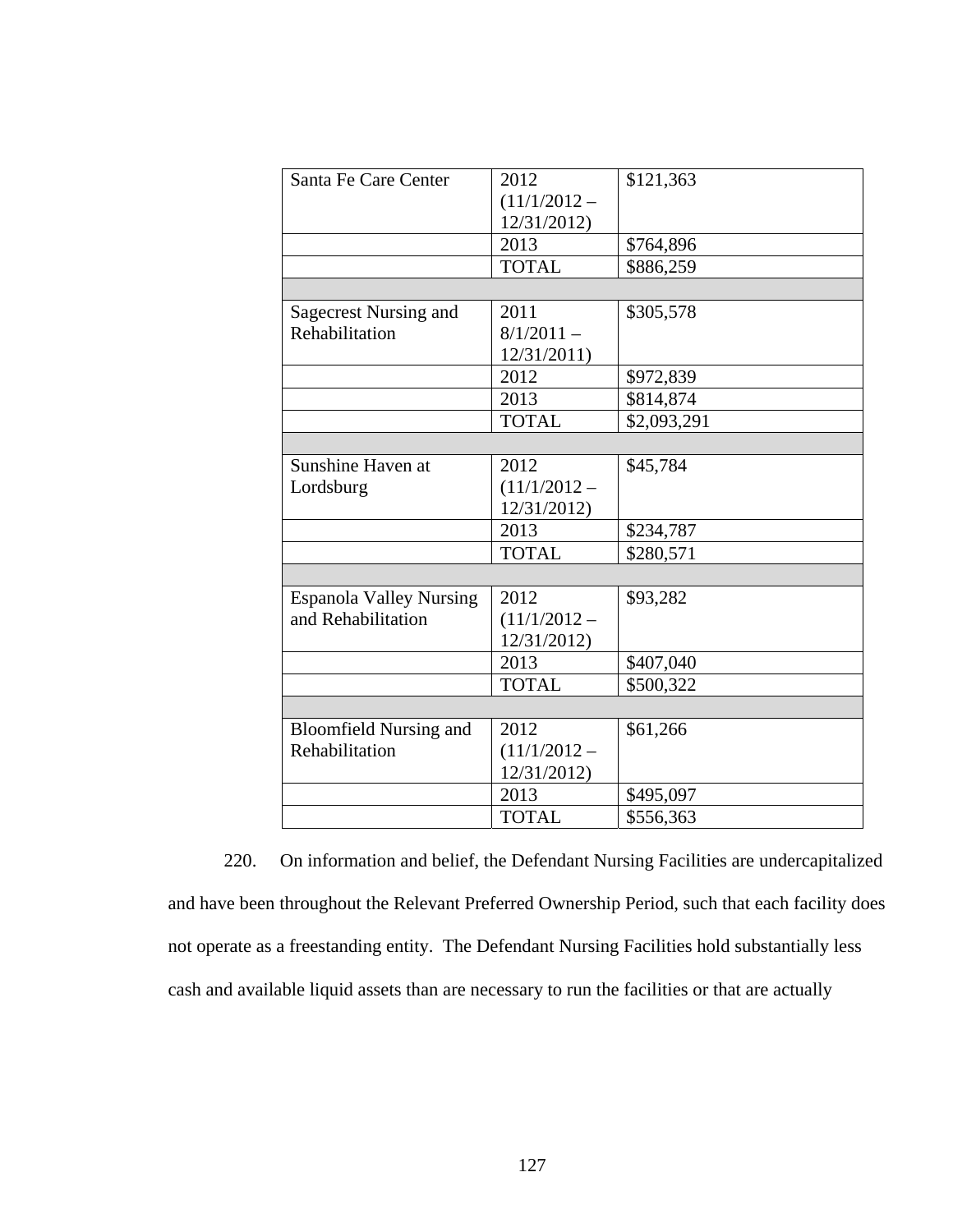available to the Defendant Nursing Facilities through inter-company accounts or transfers within the Preferred corporate family.

221. The Preferred Care Parent Entities are liable for the acts and omissions of the Defendant Nursing Facilities under an alter ego or agency theory of liability.

# **X. CLAIMS FOR RELIEF**

# **A. Count I: Recovery of State Funds under the New Mexico Fraud Against Taxpayers Act, §§ 44-9-1 to 44-9-14 NMSA 1978**

222. The State incorporates by reference the allegations contained in paragraphs 1 through 221 of this Complaint.

223. Defendants knowingly presented or caused to be presented to an employee, officer or agent of the State of New Mexico or to a contractor, grantee or other recipient of State funds, false or fraudulent claims for payment or approval by Medicaid in violation of the Fraud Against Taxpayers Act, § 44-9-3 NMSA 1978.

224. Defendants submitted claims to Medicaid even though they knew they failed to comply with State and federal laws and regulations material to payment requiring that skilled nursing facilities meet, and have sufficient nursing staff to meet, their residents' needs.

225. Defendants submitted claims for services that they knew were not rendered, not rendered as claimed, or were so deficient, inadequate, and/or substandard as to be worthless.

226. Pursuant to § 44-9-3 NMSA 1978, the State of New Mexico is entitled to damages in the amount of up to three times the amount of excess payments; a civil penalty of between \$5,000 and \$10,000 for each violation; payment of reasonable attorneys' fees, including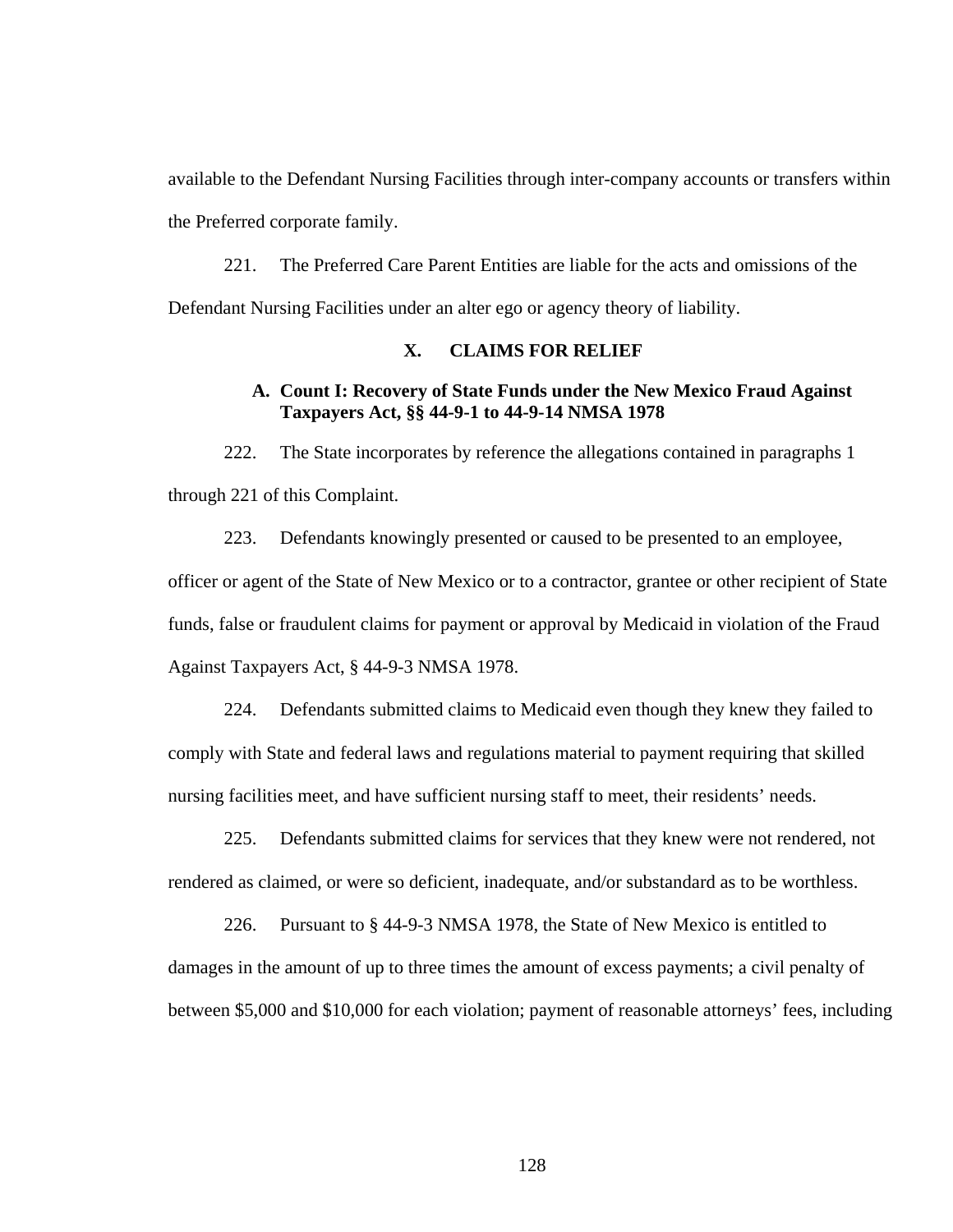the fees of the Attorney General; and payment of the costs of the civil action brought to recover damages or penalties.

## **B. Count II: Recovery of Excess Medicaid Payments under the New Mexico Medicaid Fraud Act, §§ 30-44-1 to 30-44-8 NMSA 1978**

227. The State incorporates by reference the allegations contained in paragraphs 1 through 221 of this Complaint.

228. The Defendant Nursing Facilities knowingly provided, with intent that a claim be relied upon for the expenditure of public money, care and services that were substantially inadequate when compared to generally recognized standards within the discipline or industry. § 30-44-7(A)(2)(b) NMSA 1978.

229. The Defendant Nursing Facilities presented or caused to be presented for allowance or payment with intent that a claim be relied upon for the expenditure of public money, false and/or fraudulent claims for furnishing care and services. § 30-44-7(A)(3) NMSA 1978.

230. The Defendants executed and conspired to execute a plan or action to defraud the New Mexico Medicaid program in connection with the delivery of or payment for health care benefits. § 30-44-7(A)(4)(a) NMSA 1978.

231. Pursuant to § 30-44-8 NMSA 1978, the State of New Mexico is entitled to a civil penalty in the amount of up to three times the amount of excess payments; a payment of interest on the amount of the excess payments at the maximum legal rate in effect on the date the payment was made, for the period from the date payment was made to the date of repayment to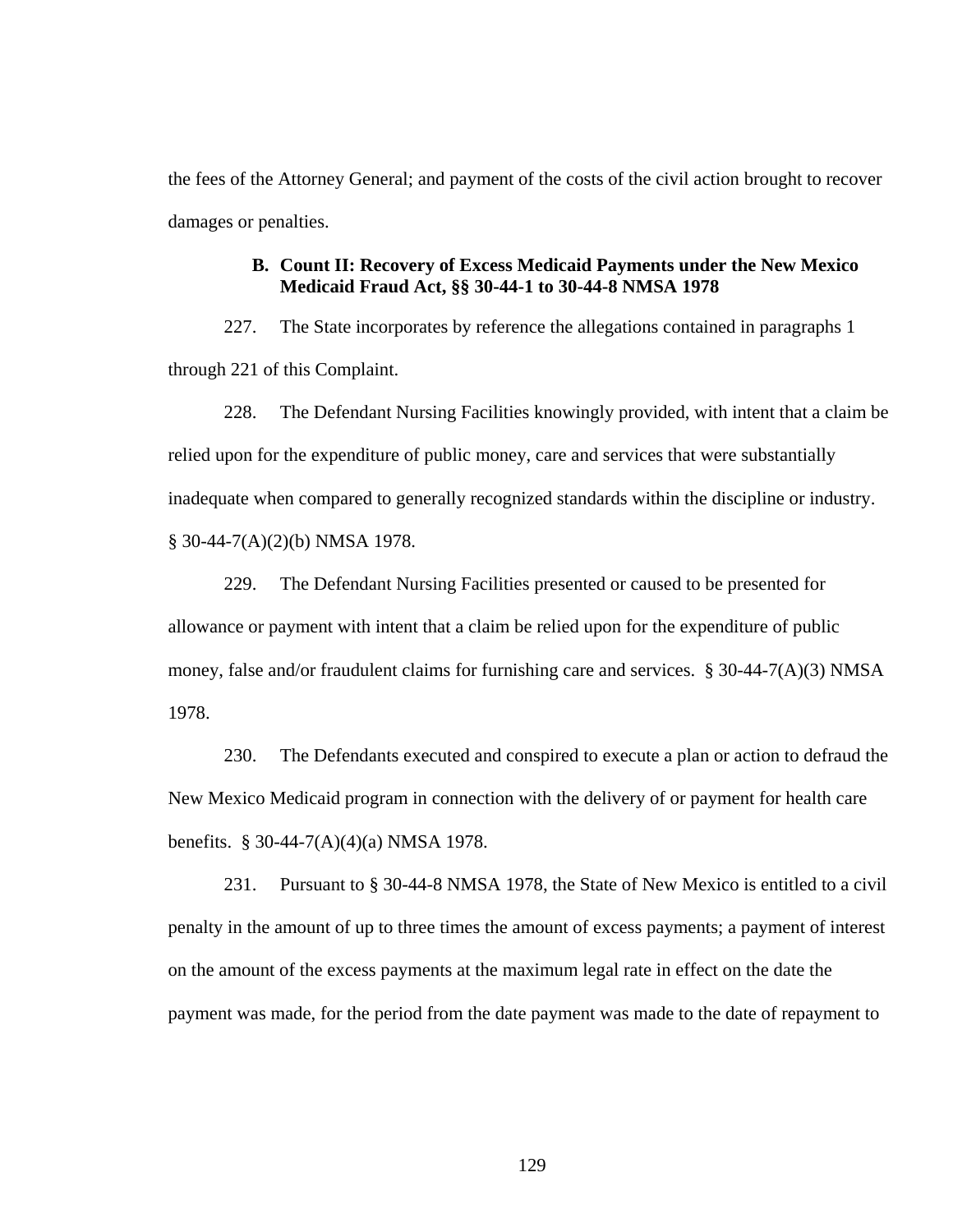the state; a civil penalty of up to \$10,000 for each false or fraudulent claim submitted or representation made for providing treatment, services, or goods; and payment of legal fees and costs of the investigation and enforcement of the State's civil remedies.

## **C. Count III: Violations of the New Mexico Unfair Practices Act, §§ 57-12-1 to 57-12-26 NMSA 1978**

232. The State incorporates by reference the allegations contained in paragraphs 1 through 221 of this Complaint.

233. The Defendant Nursing Facilities knowingly made representations to New Mexico consumers that they would provide the care required by their residents, which may have, tended to, or did deceive consumers in violation of the UPA, because the Defendant Nursing Facilities failed to provide a significant percentage of the care required by their residents. *See* § 57-12-2(D) NMSA 1978.

234. These false or misleading representations were made in connection with: care plans shared with residents that outlined the care that the Facilities promised to provide; billing statements that included a per diem charge leading recipients to believe that all services had been provided, and; the marketing and sale of skilled nursing services on Defendant Nursing Facilities' websites to New Mexico consumers who paid for skilled nursing care using private funds and, on information and belief, in their marketing and admissions materials, in the regular course of the Defendant Nursing Facilities' business.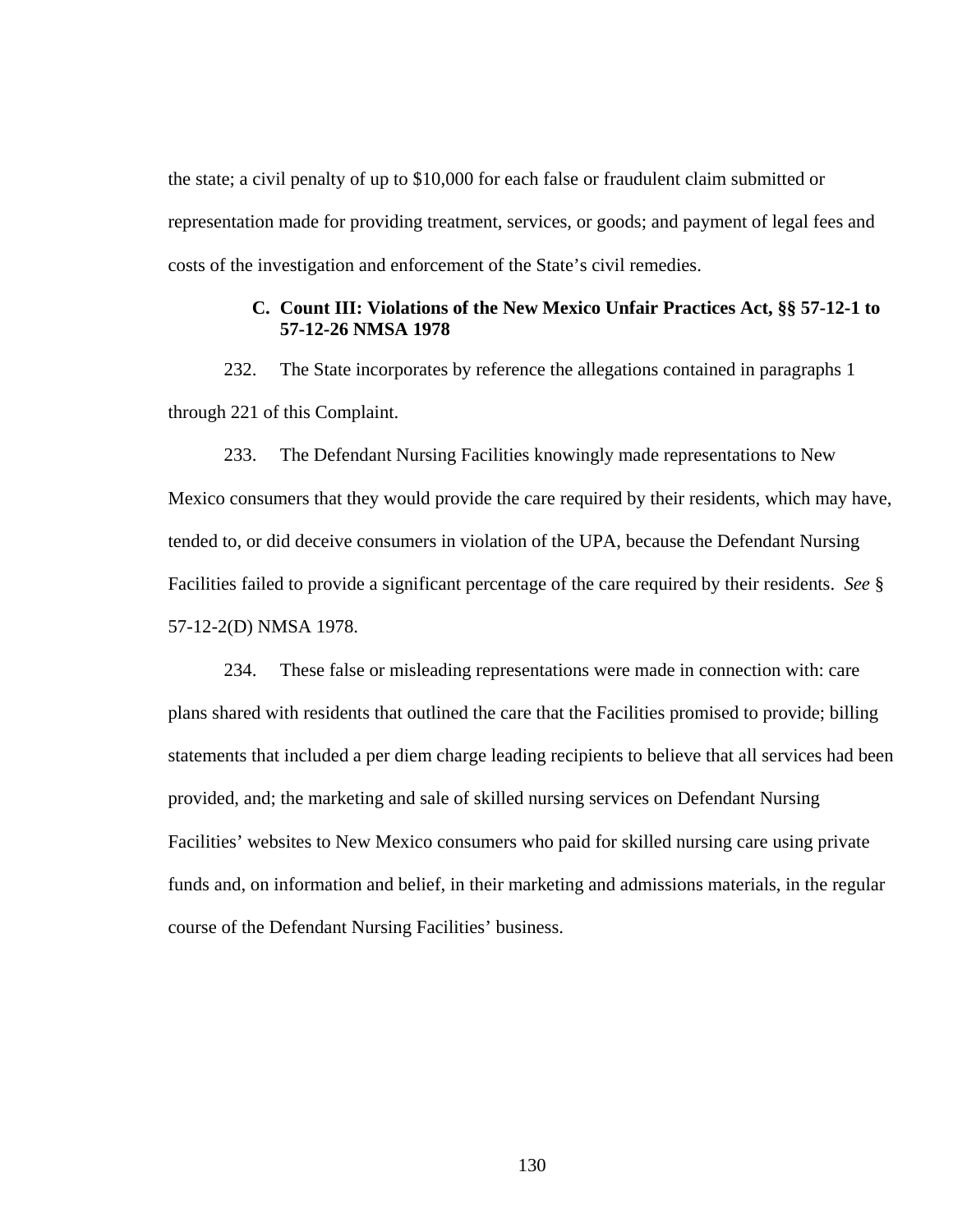235. These false or misleading representations were of the type that may, tend to, or do mislead New Mexico consumers and were particularly misleading to the elderly and infirm residents and their families, who often faced an urgent need for skilled long-term care.

236. The Defendant Nursing Facilities engaged in unconscionable trade practices in violation of the UPA, because they took advantage of the lack of knowledge, ability, experience, or capacity of New Mexico consumers to a grossly unfair degree. *See* § 57-12-2(E)(1) NMSA 1978.

237. The Defendant Nursing facilities engaged in unconscionable trade practices in violation of the UPA, because there was a gross disparity between the value of the Basic Care provided at the Defendant Nursing Facilities and the cost that the Defendant Nursing Facilities charged to New Mexico consumers. *See* § 57-12-2(E)(2) NMSA 1978.

238. The UPA empowers the Court to impose a civil penalty not exceeding \$5,000 for each willful violation of the Act. The Defendants' violations of the UPA were willful, and the State therefore asks that the Court assess a civil penalty for each violation of the Act.

239. The State also seeks injunctive relief and restitution, as authorized under § 57-12- 8 NMSA 1978, as a remedy for the violations of the UPA alleged herein, including disgorgement of the amount of unjust enrichment derived from Defendants' unlawful and unconscionable trade practices.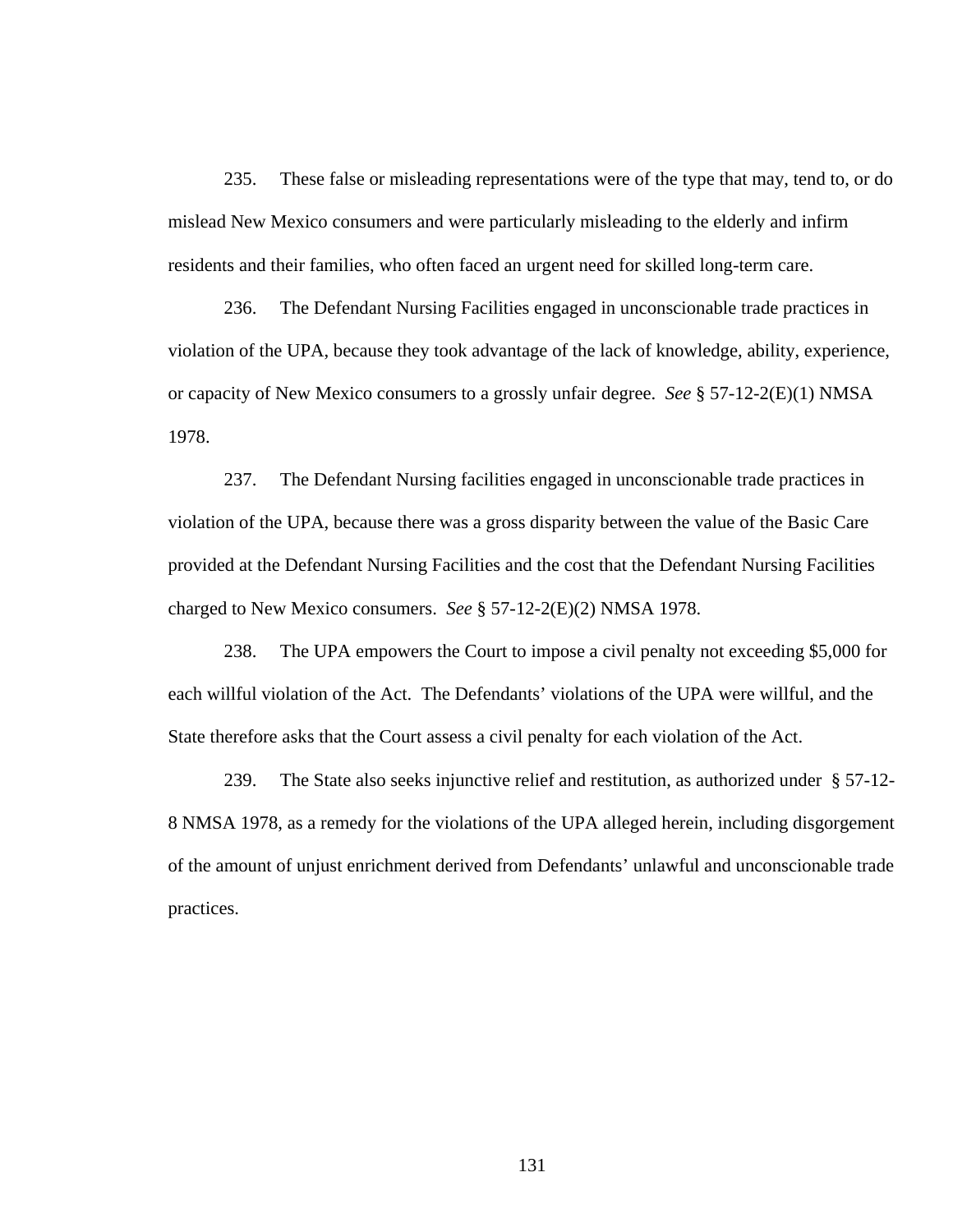#### **D. Count IV: Breach of Contract**

240. The State incorporates by reference the allegations contained in paragraphs 1 through 221 of this Complaint.

241. The Defendant Nursing Facilities agreed to provide Medicaid-funded services to Medicaid-eligible New Mexicans in accordance with all applicable state and federal laws and regulations, and the regulations and standards of the New Mexico Medicaid Program. The Defendant Nursing Facilities, at all times material hereto, breached their Provider Participation Agreements by submitting billings for care not rendered, or for care rendered in a manner that was substantially inadequate when compared to generally recognized and legally mandated standards within the discipline or industry.

242. The New Mexico Medicaid program, at all times material hereto, has paid to the Defendant Nursing Facilities Medicaid program funds in reliance upon billings, supported by resident assessments or MDSs submitted by the Defendant Nursing Facilities. As a direct and proximate result of the Defendants' submission of billings for services not rendered, or rendered in a manner that was substantially inadequate when compared to generally recognized and legally mandated professional standards within the discipline or industry, the State has been damaged by the Defendant Nursing Facilities' breach of contract in an amount to be proven at trial.

243. The State is entitled to recover the value of all contracted services not performed, or improperly performed, in an amount to be proven at trial, together with costs of suit, attorneys' fees, interest, and such further relief as the Court deems proper.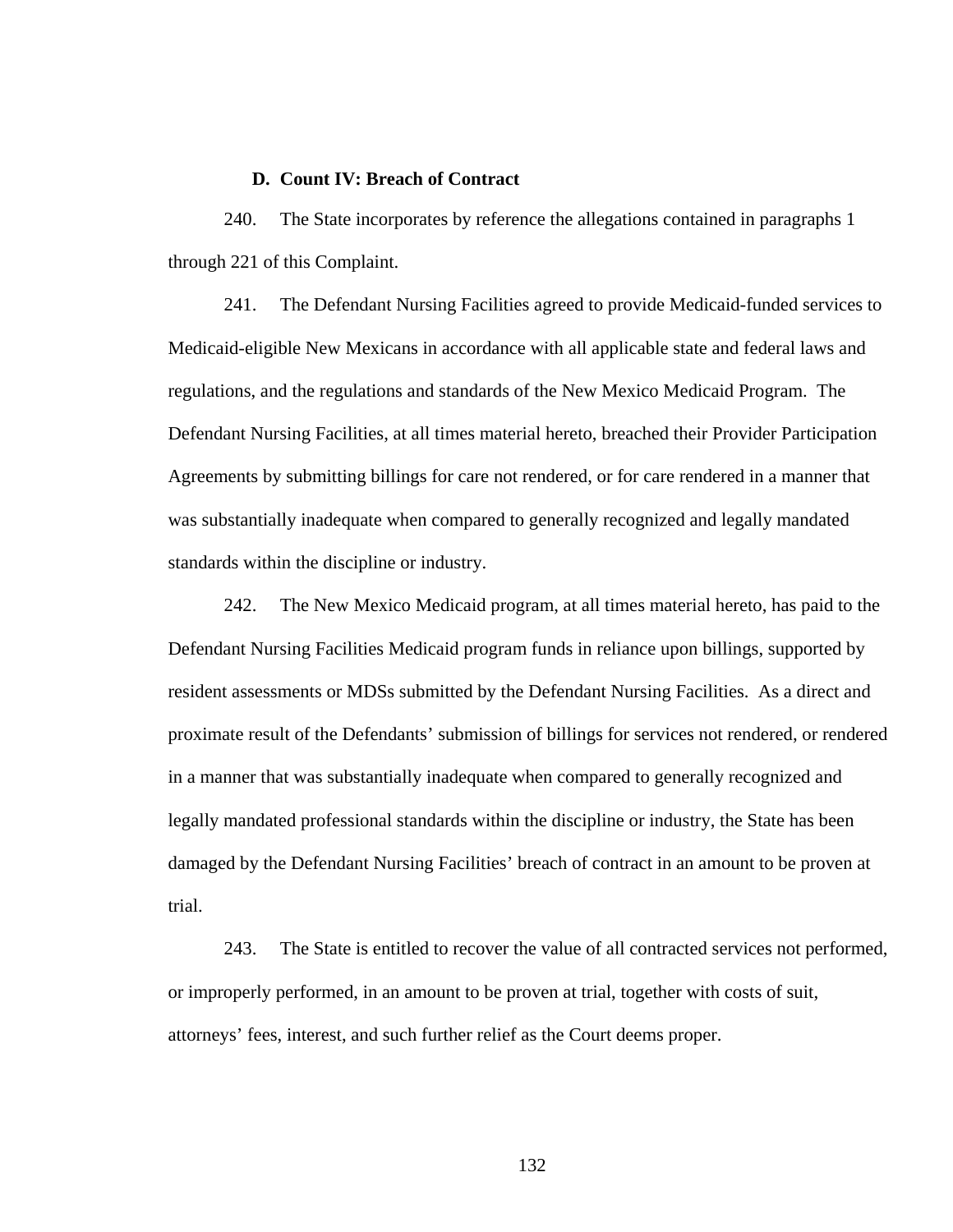#### **E. Count V: Unjust Enrichment**

244. The State incorporates by reference the allegations included in paragraphs 1 through 221 of this Complaint.

245. The Cathedral Rock Parent Entities and C. Kent Harrington were unjustly enriched through the actions of each of the Defendant Nursing Facilities, other than Sagecrest Nursing and Rehabilitation Center, throughout the Relevant Cathedral Rock Ownership Period. The Defendant Nursing Facilities, other than Sagecrest Nursing and Rehabilitation Center, submitted billings to the New Mexico Medicaid program for care not rendered or for care rendered in a manner that was substantially inadequate when compared to generally recognized and legally mandated standards within the discipline or industry. On information and belief, these nursing facilities acted at the direction of and under the control of the Cathedral Rock Parent Entities and C. Kent Harrington, and the profits wrongfully attained, at the State's expense, were transferred to Cathedral Rock and to C. Kent Harrington.

246. The Preferred Parent Entities and Thomas Scott were unjustly enriched through the Defendant Nursing Facilities' practices throughout the Relevant Preferred Ownership Period. The Defendant Nursing Facilities submitted billings to the New Mexico Medicaid program for care not rendered or for care rendered in a manner that was substantially inadequate when compared to generally recognized and legally mandated standards within the discipline or industry. On information and belief, these nursing facilities acted at the direction of and under the control of the Preferred Parent Entities and Thomas Scott, and the profits wrongfully